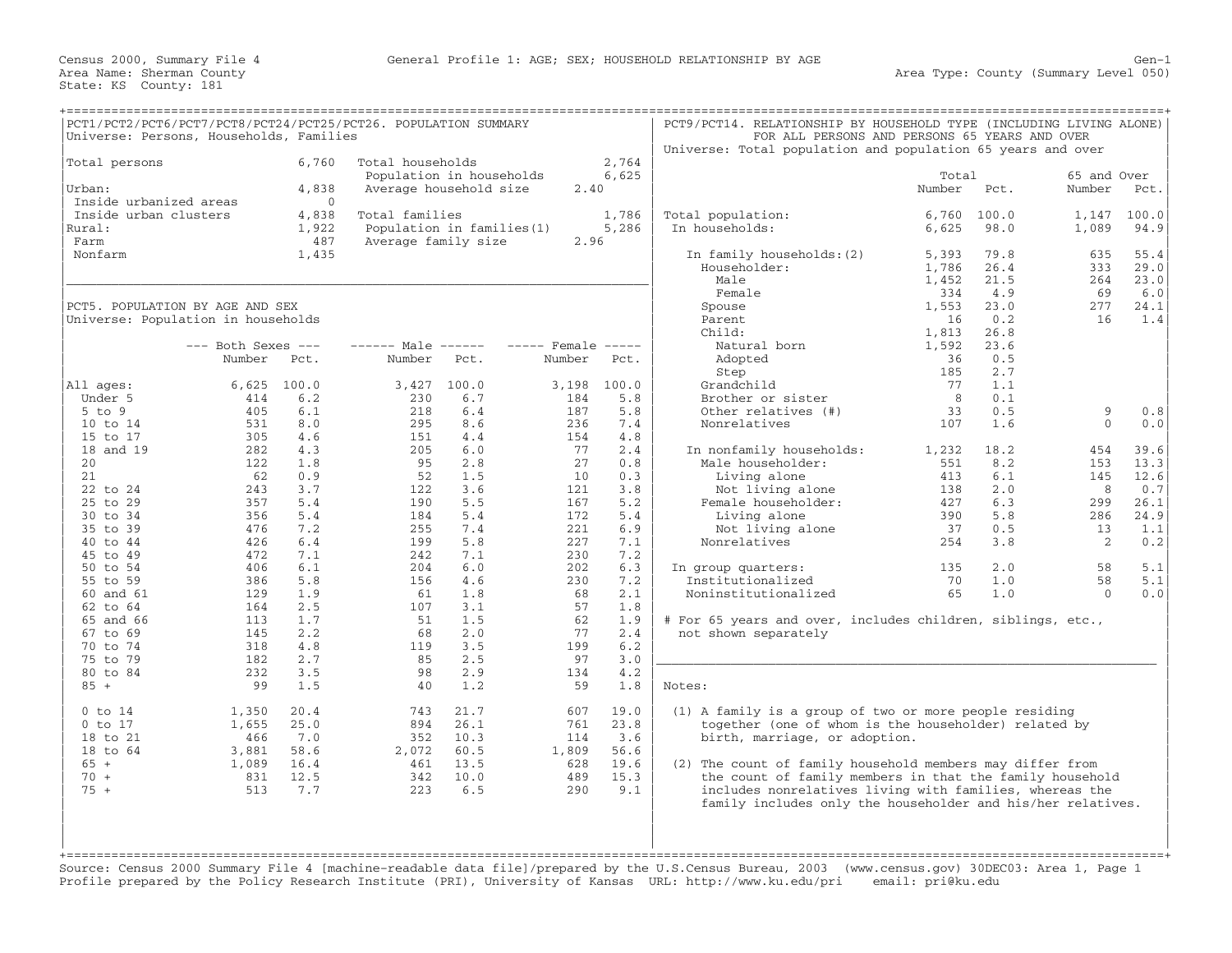Area Type: County (Summary Level 050)

| PCT3/PCT4.<br>Universe: Total Population |            |     | DETAILED AGE BY SEX (INCLUDING MEDIANS) |        |                |            |     |      |             |              |       |      |      |        |
|------------------------------------------|------------|-----|-----------------------------------------|--------|----------------|------------|-----|------|-------------|--------------|-------|------|------|--------|
|                                          | Total Pct. |     | Male                                    | Female |                | Total Pct. |     | Male | Female      |              | Total | Pct. | Male | Female |
| $10$ to 4                                | 414        | 6.1 | 230                                     |        | $184$ 40 to 44 | 426        | 6.3 | 199  |             | 227 80 to 84 | 232   |      | 98   | 134    |
|                                          | 93         |     | 71                                      |        |                | 91         |     |      | $\Lambda$ Q | RN           | 59    |      | フハ   |        |

| 74<br>40<br>91<br>80<br>0.9<br>24<br>35<br>$\Omega$<br>93<br>1.4<br>19<br>1.3<br>42<br>49<br>59<br>35<br>41<br>1.7<br>38<br>0.6<br>32<br>10<br>81<br>1.2<br>46<br>116<br>78<br>81<br>42<br>1<br>6<br>56<br>$\overline{2}$<br>83<br>1.2<br>$4\,4$<br>39<br>42<br>37<br>0.5<br>29<br>82<br>0.9<br>8<br>62<br>70<br>26<br>33<br>1.0<br>43<br>98<br>37<br>83<br>61<br>0.9<br>28<br>3<br>44<br>1.4<br>61<br>87<br>1.3<br>33<br>54<br>44<br>1.2<br>53<br>31<br>84<br>8<br>0.1<br>8<br>$\mathbf 0$<br>4<br>84<br>9<br>405<br>6.0<br>218<br>187<br>45 to 49<br>472<br>7.0<br>242<br>230<br>89<br>131<br>1.9<br>40<br>91<br>$5$ to<br>85 to<br>73<br>5<br>98<br>1.4<br>25<br>45<br>105<br>1.6<br>63<br>42<br>85<br>16<br>0.2<br>$\mathbf 0$<br>16<br>29<br>54<br>0.8<br>39<br>15<br>1.5<br>57<br>39<br>0.6<br>10<br>46<br>101<br>44<br>86<br>6<br>1.2<br>62<br>0.3<br>19<br>79<br>17<br>47<br>80<br>1.2<br>44<br>19<br>$\mathbf{0}$<br>36<br>87<br>87<br>1.3<br>48<br>88<br>21<br>11<br>10<br>8<br>24<br>63<br>123<br>1.8<br>64<br>59<br>0.3<br>87<br>1.3<br>20<br>67<br>49<br>0.9<br>27<br>89<br>0.5<br>$\Omega$<br>36<br>9<br>63<br>36<br>36<br>26<br>531<br>7.9<br>295<br>90 to 94<br>10 to 14<br>236<br>50 to 54<br>406<br>6.0<br>204<br>202<br>26<br>0.4<br>$\Omega$<br>72<br>50<br>10<br>89<br>1.3<br>17<br>99<br>1.5<br>38<br>61<br>90<br>$\mathbf{0}$<br>0.0<br>$\cap$<br>$\Omega$<br>2.0<br>51<br>11<br>136<br>74<br>62<br>97<br>1.4<br>60<br>37<br>91<br>0.0<br>$\mathbf 0$<br>$\Omega$<br>∩<br>12<br>1.2<br>23<br>58<br>52<br>$\mathsf{Q}$<br>81<br>90<br>1.3<br>35<br>55<br>92<br>9<br>0.1<br>13<br>83<br>1.2<br>52<br>53<br>70<br>49<br>21<br>93<br>0.1<br>$\mathsf{Q}$<br>31<br>1.0<br>9<br>14<br>142<br>2.1<br>74<br>68<br>54<br>0.7<br>22<br>28<br>50<br>94<br>8<br>0.1<br>$\Omega$<br>8<br>15 to 19<br>630<br>9.3<br>384<br>55 to 59<br>5.7<br>156<br>230<br>95 to 99<br>0.0<br>246<br>386<br>$\Omega$<br>$\cap$<br>$\Omega$<br>15<br>82<br>1.2<br>55<br>1.0<br>43<br>95<br>0.0<br>41<br>41<br>69<br>26<br>$\Omega$<br>$\cap$<br>1.2<br>39<br>0.0<br>16<br>83<br>44<br>56<br>91<br>1.3<br>19<br>72<br>96<br>$\Omega$<br>$\cap$<br>2.1<br>17<br>66<br>74<br>77<br>1.1<br>38<br>97<br>0.0<br>140<br>57<br>39<br>$\Omega$<br>$\cap$<br>18<br>163<br>2.4<br>110<br>53<br>58<br>78<br>1.2<br>61<br>17<br>98<br>$\Omega$<br>0.0<br>$\Omega$<br>19<br>162<br>2.4<br>123<br>39<br>59<br>71<br>1.1<br>12<br>59<br>99<br>0.0<br>$\Omega$<br>$\Omega$<br>$100 - 104$<br>20 to 24<br>461<br>6.8<br>281<br>180<br>60 to 64<br>293<br>4.3<br>168<br>125<br>$\Omega$<br>0.0<br>$\Omega$<br>20<br>150<br>2.2<br>101<br>49<br>60<br>1.0<br>30<br>37<br>$105 - 109$<br>0.0<br>$\Omega$<br>67<br>$\Omega$<br>21<br>68<br>1.0<br>58<br>10<br>61<br>62<br>0.9<br>31<br>31<br>$110 +$<br>$\Omega$<br>0.0<br>$\Omega$<br>22<br>1.7<br>37<br>115<br>78<br>62<br>51<br>0.8<br>36<br>15<br>23<br>75<br>1.1<br>52<br>23<br>63<br>16<br>54<br>0.8<br>38<br>24<br>53<br>0.8<br>33<br>20<br>64<br>59<br>33<br>26<br>894<br>0.9<br>$0$ to $17$<br>1,655<br>24.5<br>761<br>29<br>357<br>5.3<br>190<br>167<br>65 to 69<br>258<br>119<br>5 to 17<br>1,241<br>18.4<br>664<br>577<br>$25$ to<br>3.8<br>139<br>25<br>87<br>1.3<br>38<br>49<br>65<br>17<br>32<br>543<br>392<br>151<br>49<br>0.7<br>18 to 21<br>8.0<br>82<br>1.2<br>786<br>272<br>26<br>54<br>28<br>66<br>64<br>0.9<br>34<br>30<br>18 to 24<br>11.6<br>514<br>1,846<br>27<br>38<br>0.6<br>32<br>6<br>67<br>3,958<br>58.6<br>2,112<br>63<br>0.9<br>41<br>22<br>18 to 64<br>1,598<br>28<br>76<br>1.1<br>34<br>42<br>68<br>8<br>22<br>25 to 64<br>3,172<br>46.9<br>1,574<br>30<br>0.4<br>629<br>29<br>74<br>1.1<br>32<br>42<br>69<br>52<br>19<br>33<br>60<br>1,440<br>21.3<br>811<br>0.8<br>$+$<br>5.3<br>17.0<br>30 to 34<br>356<br>184<br>172<br>70 to 74<br>318<br>4.7<br>119<br>199<br>$65 +$<br>1,147<br>461<br>686<br>30<br>28<br>18<br>10<br>70<br>34<br>$70 +$<br>889<br>13.2<br>342<br>547<br>0.4<br>35<br>0.5<br>1<br>71<br>223<br>348<br>31<br>108<br>1.6<br>64<br>44<br>80<br>1.2<br>35<br>45<br>$75 +$<br>571<br>8.4<br>32<br>68<br>1.0<br>18<br>50<br>72<br>1.6<br>29<br>78<br>$80 +$<br>389<br>5.8<br>138<br>251<br>107<br>33<br>1.3<br>73<br>13<br>89<br>48<br>41<br>53<br>$85 +$<br>157<br>2.3<br>40<br>117<br>66<br>1.0<br>34<br>63<br>0.9<br>36<br>27<br>74<br>8<br>22<br>$90 +$<br>26<br>26<br>30<br>0.4<br>0.4<br>$\Omega$<br>35 to 39<br>255<br>75 to 79<br>85<br>97<br>476<br>7.0<br>221<br>182<br>2.7<br>35<br>81<br>1.2<br>49<br>32<br>75<br>53<br>0.8<br>26<br>27<br>9<br>6,760 100.0<br>3,293<br>36<br>102<br>1.5<br>56<br>46<br>76<br>25<br>0.4<br>16<br>All ages<br>3,467<br>37<br>110<br>1.6<br>77<br>17<br>29<br>59<br>51<br>46<br>0.7<br>73<br>1.1<br>45<br>28<br>78<br>17<br>38<br>25<br>0.4<br>8<br>Median age<br>Female<br>Both sexes<br>Male<br>39<br>110<br>1.6<br>79<br>33<br>16<br>37.4<br>46<br>64<br>0.5<br>17<br>33.7<br>41.1<br>By Sex | ᆂᆂᆇ | 2 J V | ⊥∪± | שט ש | ᠴ᠘ᢣ |  | 22 I | ov co | <i>,,,,</i> |  | ᆠᆦᆂ |
|-----------------------------------------------------------------------------------------------------------------------------------------------------------------------------------------------------------------------------------------------------------------------------------------------------------------------------------------------------------------------------------------------------------------------------------------------------------------------------------------------------------------------------------------------------------------------------------------------------------------------------------------------------------------------------------------------------------------------------------------------------------------------------------------------------------------------------------------------------------------------------------------------------------------------------------------------------------------------------------------------------------------------------------------------------------------------------------------------------------------------------------------------------------------------------------------------------------------------------------------------------------------------------------------------------------------------------------------------------------------------------------------------------------------------------------------------------------------------------------------------------------------------------------------------------------------------------------------------------------------------------------------------------------------------------------------------------------------------------------------------------------------------------------------------------------------------------------------------------------------------------------------------------------------------------------------------------------------------------------------------------------------------------------------------------------------------------------------------------------------------------------------------------------------------------------------------------------------------------------------------------------------------------------------------------------------------------------------------------------------------------------------------------------------------------------------------------------------------------------------------------------------------------------------------------------------------------------------------------------------------------------------------------------------------------------------------------------------------------------------------------------------------------------------------------------------------------------------------------------------------------------------------------------------------------------------------------------------------------------------------------------------------------------------------------------------------------------------------------------------------------------------------------------------------------------------------------------------------------------------------------------------------------------------------------------------------------------------------------------------------------------------------------------------------------------------------------------------------------------------------------------------------------------------------------------------------------------------------------------------------------------------------------------------------------------------------------------------------------------------------------------------------------------------------------------------------------------------------------------------------------------------------------------------------------------------------------------------------------------------------------------------------------------------------------------------------------------------------------------------------------------------------------------------------------------------------------------------------------------------------------------------------------------------------------------------------------------------------------------------------------------------------------------------------------------------------------------------------------------------------------------------------------------------------------------------------------------------------------------------------------------------------------------------------------------------------------------------------------------------------------------------------------------------------------------------------------------------------------------------------------------------------------------------|-----|-------|-----|------|-----|--|------|-------|-------------|--|-----|
|                                                                                                                                                                                                                                                                                                                                                                                                                                                                                                                                                                                                                                                                                                                                                                                                                                                                                                                                                                                                                                                                                                                                                                                                                                                                                                                                                                                                                                                                                                                                                                                                                                                                                                                                                                                                                                                                                                                                                                                                                                                                                                                                                                                                                                                                                                                                                                                                                                                                                                                                                                                                                                                                                                                                                                                                                                                                                                                                                                                                                                                                                                                                                                                                                                                                                                                                                                                                                                                                                                                                                                                                                                                                                                                                                                                                                                                                                                                                                                                                                                                                                                                                                                                                                                                                                                                                                                                                                                                                                                                                                                                                                                                                                                                                                                                                                                                                                                                 |     |       |     |      |     |  |      |       |             |  |     |
|                                                                                                                                                                                                                                                                                                                                                                                                                                                                                                                                                                                                                                                                                                                                                                                                                                                                                                                                                                                                                                                                                                                                                                                                                                                                                                                                                                                                                                                                                                                                                                                                                                                                                                                                                                                                                                                                                                                                                                                                                                                                                                                                                                                                                                                                                                                                                                                                                                                                                                                                                                                                                                                                                                                                                                                                                                                                                                                                                                                                                                                                                                                                                                                                                                                                                                                                                                                                                                                                                                                                                                                                                                                                                                                                                                                                                                                                                                                                                                                                                                                                                                                                                                                                                                                                                                                                                                                                                                                                                                                                                                                                                                                                                                                                                                                                                                                                                                                 |     |       |     |      |     |  |      |       |             |  |     |
|                                                                                                                                                                                                                                                                                                                                                                                                                                                                                                                                                                                                                                                                                                                                                                                                                                                                                                                                                                                                                                                                                                                                                                                                                                                                                                                                                                                                                                                                                                                                                                                                                                                                                                                                                                                                                                                                                                                                                                                                                                                                                                                                                                                                                                                                                                                                                                                                                                                                                                                                                                                                                                                                                                                                                                                                                                                                                                                                                                                                                                                                                                                                                                                                                                                                                                                                                                                                                                                                                                                                                                                                                                                                                                                                                                                                                                                                                                                                                                                                                                                                                                                                                                                                                                                                                                                                                                                                                                                                                                                                                                                                                                                                                                                                                                                                                                                                                                                 |     |       |     |      |     |  |      |       |             |  |     |
|                                                                                                                                                                                                                                                                                                                                                                                                                                                                                                                                                                                                                                                                                                                                                                                                                                                                                                                                                                                                                                                                                                                                                                                                                                                                                                                                                                                                                                                                                                                                                                                                                                                                                                                                                                                                                                                                                                                                                                                                                                                                                                                                                                                                                                                                                                                                                                                                                                                                                                                                                                                                                                                                                                                                                                                                                                                                                                                                                                                                                                                                                                                                                                                                                                                                                                                                                                                                                                                                                                                                                                                                                                                                                                                                                                                                                                                                                                                                                                                                                                                                                                                                                                                                                                                                                                                                                                                                                                                                                                                                                                                                                                                                                                                                                                                                                                                                                                                 |     |       |     |      |     |  |      |       |             |  |     |
|                                                                                                                                                                                                                                                                                                                                                                                                                                                                                                                                                                                                                                                                                                                                                                                                                                                                                                                                                                                                                                                                                                                                                                                                                                                                                                                                                                                                                                                                                                                                                                                                                                                                                                                                                                                                                                                                                                                                                                                                                                                                                                                                                                                                                                                                                                                                                                                                                                                                                                                                                                                                                                                                                                                                                                                                                                                                                                                                                                                                                                                                                                                                                                                                                                                                                                                                                                                                                                                                                                                                                                                                                                                                                                                                                                                                                                                                                                                                                                                                                                                                                                                                                                                                                                                                                                                                                                                                                                                                                                                                                                                                                                                                                                                                                                                                                                                                                                                 |     |       |     |      |     |  |      |       |             |  |     |
|                                                                                                                                                                                                                                                                                                                                                                                                                                                                                                                                                                                                                                                                                                                                                                                                                                                                                                                                                                                                                                                                                                                                                                                                                                                                                                                                                                                                                                                                                                                                                                                                                                                                                                                                                                                                                                                                                                                                                                                                                                                                                                                                                                                                                                                                                                                                                                                                                                                                                                                                                                                                                                                                                                                                                                                                                                                                                                                                                                                                                                                                                                                                                                                                                                                                                                                                                                                                                                                                                                                                                                                                                                                                                                                                                                                                                                                                                                                                                                                                                                                                                                                                                                                                                                                                                                                                                                                                                                                                                                                                                                                                                                                                                                                                                                                                                                                                                                                 |     |       |     |      |     |  |      |       |             |  |     |
|                                                                                                                                                                                                                                                                                                                                                                                                                                                                                                                                                                                                                                                                                                                                                                                                                                                                                                                                                                                                                                                                                                                                                                                                                                                                                                                                                                                                                                                                                                                                                                                                                                                                                                                                                                                                                                                                                                                                                                                                                                                                                                                                                                                                                                                                                                                                                                                                                                                                                                                                                                                                                                                                                                                                                                                                                                                                                                                                                                                                                                                                                                                                                                                                                                                                                                                                                                                                                                                                                                                                                                                                                                                                                                                                                                                                                                                                                                                                                                                                                                                                                                                                                                                                                                                                                                                                                                                                                                                                                                                                                                                                                                                                                                                                                                                                                                                                                                                 |     |       |     |      |     |  |      |       |             |  |     |
|                                                                                                                                                                                                                                                                                                                                                                                                                                                                                                                                                                                                                                                                                                                                                                                                                                                                                                                                                                                                                                                                                                                                                                                                                                                                                                                                                                                                                                                                                                                                                                                                                                                                                                                                                                                                                                                                                                                                                                                                                                                                                                                                                                                                                                                                                                                                                                                                                                                                                                                                                                                                                                                                                                                                                                                                                                                                                                                                                                                                                                                                                                                                                                                                                                                                                                                                                                                                                                                                                                                                                                                                                                                                                                                                                                                                                                                                                                                                                                                                                                                                                                                                                                                                                                                                                                                                                                                                                                                                                                                                                                                                                                                                                                                                                                                                                                                                                                                 |     |       |     |      |     |  |      |       |             |  |     |
|                                                                                                                                                                                                                                                                                                                                                                                                                                                                                                                                                                                                                                                                                                                                                                                                                                                                                                                                                                                                                                                                                                                                                                                                                                                                                                                                                                                                                                                                                                                                                                                                                                                                                                                                                                                                                                                                                                                                                                                                                                                                                                                                                                                                                                                                                                                                                                                                                                                                                                                                                                                                                                                                                                                                                                                                                                                                                                                                                                                                                                                                                                                                                                                                                                                                                                                                                                                                                                                                                                                                                                                                                                                                                                                                                                                                                                                                                                                                                                                                                                                                                                                                                                                                                                                                                                                                                                                                                                                                                                                                                                                                                                                                                                                                                                                                                                                                                                                 |     |       |     |      |     |  |      |       |             |  |     |
|                                                                                                                                                                                                                                                                                                                                                                                                                                                                                                                                                                                                                                                                                                                                                                                                                                                                                                                                                                                                                                                                                                                                                                                                                                                                                                                                                                                                                                                                                                                                                                                                                                                                                                                                                                                                                                                                                                                                                                                                                                                                                                                                                                                                                                                                                                                                                                                                                                                                                                                                                                                                                                                                                                                                                                                                                                                                                                                                                                                                                                                                                                                                                                                                                                                                                                                                                                                                                                                                                                                                                                                                                                                                                                                                                                                                                                                                                                                                                                                                                                                                                                                                                                                                                                                                                                                                                                                                                                                                                                                                                                                                                                                                                                                                                                                                                                                                                                                 |     |       |     |      |     |  |      |       |             |  |     |
|                                                                                                                                                                                                                                                                                                                                                                                                                                                                                                                                                                                                                                                                                                                                                                                                                                                                                                                                                                                                                                                                                                                                                                                                                                                                                                                                                                                                                                                                                                                                                                                                                                                                                                                                                                                                                                                                                                                                                                                                                                                                                                                                                                                                                                                                                                                                                                                                                                                                                                                                                                                                                                                                                                                                                                                                                                                                                                                                                                                                                                                                                                                                                                                                                                                                                                                                                                                                                                                                                                                                                                                                                                                                                                                                                                                                                                                                                                                                                                                                                                                                                                                                                                                                                                                                                                                                                                                                                                                                                                                                                                                                                                                                                                                                                                                                                                                                                                                 |     |       |     |      |     |  |      |       |             |  |     |
|                                                                                                                                                                                                                                                                                                                                                                                                                                                                                                                                                                                                                                                                                                                                                                                                                                                                                                                                                                                                                                                                                                                                                                                                                                                                                                                                                                                                                                                                                                                                                                                                                                                                                                                                                                                                                                                                                                                                                                                                                                                                                                                                                                                                                                                                                                                                                                                                                                                                                                                                                                                                                                                                                                                                                                                                                                                                                                                                                                                                                                                                                                                                                                                                                                                                                                                                                                                                                                                                                                                                                                                                                                                                                                                                                                                                                                                                                                                                                                                                                                                                                                                                                                                                                                                                                                                                                                                                                                                                                                                                                                                                                                                                                                                                                                                                                                                                                                                 |     |       |     |      |     |  |      |       |             |  |     |
|                                                                                                                                                                                                                                                                                                                                                                                                                                                                                                                                                                                                                                                                                                                                                                                                                                                                                                                                                                                                                                                                                                                                                                                                                                                                                                                                                                                                                                                                                                                                                                                                                                                                                                                                                                                                                                                                                                                                                                                                                                                                                                                                                                                                                                                                                                                                                                                                                                                                                                                                                                                                                                                                                                                                                                                                                                                                                                                                                                                                                                                                                                                                                                                                                                                                                                                                                                                                                                                                                                                                                                                                                                                                                                                                                                                                                                                                                                                                                                                                                                                                                                                                                                                                                                                                                                                                                                                                                                                                                                                                                                                                                                                                                                                                                                                                                                                                                                                 |     |       |     |      |     |  |      |       |             |  |     |
|                                                                                                                                                                                                                                                                                                                                                                                                                                                                                                                                                                                                                                                                                                                                                                                                                                                                                                                                                                                                                                                                                                                                                                                                                                                                                                                                                                                                                                                                                                                                                                                                                                                                                                                                                                                                                                                                                                                                                                                                                                                                                                                                                                                                                                                                                                                                                                                                                                                                                                                                                                                                                                                                                                                                                                                                                                                                                                                                                                                                                                                                                                                                                                                                                                                                                                                                                                                                                                                                                                                                                                                                                                                                                                                                                                                                                                                                                                                                                                                                                                                                                                                                                                                                                                                                                                                                                                                                                                                                                                                                                                                                                                                                                                                                                                                                                                                                                                                 |     |       |     |      |     |  |      |       |             |  |     |
|                                                                                                                                                                                                                                                                                                                                                                                                                                                                                                                                                                                                                                                                                                                                                                                                                                                                                                                                                                                                                                                                                                                                                                                                                                                                                                                                                                                                                                                                                                                                                                                                                                                                                                                                                                                                                                                                                                                                                                                                                                                                                                                                                                                                                                                                                                                                                                                                                                                                                                                                                                                                                                                                                                                                                                                                                                                                                                                                                                                                                                                                                                                                                                                                                                                                                                                                                                                                                                                                                                                                                                                                                                                                                                                                                                                                                                                                                                                                                                                                                                                                                                                                                                                                                                                                                                                                                                                                                                                                                                                                                                                                                                                                                                                                                                                                                                                                                                                 |     |       |     |      |     |  |      |       |             |  |     |
|                                                                                                                                                                                                                                                                                                                                                                                                                                                                                                                                                                                                                                                                                                                                                                                                                                                                                                                                                                                                                                                                                                                                                                                                                                                                                                                                                                                                                                                                                                                                                                                                                                                                                                                                                                                                                                                                                                                                                                                                                                                                                                                                                                                                                                                                                                                                                                                                                                                                                                                                                                                                                                                                                                                                                                                                                                                                                                                                                                                                                                                                                                                                                                                                                                                                                                                                                                                                                                                                                                                                                                                                                                                                                                                                                                                                                                                                                                                                                                                                                                                                                                                                                                                                                                                                                                                                                                                                                                                                                                                                                                                                                                                                                                                                                                                                                                                                                                                 |     |       |     |      |     |  |      |       |             |  |     |
|                                                                                                                                                                                                                                                                                                                                                                                                                                                                                                                                                                                                                                                                                                                                                                                                                                                                                                                                                                                                                                                                                                                                                                                                                                                                                                                                                                                                                                                                                                                                                                                                                                                                                                                                                                                                                                                                                                                                                                                                                                                                                                                                                                                                                                                                                                                                                                                                                                                                                                                                                                                                                                                                                                                                                                                                                                                                                                                                                                                                                                                                                                                                                                                                                                                                                                                                                                                                                                                                                                                                                                                                                                                                                                                                                                                                                                                                                                                                                                                                                                                                                                                                                                                                                                                                                                                                                                                                                                                                                                                                                                                                                                                                                                                                                                                                                                                                                                                 |     |       |     |      |     |  |      |       |             |  |     |
|                                                                                                                                                                                                                                                                                                                                                                                                                                                                                                                                                                                                                                                                                                                                                                                                                                                                                                                                                                                                                                                                                                                                                                                                                                                                                                                                                                                                                                                                                                                                                                                                                                                                                                                                                                                                                                                                                                                                                                                                                                                                                                                                                                                                                                                                                                                                                                                                                                                                                                                                                                                                                                                                                                                                                                                                                                                                                                                                                                                                                                                                                                                                                                                                                                                                                                                                                                                                                                                                                                                                                                                                                                                                                                                                                                                                                                                                                                                                                                                                                                                                                                                                                                                                                                                                                                                                                                                                                                                                                                                                                                                                                                                                                                                                                                                                                                                                                                                 |     |       |     |      |     |  |      |       |             |  |     |
|                                                                                                                                                                                                                                                                                                                                                                                                                                                                                                                                                                                                                                                                                                                                                                                                                                                                                                                                                                                                                                                                                                                                                                                                                                                                                                                                                                                                                                                                                                                                                                                                                                                                                                                                                                                                                                                                                                                                                                                                                                                                                                                                                                                                                                                                                                                                                                                                                                                                                                                                                                                                                                                                                                                                                                                                                                                                                                                                                                                                                                                                                                                                                                                                                                                                                                                                                                                                                                                                                                                                                                                                                                                                                                                                                                                                                                                                                                                                                                                                                                                                                                                                                                                                                                                                                                                                                                                                                                                                                                                                                                                                                                                                                                                                                                                                                                                                                                                 |     |       |     |      |     |  |      |       |             |  |     |
|                                                                                                                                                                                                                                                                                                                                                                                                                                                                                                                                                                                                                                                                                                                                                                                                                                                                                                                                                                                                                                                                                                                                                                                                                                                                                                                                                                                                                                                                                                                                                                                                                                                                                                                                                                                                                                                                                                                                                                                                                                                                                                                                                                                                                                                                                                                                                                                                                                                                                                                                                                                                                                                                                                                                                                                                                                                                                                                                                                                                                                                                                                                                                                                                                                                                                                                                                                                                                                                                                                                                                                                                                                                                                                                                                                                                                                                                                                                                                                                                                                                                                                                                                                                                                                                                                                                                                                                                                                                                                                                                                                                                                                                                                                                                                                                                                                                                                                                 |     |       |     |      |     |  |      |       |             |  |     |
|                                                                                                                                                                                                                                                                                                                                                                                                                                                                                                                                                                                                                                                                                                                                                                                                                                                                                                                                                                                                                                                                                                                                                                                                                                                                                                                                                                                                                                                                                                                                                                                                                                                                                                                                                                                                                                                                                                                                                                                                                                                                                                                                                                                                                                                                                                                                                                                                                                                                                                                                                                                                                                                                                                                                                                                                                                                                                                                                                                                                                                                                                                                                                                                                                                                                                                                                                                                                                                                                                                                                                                                                                                                                                                                                                                                                                                                                                                                                                                                                                                                                                                                                                                                                                                                                                                                                                                                                                                                                                                                                                                                                                                                                                                                                                                                                                                                                                                                 |     |       |     |      |     |  |      |       |             |  |     |
|                                                                                                                                                                                                                                                                                                                                                                                                                                                                                                                                                                                                                                                                                                                                                                                                                                                                                                                                                                                                                                                                                                                                                                                                                                                                                                                                                                                                                                                                                                                                                                                                                                                                                                                                                                                                                                                                                                                                                                                                                                                                                                                                                                                                                                                                                                                                                                                                                                                                                                                                                                                                                                                                                                                                                                                                                                                                                                                                                                                                                                                                                                                                                                                                                                                                                                                                                                                                                                                                                                                                                                                                                                                                                                                                                                                                                                                                                                                                                                                                                                                                                                                                                                                                                                                                                                                                                                                                                                                                                                                                                                                                                                                                                                                                                                                                                                                                                                                 |     |       |     |      |     |  |      |       |             |  |     |
|                                                                                                                                                                                                                                                                                                                                                                                                                                                                                                                                                                                                                                                                                                                                                                                                                                                                                                                                                                                                                                                                                                                                                                                                                                                                                                                                                                                                                                                                                                                                                                                                                                                                                                                                                                                                                                                                                                                                                                                                                                                                                                                                                                                                                                                                                                                                                                                                                                                                                                                                                                                                                                                                                                                                                                                                                                                                                                                                                                                                                                                                                                                                                                                                                                                                                                                                                                                                                                                                                                                                                                                                                                                                                                                                                                                                                                                                                                                                                                                                                                                                                                                                                                                                                                                                                                                                                                                                                                                                                                                                                                                                                                                                                                                                                                                                                                                                                                                 |     |       |     |      |     |  |      |       |             |  |     |
|                                                                                                                                                                                                                                                                                                                                                                                                                                                                                                                                                                                                                                                                                                                                                                                                                                                                                                                                                                                                                                                                                                                                                                                                                                                                                                                                                                                                                                                                                                                                                                                                                                                                                                                                                                                                                                                                                                                                                                                                                                                                                                                                                                                                                                                                                                                                                                                                                                                                                                                                                                                                                                                                                                                                                                                                                                                                                                                                                                                                                                                                                                                                                                                                                                                                                                                                                                                                                                                                                                                                                                                                                                                                                                                                                                                                                                                                                                                                                                                                                                                                                                                                                                                                                                                                                                                                                                                                                                                                                                                                                                                                                                                                                                                                                                                                                                                                                                                 |     |       |     |      |     |  |      |       |             |  |     |
|                                                                                                                                                                                                                                                                                                                                                                                                                                                                                                                                                                                                                                                                                                                                                                                                                                                                                                                                                                                                                                                                                                                                                                                                                                                                                                                                                                                                                                                                                                                                                                                                                                                                                                                                                                                                                                                                                                                                                                                                                                                                                                                                                                                                                                                                                                                                                                                                                                                                                                                                                                                                                                                                                                                                                                                                                                                                                                                                                                                                                                                                                                                                                                                                                                                                                                                                                                                                                                                                                                                                                                                                                                                                                                                                                                                                                                                                                                                                                                                                                                                                                                                                                                                                                                                                                                                                                                                                                                                                                                                                                                                                                                                                                                                                                                                                                                                                                                                 |     |       |     |      |     |  |      |       |             |  |     |
|                                                                                                                                                                                                                                                                                                                                                                                                                                                                                                                                                                                                                                                                                                                                                                                                                                                                                                                                                                                                                                                                                                                                                                                                                                                                                                                                                                                                                                                                                                                                                                                                                                                                                                                                                                                                                                                                                                                                                                                                                                                                                                                                                                                                                                                                                                                                                                                                                                                                                                                                                                                                                                                                                                                                                                                                                                                                                                                                                                                                                                                                                                                                                                                                                                                                                                                                                                                                                                                                                                                                                                                                                                                                                                                                                                                                                                                                                                                                                                                                                                                                                                                                                                                                                                                                                                                                                                                                                                                                                                                                                                                                                                                                                                                                                                                                                                                                                                                 |     |       |     |      |     |  |      |       |             |  |     |
|                                                                                                                                                                                                                                                                                                                                                                                                                                                                                                                                                                                                                                                                                                                                                                                                                                                                                                                                                                                                                                                                                                                                                                                                                                                                                                                                                                                                                                                                                                                                                                                                                                                                                                                                                                                                                                                                                                                                                                                                                                                                                                                                                                                                                                                                                                                                                                                                                                                                                                                                                                                                                                                                                                                                                                                                                                                                                                                                                                                                                                                                                                                                                                                                                                                                                                                                                                                                                                                                                                                                                                                                                                                                                                                                                                                                                                                                                                                                                                                                                                                                                                                                                                                                                                                                                                                                                                                                                                                                                                                                                                                                                                                                                                                                                                                                                                                                                                                 |     |       |     |      |     |  |      |       |             |  |     |
|                                                                                                                                                                                                                                                                                                                                                                                                                                                                                                                                                                                                                                                                                                                                                                                                                                                                                                                                                                                                                                                                                                                                                                                                                                                                                                                                                                                                                                                                                                                                                                                                                                                                                                                                                                                                                                                                                                                                                                                                                                                                                                                                                                                                                                                                                                                                                                                                                                                                                                                                                                                                                                                                                                                                                                                                                                                                                                                                                                                                                                                                                                                                                                                                                                                                                                                                                                                                                                                                                                                                                                                                                                                                                                                                                                                                                                                                                                                                                                                                                                                                                                                                                                                                                                                                                                                                                                                                                                                                                                                                                                                                                                                                                                                                                                                                                                                                                                                 |     |       |     |      |     |  |      |       |             |  |     |
|                                                                                                                                                                                                                                                                                                                                                                                                                                                                                                                                                                                                                                                                                                                                                                                                                                                                                                                                                                                                                                                                                                                                                                                                                                                                                                                                                                                                                                                                                                                                                                                                                                                                                                                                                                                                                                                                                                                                                                                                                                                                                                                                                                                                                                                                                                                                                                                                                                                                                                                                                                                                                                                                                                                                                                                                                                                                                                                                                                                                                                                                                                                                                                                                                                                                                                                                                                                                                                                                                                                                                                                                                                                                                                                                                                                                                                                                                                                                                                                                                                                                                                                                                                                                                                                                                                                                                                                                                                                                                                                                                                                                                                                                                                                                                                                                                                                                                                                 |     |       |     |      |     |  |      |       |             |  |     |
|                                                                                                                                                                                                                                                                                                                                                                                                                                                                                                                                                                                                                                                                                                                                                                                                                                                                                                                                                                                                                                                                                                                                                                                                                                                                                                                                                                                                                                                                                                                                                                                                                                                                                                                                                                                                                                                                                                                                                                                                                                                                                                                                                                                                                                                                                                                                                                                                                                                                                                                                                                                                                                                                                                                                                                                                                                                                                                                                                                                                                                                                                                                                                                                                                                                                                                                                                                                                                                                                                                                                                                                                                                                                                                                                                                                                                                                                                                                                                                                                                                                                                                                                                                                                                                                                                                                                                                                                                                                                                                                                                                                                                                                                                                                                                                                                                                                                                                                 |     |       |     |      |     |  |      |       |             |  |     |
|                                                                                                                                                                                                                                                                                                                                                                                                                                                                                                                                                                                                                                                                                                                                                                                                                                                                                                                                                                                                                                                                                                                                                                                                                                                                                                                                                                                                                                                                                                                                                                                                                                                                                                                                                                                                                                                                                                                                                                                                                                                                                                                                                                                                                                                                                                                                                                                                                                                                                                                                                                                                                                                                                                                                                                                                                                                                                                                                                                                                                                                                                                                                                                                                                                                                                                                                                                                                                                                                                                                                                                                                                                                                                                                                                                                                                                                                                                                                                                                                                                                                                                                                                                                                                                                                                                                                                                                                                                                                                                                                                                                                                                                                                                                                                                                                                                                                                                                 |     |       |     |      |     |  |      |       |             |  |     |
|                                                                                                                                                                                                                                                                                                                                                                                                                                                                                                                                                                                                                                                                                                                                                                                                                                                                                                                                                                                                                                                                                                                                                                                                                                                                                                                                                                                                                                                                                                                                                                                                                                                                                                                                                                                                                                                                                                                                                                                                                                                                                                                                                                                                                                                                                                                                                                                                                                                                                                                                                                                                                                                                                                                                                                                                                                                                                                                                                                                                                                                                                                                                                                                                                                                                                                                                                                                                                                                                                                                                                                                                                                                                                                                                                                                                                                                                                                                                                                                                                                                                                                                                                                                                                                                                                                                                                                                                                                                                                                                                                                                                                                                                                                                                                                                                                                                                                                                 |     |       |     |      |     |  |      |       |             |  |     |
|                                                                                                                                                                                                                                                                                                                                                                                                                                                                                                                                                                                                                                                                                                                                                                                                                                                                                                                                                                                                                                                                                                                                                                                                                                                                                                                                                                                                                                                                                                                                                                                                                                                                                                                                                                                                                                                                                                                                                                                                                                                                                                                                                                                                                                                                                                                                                                                                                                                                                                                                                                                                                                                                                                                                                                                                                                                                                                                                                                                                                                                                                                                                                                                                                                                                                                                                                                                                                                                                                                                                                                                                                                                                                                                                                                                                                                                                                                                                                                                                                                                                                                                                                                                                                                                                                                                                                                                                                                                                                                                                                                                                                                                                                                                                                                                                                                                                                                                 |     |       |     |      |     |  |      |       |             |  |     |
|                                                                                                                                                                                                                                                                                                                                                                                                                                                                                                                                                                                                                                                                                                                                                                                                                                                                                                                                                                                                                                                                                                                                                                                                                                                                                                                                                                                                                                                                                                                                                                                                                                                                                                                                                                                                                                                                                                                                                                                                                                                                                                                                                                                                                                                                                                                                                                                                                                                                                                                                                                                                                                                                                                                                                                                                                                                                                                                                                                                                                                                                                                                                                                                                                                                                                                                                                                                                                                                                                                                                                                                                                                                                                                                                                                                                                                                                                                                                                                                                                                                                                                                                                                                                                                                                                                                                                                                                                                                                                                                                                                                                                                                                                                                                                                                                                                                                                                                 |     |       |     |      |     |  |      |       |             |  |     |
|                                                                                                                                                                                                                                                                                                                                                                                                                                                                                                                                                                                                                                                                                                                                                                                                                                                                                                                                                                                                                                                                                                                                                                                                                                                                                                                                                                                                                                                                                                                                                                                                                                                                                                                                                                                                                                                                                                                                                                                                                                                                                                                                                                                                                                                                                                                                                                                                                                                                                                                                                                                                                                                                                                                                                                                                                                                                                                                                                                                                                                                                                                                                                                                                                                                                                                                                                                                                                                                                                                                                                                                                                                                                                                                                                                                                                                                                                                                                                                                                                                                                                                                                                                                                                                                                                                                                                                                                                                                                                                                                                                                                                                                                                                                                                                                                                                                                                                                 |     |       |     |      |     |  |      |       |             |  |     |
|                                                                                                                                                                                                                                                                                                                                                                                                                                                                                                                                                                                                                                                                                                                                                                                                                                                                                                                                                                                                                                                                                                                                                                                                                                                                                                                                                                                                                                                                                                                                                                                                                                                                                                                                                                                                                                                                                                                                                                                                                                                                                                                                                                                                                                                                                                                                                                                                                                                                                                                                                                                                                                                                                                                                                                                                                                                                                                                                                                                                                                                                                                                                                                                                                                                                                                                                                                                                                                                                                                                                                                                                                                                                                                                                                                                                                                                                                                                                                                                                                                                                                                                                                                                                                                                                                                                                                                                                                                                                                                                                                                                                                                                                                                                                                                                                                                                                                                                 |     |       |     |      |     |  |      |       |             |  |     |
|                                                                                                                                                                                                                                                                                                                                                                                                                                                                                                                                                                                                                                                                                                                                                                                                                                                                                                                                                                                                                                                                                                                                                                                                                                                                                                                                                                                                                                                                                                                                                                                                                                                                                                                                                                                                                                                                                                                                                                                                                                                                                                                                                                                                                                                                                                                                                                                                                                                                                                                                                                                                                                                                                                                                                                                                                                                                                                                                                                                                                                                                                                                                                                                                                                                                                                                                                                                                                                                                                                                                                                                                                                                                                                                                                                                                                                                                                                                                                                                                                                                                                                                                                                                                                                                                                                                                                                                                                                                                                                                                                                                                                                                                                                                                                                                                                                                                                                                 |     |       |     |      |     |  |      |       |             |  |     |
|                                                                                                                                                                                                                                                                                                                                                                                                                                                                                                                                                                                                                                                                                                                                                                                                                                                                                                                                                                                                                                                                                                                                                                                                                                                                                                                                                                                                                                                                                                                                                                                                                                                                                                                                                                                                                                                                                                                                                                                                                                                                                                                                                                                                                                                                                                                                                                                                                                                                                                                                                                                                                                                                                                                                                                                                                                                                                                                                                                                                                                                                                                                                                                                                                                                                                                                                                                                                                                                                                                                                                                                                                                                                                                                                                                                                                                                                                                                                                                                                                                                                                                                                                                                                                                                                                                                                                                                                                                                                                                                                                                                                                                                                                                                                                                                                                                                                                                                 |     |       |     |      |     |  |      |       |             |  |     |
|                                                                                                                                                                                                                                                                                                                                                                                                                                                                                                                                                                                                                                                                                                                                                                                                                                                                                                                                                                                                                                                                                                                                                                                                                                                                                                                                                                                                                                                                                                                                                                                                                                                                                                                                                                                                                                                                                                                                                                                                                                                                                                                                                                                                                                                                                                                                                                                                                                                                                                                                                                                                                                                                                                                                                                                                                                                                                                                                                                                                                                                                                                                                                                                                                                                                                                                                                                                                                                                                                                                                                                                                                                                                                                                                                                                                                                                                                                                                                                                                                                                                                                                                                                                                                                                                                                                                                                                                                                                                                                                                                                                                                                                                                                                                                                                                                                                                                                                 |     |       |     |      |     |  |      |       |             |  |     |
|                                                                                                                                                                                                                                                                                                                                                                                                                                                                                                                                                                                                                                                                                                                                                                                                                                                                                                                                                                                                                                                                                                                                                                                                                                                                                                                                                                                                                                                                                                                                                                                                                                                                                                                                                                                                                                                                                                                                                                                                                                                                                                                                                                                                                                                                                                                                                                                                                                                                                                                                                                                                                                                                                                                                                                                                                                                                                                                                                                                                                                                                                                                                                                                                                                                                                                                                                                                                                                                                                                                                                                                                                                                                                                                                                                                                                                                                                                                                                                                                                                                                                                                                                                                                                                                                                                                                                                                                                                                                                                                                                                                                                                                                                                                                                                                                                                                                                                                 |     |       |     |      |     |  |      |       |             |  |     |
|                                                                                                                                                                                                                                                                                                                                                                                                                                                                                                                                                                                                                                                                                                                                                                                                                                                                                                                                                                                                                                                                                                                                                                                                                                                                                                                                                                                                                                                                                                                                                                                                                                                                                                                                                                                                                                                                                                                                                                                                                                                                                                                                                                                                                                                                                                                                                                                                                                                                                                                                                                                                                                                                                                                                                                                                                                                                                                                                                                                                                                                                                                                                                                                                                                                                                                                                                                                                                                                                                                                                                                                                                                                                                                                                                                                                                                                                                                                                                                                                                                                                                                                                                                                                                                                                                                                                                                                                                                                                                                                                                                                                                                                                                                                                                                                                                                                                                                                 |     |       |     |      |     |  |      |       |             |  |     |
|                                                                                                                                                                                                                                                                                                                                                                                                                                                                                                                                                                                                                                                                                                                                                                                                                                                                                                                                                                                                                                                                                                                                                                                                                                                                                                                                                                                                                                                                                                                                                                                                                                                                                                                                                                                                                                                                                                                                                                                                                                                                                                                                                                                                                                                                                                                                                                                                                                                                                                                                                                                                                                                                                                                                                                                                                                                                                                                                                                                                                                                                                                                                                                                                                                                                                                                                                                                                                                                                                                                                                                                                                                                                                                                                                                                                                                                                                                                                                                                                                                                                                                                                                                                                                                                                                                                                                                                                                                                                                                                                                                                                                                                                                                                                                                                                                                                                                                                 |     |       |     |      |     |  |      |       |             |  |     |
|                                                                                                                                                                                                                                                                                                                                                                                                                                                                                                                                                                                                                                                                                                                                                                                                                                                                                                                                                                                                                                                                                                                                                                                                                                                                                                                                                                                                                                                                                                                                                                                                                                                                                                                                                                                                                                                                                                                                                                                                                                                                                                                                                                                                                                                                                                                                                                                                                                                                                                                                                                                                                                                                                                                                                                                                                                                                                                                                                                                                                                                                                                                                                                                                                                                                                                                                                                                                                                                                                                                                                                                                                                                                                                                                                                                                                                                                                                                                                                                                                                                                                                                                                                                                                                                                                                                                                                                                                                                                                                                                                                                                                                                                                                                                                                                                                                                                                                                 |     |       |     |      |     |  |      |       |             |  |     |
|                                                                                                                                                                                                                                                                                                                                                                                                                                                                                                                                                                                                                                                                                                                                                                                                                                                                                                                                                                                                                                                                                                                                                                                                                                                                                                                                                                                                                                                                                                                                                                                                                                                                                                                                                                                                                                                                                                                                                                                                                                                                                                                                                                                                                                                                                                                                                                                                                                                                                                                                                                                                                                                                                                                                                                                                                                                                                                                                                                                                                                                                                                                                                                                                                                                                                                                                                                                                                                                                                                                                                                                                                                                                                                                                                                                                                                                                                                                                                                                                                                                                                                                                                                                                                                                                                                                                                                                                                                                                                                                                                                                                                                                                                                                                                                                                                                                                                                                 |     |       |     |      |     |  |      |       |             |  |     |
|                                                                                                                                                                                                                                                                                                                                                                                                                                                                                                                                                                                                                                                                                                                                                                                                                                                                                                                                                                                                                                                                                                                                                                                                                                                                                                                                                                                                                                                                                                                                                                                                                                                                                                                                                                                                                                                                                                                                                                                                                                                                                                                                                                                                                                                                                                                                                                                                                                                                                                                                                                                                                                                                                                                                                                                                                                                                                                                                                                                                                                                                                                                                                                                                                                                                                                                                                                                                                                                                                                                                                                                                                                                                                                                                                                                                                                                                                                                                                                                                                                                                                                                                                                                                                                                                                                                                                                                                                                                                                                                                                                                                                                                                                                                                                                                                                                                                                                                 |     |       |     |      |     |  |      |       |             |  |     |
|                                                                                                                                                                                                                                                                                                                                                                                                                                                                                                                                                                                                                                                                                                                                                                                                                                                                                                                                                                                                                                                                                                                                                                                                                                                                                                                                                                                                                                                                                                                                                                                                                                                                                                                                                                                                                                                                                                                                                                                                                                                                                                                                                                                                                                                                                                                                                                                                                                                                                                                                                                                                                                                                                                                                                                                                                                                                                                                                                                                                                                                                                                                                                                                                                                                                                                                                                                                                                                                                                                                                                                                                                                                                                                                                                                                                                                                                                                                                                                                                                                                                                                                                                                                                                                                                                                                                                                                                                                                                                                                                                                                                                                                                                                                                                                                                                                                                                                                 |     |       |     |      |     |  |      |       |             |  |     |
|                                                                                                                                                                                                                                                                                                                                                                                                                                                                                                                                                                                                                                                                                                                                                                                                                                                                                                                                                                                                                                                                                                                                                                                                                                                                                                                                                                                                                                                                                                                                                                                                                                                                                                                                                                                                                                                                                                                                                                                                                                                                                                                                                                                                                                                                                                                                                                                                                                                                                                                                                                                                                                                                                                                                                                                                                                                                                                                                                                                                                                                                                                                                                                                                                                                                                                                                                                                                                                                                                                                                                                                                                                                                                                                                                                                                                                                                                                                                                                                                                                                                                                                                                                                                                                                                                                                                                                                                                                                                                                                                                                                                                                                                                                                                                                                                                                                                                                                 |     |       |     |      |     |  |      |       |             |  |     |
|                                                                                                                                                                                                                                                                                                                                                                                                                                                                                                                                                                                                                                                                                                                                                                                                                                                                                                                                                                                                                                                                                                                                                                                                                                                                                                                                                                                                                                                                                                                                                                                                                                                                                                                                                                                                                                                                                                                                                                                                                                                                                                                                                                                                                                                                                                                                                                                                                                                                                                                                                                                                                                                                                                                                                                                                                                                                                                                                                                                                                                                                                                                                                                                                                                                                                                                                                                                                                                                                                                                                                                                                                                                                                                                                                                                                                                                                                                                                                                                                                                                                                                                                                                                                                                                                                                                                                                                                                                                                                                                                                                                                                                                                                                                                                                                                                                                                                                                 |     |       |     |      |     |  |      |       |             |  |     |
|                                                                                                                                                                                                                                                                                                                                                                                                                                                                                                                                                                                                                                                                                                                                                                                                                                                                                                                                                                                                                                                                                                                                                                                                                                                                                                                                                                                                                                                                                                                                                                                                                                                                                                                                                                                                                                                                                                                                                                                                                                                                                                                                                                                                                                                                                                                                                                                                                                                                                                                                                                                                                                                                                                                                                                                                                                                                                                                                                                                                                                                                                                                                                                                                                                                                                                                                                                                                                                                                                                                                                                                                                                                                                                                                                                                                                                                                                                                                                                                                                                                                                                                                                                                                                                                                                                                                                                                                                                                                                                                                                                                                                                                                                                                                                                                                                                                                                                                 |     |       |     |      |     |  |      |       |             |  |     |
|                                                                                                                                                                                                                                                                                                                                                                                                                                                                                                                                                                                                                                                                                                                                                                                                                                                                                                                                                                                                                                                                                                                                                                                                                                                                                                                                                                                                                                                                                                                                                                                                                                                                                                                                                                                                                                                                                                                                                                                                                                                                                                                                                                                                                                                                                                                                                                                                                                                                                                                                                                                                                                                                                                                                                                                                                                                                                                                                                                                                                                                                                                                                                                                                                                                                                                                                                                                                                                                                                                                                                                                                                                                                                                                                                                                                                                                                                                                                                                                                                                                                                                                                                                                                                                                                                                                                                                                                                                                                                                                                                                                                                                                                                                                                                                                                                                                                                                                 |     |       |     |      |     |  |      |       |             |  |     |
|                                                                                                                                                                                                                                                                                                                                                                                                                                                                                                                                                                                                                                                                                                                                                                                                                                                                                                                                                                                                                                                                                                                                                                                                                                                                                                                                                                                                                                                                                                                                                                                                                                                                                                                                                                                                                                                                                                                                                                                                                                                                                                                                                                                                                                                                                                                                                                                                                                                                                                                                                                                                                                                                                                                                                                                                                                                                                                                                                                                                                                                                                                                                                                                                                                                                                                                                                                                                                                                                                                                                                                                                                                                                                                                                                                                                                                                                                                                                                                                                                                                                                                                                                                                                                                                                                                                                                                                                                                                                                                                                                                                                                                                                                                                                                                                                                                                                                                                 |     |       |     |      |     |  |      |       |             |  |     |
|                                                                                                                                                                                                                                                                                                                                                                                                                                                                                                                                                                                                                                                                                                                                                                                                                                                                                                                                                                                                                                                                                                                                                                                                                                                                                                                                                                                                                                                                                                                                                                                                                                                                                                                                                                                                                                                                                                                                                                                                                                                                                                                                                                                                                                                                                                                                                                                                                                                                                                                                                                                                                                                                                                                                                                                                                                                                                                                                                                                                                                                                                                                                                                                                                                                                                                                                                                                                                                                                                                                                                                                                                                                                                                                                                                                                                                                                                                                                                                                                                                                                                                                                                                                                                                                                                                                                                                                                                                                                                                                                                                                                                                                                                                                                                                                                                                                                                                                 |     |       |     |      |     |  |      |       |             |  |     |
|                                                                                                                                                                                                                                                                                                                                                                                                                                                                                                                                                                                                                                                                                                                                                                                                                                                                                                                                                                                                                                                                                                                                                                                                                                                                                                                                                                                                                                                                                                                                                                                                                                                                                                                                                                                                                                                                                                                                                                                                                                                                                                                                                                                                                                                                                                                                                                                                                                                                                                                                                                                                                                                                                                                                                                                                                                                                                                                                                                                                                                                                                                                                                                                                                                                                                                                                                                                                                                                                                                                                                                                                                                                                                                                                                                                                                                                                                                                                                                                                                                                                                                                                                                                                                                                                                                                                                                                                                                                                                                                                                                                                                                                                                                                                                                                                                                                                                                                 |     |       |     |      |     |  |      |       |             |  |     |
|                                                                                                                                                                                                                                                                                                                                                                                                                                                                                                                                                                                                                                                                                                                                                                                                                                                                                                                                                                                                                                                                                                                                                                                                                                                                                                                                                                                                                                                                                                                                                                                                                                                                                                                                                                                                                                                                                                                                                                                                                                                                                                                                                                                                                                                                                                                                                                                                                                                                                                                                                                                                                                                                                                                                                                                                                                                                                                                                                                                                                                                                                                                                                                                                                                                                                                                                                                                                                                                                                                                                                                                                                                                                                                                                                                                                                                                                                                                                                                                                                                                                                                                                                                                                                                                                                                                                                                                                                                                                                                                                                                                                                                                                                                                                                                                                                                                                                                                 |     |       |     |      |     |  |      |       |             |  |     |
|                                                                                                                                                                                                                                                                                                                                                                                                                                                                                                                                                                                                                                                                                                                                                                                                                                                                                                                                                                                                                                                                                                                                                                                                                                                                                                                                                                                                                                                                                                                                                                                                                                                                                                                                                                                                                                                                                                                                                                                                                                                                                                                                                                                                                                                                                                                                                                                                                                                                                                                                                                                                                                                                                                                                                                                                                                                                                                                                                                                                                                                                                                                                                                                                                                                                                                                                                                                                                                                                                                                                                                                                                                                                                                                                                                                                                                                                                                                                                                                                                                                                                                                                                                                                                                                                                                                                                                                                                                                                                                                                                                                                                                                                                                                                                                                                                                                                                                                 |     |       |     |      |     |  |      |       |             |  |     |

Source: Census 2000 Summary File 4 [machine−readable data file]/prepared by the U.S.Census Bureau, 2003 (www.census.gov) 30DEC03: Area 1, Page 2 Profile prepared by the Policy Research Institute (PRI), University of Kansas URL: http://www.ku.edu/pri email: pri@ku.edu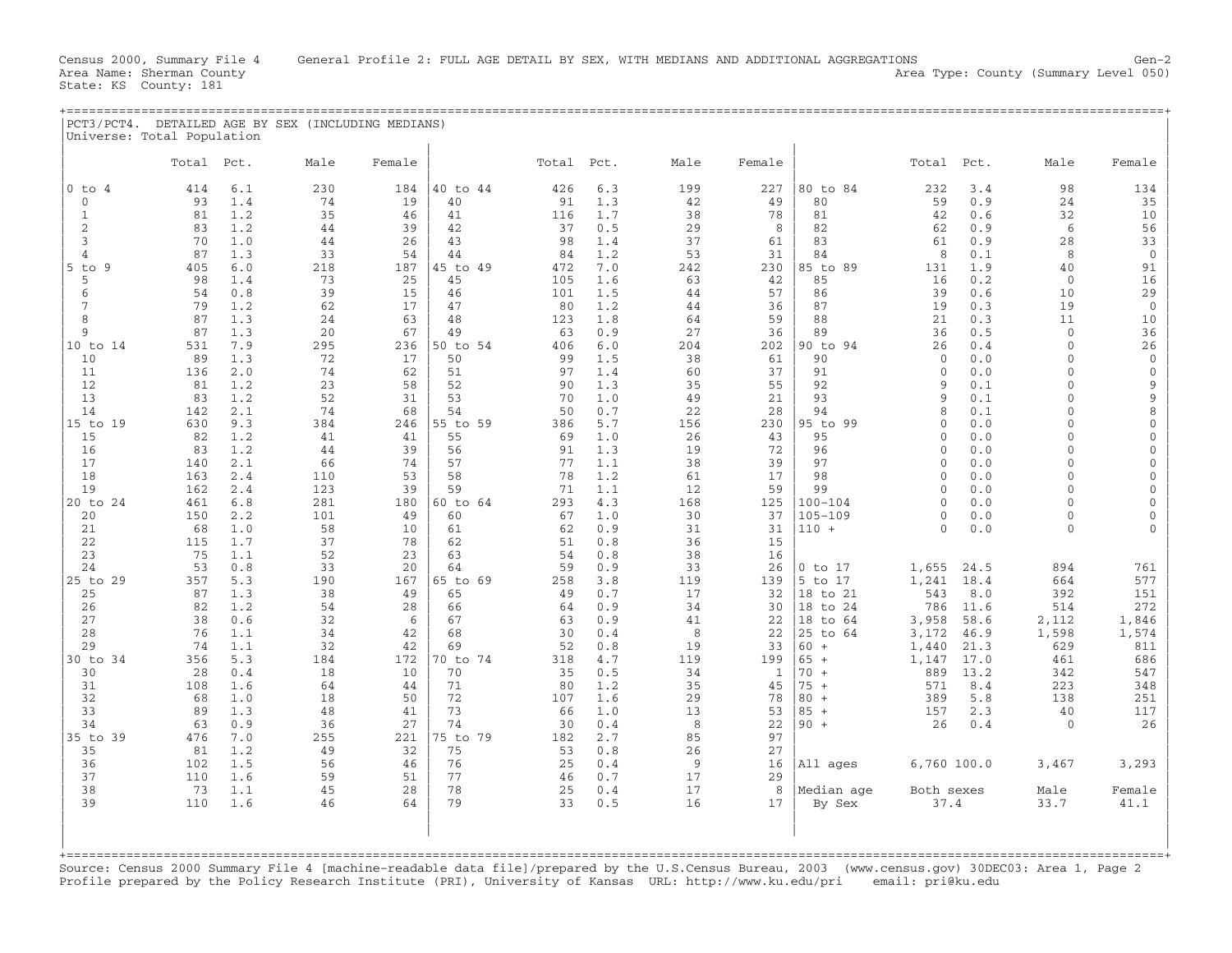Census 2000, Summary File 4 General Profile 3: RELATIONSHIP BY AGE BY HOUSEHOLD TYPE (UNDER 18); UNMARRIED PARTNERS Gen−3 Area Type: County (Summary Level 050) Area Name: Sherman County<br>State: KS County: 181

| PCT13. RELATIONSHIP BY AGE FOR THE POPULATION UNDER 18 YEARS<br>Universe: Population under 18 years                                                                                                                                                                        |       |                      |                            |             |                                                           |                               |                                                                                                                                                                                                                                                                                                                                                                                                                                                                                                                                                                                 |                                |                                                                             |                                             |
|----------------------------------------------------------------------------------------------------------------------------------------------------------------------------------------------------------------------------------------------------------------------------|-------|----------------------|----------------------------|-------------|-----------------------------------------------------------|-------------------------------|---------------------------------------------------------------------------------------------------------------------------------------------------------------------------------------------------------------------------------------------------------------------------------------------------------------------------------------------------------------------------------------------------------------------------------------------------------------------------------------------------------------------------------------------------------------------------------|--------------------------------|-----------------------------------------------------------------------------|---------------------------------------------|
|                                                                                                                                                                                                                                                                            |       |                      |                            |             | 1 Households --------<br>---- Related Child ----<br>Other |                               |                                                                                                                                                                                                                                                                                                                                                                                                                                                                                                                                                                                 |                                |                                                                             |                                             |
|                                                                                                                                                                                                                                                                            |       |                      |                            |             |                                                           |                               |                                                                                                                                                                                                                                                                                                                                                                                                                                                                                                                                                                                 |                                |                                                                             |                                             |
|                                                                                                                                                                                                                                                                            | Total | Total in Householder |                            |             |                                                           |                               | Households or Spouse Own Child Relatives Nonrelatives Total alized Pop.                                                                                                                                                                                                                                                                                                                                                                                                                                                                                                         |                                |                                                                             | Institution- Noninstitution-<br>alized Pop. |
| 9 1, 567 1, 655 1, 655 1, 655 0<br>1, 567 82<br>1, 657 82<br>98 5<br>5 years 98 98 0<br>6 to 11 years 532 532 0<br>144 13 0<br>6 to 11 years 532 532 0<br>144 13 0<br>6 to 11 years 532 532 0<br>164 0<br>164 0<br>15 to 17 years 164 164 0<br>15 to 17<br>Under 18 years: |       |                      |                            |             |                                                           |                               |                                                                                                                                                                                                                                                                                                                                                                                                                                                                                                                                                                                 | $\mathbf{0}$<br>$\overline{0}$ | $\Omega$<br>$\Omega$                                                        | $\Omega$<br>$\mathbf{0}$                    |
|                                                                                                                                                                                                                                                                            |       |                      |                            |             |                                                           |                               |                                                                                                                                                                                                                                                                                                                                                                                                                                                                                                                                                                                 |                                | $\mathbf{0}$                                                                | $\mathbf{0}$                                |
|                                                                                                                                                                                                                                                                            |       |                      |                            |             |                                                           |                               |                                                                                                                                                                                                                                                                                                                                                                                                                                                                                                                                                                                 |                                | $\mathbf{0}$                                                                | $\mathbf 0$                                 |
|                                                                                                                                                                                                                                                                            |       |                      |                            |             |                                                           |                               |                                                                                                                                                                                                                                                                                                                                                                                                                                                                                                                                                                                 |                                | $\Omega$                                                                    | $\mathbf{0}$                                |
|                                                                                                                                                                                                                                                                            |       |                      |                            |             |                                                           |                               |                                                                                                                                                                                                                                                                                                                                                                                                                                                                                                                                                                                 |                                | $\Omega$                                                                    | $\mathbf 0$                                 |
|                                                                                                                                                                                                                                                                            |       |                      |                            |             |                                                           |                               |                                                                                                                                                                                                                                                                                                                                                                                                                                                                                                                                                                                 |                                | $\Omega$                                                                    | $\mathsf{O}\xspace$                         |
|                                                                                                                                                                                                                                                                            |       |                      |                            |             |                                                           |                               |                                                                                                                                                                                                                                                                                                                                                                                                                                                                                                                                                                                 |                                | $\begin{bmatrix} 0 \\ 0 \\ 0 \\ 0 \\ 0 \\ 0 \\ 0 \end{bmatrix}$<br>$\Omega$ | $\mathbf 0$                                 |
| % Under 3 years<br>% 3 and 4 years<br>% 5 years<br>% 5 years<br>% 6 to 11 years<br>% 12 and 13 years<br>% 12 and 13 years<br>% 14 years<br>% 15 to 17 years<br>% 18.4%<br>% 18.4%<br>8.6%<br>% 18.4%<br>18.4%<br>18.4%<br>18.4%<br>18.4%<br>18.4%<br>18.4%<br>18.4%        |       |                      |                            |             |                                                           |                               | $\begin{array}{cccccccc} 15.3\text{\textnormal{\texttt{8}}} & & & 20.7\text{\textnormal{\texttt{\texttt{8}}}} & & & 0.0\text{\textnormal{\texttt{8}}} & & & \text{\textnormal{\texttt{8}}} & & & \text{\textnormal{\texttt{8}}} & & & \text{\textnormal{\texttt{8}}} & & & \text{\textnormal{\texttt{8}}} & & & \text{\textnormal{\texttt{8}}} & & & \text{\textnormal{\texttt{8}}} & & & \text{\textnormal{\texttt{8}}} & & & \text{\textnormal{\texttt{8}}} & & & \text{\textnormal{\texttt{8}}} & & & \text{\textnormal{\texttt{8}}} & & & \text{\textnormal{\texttt{8}}} &$ |                                |                                                                             | . %                                         |
|                                                                                                                                                                                                                                                                            |       |                      |                            |             |                                                           |                               |                                                                                                                                                                                                                                                                                                                                                                                                                                                                                                                                                                                 |                                |                                                                             | . $%$                                       |
|                                                                                                                                                                                                                                                                            |       |                      |                            |             |                                                           |                               |                                                                                                                                                                                                                                                                                                                                                                                                                                                                                                                                                                                 |                                |                                                                             | . %                                         |
|                                                                                                                                                                                                                                                                            |       |                      |                            |             |                                                           |                               |                                                                                                                                                                                                                                                                                                                                                                                                                                                                                                                                                                                 |                                |                                                                             | . $\frac{6}{6}$                             |
|                                                                                                                                                                                                                                                                            |       |                      |                            |             |                                                           |                               |                                                                                                                                                                                                                                                                                                                                                                                                                                                                                                                                                                                 |                                |                                                                             | . %                                         |
|                                                                                                                                                                                                                                                                            |       |                      |                            |             |                                                           |                               |                                                                                                                                                                                                                                                                                                                                                                                                                                                                                                                                                                                 |                                |                                                                             | . %<br>. %                                  |
|                                                                                                                                                                                                                                                                            |       |                      |                            |             |                                                           |                               |                                                                                                                                                                                                                                                                                                                                                                                                                                                                                                                                                                                 |                                |                                                                             |                                             |
| PCT12. RELATIONSHIP BY HOUSEHOLD TYPE FOR THE POPULATION<br>UNDER 18 YEARS<br>Universe: Population under 18 years                                                                                                                                                          |       |                      |                            |             | Universe: Households                                      |                               | PCT11. HOUSEHOLDS BY TYPE AND PRESENCE OF PERSONS UNDER 18 YEARS                                                                                                                                                                                                                                                                                                                                                                                                                                                                                                                |                                | People                                                                      | Households With                             |
|                                                                                                                                                                                                                                                                            |       | Number               |                            | Pct.        |                                                           |                               |                                                                                                                                                                                                                                                                                                                                                                                                                                                                                                                                                                                 | Total                          | Under 18                                                                    | No People<br>Under 18                       |
| Total population under 18 years:                                                                                                                                                                                                                                           |       | $1,655$ 100.0        |                            |             | Total households:<br>Family households:                   |                               |                                                                                                                                                                                                                                                                                                                                                                                                                                                                                                                                                                                 | 2,764<br>1,786                 | 856<br>848                                                                  | 1,908<br>938                                |
| In households:                                                                                                                                                                                                                                                             |       | 1,655                |                            | 100.0       |                                                           | Married-couple families       |                                                                                                                                                                                                                                                                                                                                                                                                                                                                                                                                                                                 | 1,521                          | 664                                                                         | 857                                         |
| Householder or spouse                                                                                                                                                                                                                                                      |       |                      | $\bigcirc$                 | 0.0         | Other families:                                           |                               | Cher families:<br>Male householder, no wife present<br>Female householder, no husband present<br>201                                                                                                                                                                                                                                                                                                                                                                                                                                                                            |                                | 184                                                                         | 81                                          |
| Related child:                                                                                                                                                                                                                                                             |       | 1,649                |                            | 99.6        |                                                           |                               |                                                                                                                                                                                                                                                                                                                                                                                                                                                                                                                                                                                 |                                | 54                                                                          | 10                                          |
| Own child:                                                                                                                                                                                                                                                                 |       | 1,567                |                            | 94.7        |                                                           |                               |                                                                                                                                                                                                                                                                                                                                                                                                                                                                                                                                                                                 |                                | 130                                                                         | 71                                          |
| In married-couple family 1,283<br>In other family: 284                                                                                                                                                                                                                     |       |                      |                            | 77.5        |                                                           |                               |                                                                                                                                                                                                                                                                                                                                                                                                                                                                                                                                                                                 |                                |                                                                             |                                             |
| In other family:                                                                                                                                                                                                                                                           |       |                      | $284$ $17.2$<br>$86$ $5.2$ |             | Nonfamily households:                                     |                               |                                                                                                                                                                                                                                                                                                                                                                                                                                                                                                                                                                                 |                                | 978<br>551<br>$\overline{8}$                                                | 970                                         |
| Male householder, no wife                                                                                                                                                                                                                                                  |       |                      |                            |             | Male householder                                          |                               |                                                                                                                                                                                                                                                                                                                                                                                                                                                                                                                                                                                 |                                |                                                                             | 8<br>543                                    |
| Female householder, no husband 198<br>Other relatives:                                                                                                                                                                                                                     |       |                      | 82                         | 12.0<br>5.0 | Female householder                                        |                               |                                                                                                                                                                                                                                                                                                                                                                                                                                                                                                                                                                                 | 427                            |                                                                             | $\Omega$<br>427                             |
| Grandchild                                                                                                                                                                                                                                                                 |       |                      | 77                         | 4.7         |                                                           |                               |                                                                                                                                                                                                                                                                                                                                                                                                                                                                                                                                                                                 |                                |                                                                             |                                             |
| Other relatives                                                                                                                                                                                                                                                            |       |                      | $5^{\circ}$                | 0.3         |                                                           |                               | PCT21. HOUSEHOLDS BY SEX OF UNMARRIED PARTNERS                                                                                                                                                                                                                                                                                                                                                                                                                                                                                                                                  |                                |                                                                             |                                             |
| Nonrelatives                                                                                                                                                                                                                                                               |       |                      | 6                          | 0.4         | Universe: Households                                      |                               |                                                                                                                                                                                                                                                                                                                                                                                                                                                                                                                                                                                 |                                |                                                                             |                                             |
|                                                                                                                                                                                                                                                                            |       |                      |                            |             |                                                           |                               |                                                                                                                                                                                                                                                                                                                                                                                                                                                                                                                                                                                 |                                | Number                                                                      | Pct.                                        |
| In group quarters:                                                                                                                                                                                                                                                         |       |                      | $\overline{0}$             | 0.0         |                                                           |                               |                                                                                                                                                                                                                                                                                                                                                                                                                                                                                                                                                                                 |                                |                                                                             |                                             |
| Institutionalized<br>Noninstitutionalized                                                                                                                                                                                                                                  |       |                      | $\overline{0}$<br>$\Omega$ | 0.0<br>0.0  | Total households:                                         |                               |                                                                                                                                                                                                                                                                                                                                                                                                                                                                                                                                                                                 |                                | 2,764                                                                       | 100.0<br>3.3                                |
|                                                                                                                                                                                                                                                                            |       |                      |                            |             |                                                           | Unmarried-partner households: | Male householder and male partner                                                                                                                                                                                                                                                                                                                                                                                                                                                                                                                                               |                                | 92<br>$\overline{0}$                                                        | 0.0                                         |
|                                                                                                                                                                                                                                                                            |       |                      |                            |             |                                                           |                               | Male householder and female partner                                                                                                                                                                                                                                                                                                                                                                                                                                                                                                                                             |                                |                                                                             | 45<br>1.6                                   |
|                                                                                                                                                                                                                                                                            |       |                      |                            |             |                                                           |                               | Female householder and female partner                                                                                                                                                                                                                                                                                                                                                                                                                                                                                                                                           |                                | 10                                                                          | 0.4                                         |
|                                                                                                                                                                                                                                                                            |       |                      |                            |             |                                                           |                               | Female householder and male partner                                                                                                                                                                                                                                                                                                                                                                                                                                                                                                                                             |                                |                                                                             | 37<br>1.3                                   |
|                                                                                                                                                                                                                                                                            |       |                      |                            |             | All other households                                      |                               |                                                                                                                                                                                                                                                                                                                                                                                                                                                                                                                                                                                 |                                | 2,672                                                                       | 96.7                                        |
|                                                                                                                                                                                                                                                                            |       |                      |                            |             |                                                           |                               |                                                                                                                                                                                                                                                                                                                                                                                                                                                                                                                                                                                 |                                |                                                                             |                                             |

Source: Census 2000 Summary File 4 [machine−readable data file]/prepared by the U.S.Census Bureau, 2003 (www.census.gov) 30DEC03: Area 1, Page 3 Profile prepared by the Policy Research Institute (PRI), University of Kansas URL: http://www.ku.edu/pri email: pri@ku.edu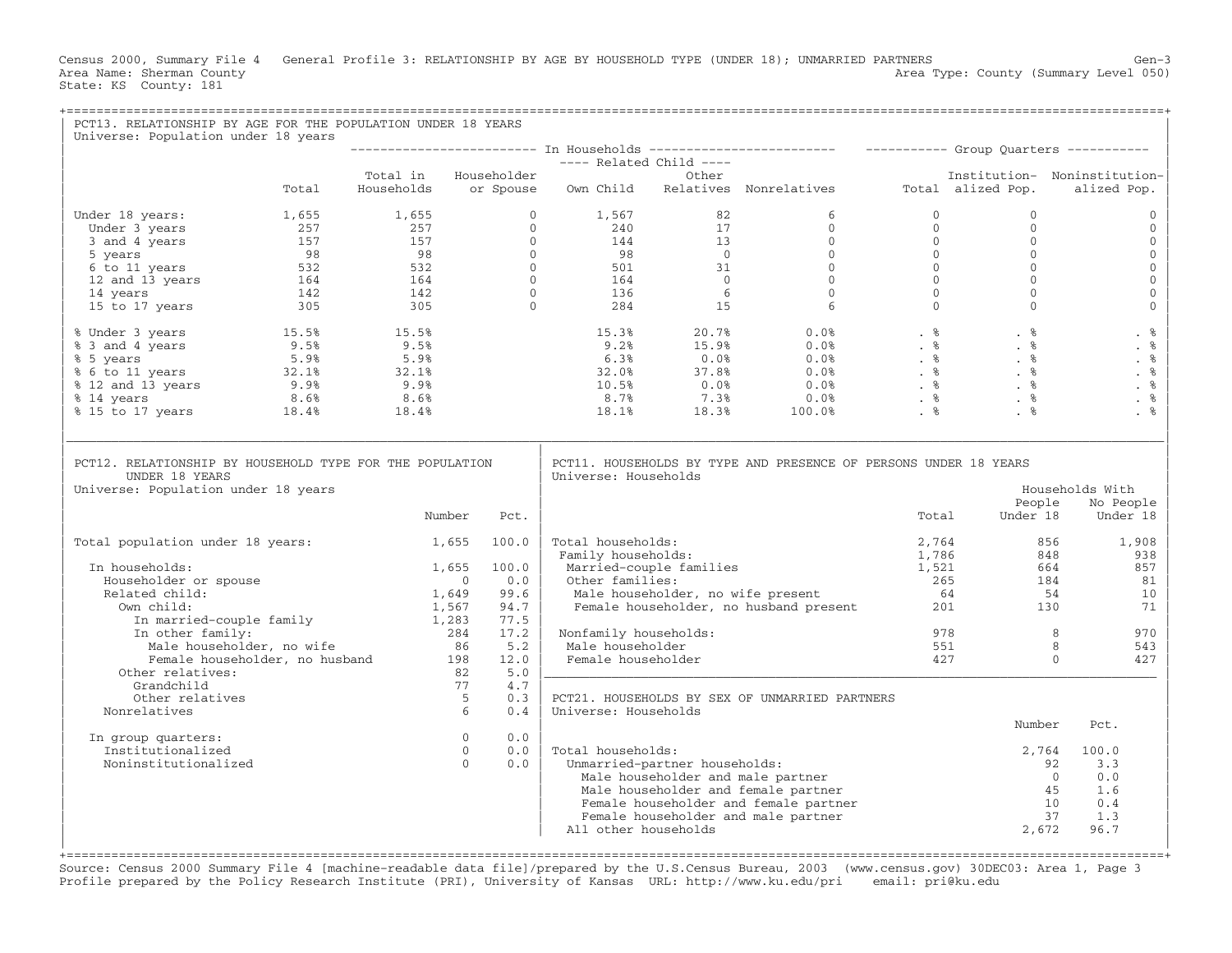Census 2000, Summary File 4 General Profile 4: HOUSEHOLD TYPE BY PRESENCE OF OWN CHILDREN; HOUSEHOLD SIZE; NONRELATIVES Gen−4 Area Type: County (Summary Level 050) Area Name: Sherman County<br>State: KS County: 181

| PCT10/PCT15. HOUSEHOLDS BY AGE OF HOUSEHOLDER BY HOUSEHOLD TYPE (INCLUDING LIVING ALONE)<br>BY PRESENCE OF OWN CHILDREN UNDER 18 YEARS<br>Universe: Households                                                                                                                                                                                                                                                    |                                                            |                                                         |                                                                                                                              |                                                                                               |                                                   |                                                                                                     |                                                            |                                                                                                         | PCT10. HOUSEHOLD SIZE BY TYPE BY PRESENCE OF OWN CHILDREN<br>UNDER 18 YEARS<br>Universe: Households (Total households: 2,764)                |                                                                                                                                                                                                                  |                                                                                     |                                                             |                                                                                                  |
|-------------------------------------------------------------------------------------------------------------------------------------------------------------------------------------------------------------------------------------------------------------------------------------------------------------------------------------------------------------------------------------------------------------------|------------------------------------------------------------|---------------------------------------------------------|------------------------------------------------------------------------------------------------------------------------------|-----------------------------------------------------------------------------------------------|---------------------------------------------------|-----------------------------------------------------------------------------------------------------|------------------------------------------------------------|---------------------------------------------------------------------------------------------------------|----------------------------------------------------------------------------------------------------------------------------------------------|------------------------------------------------------------------------------------------------------------------------------------------------------------------------------------------------------------------|-------------------------------------------------------------------------------------|-------------------------------------------------------------|--------------------------------------------------------------------------------------------------|
|                                                                                                                                                                                                                                                                                                                                                                                                                   |                                                            |                                                         | Total Households Householder<br>Number                                                                                       | Pct.                                                                                          |                                                   | 15 to 64                                                                                            |                                                            | Householder<br>65 and Over                                                                              | 1-person households:<br>Male householder<br>Female householder                                                                               |                                                                                                                                                                                                                  |                                                                                     |                                                             | 803<br>413<br>390                                                                                |
| All types of households:                                                                                                                                                                                                                                                                                                                                                                                          |                                                            |                                                         |                                                                                                                              | 2,764 100.0                                                                                   |                                                   | 1,979                                                                                               |                                                            | 785                                                                                                     |                                                                                                                                              |                                                                                                                                                                                                                  |                                                                                     |                                                             |                                                                                                  |
| Family households:<br>Married-couple families:<br>With own children under 18 years<br>No own children under 18 years<br>Other families:<br>Male householder, no wife present:<br>With own children under 18 years<br>No own children under 18 years<br>Female householder, no husband:<br>With own children under 18 years<br>No own children under 18 years<br>Nonfamily households:<br>Householder living alone |                                                            |                                                         | 1,786<br>1,521<br>655<br>866<br>265<br>64<br>54<br>10<br>$\begin{array}{c} 10 \\ 201 \\ 113 \end{array}$<br>88<br>978<br>803 | 64.6<br>55.0<br>23.7<br>31.3<br>9.6<br>2.3<br>2.0<br>0.4<br>7.3<br>4.1<br>3.2<br>35.4<br>29.1 |                                                   | 1,453<br>1,237<br>655<br>582<br>216<br>54<br>54<br>$\overline{0}$<br>162<br>113<br>49<br>526<br>372 |                                                            | 333<br>284<br>$\Omega$<br>284<br>49<br>10<br>$\Omega$<br>10<br>39<br>$\overline{0}$<br>39<br>452<br>431 | 2-or-more-person households:<br>Family households:<br>Married-couple family:<br>Other families:<br>Nonfamily households:<br>Male Householder | With own children under 18<br>No own children under 18<br>Male householder, no wife present:<br>With own children under 18<br>No own children under 18<br>With own children under 18<br>No own children under 18 |                                                                                     | Female householder, no husband present:                     | 1,961<br>1,786<br>1,521<br>655<br>866<br>265<br>64<br>54<br>10<br>201<br>113<br>88<br>175<br>138 |
| Householder not living alone<br>PCT17. HOUSEHOLDS BY TYPE BY HOUSEHOLD SIZE<br>Universe: Households                                                                                                                                                                                                                                                                                                               |                                                            |                                                         | 175                                                                                                                          | 6.3                                                                                           |                                                   | 154                                                                                                 |                                                            | 21                                                                                                      | Female Householder<br>PCT16. HOUSEHOLD TYPE BY AGE OF HOUSEHOLDER<br>Universe: Households                                                    |                                                                                                                                                                                                                  |                                                                                     |                                                             | 37                                                                                               |
|                                                                                                                                                                                                                                                                                                                                                                                                                   | Total                                                      | Pct.                                                    |                                                                                                                              | Family<br>Households                                                                          | Pct.                                              |                                                                                                     | Nonfamily<br>Households                                    | Pct.                                                                                                    | Age of<br>Householder                                                                                                                        | Total                                                                                                                                                                                                            | Pct.                                                                                | Family<br>Households                                        | Nonfamily<br>Households                                                                          |
| All households:<br>1-person households<br>2-person households<br>3-person households<br>4-person households<br>5-person households<br>6-person households<br>7-or-more person<br>households                                                                                                                                                                                                                       | 2,764 100.0<br>803<br>987<br>375<br>328<br>184<br>72<br>15 | 29.1<br>35.7<br>13.6<br>11.9<br>6.7<br>2.6<br>0.5       |                                                                                                                              | 1,786<br>858<br>345<br>320<br>176<br>72<br>15                                                 | 64.6<br>31.0<br>12.5<br>11.6<br>6.4<br>2.6<br>0.5 |                                                                                                     | 978<br>803<br>129<br>30<br>-8<br>8<br>$\Omega$<br>$\Omega$ | 35.4<br>29.1<br>4.7<br>1.1<br>0.3<br>0.3<br>0.0<br>0.0                                                  | All ages:<br>15 to 24<br>25 to 34<br>35 to 44<br>45 to 54<br>55 to 64<br>65 to 74<br>75 to 84<br>85 & over                                   | 2,764 100.0<br>282<br>89                                                                                                                                                                                         | 10.2<br>326 11.8<br>494 17.9<br>502 18.2<br>375 13.6<br>382 13.8<br>314 11.4<br>3.2 | 1,786<br>87<br>235<br>383<br>417<br>331<br>194<br>111<br>28 | 978<br>195<br>91<br>111<br>85<br>44<br>188<br>203<br>61                                          |
| PCT23. NONRELATIVES BY HOUSEHOLD TYPE<br>Universe: Nonrelatives                                                                                                                                                                                                                                                                                                                                                   | Total                                                      | Pct.                                                    |                                                                                                                              | Family<br>Households                                                                          | Pct.                                              |                                                                                                     | Nonfamily<br>Households                                    | Pct.                                                                                                    | PCT22. HOUSEHOLDS BY PRESENCE OF NONRELATIVES<br>Universe: Households                                                                        |                                                                                                                                                                                                                  |                                                                                     |                                                             | Number<br>Pct.                                                                                   |
| Total nonrelatives:<br>Roomer or boarder<br>Housemate or roommate<br>Unmarried partner<br>Foster child<br>Other nonrelatives                                                                                                                                                                                                                                                                                      | 39<br>$\overline{0}$<br>55                                 | 361 100.0<br>10.8<br>175 48.5<br>92 25.5<br>0.0<br>15.2 |                                                                                                                              | 107<br>$\bigcirc$<br>17<br>$\bigcirc$<br>26                                                   | 29.6<br>0.0<br>4.7<br>64 17.7<br>0.0<br>7.2       |                                                                                                     | 254<br>39<br>158<br>28<br>$\bigcirc$<br>29                 | 70.4<br>10.8<br>43.8<br>7.8<br>0.0<br>8.0                                                               | Total households:<br>Households with one or more<br>nonrelatives<br>Households with no nonrelatives                                          |                                                                                                                                                                                                                  |                                                                                     |                                                             | 100.0<br>2,764<br>10.3<br>286<br>2,478<br>89.7                                                   |

Source: Census 2000 Summary File 4 [machine−readable data file]/prepared by the U.S.Census Bureau, 2003 (www.census.gov) 30DEC03: Area 1, Page 4 Profile prepared by the Policy Research Institute (PRI), University of Kansas URL: http://www.ku.edu/pri email: pri@ku.edu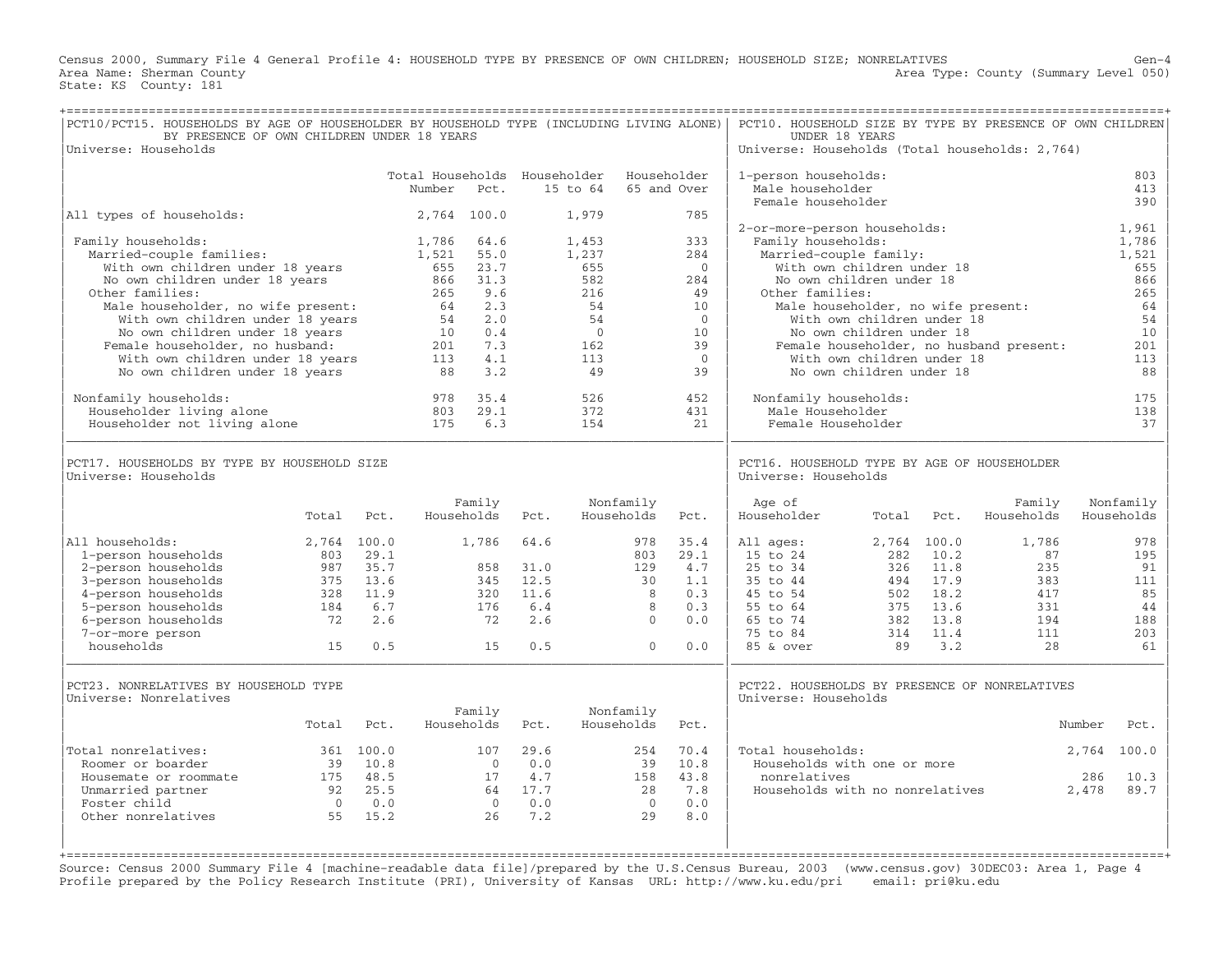| PCT27/PCT29. FAMILY TYPE BY PRESENCE AND AGE OF OWN OR RELATED CHILDREN<br>Universe: Families |                 |          |              |                 |               |                  |             | PCT18/PCT19. HOUSEHOLDS BY PRESENCE OF PEOPLE (60/65) YEARS |                              |          | AND OVER, HOUSEHOLD SIZE AND HOUSEHOLD TYPE |                       |
|-----------------------------------------------------------------------------------------------|-----------------|----------|--------------|-----------------|---------------|------------------|-------------|-------------------------------------------------------------|------------------------------|----------|---------------------------------------------|-----------------------|
|                                                                                               |                 |          |              |                 |               |                  |             | Universe: Households (Total households:                     |                              |          | 2,764)                                      |                       |
|                                                                                               | By Presence of: |          | Own Children |                 |               | Related Children |             |                                                             |                              |          |                                             |                       |
|                                                                                               |                 |          | Families     | Pct.            |               | Families         | Pct.        |                                                             |                              |          | 60+ Years                                   | 65+ Years             |
| All families:                                                                                 |                 |          | 1,786 100.0  |                 |               | 1,786 100.0      |             | Households w/ one or more over 60/65:                       |                              |          | 1,004                                       | 815                   |
| Married-couple families:                                                                      |                 |          | 1,521        | 85.2            |               | 1,521            | 85.2        | 1-person households                                         |                              |          | 458                                         | 431                   |
| With own/related children < 18:                                                               |                 |          | 655          | 36.7            |               | 664              | 37.2        |                                                             | 2-or-more person households: |          | 546                                         | 384                   |
| Under 6 years only                                                                            |                 |          | 118          | 6.6             |               | 127              | 7.1         | Family households                                           |                              |          | 525                                         | 363                   |
| Under 6 and 6 to 17 years                                                                     |                 |          |              | 182 10.2        |               | 189              | 10.6        |                                                             | Nonfamily households         |          | 21                                          | 21                    |
| 6 to 17 years only                                                                            |                 |          | 355          | 19.9            |               | 348              | 19.5        |                                                             |                              |          |                                             |                       |
| No own/related children under 18                                                              |                 |          | 866          | 48.5            |               | 857              | 48.0        | Households with no people over 60/65:                       |                              |          | 1,760                                       | 1,949                 |
| Other families (No spouse present):                                                           |                 |          |              | 265 14.8        |               | 265              | 14.8        | 1-person households                                         |                              |          | 345                                         | 372                   |
| Male householder, no wife:                                                                    |                 |          | 64           | 3.6             |               | 64               | 3.6         |                                                             | 2-or-more person households: |          | 1,415                                       | 1,577                 |
| With own/related children < 18:                                                               |                 |          | 54           | 3.0             |               | 54               | 3.0         | Family households                                           |                              |          | 1,261                                       | 1,423                 |
| Under 6 years only                                                                            |                 |          | 40           | 2.2             |               | 40               | 2.2         |                                                             | Nonfamily households         |          | 154                                         | 154                   |
| Under 6 and 6 to 17 years                                                                     |                 |          | - 6          | 0.3             |               | 6                | 0.3         |                                                             |                              |          |                                             |                       |
| 6 to 17 years only                                                                            |                 |          | 8            | 0.4             |               | 8                | 0.4         |                                                             |                              |          |                                             |                       |
| No own/related children under 18                                                              |                 |          | 10           | 0.6             |               | 10               | 0.6         | PCT28. OWN CHILDREN UNDER 18 YEARS BY FAMILY TYPE AND AGE   |                              |          |                                             |                       |
| Female householder, no husband:                                                               |                 |          | 113          | 201 11.3<br>6.3 |               | 201<br>130       | 11.3        | Universe: Own children under 18 years                       |                              |          |                                             |                       |
| With $own/related children < 18$ :<br>Under 6 years only                                      |                 |          | 13           | 0.7             |               | 13               | 7.3<br>0.7  |                                                             |                              |          | In Male                                     | In Female             |
| Under 6 and 6 to 17 years                                                                     |                 |          | 33           | 1.8             |               | 42               | 2.4         |                                                             |                              |          | In Married Householder Householder          |                       |
| 6 to 17 years only                                                                            |                 |          | 67           | 3.8             |               | 75               | 4.2         | Own Children                                                |                              | Couple   | No Wife                                     | No Husband            |
| No own/related children under 18                                                              |                 |          | 88           | 4.9             |               | 71               | 4.0         | Age $--$                                                    | Total                        | Families | Families                                    | Families              |
|                                                                                               |                 |          |              |                 |               |                  |             |                                                             |                              |          |                                             |                       |
|                                                                                               |                 |          |              |                 |               |                  |             | Under 18:                                                   | 1,567                        | 1,283    | 86                                          | 198                   |
| PCT30. FAMILY TYPE BY AGE OF HOUSEHOLDER                                                      |                 |          |              |                 |               |                  |             | Under 3                                                     | 240                          | 170      | 36                                          | 34                    |
| Universe: Families                                                                            |                 |          |              |                 |               |                  |             | $3$ and $4$                                                 | 144                          | 116      | 20                                          | 8                     |
|                                                                                               |                 |          |              |                 | Male          |                  | Female      | 5                                                           | 98                           | 56       | 16                                          | 26                    |
|                                                                                               |                 |          | Married      |                 | Householder   |                  | Householder | 6 to 11                                                     | 501                          | 430      | $6\overline{6}$                             | 65                    |
| Age of                                                                                        |                 |          | Couple       |                 | No Wife       |                  | No Husband  | 12 and 13                                                   | 164                          | 149      | $\mathbf{0}$                                | 15                    |
| Householder                                                                                   | Total           | Pct.     | Families     |                 | Families      |                  | Families    | 14                                                          | 136                          | 129      | $\Omega$<br>8                               | $7\phantom{.0}$       |
| All ages:                                                                                     | 1,786 100.0     |          | 1,521        |                 | 64            |                  | 201         | 15 to 17                                                    | 284                          | 233      |                                             | 43                    |
| 15 to 24                                                                                      | 87              | 4.9      | 47           |                 | 27            |                  | 13          |                                                             |                              |          |                                             |                       |
| 25 to 34                                                                                      | 235             | 13.2     | 196          |                 | 6             |                  | 33          | PCT31. NONFAMILY HOUSEHOLDS BY HOUSEHOLDER'S SEX AND AGE    |                              |          |                                             |                       |
| 35 to 44                                                                                      | 383             | 21.4     | 315          |                 | 21            |                  | 47          | Universe: Nonfamily households                              |                              |          |                                             |                       |
| 45 to 54                                                                                      | 417             | 23.3     | 366          |                 | $\mathbf 0$   |                  | 51          |                                                             |                              |          |                                             |                       |
| 55 to 59                                                                                      |                 | 178 10.0 | 169          |                 | $\Omega$      |                  | 9           |                                                             |                              |          |                                             | ---- Householder ---- |
| $60$ to $64$                                                                                  | 153             | 8.6      | 144          |                 | $\Omega$      |                  | 9           |                                                             |                              | Total    | Male                                        | Female                |
| 65 to 74                                                                                      | 194             | 10.9     | 163          |                 | $\mathbf{0}$  |                  | 31          |                                                             |                              |          |                                             |                       |
| 75 and over                                                                                   | 139             | 7.8      | 121          |                 | 10            |                  | 8           | Total nonfamily households:                                 |                              |          | 978<br>551                                  | 427                   |
|                                                                                               |                 |          |              |                 |               |                  |             |                                                             |                              |          |                                             |                       |
|                                                                                               |                 |          |              |                 |               |                  |             | Living alone:                                               |                              |          | 803<br>413                                  | 390                   |
| PCT34. HOUSEHOLDS BY NUMBER OF SUBFAMILIES                                                    |                 |          |              |                 |               |                  |             |                                                             | Householder 15 to 64 years   |          | 372<br>268                                  | 104                   |
| Universe: Households                                                                          |                 |          |              |                 |               |                  |             |                                                             | Householder 65 years & over  |          | 431<br>145                                  | 286                   |
|                                                                                               |                 |          |              | Number          | Pct.          |                  |             | Not living alone:                                           |                              |          | 175<br>138                                  | 37                    |
|                                                                                               |                 |          |              |                 |               |                  |             |                                                             | Householder 15 to 64 years   |          | 154<br>130                                  | 24<br>8               |
| Total:<br>No subfamilies                                                                      |                 |          |              | 2,764<br>2,740  | 100.0<br>99.1 |                  |             |                                                             | Householder 65 years & over  |          | 21                                          | 13                    |
| 1 subfamily                                                                                   |                 |          |              | 15              | 0.5           |                  |             |                                                             |                              |          |                                             |                       |
| 2 subfamilies                                                                                 |                 |          |              | 9               | 0.3           |                  |             |                                                             |                              |          |                                             |                       |
| 3 subfamilies                                                                                 |                 |          |              | $\Omega$        | 0.0           |                  |             |                                                             |                              |          |                                             |                       |
| 4 or more subfamilies                                                                         |                 |          |              | $\Omega$        | 0.0           |                  |             |                                                             |                              |          |                                             |                       |
|                                                                                               |                 |          |              |                 |               |                  |             |                                                             |                              |          |                                             |                       |

Source: Census 2000 Summary File 4 [machine−readable data file]/prepared by the U.S.Census Bureau, 2003 (www.census.gov) 30DEC03: Area 1, Page 5 Profile prepared by the Policy Research Institute (PRI), University of Kansas URL: http://www.ku.edu/pri email: pri@ku.edu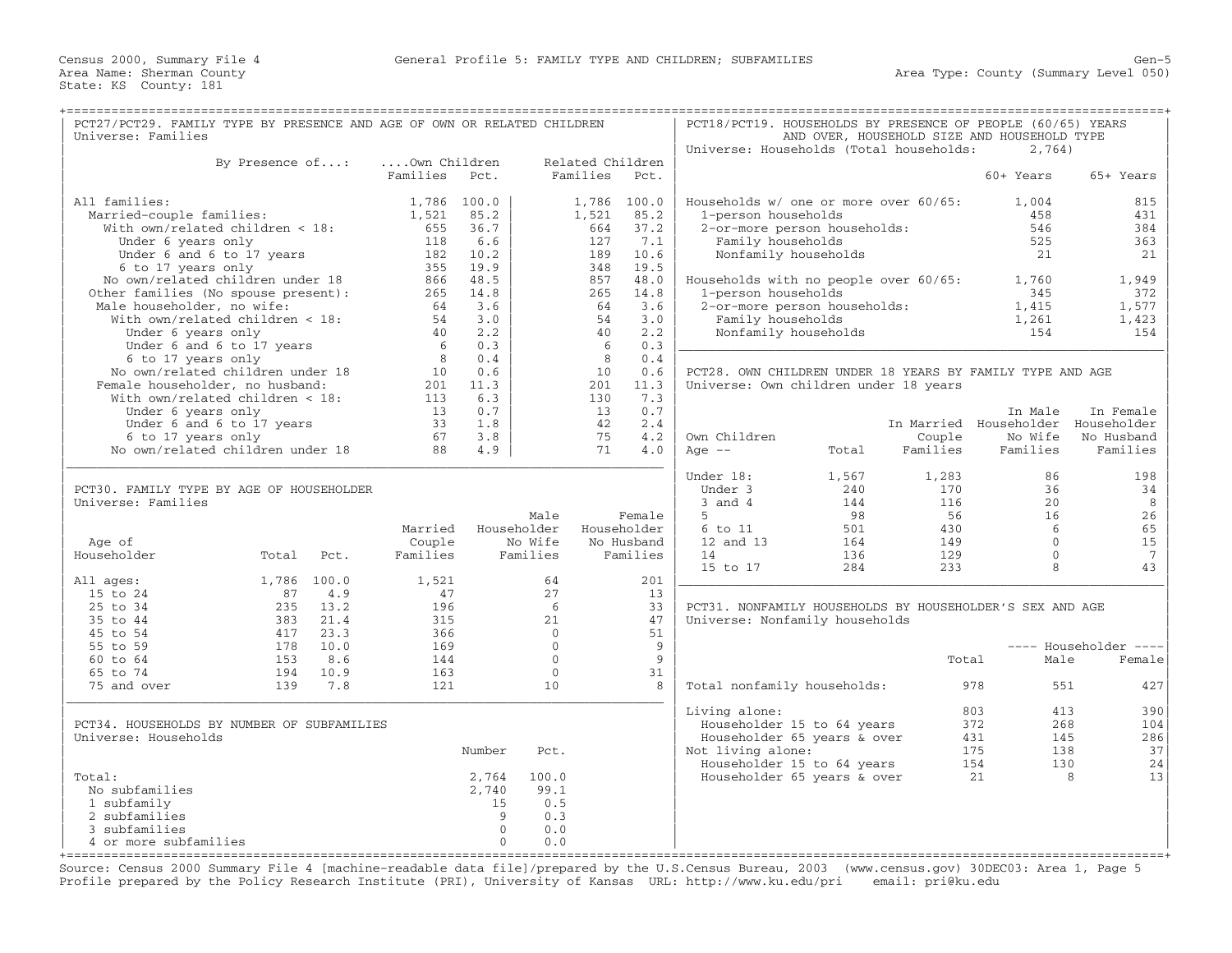| PCT35. MARITAL STATUS BY SEX BY AGE                                                |              |                      |                                   |                |                      |                      | ------------------------------------<br>PCT32. SUBFAMILY TYPE BY PRESENCE OF OWN CHILDREN |                      |
|------------------------------------------------------------------------------------|--------------|----------------------|-----------------------------------|----------------|----------------------|----------------------|-------------------------------------------------------------------------------------------|----------------------|
| Universe: Population 15 years and over                                             |              |                      |                                   |                |                      |                      | UNDER 18 YEARS                                                                            |                      |
|                                                                                    |              |                      |                                   |                |                      |                      | Universe: Subfamilies                                                                     |                      |
|                                                                                    |              |                      | ---------- Now Married ---------- |                |                      |                      |                                                                                           |                      |
|                                                                                    | Never        | Spouse               | --- Spouse Absent ---             |                |                      |                      | Total subfamilies:                                                                        | 32                   |
|                                                                                    | Married      | Present              | Separated                         | Other          | Widowed              | Divorced             | Married-couple subfamilies:                                                               | $\mathbf{0}$         |
|                                                                                    |              |                      |                                   |                |                      |                      | With own children under 18 years                                                          | $\mathbf 0$          |
| Total pop. $15+:$                                                                  | 1,270        | 3,074                | 63                                | 103            | 566                  | 334                  | No own children under 18 years                                                            | $\mathbf{0}$         |
| Male:                                                                              | 817          | 1,526                | 14                                | 50             | 143                  | 174                  | Mother-child subfamilies<br>Father-child subfamilies                                      | 32<br>$\Omega$       |
| 15 to 17 years                                                                     | 151          | $\Omega$             | $\overline{0}$                    | $\overline{0}$ | $\mathbf{0}$         | $\Omega$             |                                                                                           |                      |
| 18 and 19 years                                                                    | 233          | $\Omega$             | $\Omega$                          | $\Omega$       | $\Omega$             | $\Omega$             |                                                                                           |                      |
| 20 to 24 years                                                                     | 239          | 29                   | $\Omega$                          | -6             | $\Omega$             | $7\phantom{.0}$      | PCT33. POPULATION IN SUBFAMILIES BY SUBFAMILY TYPE                                        |                      |
| 25 to 29 years                                                                     | 89           | 79                   | $7^{\circ}$                       | 6              | $\Omega$             | 9                    | Universe: Population in subfamilies                                                       |                      |
| 30 to 34 years                                                                     | 18           | 113                  | $\Omega$                          | 12             | $\mathbf{0}$         | 41                   |                                                                                           |                      |
| 35 to 44 years                                                                     | 59           | 332                  | $\Omega$                          | $\overline{0}$ | 5                    | 58                   | Total population in subfamilies:                                                          | 62                   |
| 45 to 54 years                                                                     | $\mathbf{0}$ | 371                  | 7 <sup>7</sup>                    | 17             | $7\overline{ }$      | 44                   |                                                                                           |                      |
| 55 to 59 years                                                                     | $\mathbf{0}$ | 156                  | $\overline{0}$                    | $\overline{0}$ | $\mathbf{0}$         | $\overline{0}$       | In Married-couple subfamilies:                                                            | 0                    |
| 60 to 64 years                                                                     | 9            | 150                  | $\Omega$                          | $\Omega$       | $\Omega$             | 9                    | Husband/wife in a childless subfamily                                                     | $\Omega$             |
| 65 to 74 years                                                                     | 13           | 168                  | $\Omega$                          | 9              | 48                   | $\Omega$             | Husband/wife in a subfamily with children                                                 | $\Omega$             |
| 75 to 84 years                                                                     | 6            | 118                  | $\Omega$                          | $\overline{0}$ | 53                   | 6                    | Child                                                                                     | $\mathbf{0}$         |
| 85 years & over                                                                    | $\mathbf{0}$ | 10                   | $\Omega$                          | $\overline{0}$ | 30                   | $\overline{0}$       | In mother-child subfamilies:                                                              | 62                   |
|                                                                                    |              |                      |                                   |                |                      |                      | Parent                                                                                    | 32                   |
| Female:                                                                            | 453          | 1,548                | 49                                | 53             | 423                  | 160                  | Child                                                                                     | 30                   |
| 15 to 17 years                                                                     | 154<br>77    | $\Omega$<br>$\Omega$ | $\Omega$<br>$\Omega$              | $\Omega$<br>15 | $\Omega$<br>$\Omega$ | $\Omega$<br>$\Omega$ | In father-child subfamilies:<br>Parent.                                                   | $\Omega$<br>$\Omega$ |
| 18 and 19 years<br>20 to 24 years                                                  | 118          | 53                   | $\Omega$                          | $\Omega$       | $\mathbf 0$          | 9                    | Child                                                                                     | $\cap$               |
| 25 to 29 years                                                                     | 18           | 142                  | $7\overline{ }$                   | $\Omega$       | $\Omega$             | $\Omega$             |                                                                                           |                      |
| 30 to 34 years                                                                     | 20           | 127                  | 7 <sup>7</sup>                    | $\overline{0}$ | 6                    | 12                   |                                                                                           |                      |
| 35 to 44 years                                                                     | 44           | 359                  | 18                                | $\Omega$       | $\Omega$             | 27                   | PCT37. HOUSEHOLD RELATIONSHIP BY GRANDPARENTS LIVING                                      |                      |
| 45 to 54 years                                                                     | 14           | 302                  | 17                                | 8              | 22                   | 69                   | WITH OWN GRANDCHILDREN UNDER 18 YEARS BY                                                  |                      |
| 55 to 59 years                                                                     | $\Omega$     | 195                  | $\overline{0}$                    | $\Omega$       | 18                   | 17                   | RESPONSIBILITY FOR OWN GRANDCHILDREN                                                      |                      |
| 60 to 64 years                                                                     | $\Omega$     | 105                  | $\Omega$                          | $\Omega$       | 2.0                  | $\Omega$             | Universe: Population 30 years and over in                                                 |                      |
| 65 to 74 years                                                                     | $\Omega$     | 180                  | $\Omega$                          | $\mathbf{1}$   | 150                  | $7\phantom{.0}$      | households                                                                                |                      |
| 75 to 84 years                                                                     | 8            | 85                   | $\overline{0}$                    | $\overline{0}$ | 127                  | 11                   |                                                                                           |                      |
| 85 years & over                                                                    | $\Omega$     | $\Omega$             | $\Omega$                          | 29             | 80                   | 8                    | Total pop. 30 years & over in households:                                                 | 3,904                |
|                                                                                    |              |                      |                                   |                |                      |                      | Householder or spouse:                                                                    | 3,722                |
| PCT36. GRANDPARENTS BY LENGTH OF TIME RESPONSIBLE FOR GRANDCHILDREN UNDER 18 YEARS |              |                      |                                   |                |                      |                      | Living with own grandchild under 18:                                                      | 60                   |
| Universe: Population 30 years and over in households                               |              |                      |                                   |                |                      |                      | Responsible for own grandchild                                                            | 29                   |
|                                                                                    |              |                      |                                   |                |                      |                      | Not responsible for own grandchild                                                        | 31                   |
| Total Population 30 years and over in households:                                  |              |                      |                                   |                |                      | 3,904                | Not living with own grandchild under 18                                                   | 3,662                |
| Living with own grandchildren under 18 years                                       |              |                      |                                   |                |                      | 60                   | Parent or parent-in-law of householder:                                                   | 18                   |
| Grandparents responsible for own grandchildren under 18 years:                     |              |                      |                                   |                |                      | 2.9                  | Living with own grandchild under 18:                                                      | $\mathbf{0}$         |
| Length of time $-$                                                                 |              |                      |                                   |                |                      |                      | Responsible for own grandchild                                                            | $\mathbf{0}$         |
| Less than 6 months                                                                 |              |                      |                                   |                |                      | $\Omega$             | Not responsible for own grandchild                                                        | $\Omega$             |
| 6 to 11 months                                                                     |              |                      |                                   |                |                      | $\Omega$             | Not living with own grandchild under 18                                                   | 18                   |
| 1 to 2 years                                                                       |              |                      |                                   |                |                      | $\Omega$             |                                                                                           |                      |
| 3 to 4 years                                                                       |              |                      |                                   |                |                      | 9                    | Other relatives or nonrelatives of                                                        |                      |
| 5 years or more                                                                    |              |                      |                                   |                |                      | 20                   | householder:                                                                              | 164                  |
| Grandparents not responsible for own grandchildren under 18 years                  |              |                      |                                   |                |                      | 31                   | Living with own grandchild under 18:                                                      | $\mathbf{0}$         |
|                                                                                    |              |                      |                                   |                |                      |                      | Responsible for own grandchild                                                            | $\overline{0}$       |
| Not living with own grandchildren under 18 years                                   |              |                      |                                   |                |                      | 3,844                | Not responsible for own grandchild                                                        | $\mathbf{0}$         |
|                                                                                    |              |                      |                                   |                |                      |                      | Not living with own grandchild under 18                                                   | 164                  |
|                                                                                    |              |                      |                                   |                |                      |                      |                                                                                           |                      |

Source: Census 2000 Summary File 4 [machine−readable data file]/prepared by the U.S.Census Bureau, 2003 (www.census.gov) 30DEC03: Area 1, Page 6 Profile prepared by the Policy Research Institute (PRI), University of Kansas URL: http://www.ku.edu/pri email: pri@ku.edu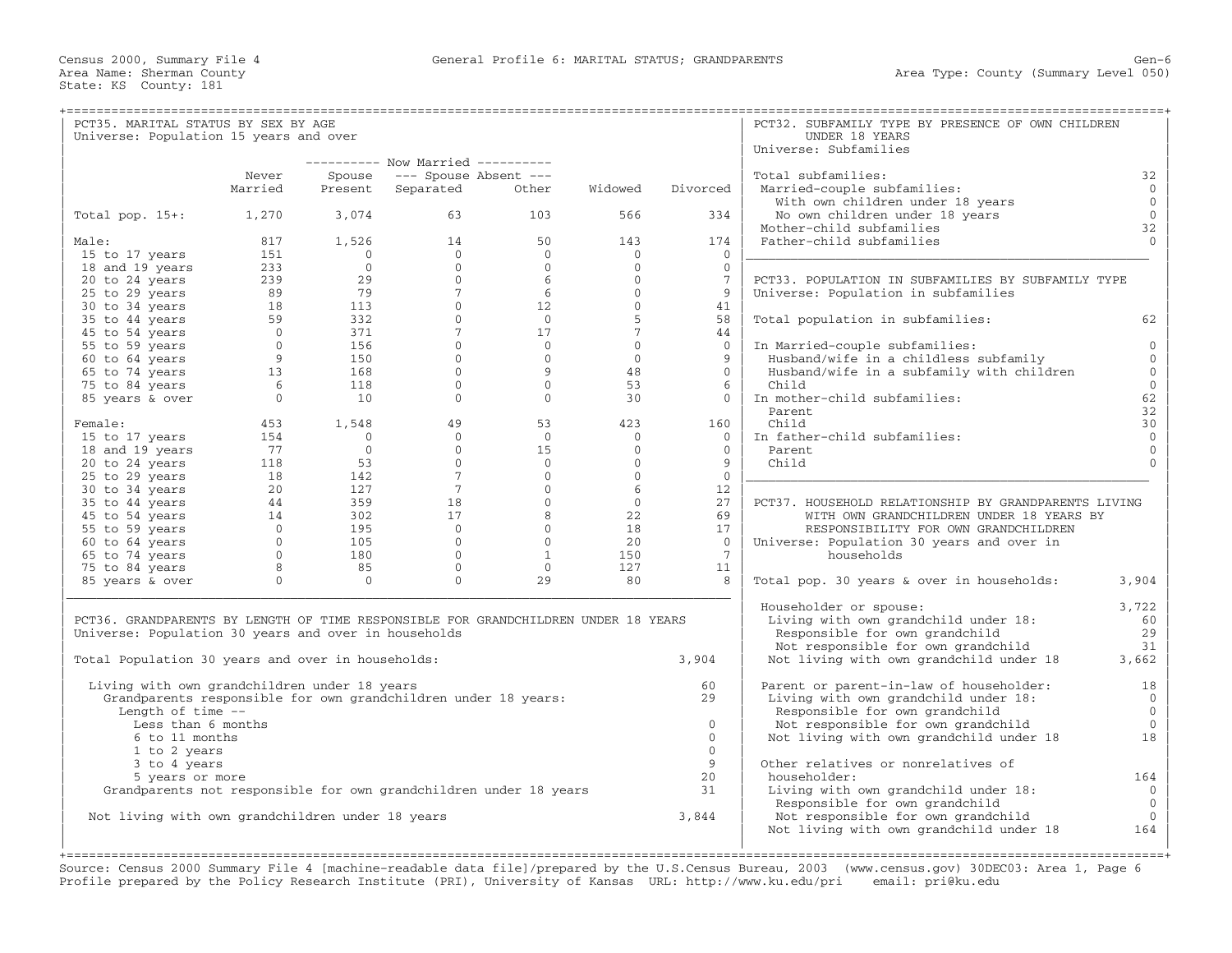| PCT38/PCT39. LANGUAGE SPOKEN AT HOME AND ABILITY TO SPEAK ENGLISH BY AGE AND NATIVITY<br>Universe: Population 5 years old and over                                                |                                                          |                                             |                                                                |                                                      |                                                          |                                                                            |                                                                  |                                                                   |                                              |                                                              |                                      |
|-----------------------------------------------------------------------------------------------------------------------------------------------------------------------------------|----------------------------------------------------------|---------------------------------------------|----------------------------------------------------------------|------------------------------------------------------|----------------------------------------------------------|----------------------------------------------------------------------------|------------------------------------------------------------------|-------------------------------------------------------------------|----------------------------------------------|--------------------------------------------------------------|--------------------------------------|
|                                                                                                                                                                                   |                                                          |                                             |                                                                |                                                      |                                                          |                                                                            |                                                                  |                                                                   |                                              |                                                              |                                      |
|                                                                                                                                                                                   | $---$ All Ages $---$<br>Number Pct.                      |                                             | $--- 5$ to 17 ---- ---- 18 to 64 ----                          | Number Pct.                                          | Number Pct.                                              |                                                                            | $--- 65$ & Over $---$  <br>Number Pct.                           |                                                                   | Native                                       | -- Foreign born --<br>Number                                 | Pct.                                 |
| Total population 5 and over:<br>Speak only English                                                                                                                                | $6,346$ 100.0<br>5,753                                   | 90.7                                        | 1,071                                                          | 1,241 100.0<br>86.3                                  | 3,558                                                    | 3,958 100.0<br>89.9                                                        | 1,124                                                            | 1,147 100.0<br>98.0                                               | 6,227<br>5,751                               | 2                                                            | 119 100.0<br>1.7                     |
| Speak Spanish:<br>Speak English "very well"<br>Speak English "well"<br>Speak English "not well"<br>Speak English "not at all"                                                     | 480<br>346<br>58<br>57<br>19                             | 7.6<br>5.5<br>0.9<br>0.9<br>0.3             | 140<br>112<br>20<br>8<br>$\Omega$                              | 11.3<br>9.0<br>1.6<br>0.6<br>0.0                     | 332<br>226<br>38<br>49<br>19                             | 8.4<br>5.7<br>1.0<br>1.2<br>0.5                                            | 8<br>8<br>$\circ$<br>$\Omega$<br>$\Omega$                        | 0.7<br>0.7<br>0.0<br>0.0<br>0.0                                   | 363<br>298<br>46<br>19<br>$\Omega$           | 117<br>48<br>12<br>38<br>19                                  | 98.3<br>40.3<br>10.1<br>31.9<br>16.0 |
| Speak other Indo-European lang.: 95<br>Speak English "very well"<br>Speak English "well"<br>Speak English "not well"<br>Speak English "not at all"                                | 95<br>$\overline{0}$<br>$\overline{0}$<br>$\overline{0}$ | 1.5<br>1.5<br>0.0<br>0.0<br>0.0             | 30<br>30<br>$\Omega$<br>$\Omega$<br>$\Omega$                   | 2.4<br>2.4<br>0.0<br>0.0<br>0.0                      | 59<br>59<br>$\Omega$<br>$\Omega$<br>$\Omega$             | 1.5<br>1.5<br>0.0<br>0.0<br>0.0                                            | 6<br>6<br>$\Omega$<br>$\Omega$<br>$\Omega$                       | 0.5<br>0.5<br>0.0<br>0.0<br>0.0                                   | 95<br>95<br>$\Omega$<br>$\Omega$<br>$\Omega$ | $\Omega$<br>$\Omega$<br>$\Omega$<br>$\Omega$<br>$\Omega$     | 0.0<br>0.0<br>0.0<br>0.0<br>0.0      |
| Speak Asian/Pacific Island lang.: 9<br>Speak English "very well" 9<br>Speak English "very well"<br>Speak English "well"<br>Speak English "not well"<br>Speak English "not at all" | $\overline{0}$<br>$\frac{0}{2}$<br>$\overline{0}$        | 0.1<br>0.1<br>0.0<br>0.0<br>0.0             | $\Omega$<br>$\Omega$<br>$\Omega$<br>$\Omega$<br>$\Omega$       | 0.0<br>0.0<br>0.0<br>0.0<br>0.0                      | $\Omega$<br>$\Omega$<br>$\Omega$<br>$\Omega$<br>$\Omega$ | 0.0<br>0.0<br>0.0<br>0.0<br>0.0                                            | 9<br>9<br>$\Omega$<br>$\Omega$<br>$\Omega$                       | 0.8<br>0.8<br>0.0<br>0.0<br>0.0                                   | 9<br>9<br>$\Omega$<br>$\Omega$<br>$\Omega$   | $\Omega$<br>$\Omega$<br>$\Omega$<br>$\Omega$<br>$\Omega$     | 0.0<br>0.0<br>0.0<br>0.0<br>0.0      |
| Speak other language:<br>Speak English "very well"<br>Speak English "well"<br>Speak English "not well"<br>Speak English "not at all"                                              | 9<br>9<br>$\Omega$<br>$\overline{0}$<br>$\Omega$         | 0.1<br>0.1<br>0.0<br>0.0<br>0.0             | $\overline{0}$<br>$\Omega$<br>$\Omega$<br>$\Omega$<br>$\Omega$ | 0.0<br>0.0<br>0.0<br>0.0<br>0.0                      | 9<br>9<br>$\Omega$<br>$\Omega$<br>$\Omega$               | 0.2<br>0.2<br>0.0<br>0.0<br>0.0                                            | $\mathbf{0}$<br>$\Omega$<br>$\Omega$<br>$\mathbf{0}$<br>$\Omega$ | 0.0<br>0.0<br>0.0<br>0.0<br>0.0                                   | 9<br>9<br>$\Omega$<br>$\Omega$<br>$\Omega$   | $\mathbf{0}$<br>$\Omega$<br>$\Omega$<br>$\Omega$<br>$\Omega$ | 0.0<br>0.0<br>0.0<br>0.0<br>0.0      |
| PCT43. PLACE OF BIRTH BY CITIZENSHIP STATUS AND SEX<br>Universe: Total Population                                                                                                 |                                                          |                                             |                                                                |                                                      |                                                          | P44. CITIZENSHIP STATUS BY SEX BY AGE<br>Universe: Total Population        |                                                                  |                                                                   |                                              |                                                              |                                      |
|                                                                                                                                                                                   |                                                          | Total                                       | Male                                                           | Female                                               |                                                          |                                                                            |                                                                  |                                                                   | Total Pct.                                   | Male                                                         | Female                               |
| Total population:<br>Native:<br>Born in state of residence<br>Born in other state in the U.S.:<br>Northeast<br>Midwest<br>South                                                   | 4,018                                                    | 6,760<br>6,641<br>2,585<br>79<br>728<br>421 | 3,467<br>3,380<br>2,082<br>1,271<br>38<br>402<br>207           | 3,293<br>3,261<br>1,936<br>1,314<br>41<br>326<br>214 | Native                                                   | Total Population:<br>Foreign born:<br>Naturalized citizen<br>Not a citizen |                                                                  | 6,760 100.0<br>69<br>50                                           | $6,641$ 98.2<br>119 1.8<br>1.0<br>0.7        | 3,467<br>3,380<br>87<br>42<br>45                             | 3,293<br>3,261<br>32<br>27<br>5      |
| West<br>Born outside the United States:<br>Puerto Rico<br>U.S. Island Areas<br>Born abroad of American parent(s) 38                                                               | 38                                                       | 1,357<br>$\overline{0}$<br>$\bigcirc$       | 624<br>27<br>$\overline{0}$<br>$\bigcirc$<br>27                | 733<br>11<br>$\overline{0}$<br>$\bigcirc$<br>11      | Native                                                   | Under 18 years:<br>Foreign born:<br>Naturalized citizen<br>Not a citizen   |                                                                  | 1,655<br>1,643<br>12<br>$\overline{9}$<br>$\overline{\mathbf{3}}$ | 24.5<br>24.3<br>0.2<br>0.1<br>0.0            | 894<br>883<br>11<br>8<br>3                                   | 761<br>760<br>1<br>1<br>$\Omega$     |
| Foreign born:<br>Naturalized citizen<br>Not a citizen                                                                                                                             |                                                          | 119<br>69<br>50                             | 87<br>42<br>45                                                 | 27<br>-5                                             | Native<br>Foreign born:                                  | 32   18 years and over:<br>Naturalized citizen<br>Not a citizen            |                                                                  | 5,105<br>4,998<br>107<br>60<br>47                                 | 75.5<br>73.9<br>1.6<br>0.9<br>0.7            | 2,573<br>2,497<br>76<br>34<br>42                             | 2,532<br>2,501<br>31<br>26<br>5      |

Source: Census 2000 Summary File 4 [machine−readable data file]/prepared by the U.S.Census Bureau, 2003 (www.census.gov) 30DEC03: Area 1, Page 7 Profile prepared by the Policy Research Institute (PRI), University of Kansas URL: http://www.ku.edu/pri email: pri@ku.edu

| | | +===================================================================================================================================================+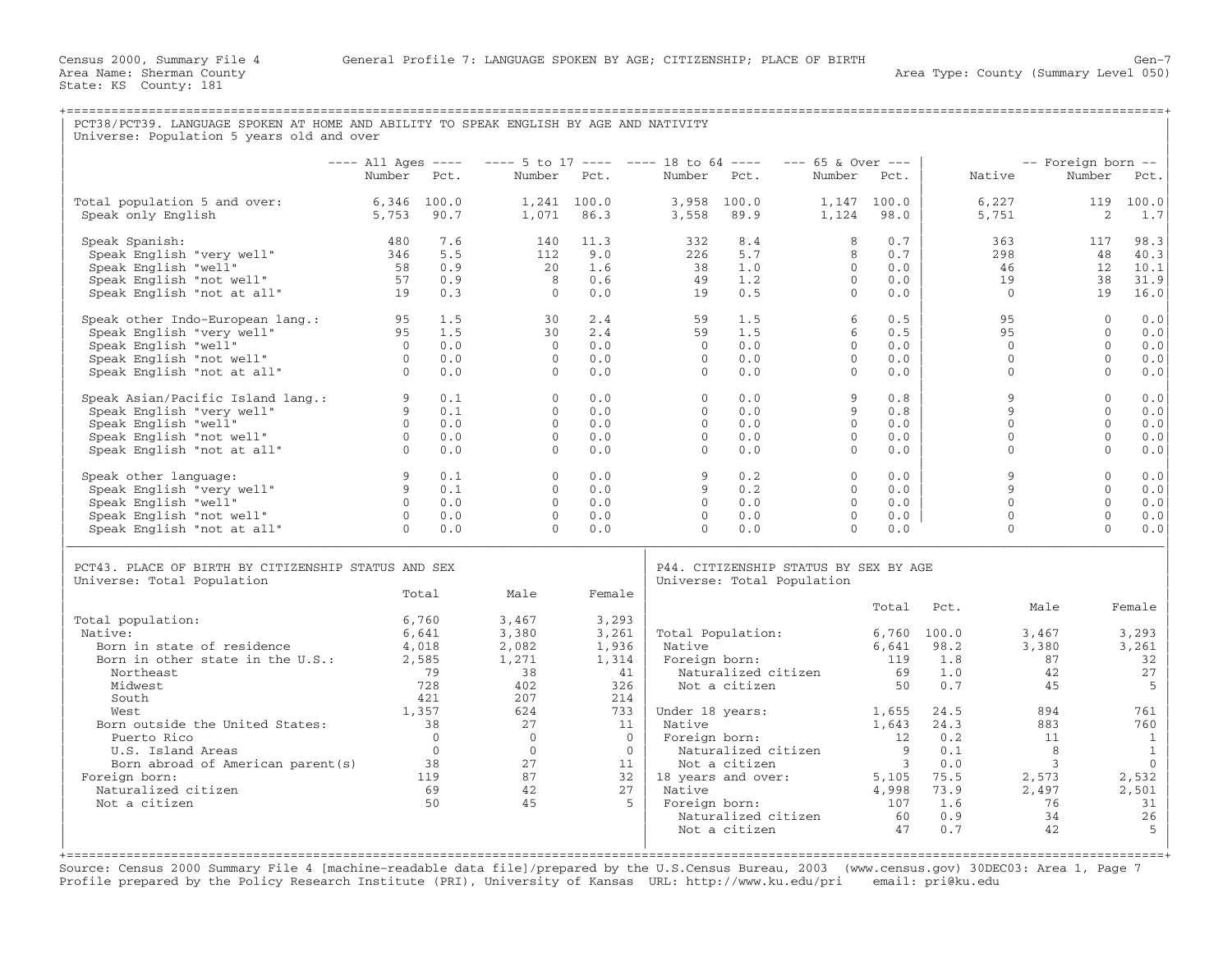Census 2000, Summary File 4 General Profile 8: ENTRY YEAR; PLACE OF WORK Gen−8

| PCT45. YEAR OF ENTRY BY SEX<br>Universe: Foreign-born Population                                                                                                        |       |                                                                                                                                                      |                                                                         |                                                                                             | Universe: Foreign-born population                                                            |                                                       | PCT46. YEAR OF ENTRY BY CITIZENSHIP STATUS BY SEX                                                                                                                                                                                 |                                                                        |                            |                                                                              |                                                                                                            |
|-------------------------------------------------------------------------------------------------------------------------------------------------------------------------|-------|------------------------------------------------------------------------------------------------------------------------------------------------------|-------------------------------------------------------------------------|---------------------------------------------------------------------------------------------|----------------------------------------------------------------------------------------------|-------------------------------------------------------|-----------------------------------------------------------------------------------------------------------------------------------------------------------------------------------------------------------------------------------|------------------------------------------------------------------------|----------------------------|------------------------------------------------------------------------------|------------------------------------------------------------------------------------------------------------|
|                                                                                                                                                                         | Total | Pct.                                                                                                                                                 | Male                                                                    | Female                                                                                      |                                                                                              |                                                       |                                                                                                                                                                                                                                   | Total                                                                  | Pct.                       | Male                                                                         | Female                                                                                                     |
| Total foreign-born pop.:<br>1995 to March 2000<br>1990 to 1994<br>1985 to 1989<br>1980 to 1984<br>1975 to 1979<br>1970 to 1974<br>1965 to 1969<br>Before 1965           |       | 119 100.0<br>20 16.8<br>48 40.3<br>19 16.0<br>12 10.1<br>9 7.6<br>9 7.6<br>$\begin{array}{ccc} 2 & \phantom{0}1.7 \\ 0 & \phantom{0}0.0 \end{array}$ | 87<br>2.0<br>29<br>15<br>12<br>$\Omega$<br>9<br>$2^{\circ}$<br>$\Omega$ | 32<br>$\Omega$<br>19<br>$\overline{4}$<br>$\Omega$<br>9<br>$\Omega$<br>$\Omega$<br>$\Omega$ | Naturalized citizen<br>Not a citizen<br>Not a citizen<br>Not a citizen                       | Naturalized citizen                                   | Total foreign-born population:<br>Year of entry 1990 to March 2000:<br>Year of entry 1980 to 1989:<br>Naturalized citizen<br>17 14.3<br>Year of entry before $1980:$ $\begin{array}{ccc}\n & 14 & 11.0 \\ 20 & 16.8\n\end{array}$ | 119 100.0<br>68 57.1<br>43 36.1<br>25 21.0<br>14 11.8<br>- 9<br>11 9.2 | 7.6                        | 87<br>49<br>25<br>2.4<br>27<br>17<br>10 <sup>°</sup><br>11<br>$\Omega$<br>11 | 32<br>19<br>18<br>$\mathbf{1}$<br>$\overline{4}$<br>$\overline{0}$<br>$\overline{4}$<br>9<br>9<br>$\Omega$ |
| PCT48. PLACE OF BIRTH BY YEAR OF ENTRY BY CITIZENSHIP STATUS<br>Universe: Foreign-born population                                                                       |       |                                                                                                                                                      |                                                                         |                                                                                             |                                                                                              |                                                       |                                                                                                                                                                                                                                   |                                                                        |                            |                                                                              |                                                                                                            |
|                                                                                                                                                                         |       |                                                                                                                                                      |                                                                         |                                                                                             |                                                                                              |                                                       |                                                                                                                                                                                                                                   |                                                                        |                            |                                                                              |                                                                                                            |
|                                                                                                                                                                         |       |                                                                                                                                                      |                                                                         |                                                                                             |                                                                                              |                                                       | $--$ 1990 to March 2000 -- $---$ 1980 to 1989 ----- Year of Entry Before 1980                                                                                                                                                     |                                                                        |                            |                                                                              |                                                                                                            |
|                                                                                                                                                                         |       | Total                                                                                                                                                | Naturalized<br>Citizen                                                  | Citizen                                                                                     | Not a Naturalized<br>Citizen                                                                 |                                                       | Not a Naturalized<br>Citizen Citizen                                                                                                                                                                                              | Citizen                                                                |                            | Not a Naturalized<br>Citizen                                                 | Not a<br>Citizen                                                                                           |
| Total foreign-born pop.:                                                                                                                                                | 119   |                                                                                                                                                      | 69                                                                      | 50                                                                                          | 43                                                                                           | 25                                                    | 17                                                                                                                                                                                                                                |                                                                        | 14                         | 9                                                                            | 11                                                                                                         |
| Europe                                                                                                                                                                  |       | 2                                                                                                                                                    | $\overline{2}$                                                          | $\Omega$                                                                                    |                                                                                              |                                                       | 2                                                                                                                                                                                                                                 |                                                                        | $\Omega$                   | $\Omega$                                                                     | $\Omega$                                                                                                   |
| Asia                                                                                                                                                                    |       | $\cap$                                                                                                                                               | $\Omega$                                                                | $\Omega$                                                                                    |                                                                                              |                                                       |                                                                                                                                                                                                                                   |                                                                        |                            | $\Omega$                                                                     | $\mathbf{0}$                                                                                               |
| Africa                                                                                                                                                                  |       | $\Omega$                                                                                                                                             | $\Omega$                                                                | $\Omega$                                                                                    |                                                                                              |                                                       |                                                                                                                                                                                                                                   |                                                                        |                            | $\Omega$                                                                     | $\mathbf{0}$                                                                                               |
| Oceania                                                                                                                                                                 |       | $\overline{0}$                                                                                                                                       | $\Omega$                                                                | $\begin{array}{c} 0 \\ 50 \\ 50 \end{array}$                                                |                                                                                              |                                                       | $\frac{0}{25}$                                                                                                                                                                                                                    |                                                                        |                            | $\Omega$                                                                     | $\mathbf{0}$                                                                                               |
| Americas:                                                                                                                                                               |       | 117                                                                                                                                                  | 67                                                                      |                                                                                             |                                                                                              |                                                       |                                                                                                                                                                                                                                   |                                                                        |                            | $\overline{9}$                                                               | 11                                                                                                         |
| Latin America:                                                                                                                                                          |       | 117                                                                                                                                                  | 67                                                                      |                                                                                             |                                                                                              |                                                       |                                                                                                                                                                                                                                   |                                                                        |                            | $\mathsf{Q}$                                                                 | 11                                                                                                         |
| Caribbean                                                                                                                                                               |       | $\overline{0}$                                                                                                                                       | $\Omega$                                                                | $\Omega$                                                                                    |                                                                                              |                                                       |                                                                                                                                                                                                                                   |                                                                        |                            | $\Omega$                                                                     | $\mathbf 0$                                                                                                |
| Central America:                                                                                                                                                        |       | 117                                                                                                                                                  | 67                                                                      | 50                                                                                          |                                                                                              | 25                                                    |                                                                                                                                                                                                                                   |                                                                        |                            | $\mathsf{Q}$                                                                 | 11                                                                                                         |
| Mexico                                                                                                                                                                  |       | 117                                                                                                                                                  | 67                                                                      | 50                                                                                          | $\begin{array}{ccc} 4 & 5 & 0 \\ 0 & 0 \\ 4 & 3 & 25 \\ 4 & 3 & 25 \\ 0 & 0 & 0 \end{array}$ | 25                                                    |                                                                                                                                                                                                                                   |                                                                        |                            | $\mathbf{Q}$                                                                 | 11                                                                                                         |
| Other Central America                                                                                                                                                   |       | $\bigcap$                                                                                                                                            | $\Omega$                                                                | $\Omega$                                                                                    |                                                                                              | $\bigcirc$                                            |                                                                                                                                                                                                                                   |                                                                        |                            | $\Omega$<br>$\Omega$                                                         | $\mathbf{0}$                                                                                               |
| South America                                                                                                                                                           |       | $\Omega$<br>$\bigcirc$                                                                                                                               | $\Omega$<br>$\Omega$                                                    | $\Omega$<br>$\overline{0}$                                                                  | $\Omega$<br>$\Omega$                                                                         | $\bigcirc$                                            | $\bigcirc$<br>$\Omega$                                                                                                                                                                                                            |                                                                        | $\Omega$<br>$\overline{0}$ | $\Omega$                                                                     | $\mathbf{0}$<br>$\mathbf{0}$                                                                               |
| Northern America<br>Born at sea                                                                                                                                         |       | $\Omega$                                                                                                                                             | $\Omega$                                                                | $\Omega$                                                                                    | $\Omega$                                                                                     | $\Omega$                                              | $\Omega$                                                                                                                                                                                                                          |                                                                        | $\Omega$                   | $\Omega$                                                                     | $\Omega$                                                                                                   |
| PCT51. PLACE OF WORK - STATE AND COUNTY LEVEL                                                                                                                           |       |                                                                                                                                                      |                                                                         |                                                                                             | PCT52. PLACE OF WORK - PLACE LEVEL                                                           |                                                       |                                                                                                                                                                                                                                   |                                                                        |                            |                                                                              |                                                                                                            |
| Universe: Workers 16 years and over                                                                                                                                     |       |                                                                                                                                                      |                                                                         |                                                                                             | Universe: Workers 16 years and over                                                          |                                                       |                                                                                                                                                                                                                                   |                                                                        |                            |                                                                              |                                                                                                            |
|                                                                                                                                                                         |       |                                                                                                                                                      | Number                                                                  | Pct.                                                                                        |                                                                                              |                                                       |                                                                                                                                                                                                                                   |                                                                        |                            | Number                                                                       | Pct.                                                                                                       |
| Total workers 16 and over:<br>Worked in state of residence:<br>Worked in county of residence<br>Worked outside county of residence<br>Worked outside state of residence |       |                                                                                                                                                      | 3,333<br>3,212<br>3,021<br>121                                          | 100.0<br>96.4<br>90.6<br>191 5.7<br>3.6                                                     | Total workers 16 and over:<br>Living in a Place:                                             | Worked in Place of Residence<br>Not Living in a Place | Worked Outside Place of Residence                                                                                                                                                                                                 |                                                                        |                            | 3,333<br>2,489<br>1,992<br>497<br>844                                        | 100.0<br>74.7<br>59.8<br>14.9<br>25.3                                                                      |

+===================================================================================================================================================+ Source: Census 2000 Summary File 4 [machine−readable data file]/prepared by the U.S.Census Bureau, 2003 (www.census.gov) 30DEC03: Area 1, Page 8 Profile prepared by the Policy Research Institute (PRI), University of Kansas URL: http://www.ku.edu/pri email: pri@ku.edu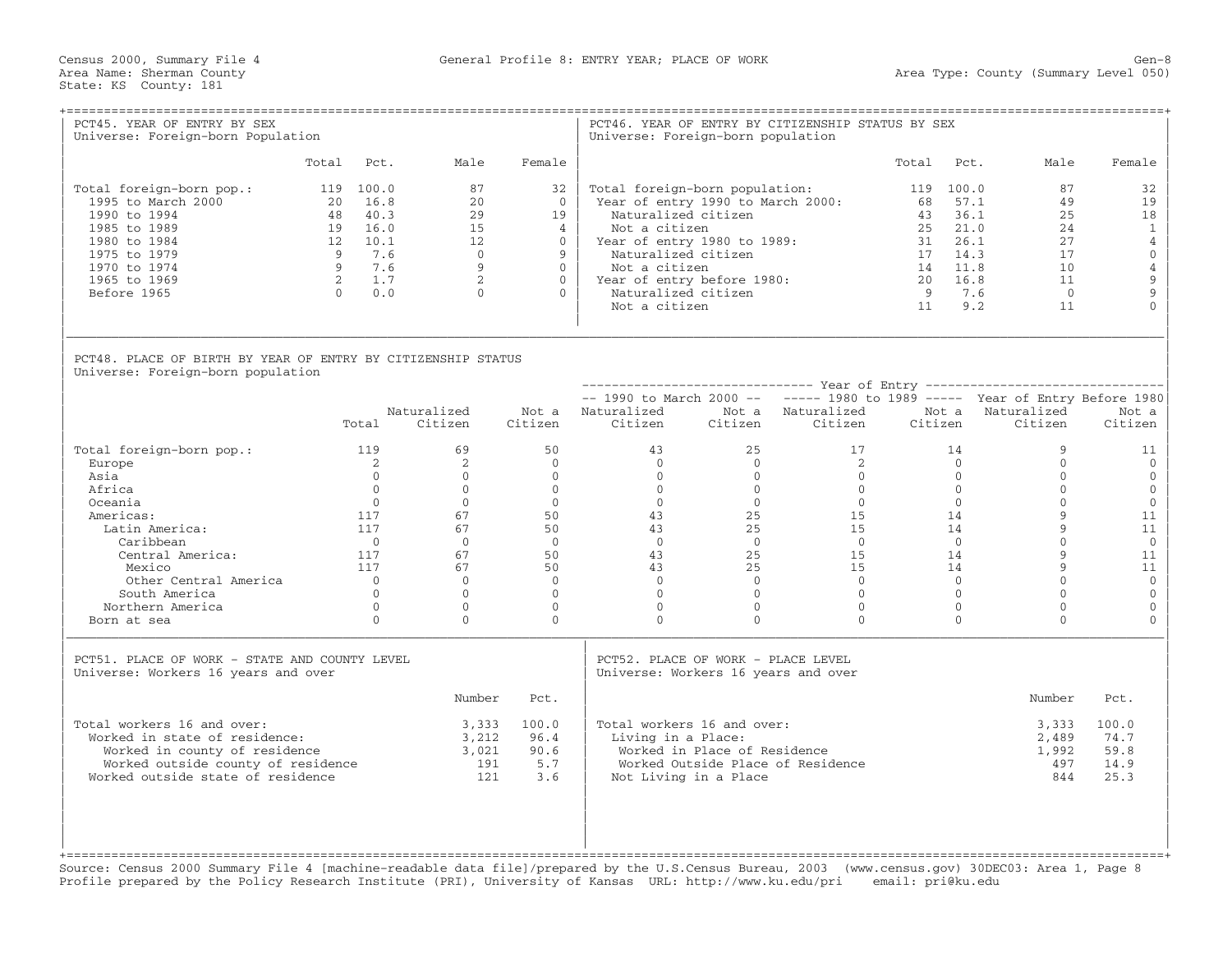Census 2000, Summary File 4 General Profile 9: RESIDENCE IN 1995; MEANS OF TRANS.; VEHICLE OCCUPANCY; COMMUTE TIME Gen−9 Area Type: County (Summary Level 050) Area Name: Sherman County<br>State: KS County: 181

+===================================================================================================================================================+

| Universe: Population 5 years old and over                                         | PCT49. RESIDENCE IN 1995 - STATE AND COUNTY LEVEL |               | PCT55. MEANS OF TRANSPORTATION TO WORK<br>Universe: Workers 16 years and over |                |              | PCT60. PRIVATE VEHICLE OCCUPANCY<br>Universe: Workers 16 years old and over |                       |              |
|-----------------------------------------------------------------------------------|---------------------------------------------------|---------------|-------------------------------------------------------------------------------|----------------|--------------|-----------------------------------------------------------------------------|-----------------------|--------------|
|                                                                                   | Total                                             | Pct.          |                                                                               | Total          | Pct.         |                                                                             | Total                 | Pct.         |
| Total population 5 and over:                                                      |                                                   | $6,346$ 100.0 | Total workers 16 and over:                                                    |                | 3,333 100.0  | Total workers 16 and over:                                                  |                       | 3,333 100.0  |
| Same house in 1995<br>Different house in 1995:                                    | 3,660<br>2,686                                    | 57.7<br>42.3  | Car, truck, or van:<br>Drove alone                                            | 2,932<br>2,670 | 88.0<br>80.1 | Car, truck, or van:<br>Drove alone                                          | 2,932<br>2,670        | 88.0<br>80.1 |
| In United States in 1995:                                                         | 2,645                                             | 41.7          | Carpooled                                                                     | 262            | 7.9          | Carpooled:                                                                  | 262                   | 7.9          |
| Same county                                                                       | 1,127                                             | 17.8          |                                                                               |                |              | 2-person carpool                                                            | 202                   | 6.1          |
| Different county:                                                                 | 1,518                                             | 23.9          | Public transportation:                                                        | $7^{\circ}$    | 0.2          | 3-person carpool                                                            | 54                    | 1.6          |
| Same state                                                                        | 809                                               | 12.7          | Bus or trolley bus                                                            | $7^{\circ}$    | 0.2          | 4-person carpool                                                            | 6                     | 0.2          |
| Different state:                                                                  | 709                                               | 11.2          | Streetcar or trolley car                                                      | $\overline{0}$ | 0.0          | 5- or 6-person carpool                                                      | $\Omega$              | 0.0          |
| Northeast                                                                         | -6                                                | 0.1           | Subway or elevated                                                            | $\Omega$       | 0.0          | 7- or more person carpool                                                   | $\Omega$              | 0.0          |
| Midwest                                                                           | 102                                               | 1.6           | Railroad                                                                      | $\Omega$       | 0.0          |                                                                             |                       |              |
| South                                                                             | 159                                               | 2.5           | Ferryboat                                                                     | $\Omega$       | 0.0          | Other means (including                                                      |                       |              |
| West                                                                              | 442                                               | 7.0           | Taxicab                                                                       | $\Omega$       | 0.0          | those who worked at home)                                                   | 401                   | 12.0         |
| In Puerto Rico in 1995:                                                           | $\Omega$                                          | 0.0           | Motorcycle                                                                    | $7^{\circ}$    | 0.2          |                                                                             |                       |              |
| Same municipio                                                                    | $\overline{0}$                                    | 0.0           | Bicycle                                                                       | $\overline{0}$ | 0.0          |                                                                             |                       |              |
| Different municipio                                                               | $\Omega$                                          | 0.0           | Walked                                                                        | 92             | 2.8          |                                                                             |                       |              |
|                                                                                   |                                                   |               | Other means                                                                   | 47             | 1.4          |                                                                             |                       |              |
| Elsewhere in 1995:                                                                | 41                                                | 0.6           |                                                                               |                |              |                                                                             |                       |              |
| U.S. Island Areas                                                                 | $\Omega$                                          | 0.0           | Worked at home                                                                | 248            | 7.4          |                                                                             |                       |              |
| Foreign country or at sea                                                         | 41                                                | 0.6           |                                                                               |                |              |                                                                             |                       |              |
| PCT59. TIME LEAVING HOME TO GO TO WORK<br>Universe: Workers 16 years old and over |                                                   |               | PCT56. TRAVEL TIME TO WORK<br>Universe: Workers 16 years and over             |                |              | PCT57. TRAVEL TIME TO WORK BY MEANS OF<br>TRANSPORTATION TO WORK            |                       |              |
|                                                                                   |                                                   |               |                                                                               |                |              | Universe: Workers 16 years old and over who                                 |                       |              |
|                                                                                   |                                                   |               |                                                                               |                |              | did not work at home                                                        |                       |              |
|                                                                                   | Total                                             | Pct.          |                                                                               | Total Pct.     |              |                                                                             |                       |              |
| Total workers 16 and over:                                                        |                                                   | 3,333 100.0   | Total workers 16 and over:                                                    |                | 3,333 100.0  |                                                                             | Total                 | Pct.         |
| Did not work at home:                                                             | 3,085                                             | 92.6          | Did not work at home:                                                         | 3,085          | 92.6         | Total workers 16 and over                                                   |                       |              |
| $12:00$ a.m. to $4:59$ a.m.                                                       | 88                                                | 2.6           | Less than 5 minutes                                                           | 416            | 12.5         | who did not work at home:                                                   | 3,085                 | 100.0        |
| 5:00 a.m. to 5:29 a.m.                                                            | 50                                                | 1.5           | 5 to 9 minutes                                                                | 1,287          | 38.6         |                                                                             |                       |              |
| 5:30 a.m. to 5:59 a.m.                                                            | 111                                               | 3.3           | 10 to 14 minutes                                                              | 590            | 17.7         | Less than 30 minutes:                                                       | 2,790                 | 90.4         |
| 6:00 a.m. to 6:29 a.m.                                                            | 225                                               | 6.8           | 15 to 19 minutes                                                              | 266            | 8.0          | Public transportation                                                       | $\overline{0}$        | 0.0          |
| $6:30$ a.m. to $6:59$ a.m.                                                        | 498                                               | 14.9          | 20 to 24 minutes                                                              | 207            | 6.2          | Other means                                                                 | 2,790                 | 90.4         |
| $7:00$ a.m. to $7:29$ a.m.                                                        | 482                                               | 14.5          | 25 to 29 minutes                                                              | 24             | 0.7          |                                                                             |                       |              |
| 7:30 a.m. to 7:59 a.m.                                                            | 667                                               | 20.0          |                                                                               |                |              | 30 to 44 minutes:                                                           | 140                   | 4.5          |
| 8:00 a.m. to 8:29 a.m.                                                            | 274                                               | 8.2           | 30 to 34 minutes                                                              | 116            | 3.5          | Public transportation                                                       | $\Omega$              | 0.0          |
| $8:30$ a.m. to $8:59$ a.m.                                                        | 139                                               | 4.2           | 35 to 39 minutes                                                              | 17             | 0.5          | Other means                                                                 | 140                   | 4.5          |
| $9:00$ a.m. to $9:59$ a.m.                                                        | 119                                               | 3.6           | 40 to 44 minutes                                                              | $\overline{7}$ | 0.2          |                                                                             |                       |              |
| $10:00$ a.m. to $10:59$ a.m.                                                      | 73                                                | 2.2           | 45 to 59 minutes                                                              | 16             | 0.5          | 45 to 59 minutes:                                                           | 16                    | 0.5          |
| 11:00 a.m. to 11:59 a.m.                                                          | 16                                                | 0.5           | 60 to 89 minutes                                                              | 91             | 2.7          | Public transportation                                                       | $\Omega$              | 0.0          |
| $12:00$ p.m. to $3:59$ p.m.                                                       | 158                                               | 4.7           | 90 minutes or more                                                            | 48             | 1.4          | Other means                                                                 | 16                    | 0.5          |
| $4:00$ p.m. to $11:59$ p.m.                                                       | 185                                               | 5.6           |                                                                               |                |              |                                                                             |                       |              |
|                                                                                   |                                                   |               | Mean travel time: 13.2 minutes                                                |                |              | 60 or more minutes:                                                         | 139                   | 4.5          |
| Worked at home                                                                    | 248                                               | 7.4           | Worked at home                                                                | 248            | 7.4          | Public transportation<br>Other means                                        | $\overline{7}$<br>132 | 0.2<br>4.3   |
|                                                                                   |                                                   |               |                                                                               |                |              |                                                                             |                       |              |

Source: Census 2000 Summary File 4 [machine−readable data file]/prepared by the U.S.Census Bureau, 2003 (www.census.gov) 30DEC03: Area 1, Page 9 Profile prepared by the Policy Research Institute (PRI), University of Kansas URL: http://www.ku.edu/pri email: pri@ku.edu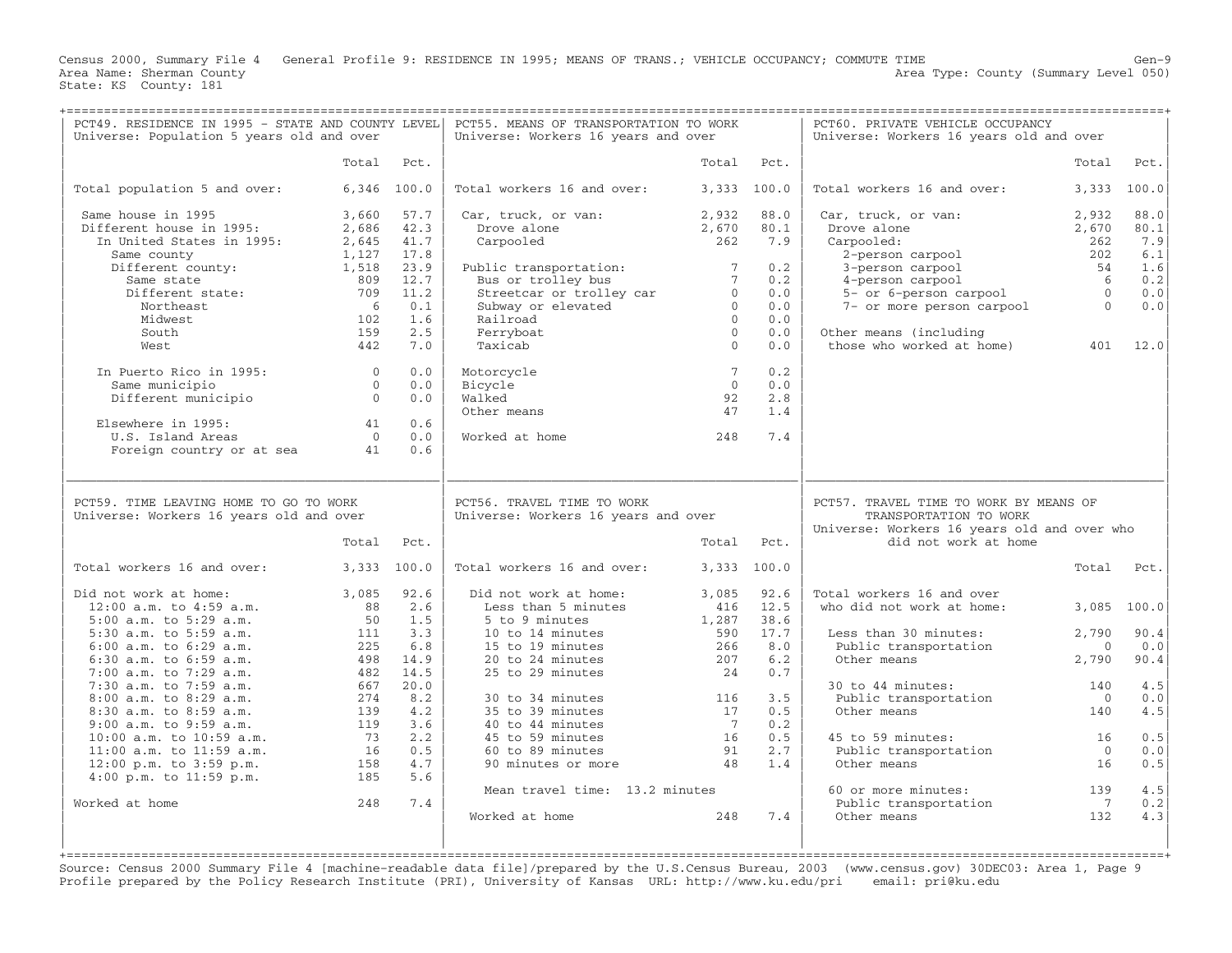| PCT61. SCHOOL ENROLLMENT BY SEX BY LEVEL AND SCHOOL TYPE<br>Universe: Population 3 years old and over    |           |                                                                             |                                         |       |                         |                                                                                                                                                                                                                                                                                                        |                   |                |                                  |
|----------------------------------------------------------------------------------------------------------|-----------|-----------------------------------------------------------------------------|-----------------------------------------|-------|-------------------------|--------------------------------------------------------------------------------------------------------------------------------------------------------------------------------------------------------------------------------------------------------------------------------------------------------|-------------------|----------------|----------------------------------|
|                                                                                                          |           |                                                                             |                                         |       |                         |                                                                                                                                                                                                                                                                                                        |                   |                |                                  |
|                                                                                                          |           |                                                                             |                                         |       |                         | --------------- Total --------------- --------------- Male ---------------- --------------- Female ---------------                                                                                                                                                                                     |                   |                |                                  |
|                                                                                                          | Total     | Public                                                                      | Private Total                           |       |                         | Public Private                                                                                                                                                                                                                                                                                         | Total             | Public Private |                                  |
| Total pop. 3 and over<br>enrolled in school:                                                             |           | 1,793 1,709                                                                 | 84                                      | 1,024 | 974                     | 50                                                                                                                                                                                                                                                                                                     | 769               | 735            | 34                               |
| In nursery/preschool<br>In kindergarten                                                                  | 106<br>69 | 67<br>69                                                                    | 39<br>$\overline{0}$                    | 57    | 18                      | 39                                                                                                                                                                                                                                                                                                     | 49<br>16          | 49<br>16       | $\overline{0}$<br>$\overline{0}$ |
| In grade 1 to grade 4                                                                                    |           | $339$<br>$339$<br>$339$<br>$339$<br>$333$<br>$447$<br>$436$<br>$37$<br>$26$ | $\overline{0}$                          |       |                         |                                                                                                                                                                                                                                                                                                        |                   | 174            | $\mathbf 0$                      |
| In grade 5 to grade 8                                                                                    |           |                                                                             | $\overline{8}$                          |       |                         |                                                                                                                                                                                                                                                                                                        | $\frac{174}{210}$ | 202            | 8                                |
| In grade 9 to grade 12                                                                                   |           |                                                                             | $\begin{array}{c} 15 \\ 11 \end{array}$ |       |                         |                                                                                                                                                                                                                                                                                                        | 180               | 165            | 15                               |
| College: undergraduate                                                                                   |           | $\frac{155}{26}$                                                            |                                         |       |                         |                                                                                                                                                                                                                                                                                                        | 126               | 115            | 11<br>$\Omega$                   |
| Graduate/professional<br>Not enrolled in school                                                          | 4,710     |                                                                             | 11                                      | 2,290 |                         |                                                                                                                                                                                                                                                                                                        | 14<br>2,420       | 14             |                                  |
|                                                                                                          |           |                                                                             |                                         |       |                         |                                                                                                                                                                                                                                                                                                        |                   |                |                                  |
| PCT62. SCHOOL ENROLLMENT BY SEX BY AGE<br>Universe: Population 3 years old and over                      |           |                                                                             |                                         |       |                         |                                                                                                                                                                                                                                                                                                        |                   |                |                                  |
|                                                                                                          |           |                                                                             |                                         |       |                         | -------------- Total -------------- -------------- Male ---------------- -------------- Female ---------------                                                                                                                                                                                         |                   |                |                                  |
|                                                                                                          | Total     | Enrolled                                                                    | Not<br>Enrolled                         |       | Total Enrolled          | Not<br>Enrolled                                                                                                                                                                                                                                                                                        |                   | Total Enrolled | Not<br>Enrolled                  |
| Total pop. 3 and over:                                                                                   |           | 6,503 1,793 4,710                                                           |                                         |       | $3,314$ $1,024$ $2,290$ |                                                                                                                                                                                                                                                                                                        | 3,189             | 769            | 2,420                            |
| 3 and 4 years                                                                                            |           |                                                                             |                                         |       |                         |                                                                                                                                                                                                                                                                                                        |                   |                | 41                               |
| 5 to 9 years                                                                                             |           |                                                                             |                                         |       |                         |                                                                                                                                                                                                                                                                                                        |                   |                | 14                               |
| 10 to 14 years                                                                                           |           |                                                                             |                                         |       |                         |                                                                                                                                                                                                                                                                                                        |                   |                | $\overline{0}$<br>26             |
| 15 to 17 years<br>18 and 19 years                                                                        |           |                                                                             |                                         |       |                         |                                                                                                                                                                                                                                                                                                        |                   |                | 27                               |
| 20 to 24 years                                                                                           |           |                                                                             |                                         |       |                         |                                                                                                                                                                                                                                                                                                        |                   |                | 135                              |
| 25 to 34 years                                                                                           |           |                                                                             |                                         |       |                         |                                                                                                                                                                                                                                                                                                        |                   |                | 302                              |
| 35 years and over 3,606                                                                                  |           |                                                                             |                                         |       |                         | $\begin{array}{cccccccccccc} 6, 503 & 1, 793 & 4, 710 & 3, 314 & 1, 024 & 2, 290 & 3, 189 & 799 & 720 & 57 & 80 & 399 & 72 & 72 & 72 & 8 & 8 & 39 & 7 & 7 & 8 & 8 & 3 & 9 & 7 & 8 & 8 & 3 & 9 & 7 & 8 & 7 & 8 & 8 & 8 & 9 & 9 & 9 & 3 & 9 & 9 & 3 & 9 & 9 & 3 & 9 & 9 & 3 & 5 & 9 & 2 & 9 & 5 & 9 & 2$ |                   |                | 1,875                            |
| PCT63. COLLEGE OR GRADUATE SCHOOL ENROLLMENT BY SEX BY AGE<br>Universe: Population 15 years old and over |           |                                                                             |                                         |       |                         |                                                                                                                                                                                                                                                                                                        |                   |                |                                  |
|                                                                                                          |           |                                                                             |                                         |       |                         | --------------- Total --------------- ---------------- Male ---------------- --------------- Female ---------------                                                                                                                                                                                    |                   |                |                                  |
|                                                                                                          | Total     | Enrolled Enrolled                                                           | Not                                     |       | Total Enrolled Enrolled | Not                                                                                                                                                                                                                                                                                                    |                   | Total Enrolled | Not<br>Enrolled                  |
| Total pop. 15 and over:                                                                                  | 5,410     | 484                                                                         | 4,926                                   | 2,724 | 344                     | 2,380                                                                                                                                                                                                                                                                                                  | 2,686             | 140            | 2,546                            |
| 15 to 17 years                                                                                           |           | $786$<br>$786$<br>$68$<br>$17$<br>$68$                                      | 305                                     |       |                         |                                                                                                                                                                                                                                                                                                        | 154               | $\overline{0}$ | 154                              |
| 18 to 24 years<br>25 to 34 years                                                                         |           |                                                                             | 469<br>645                              |       |                         |                                                                                                                                                                                                                                                                                                        | 272<br>339        | 57<br>37       | 215<br>302                       |
| 35 years and over                                                                                        | 3,606     | 68 645<br>99 3,507                                                          |                                         |       |                         |                                                                                                                                                                                                                                                                                                        | 1,921             | 46             | 1,875                            |
|                                                                                                          |           |                                                                             |                                         |       |                         |                                                                                                                                                                                                                                                                                                        |                   |                |                                  |

Source: Census 2000 Summary File 4 [machine−readable data file]/prepared by the U.S.Census Bureau, 2003 (www.census.gov) 30DEC03: Area 1, Page 10 Profile prepared by the Policy Research Institute (PRI), University of Kansas URL: http://www.ku.edu/pri email: pri@ku.edu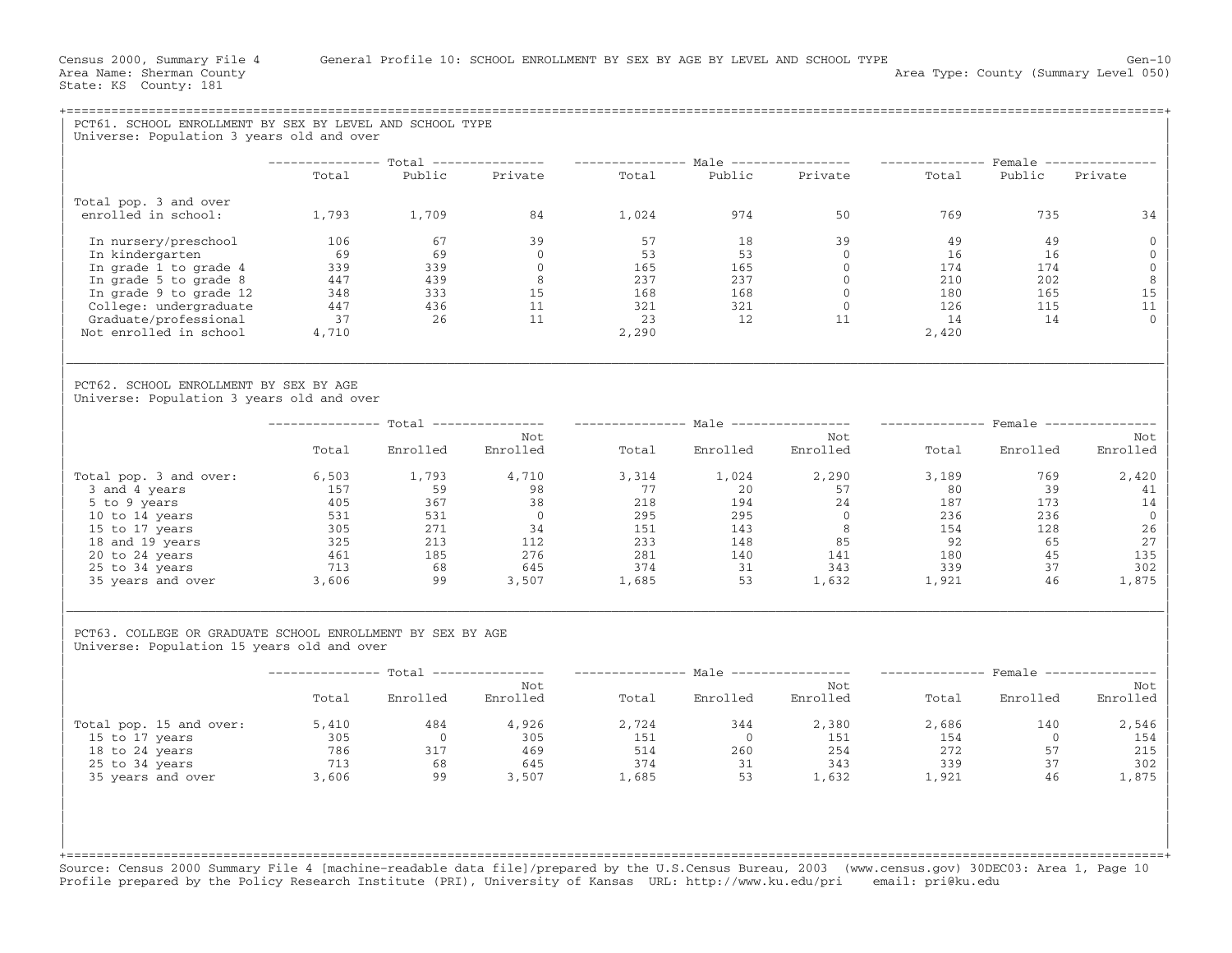| PCT65, EDUCATIONAL ATTAINMENT BY SEX BY AGE<br>Universe: Population 18 years and over |                                                            |  |          |
|---------------------------------------------------------------------------------------|------------------------------------------------------------|--|----------|
|                                                                                       |                                                            |  |          |
|                                                                                       | Total Pct. 18 to 24 25 to 34 35 to 44 45 to 64 65 and Over |  |          |
|                                                                                       |                                                            |  |          |
|                                                                                       |                                                            |  |          |
|                                                                                       |                                                            |  |          |
|                                                                                       |                                                            |  |          |
|                                                                                       |                                                            |  |          |
|                                                                                       |                                                            |  |          |
|                                                                                       |                                                            |  |          |
|                                                                                       |                                                            |  |          |
|                                                                                       |                                                            |  |          |
|                                                                                       | Total Pct. 18 to 24 25 to 34 35 to 44 45 to 64 65 and Over |  |          |
| Total males $18$ and over:<br>$\frac{12}{12}$ at and over:                            |                                                            |  |          |
|                                                                                       |                                                            |  |          |
|                                                                                       |                                                            |  |          |
|                                                                                       |                                                            |  |          |
|                                                                                       |                                                            |  |          |
|                                                                                       |                                                            |  |          |
|                                                                                       |                                                            |  |          |
|                                                                                       |                                                            |  |          |
|                                                                                       |                                                            |  |          |
|                                                                                       | Total Pct. 18 to 24 25 to 34 35 to 44 45 to 64 65 and Over |  |          |
|                                                                                       |                                                            |  | 686      |
|                                                                                       |                                                            |  | 53       |
|                                                                                       |                                                            |  | 93       |
|                                                                                       |                                                            |  | 374      |
|                                                                                       |                                                            |  | 83       |
|                                                                                       |                                                            |  | 31<br>20 |
|                                                                                       |                                                            |  | 32       |
|                                                                                       |                                                            |  |          |

+===================================================================================================================================================+Source: Census 2000 Summary File 4 [machine−readable data file]/prepared by the U.S.Census Bureau, 2003 (www.census.gov) 30DEC03: Area 1, Page 11 Profile prepared by the Policy Research Institute (PRI), University of Kansas URL: http://www.ku.edu/pri email: pri@ku.edu

| | | | | | | | | | | |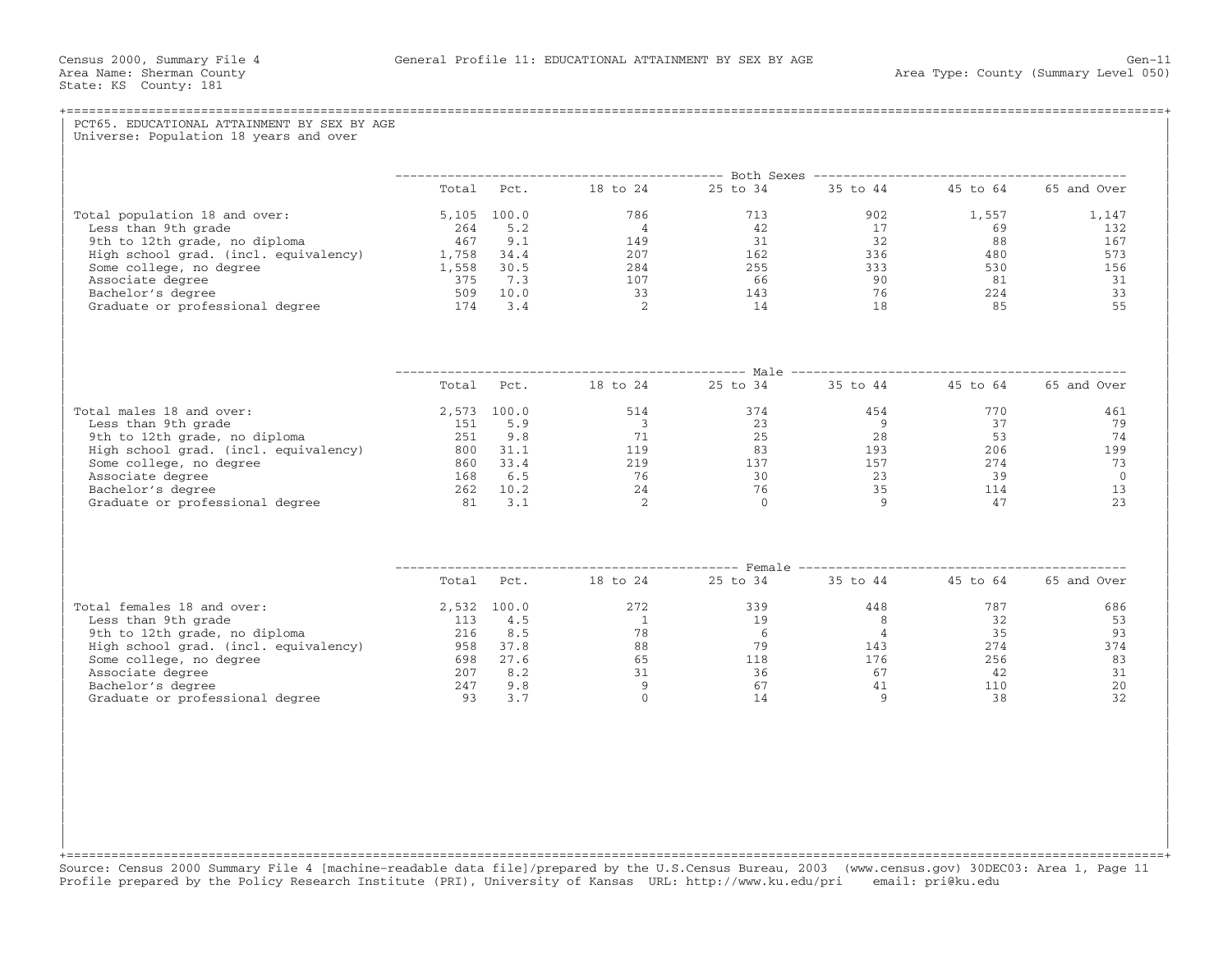| PCT64. EDUCATIONAL ATTAINMENT BY SEX                       |                                                           |                |                 |                 |                                     |                 | PCT68. PERIOD OF MILITARY SERVICE                      |                 |
|------------------------------------------------------------|-----------------------------------------------------------|----------------|-----------------|-----------------|-------------------------------------|-----------------|--------------------------------------------------------|-----------------|
| Universe: Population 25 years and over                     |                                                           |                |                 |                 |                                     |                 | Universe: Civilian veterans 18 years and over          |                 |
|                                                            | Total                                                     | Pct.           | Male            | Pct.            | Female                              | Pct.            | Total civilian veterans 18 & over:                     | 700             |
| Total population 25 and over:                              |                                                           | 4,319 100.0    | $2.059$ 100.0   |                 |                                     | 2,260 100.0     | August 1990 or later                                   |                 |
| No schooling completed                                     | 19                                                        | 0.4            | $7\phantom{.0}$ | 0.3             | 12                                  | 0.5             | (including Persian Gulf War):<br>Served in Vietnam era | 55<br>$\Omega$  |
| Nursery to 4th grade                                       | 20                                                        | 0.5            | 20              | 1.0             | $\Omega$                            | 0.0             | No Vietnam era service:                                | 55              |
| 5th and 6th grade                                          | 51                                                        | 1.2            | 24              | 1.2             | 27                                  | 1.2             | Served September 1980 or later:                        | 55              |
| 7th and 8th grade                                          | 170                                                       | 3.9            | 97              | 4.7             | 73                                  | 3.2             | Served under 2 years                                   | 17              |
| 9th grade                                                  | 98                                                        | 2.3            | 72              | 3.5             | 26                                  | 1.2             | Served 2 or more years                                 | 38              |
| 10th grade                                                 | 71                                                        | 1.6            | 33              | 1.6             | 38                                  | 1.7             | Served prior to September 1980                         | $\Omega$        |
| 1th grade                                                  | 85                                                        | 2.0            | 29              | 1.4             | 56                                  | 2.5             |                                                        |                 |
| 12th grade, no diploma                                     | 64                                                        | 1.5            | 46              | 2.2             | 18                                  | 0.8             | May 1975-July 1990 only:                               | 50              |
| High school graduate                                       |                                                           |                |                 |                 |                                     |                 | September 1980-July 1990 only:                         | 36              |
| (includes equivalency)                                     | 1,551                                                     | 35.9           | 681             | 33.1            | 870                                 | 38.5            | Served under 2 years                                   | $\Omega$        |
| Some college, less than 1 year                             | 514                                                       | 11.9           |                 | $234$ 11.4      | 280                                 | 12.4            | Served 2 or more years                                 | 36              |
| Some college, 1 or more years                              |                                                           |                |                 |                 |                                     |                 | Other May 1975-July 1990 service                       | 14              |
| no degree                                                  | 760                                                       | 17.6           |                 | 407 19.8        |                                     | 353 15.6        |                                                        |                 |
| Associate degree                                           | 268                                                       | 6.2            | 92              | 4.5             | 176                                 | 7.8             | Vietnam era, no Korean War,                            |                 |
| Bachelor's degree                                          | 476<br>115                                                | 11.0<br>2.7    | 38              | 238 11.6<br>1.8 | 77                                  | 238 10.5<br>3.4 | no World War II,                                       | 190             |
| Master's degree                                            |                                                           | 1.3            | 41              | 2.0             | 16                                  | 0.7             | no August 1990 or later                                |                 |
| Professional school degree                                 | 57<br>$\Omega$                                            | 0.0            | $\Omega$        | 0.0             | $\Omega$                            | 0.0             | Vietnam era and Korean War,<br>no World War II,        |                 |
| Doctorate degree                                           |                                                           |                |                 |                 |                                     |                 | no August 1990 or later                                | 9               |
|                                                            |                                                           |                |                 |                 |                                     |                 | Vietnam era, Korean War,                               |                 |
|                                                            |                                                           |                |                 |                 |                                     |                 | and World War II,                                      |                 |
| PCT67. ARMED FORCES STATUS BY VETERAN STATUS BY SEX BY AGE |                                                           |                |                 |                 |                                     |                 | no August 1990 or later                                | $7\phantom{.0}$ |
| Universe: Population 18 years and over                     |                                                           |                |                 |                 |                                     |                 |                                                        |                 |
|                                                            | --------------- Total 18 Years and Over ----------------- |                |                 |                 |                                     |                 | February 1955-July 1964 only                           | 84              |
|                                                            | ----- Total ----- ------ Male------ ----- Female -----    |                |                 |                 |                                     |                 | Korean War, no Vietnam era,                            |                 |
|                                                            | Number Pct.                                               | Number         | Pct.            | Number Pct.     |                                     |                 | no World War II                                        | 93              |
|                                                            |                                                           |                |                 |                 |                                     |                 | Korean War and World War II,                           |                 |
| Total pop. $18+:$                                          | 5,105 100.0                                               | 2,573          | 50.4            | 2,532           | 49.6                                |                 | no Vietnam era                                         | $\Omega$        |
| In armed forces                                            | 0.0<br>$\Omega$                                           | $\overline{0}$ | 0.0             | $\bigcirc$      | 0.0                                 |                 |                                                        |                 |
| Civilian:                                                  | $5,105$ 100.0                                             |                | 2,573 50.4      |                 | 2,532 49.6                          |                 | World War II, no Korean War,                           |                 |
| Veteran                                                    | 700 13.7                                                  | 667            | 13.1            | 33              | 0.6                                 |                 | no Vietnam era                                         | 196             |
| Nonveteran                                                 | 4,405 86.3                                                |                | $1,906$ 37.3    |                 | $2,499$ 49.0                        |                 |                                                        |                 |
|                                                            |                                                           |                |                 |                 |                                     |                 | Other service only                                     | 16              |
|                                                            |                                                           |                |                 |                 |                                     |                 |                                                        |                 |
| $------ 18$ to 64 Years ----------                         |                                                           |                |                 |                 | $------ 65$ Years and over $------$ |                 |                                                        |                 |
| Total                                                      | Male                                                      | Female         | Total           |                 | Male                                | Female          |                                                        |                 |
| Total pop. $18+:$<br>3,958                                 | 2,112                                                     | 1,846          | 1,147           |                 | 461                                 | 686             |                                                        |                 |
| In armed force<br>$\Omega$                                 | $\bigcirc$                                                | $\sim$ 0       |                 | $\bigcap$       | $\bigcap$                           | $\Omega$        |                                                        |                 |
| Civilian:<br>3,958                                         | 2,112                                                     | 1,846          | 1,147           |                 | 461                                 | 686             |                                                        |                 |
| Veteran<br>380                                             | 355                                                       | 25             | 320             |                 | 312                                 | 8               |                                                        |                 |
| Nonveteran<br>3,578                                        | 1,757                                                     | 1,821          | 827             |                 | 149                                 | 678             |                                                        |                 |
|                                                            |                                                           |                |                 |                 |                                     |                 |                                                        |                 |
|                                                            |                                                           |                |                 |                 |                                     |                 |                                                        |                 |
|                                                            |                                                           |                |                 |                 |                                     |                 |                                                        |                 |
|                                                            |                                                           |                |                 |                 |                                     |                 |                                                        |                 |
|                                                            |                                                           |                |                 |                 |                                     |                 |                                                        |                 |

Source: Census 2000 Summary File 4 [machine−readable data file]/prepared by the U.S.Census Bureau, 2003 (www.census.gov) 30DEC03: Area 1, Page 12 Profile prepared by the Policy Research Institute (PRI), University of Kansas URL: http://www.ku.edu/pri email: pri@ku.edu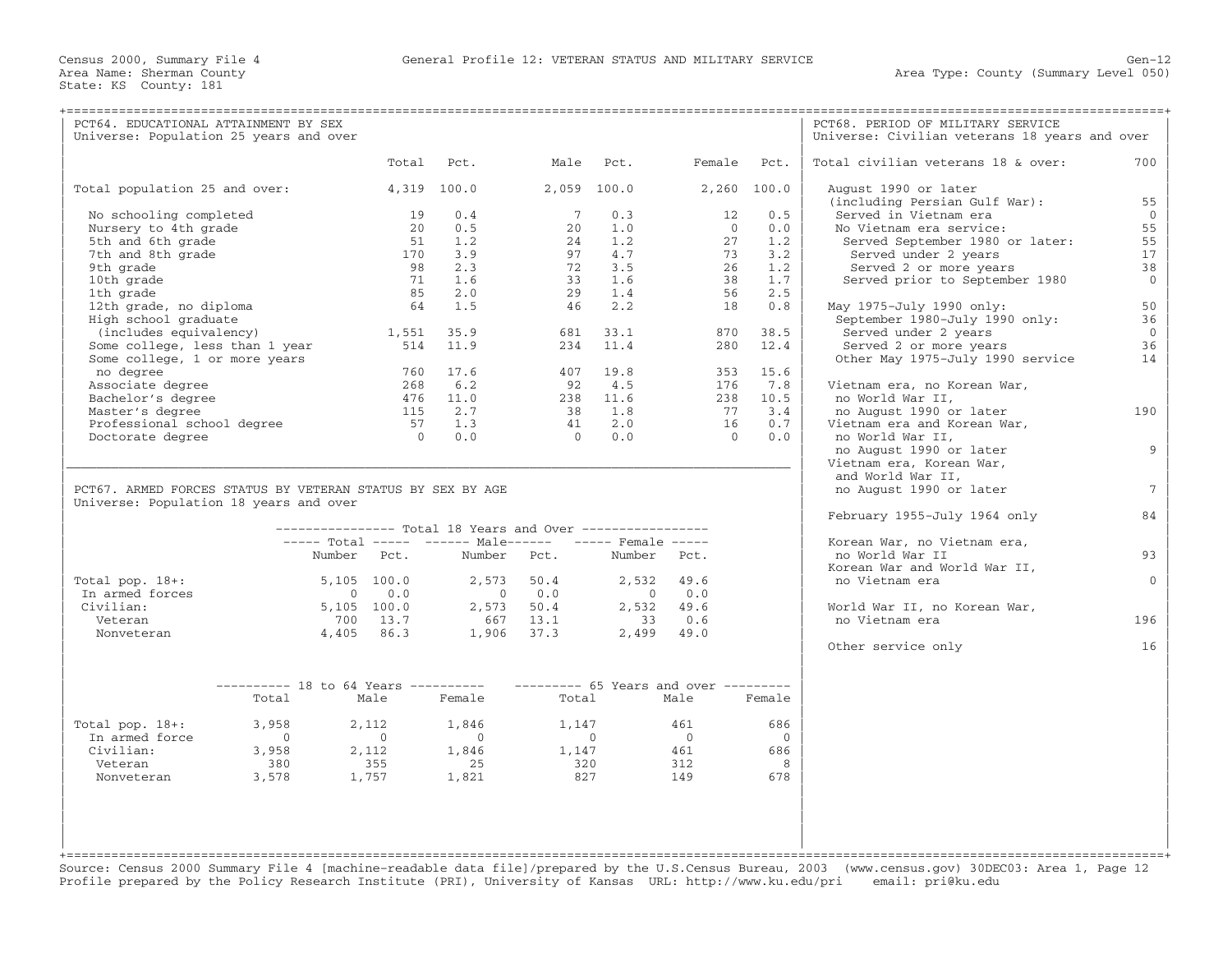| PCT70. DISABILITY STATUS BY EMPLOYMENT STATUS (*) BY AGE BY SEX   |            |           |           | PCT69. TYPES OF DISABILITY BY SEX BY AGE                            |                              |                            |                             |
|-------------------------------------------------------------------|------------|-----------|-----------|---------------------------------------------------------------------|------------------------------|----------------------------|-----------------------------|
| Universe: Civilian noninstitutionalized population 5 years & over |            |           |           | Universe: Civilian noninstitutionalized population 5 years and over |                              |                            |                             |
|                                                                   | Total      | Male      | Female    |                                                                     | Total                        | Male                       | Female                      |
| Age 5 years and over:                                             | 6,276      | 3,225     | 3,051     | Age 5 to 15 years:                                                  | 1,018                        | 554                        | 464                         |
| With a disability                                                 | 1,251      | 610       | 641       | With one type of disability:                                        | 25                           | 11                         | 14                          |
| No disability                                                     | 5,025      | 2,615     | 2,410     | Sensory disability                                                  | $\bigcirc$                   | $\bigcirc$                 | $\mathbf{0}$                |
|                                                                   |            |           |           | Physical disability                                                 | 16                           | 10                         | 6                           |
| Age 16 to 64 years:                                               | 4,169      | 2,210     | 1,959     | Mental disability                                                   | $\overline{9}$               | $\mathbf{1}$               | 8                           |
| With a disability:                                                | 774        | 426       | 348       | Self-care disability                                                | $\Omega$                     | $\Omega$                   | $\mathbf{0}$                |
| Employed                                                          | 506        | 292       | 214       | With two or more types of disability:                               | $\overline{0}$               | $\mathbf{0}$               | $\mathbf 0$                 |
| Not employed                                                      | 268        | 134       | 134       | Includes self-care disability                                       | $\Omega$                     | $\Omega$                   | $\mathbf{0}$                |
| No disability:                                                    | 3,395      | 1,784     | 1,611     | Does not include self-care dis.                                     | $\overline{0}$               | $\Omega$                   | $\mathbf{0}$                |
| Employed                                                          | 2,609      | 1,470     | 1,139     | No disability                                                       | 993                          | 543                        | 450                         |
| Not employed                                                      | 786        | 314       | 472       |                                                                     |                              |                            |                             |
|                                                                   |            |           |           | Age 16 to 20 years:                                                 | 692                          | 438                        | 254                         |
| Age 65 years and over: 1,089                                      |            | 461       | 628       | With one type of disability:                                        | 93                           | 57                         | 36                          |
| With a disability                                                 | 452        | 173       | 279       | Sensory disability                                                  | $\overline{0}$               | $\overline{0}$             | $\mathbf{0}$                |
| No disability                                                     | 637        | 288       | 349       | Physical disability                                                 | $\overline{0}$               | $\circ$                    | $\mathbf{0}$                |
|                                                                   |            |           |           | Mental disability                                                   | 43                           | 28                         | 15                          |
|                                                                   |            |           |           | Self-care disability                                                | $\overline{0}$<br>$\bigcirc$ | $\overline{0}$<br>$\Omega$ | $\mathbf 0$<br>$\mathbf{0}$ |
| Age 5 to 15 years:                                                | 1,018      | 554<br>11 | 464<br>14 | Go-outside-home disability**                                        | 50                           | 29                         | 21                          |
| With a disability                                                 | 25<br>993  | 543       |           | Employment disability*                                              | 32                           | 10                         | 22                          |
| No disability                                                     |            |           | 450       | With two or more types of disability:                               | 8                            | 8                          | $\mathbf{0}$                |
| Age 16 to 20 years:                                               |            | 438       | 254       | Includes self-care disability<br>Does not include self-care dis.    | 24                           | 2                          | 22                          |
| With a disability:                                                | 692<br>125 | 67        | 58        | No disability                                                       | 567                          | 371                        | 196                         |
| Employed                                                          | 69         | 31        | 38        |                                                                     |                              |                            |                             |
| Not employed                                                      | 56         | 36        | 20        | Age 21 to 64 years:                                                 | 3,477                        | 1,772                      | 1,705                       |
| No disability:                                                    | 567        | 371       | 196       | With one type of disability:                                        | 429                          | 254                        | 175                         |
| Employed                                                          | 268        | 204       | 64        | Sensory disability                                                  | 34                           | 34                         | $\mathbf{0}$                |
| Not employed                                                      | 299        | 167       | 132       | Physical disability                                                 | 143                          | 78                         | 65                          |
|                                                                   |            |           |           | Mental disability                                                   | 8 <sup>8</sup>               | 8                          | $\mathbf{0}$                |
| Age 21 to 64 years:                                               | 3,477      | 1,772     | 1,705     | Self-care disability                                                | $\overline{0}$               | $\overline{0}$             | $\mathbf 0$                 |
| With a disability:                                                | 649        | 359       | 290       | Go-outside-home disability**                                        | 9                            | 9                          | $\mathbf{0}$                |
| Employed                                                          | 437        | 261       | 176       | Employment disability*                                              | 235                          | 125                        | 110                         |
| Not employed                                                      | 212        | 98        | 114       | With two or more types of disability:                               | 220                          | 105                        | 115                         |
| No disability:                                                    | 2,828      | 1,413     | 1,415     | Includes self-care disability                                       | 19                           | 19                         | $\mathbf{0}$                |
| Employed                                                          | 2,341      | 1,266     | 1,075     | Does not include self-care dis.:                                    | 201                          | 86                         | 115                         |
| Not employed                                                      | 487        | 147       | 340       | Go-outside home & employment only                                   | 78                           | 38                         | 40                          |
|                                                                   |            |           |           | Other combination                                                   | 123                          | 48                         | 75                          |
| Age 65 to 74 years:                                               | 576        | 238       | 338       | No disability                                                       | 2,828                        | 1,413                      | 1,415                       |
| With a disability                                                 | 165        | 54        | 111       |                                                                     |                              |                            |                             |
| No disability                                                     | 411        | 184       | 227       | Age 65 years and over:                                              | 1,089                        | 461                        | 628                         |
|                                                                   |            |           |           | With one type of disability:                                        | 251                          | 100                        | 151                         |
| Age 75 years and over:                                            | 513        | 223       | 290       | Sensory disability                                                  | 35                           | 18                         | 17                          |
| With a disability                                                 | 287        | 119       | 168       | Physical disability                                                 | 161                          | 47                         | 114                         |
| No disability                                                     | 226        | 104       | 122       | Mental disability                                                   | 9                            | 9                          | $\mathbf{0}$                |
|                                                                   |            |           |           | Self-care disability                                                | $\overline{2}$               | $\overline{0}$             | 2                           |
|                                                                   |            |           |           | Go-outside-home disability**                                        | 44                           | 26                         | 18                          |
| * Employment status by disability status was determined only      |            |           |           | With two or more types of disability:                               | 201                          | 73                         | 128                         |
| for the 16 to 64 year old population.                             |            |           |           | Includes self-care disability                                       | 81                           | 42                         | 39                          |
| ** Go-outside-home disability status was determined for the       |            |           |           | Does not include self-care dis.                                     | 120                          | 31                         | 89                          |
| 16 year old and over population.                                  |            |           |           | No disability                                                       | 637                          | 288                        | 349                         |
|                                                                   |            |           |           |                                                                     |                              |                            |                             |

Source: Census 2000 Summary File 4 [machine−readable data file]/prepared by the U.S.Census Bureau, 2003 (www.census.gov) 30DEC03: Area 1, Page 13 Profile prepared by the Policy Research Institute (PRI), University of Kansas URL: http://www.ku.edu/pri email: pri@ku.edu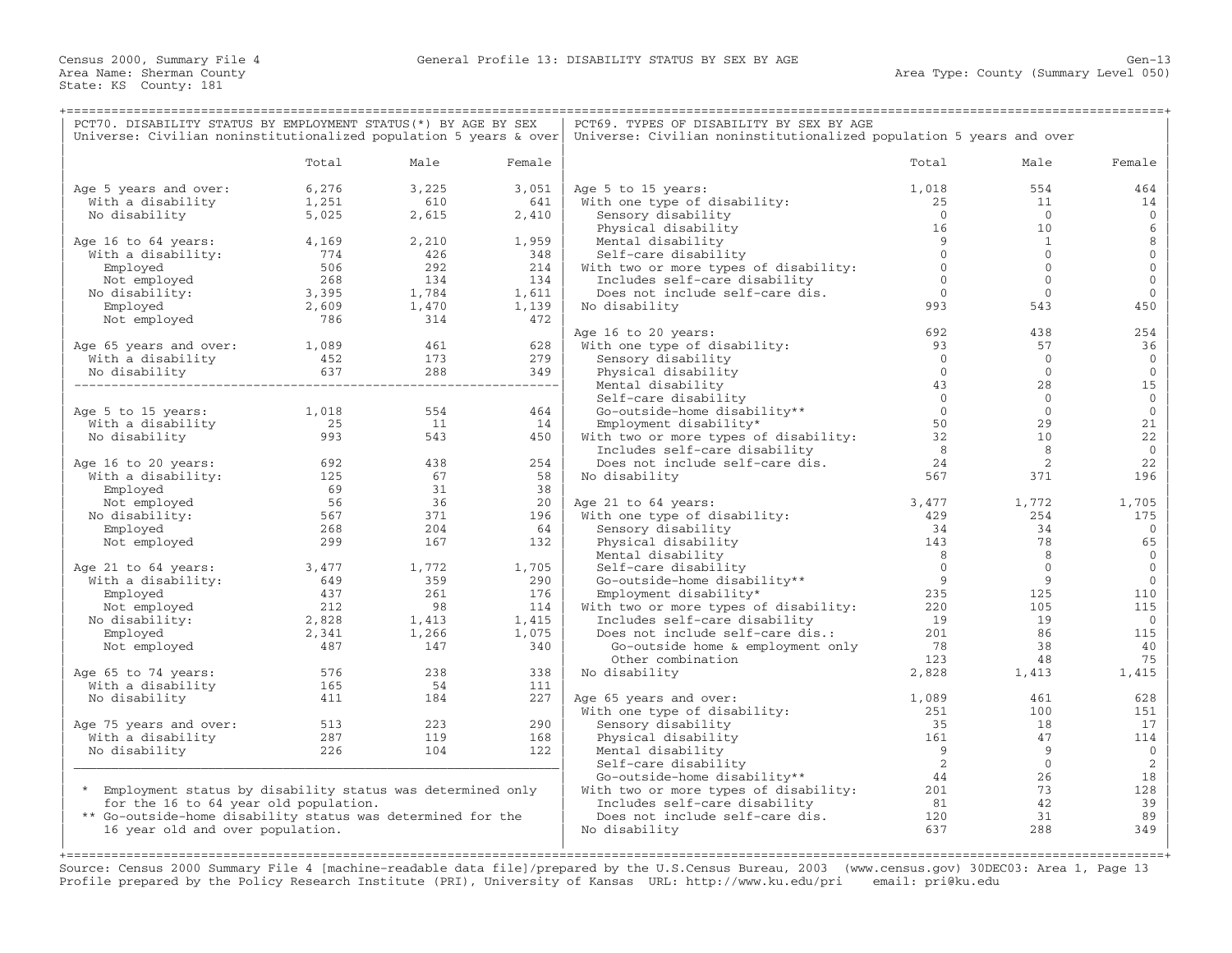| P79. EMPLOYMENT STATUS BY SEX BY AGE                                                                                     |                |          |                |                |                |                    |                          |                                                           |                       |                |                     |
|--------------------------------------------------------------------------------------------------------------------------|----------------|----------|----------------|----------------|----------------|--------------------|--------------------------|-----------------------------------------------------------|-----------------------|----------------|---------------------|
| Universe: Population 16 years and over                                                                                   |                |          |                |                |                |                    |                          |                                                           |                       |                |                     |
|                                                                                                                          | Total Pct.     |          | 16 to 21       | 22 to 24       | 25 to 34       | 35 to 44           | 45 to 54                 | 55 to 61                                                  | 62 to 64              | 65 to 69       | 70 & Over           |
| Total 16 and over:                                                                                                       | 5,328 100.0    |          | 766            | 243            | 713            | 902                | 878                      | 515                                                       | 164                   | 258            | 889                 |
| In labor force:                                                                                                          | 3,503 65.7     |          | 426            | 192            | 577            | 770                | 753                      | 395                                                       | 112                   | 79             | 199                 |
| In armed forces                                                                                                          | $\mathbf{0}$   | 0.0      | $\overline{0}$ | $\overline{0}$ | $\bigcirc$     | $\overline{0}$     | $\overline{0}$           | $\overline{0}$                                            | $\overline{0}$        | $\mathbf{0}$   | $\mathbf{0}$<br>199 |
| Civilian:                                                                                                                | 3,503 65.7     | 63.7     | 426<br>397     | 192<br>190     | 577<br>577     | 770<br>717         | 753<br>727               | 395<br>395                                                | 112                   | 79<br>79       |                     |
| Employed<br>Unemployed                                                                                                   | 3,393<br>110   | 2.1      | 29             | $\overline{2}$ | $\overline{0}$ | 53                 | 26                       | $\overline{0}$                                            | 112<br>$\overline{0}$ | $\mathbf{0}$   | 199<br>$\mathbf{0}$ |
| Not in labor force                                                                                                       | 1,825 34.3     |          | 340            | 51             | 136            | 132                | 125                      | 120                                                       | 52                    | 179            | 690                 |
| Male:                                                                                                                    | 2,683          | 50.4     | 502            | 122            | 374            | 454                | 446                      | 217                                                       | 107                   | 119            | 342                 |
| In labor force:                                                                                                          | 1,919 36.0     |          | 291            | 93             | 329            | 412                | 415                      | 180                                                       | 80                    | 56             | 63                  |
| In armed forces                                                                                                          | $\overline{0}$ | 0.0      | $\overline{0}$ | $\overline{0}$ | $\Omega$       | $\bigcirc$         | $\overline{0}$           | $\bigcirc$                                                | $\Omega$              | $\Omega$       | $\overline{0}$      |
| Civilian:                                                                                                                | 1,919 36.0     |          | 2.91           | 93             | 329            | 412                | 415                      | 180                                                       | 80                    | 56             | 63                  |
| Employed                                                                                                                 | 1,881 35.3     |          | 287            | 93             | 329            | 378                | 415                      | 180                                                       | 80                    | 56             | 63                  |
| Unemployed                                                                                                               | 38             | 0.7      | $\overline{4}$ | $\overline{0}$ | $\bigcap$      | 34                 | $\bigcirc$               | $\bigcirc$                                                | $\overline{0}$        | $\Omega$       | $\mathbf{0}$        |
| Not in labor force                                                                                                       |                | 764 14.3 | 211            | 29             | 45             | 42                 | 31                       | 37                                                        | 27                    | 63             | 279                 |
| Female:                                                                                                                  | 2,645 49.6     |          | 264            | 121            | 339            | 448                | 432                      | 298                                                       | 57                    | 139            | 547                 |
| In labor force:                                                                                                          | 1,584 29.7     |          | 135            | 99             | 248            | 358                | 338                      | 215                                                       | 32                    | 23             | 136                 |
| In armed forces                                                                                                          | $\overline{0}$ | 0.0      | $\overline{0}$ | $\overline{0}$ | $\overline{0}$ | $\overline{0}$     | $\overline{0}$           | $\overline{0}$                                            | $\overline{0}$        | $\overline{0}$ | $\mathbf{0}$        |
| Civilian:                                                                                                                | 1,584 29.7     |          | 135            | 99             | 248            | 358                | 338                      | 215                                                       | 32                    | 2.3            | 136                 |
| Employed                                                                                                                 | 1,512          | 28.4     | 110            | 97             | 248            | 339                | 312                      | 215                                                       | 32                    | 23             | 136                 |
| Unemployed                                                                                                               | 72             | 1.4      | 25             | 2              | $\bigcirc$     | 19                 | 26                       | $\overline{0}$                                            | $\overline{0}$        | $\mathbf{0}$   | $\Omega$            |
| Not in labor force                                                                                                       | 1,061 19.9     |          | 129            | 2.2.           | 91             | 90                 | 94                       | 83                                                        | 25                    | 116            | 411                 |
| PCT81. LIVING ARRANGEMENTS OF OWN CHILDREN UNDER 18 YEARS IN FAMILIES AND<br>SUBFAMILIES BY EMPLOYMENT STATUS OF PARENTS |                |          |                |                |                | Universe: Families |                          | PCT84. FAMILY TYPE BY NUMBER OF WORKERS IN FAMILY IN 1999 |                       |                |                     |
| Universe: Own children under 18 years in families and subfamilies                                                        |                |          |                |                |                |                    |                          |                                                           |                       | Number         | Pct.                |
|                                                                                                                          |                |          | Total          | Under 6        | 6 to 17        | Total families:    | Married-couple families: |                                                           |                       | 1,786<br>1,521 | 100.0<br>85.2       |
| Total children in universe:                                                                                              |                |          | 1,597          | 506            | 1,091          | No workers         |                          |                                                           |                       | 199            | 11.1                |
|                                                                                                                          |                |          |                |                |                | 1 worker           |                          |                                                           |                       | 279            | 15.6                |
| Living with two parents:                                                                                                 |                |          | 1,283          | 342            | 941            | 2 workers:         |                          |                                                           |                       | 884            | 49.5                |
| Both parents in labor force<br>Father only in labor force                                                                |                |          | 759<br>440     | 173<br>136     | 586<br>304     | Other              | Husband and wife worked  |                                                           |                       | 824<br>60      | 46.1<br>3.4         |
| Mother only in labor force                                                                                               |                |          | 20             | 5              | 15             |                    | 3 or more workers:       |                                                           |                       | 159            | 8.9                 |
| Neither parent in labor force                                                                                            |                |          | 64             | 28             | 36             |                    | Husband and wife worked  |                                                           |                       | 159            | 8.9                 |
|                                                                                                                          |                |          |                |                |                | Other              |                          |                                                           |                       | $\Omega$       | 0.0                 |
| Living with one parent:                                                                                                  |                |          | 314            | 164            | 150            |                    |                          |                                                           |                       |                |                     |
| Living with father:<br>In labor force                                                                                    |                |          | 86<br>44       | 72<br>36       | 14<br>8        | Other families:    |                          |                                                           |                       | 265<br>64      | 14.8<br>3.6         |
| Not in labor force                                                                                                       |                |          | 42             | 36             | $6^{\circ}$    | No workers         |                          | Male householder, no wife present:                        |                       | 13             | 0.7                 |
| Living with mother:                                                                                                      |                |          | 228            | 92             | 136            | 1 worker           |                          |                                                           |                       | 43             | 2.4                 |
| In labor force                                                                                                           |                |          | 168            | 59             | 109            | 2 workers          |                          |                                                           |                       | 8              | 0.4                 |
| Not in labor force                                                                                                       |                |          | 60             | 33             | 2.7            |                    | 3 or more workers        |                                                           |                       | $\Omega$       | 0.0                 |
|                                                                                                                          |                |          |                |                |                |                    |                          | Female householder, no husband present:                   |                       | 201            | 11.3                |
|                                                                                                                          |                |          |                |                |                | No workers         |                          |                                                           |                       | 20             | 1.1                 |
|                                                                                                                          |                |          |                |                |                | 1 worker           |                          |                                                           |                       | 115            | 6.4                 |
|                                                                                                                          |                |          |                |                |                | 2 workers          |                          |                                                           |                       | 58             | 3.2                 |
|                                                                                                                          |                |          |                |                |                |                    | 3 or more workers        |                                                           |                       | 8              | 0.4                 |

+===================================================================================================================================================+ Source: Census 2000 Summary File 4 [machine−readable data file]/prepared by the U.S.Census Bureau, 2003 (www.census.gov) 30DEC03: Area 1, Page 14 Profile prepared by the Policy Research Institute (PRI), University of Kansas URL: http://www.ku.edu/pri email: pri@ku.edu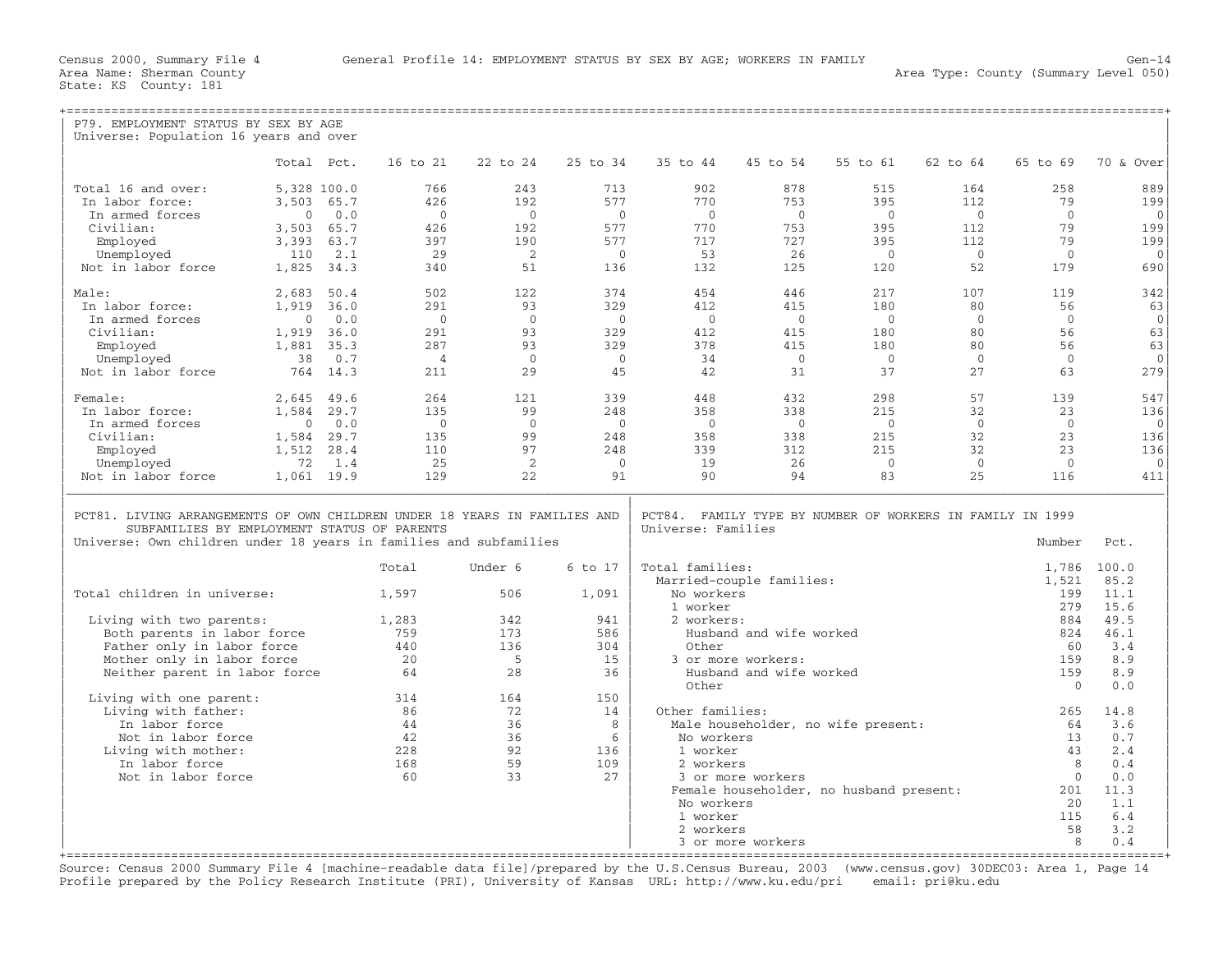| PCT80. EMPLOYMENT STATUS OF WOMEN BY PRESENCE<br>OF OWN CHILDREN UNDER 18 YEARS BY AGE<br>OF OWN CHILDREN |                   | PCT82. WORK STATUS IN 1999 BY USUAL HOURS WORKED<br>PER WEEK BY WEEKS WORKED BY SEX<br>Universe: Population 16 years and over |       |       |                | PCT83. FAMILY TYPE BY EMPLOYMENT STATUS<br>Universe: Families |                                             |                |
|-----------------------------------------------------------------------------------------------------------|-------------------|-------------------------------------------------------------------------------------------------------------------------------|-------|-------|----------------|---------------------------------------------------------------|---------------------------------------------|----------------|
| Universe: Females 16 years and over                                                                       |                   |                                                                                                                               |       |       |                |                                                               | Total families:                             | 1,786          |
|                                                                                                           |                   |                                                                                                                               |       | Total | Male           | Female                                                        |                                             |                |
| Total females 16 and over:                                                                                | 2,645             |                                                                                                                               |       |       |                |                                                               | Married-couple families:                    | 1,521          |
|                                                                                                           |                   | Total pop. $16+:$                                                                                                             |       | 5,328 | 2,683          | 2,645                                                         |                                             |                |
| With own children under 18 years:                                                                         | 794               |                                                                                                                               |       |       |                |                                                               | Husband in labor force:                     | 1,180          |
| Under 6 years only:                                                                                       | 145               | Worked in 1999:                                                                                                               |       | 3,917 | 2,189          | 1,728                                                         | Husband employed or                         |                |
| In labor lorce:                                                                                           | 77                | 35+ hours/week                                                                                                                |       | 2,964 | 1,871          | 1,093                                                         | in armed forces:                            | 1,163          |
| Employed or in armed forces                                                                               | 77                | 50-52 weeks                                                                                                                   |       | 2,246 | 1,428          | 818                                                           | Wife in labor force:                        | 819            |
| Unemployed                                                                                                | $\bigcap$         | 48-49 weeks                                                                                                                   |       | 153   | 121            | 32                                                            | Wife employed or in                         |                |
| Not in labor force                                                                                        | 68                | $40-47$ weeks                                                                                                                 |       | 214   | 98<br>61       | 116                                                           | armed forces                                | 808            |
| Under 6 and 6 to 17 years:                                                                                | 202               | $27-39$ weeks                                                                                                                 |       | 108   |                | 47                                                            | Wife unemployed                             | 11             |
| In labor force:                                                                                           | 126               | $14-26$ weeks                                                                                                                 |       | 120   | 86<br>77       | 34<br>46                                                      | Wife not in labor force                     | 344            |
| Employed or in armed forces                                                                               | 126<br>$\bigcirc$ | 1-13 weeks                                                                                                                    |       | 123   |                |                                                               |                                             | 17             |
| Unemployed<br>Not in labor force                                                                          | 76                | 15-34 hours/week                                                                                                              |       | 801   | 294            | 507                                                           | Husband unemployed:<br>Wife in labor force: | 9              |
| 6 to 17 years only:                                                                                       | 447               | 50-52 weeks                                                                                                                   |       | 373   | 121            | 252                                                           | Wife employed or in                         |                |
| In labor force:                                                                                           | 347               | $48-49$ weeks                                                                                                                 |       | 14    | $\overline{0}$ | 14                                                            | armed forces                                | $\mathbf{1}$   |
| Employed or in armed forces                                                                               | 320               | $40 - 47$ weeks                                                                                                               |       | 89    | 40             | 49                                                            | Wife unemployed                             | 8              |
| Unemployed                                                                                                | 27                | $27-39$ weeks                                                                                                                 |       | 140   | 65             | 75                                                            | Wife not in labor force                     | 8              |
| Not in labor force                                                                                        | 100               | $14-26$ weeks                                                                                                                 |       | 122   | 37             | 85                                                            |                                             |                |
|                                                                                                           |                   | 1-13 weeks                                                                                                                    |       | 63    | 31             | 32                                                            | Husband not in labor force:                 | 341            |
| No own children under 18 years:                                                                           | 1,851             |                                                                                                                               |       |       |                |                                                               | Wife in labor force:                        | 109            |
| In labor force:                                                                                           | 1,034             | 1-14 hours/week                                                                                                               |       | 152   | 24             | 128                                                           | Wife employed or in                         |                |
| Employed or in armed forces                                                                               | 989               | 50-52 weeks                                                                                                                   |       | 45    | $\mathbf{3}$   | 42                                                            | armed forces                                | 109            |
| Unemployed                                                                                                | 45                | $48-49$ weeks                                                                                                                 |       | 17    | $\Omega$       | 17                                                            | Wife unemployed                             | $\overline{0}$ |
| Not in labor force                                                                                        | 817               | $40-47$ weeks                                                                                                                 |       | 40    | 6              | 34                                                            | Wife not in labor force                     | 232            |
|                                                                                                           |                   | $27-39$ weeks                                                                                                                 |       | 18    | $\overline{9}$ | - 9                                                           |                                             |                |
|                                                                                                           |                   | $14-26$ weeks                                                                                                                 |       | - 6   | $6^{\circ}$    | $\Omega$                                                      | Other families:                             | 265            |
|                                                                                                           |                   | 1-13 weeks                                                                                                                    |       | 26    | $\Omega$       | 26                                                            | Male householder,                           |                |
|                                                                                                           |                   |                                                                                                                               |       |       |                |                                                               | no wife present:                            | 64             |
|                                                                                                           |                   | Did not work                                                                                                                  |       |       |                |                                                               | In labor force:                             | 29             |
|                                                                                                           |                   | in 1999                                                                                                                       |       | 1,411 | 494            | 917                                                           | Employed or in                              |                |
|                                                                                                           |                   |                                                                                                                               |       |       |                |                                                               | armed forces                                | 29             |
|                                                                                                           |                   |                                                                                                                               |       |       |                |                                                               | Unemployed                                  | $\overline{0}$ |
| PCT76. EMPLOYMENT DISABILITY BY EMPLOYMENT STATUS* BY SEX BY AGE                                          |                   |                                                                                                                               |       |       |                |                                                               | Not in labor force                          | 35             |
| Universe: Civilian noninstitutionalized population 16 to 64 Years                                         |                   |                                                                                                                               |       |       |                |                                                               |                                             |                |
|                                                                                                           |                   |                                                                                                                               |       |       |                |                                                               | Female householder,                         |                |
|                                                                                                           |                   |                                                                                                                               |       |       |                |                                                               | no husband present:                         | 201            |
|                                                                                                           | Total             | 16 to 20 21 to 64                                                                                                             |       |       | 16 to 20       | 21 to 64                                                      | In labor force:                             | 144            |
|                                                                                                           |                   |                                                                                                                               |       |       |                |                                                               | Employed or in                              |                |
| Total universe:                                                                                           | 4,169             | 438                                                                                                                           | 1,772 |       | 254            | 1,705                                                         | armed forces                                | 118            |
|                                                                                                           |                   |                                                                                                                               |       |       |                |                                                               | Unemployed                                  | 26             |
| With an employment disability:                                                                            | 481               | 39                                                                                                                            | 203   |       | 43             | 196                                                           | Not in labor force                          | 57             |
| Employed                                                                                                  | 375               | 31                                                                                                                            | 171   |       | 38             | 135                                                           |                                             |                |
| Unemployed                                                                                                | 106               | 8 <sup>8</sup>                                                                                                                | 32    |       | - 5            | 61                                                            |                                             |                |
|                                                                                                           |                   | 399                                                                                                                           | 1,569 |       | 211            |                                                               |                                             |                |
| No employment disability:<br>Employed                                                                     | 3,688<br>2,740    | 204                                                                                                                           | 1,356 |       | 64             | 1,509<br>1,116                                                |                                             |                |
| Unemployed                                                                                                | 948               | 195                                                                                                                           | 213   |       | 147            | 393                                                           |                                             |                |
|                                                                                                           |                   |                                                                                                                               |       |       |                |                                                               |                                             |                |
|                                                                                                           |                   |                                                                                                                               |       |       |                |                                                               |                                             |                |
|                                                                                                           |                   |                                                                                                                               |       |       |                |                                                               |                                             |                |
| * Employment status by disability status was determined only for the 16 to 64 year old population.        |                   |                                                                                                                               |       |       |                |                                                               |                                             |                |
|                                                                                                           |                   |                                                                                                                               |       |       |                |                                                               |                                             |                |

Source: Census 2000 Summary File 4 [machine−readable data file]/prepared by the U.S.Census Bureau, 2003 (www.census.gov) 30DEC03: Area 1, Page 15 Profile prepared by the Policy Research Institute (PRI), University of Kansas URL: http://www.ku.edu/pri email: pri@ku.edu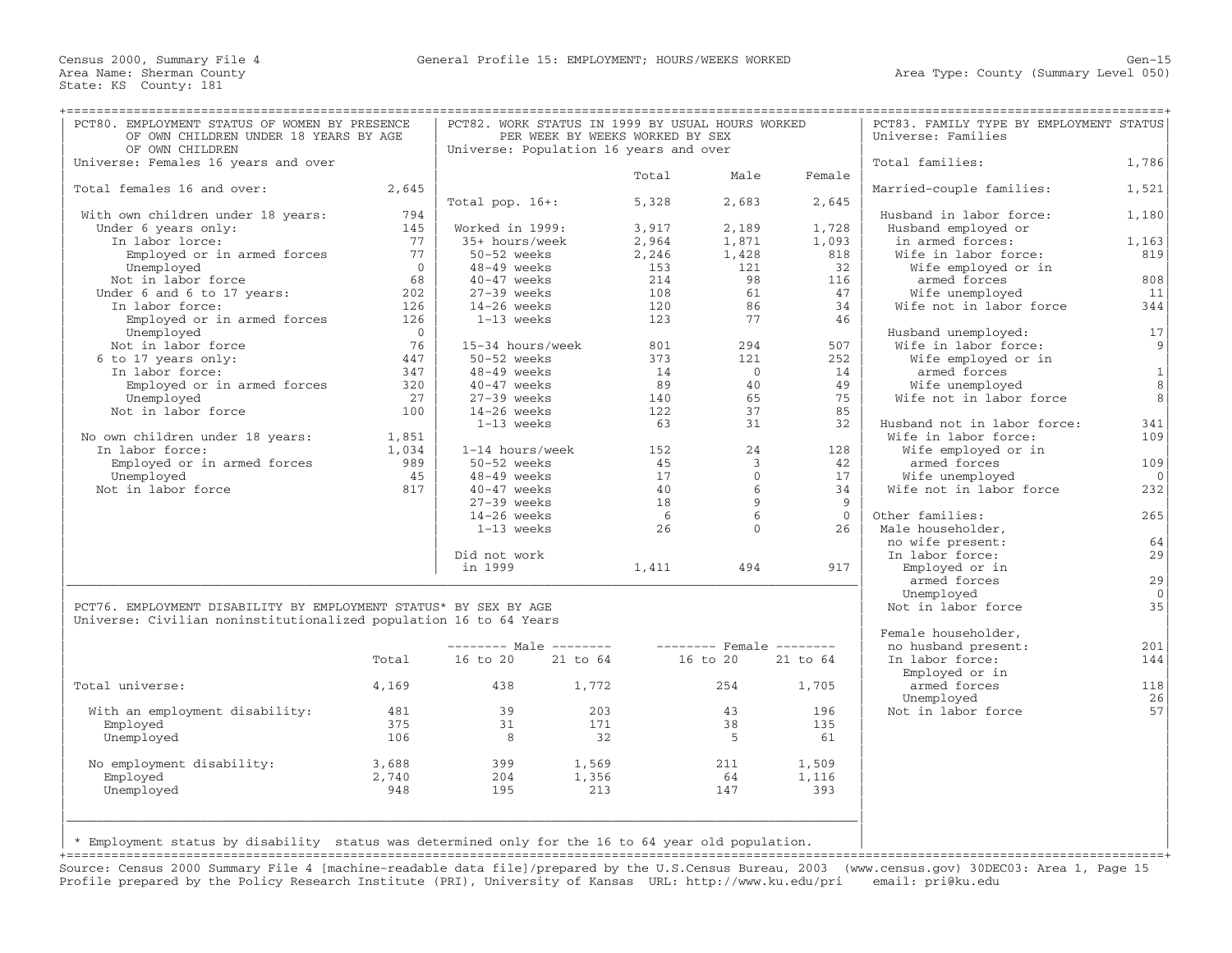Census 2000, Summary File 4 General Profile 16: EMPLOYMENT BY INDUSTRY − TOTAL Gen−16

+===================================================================================================================================================+

Area Name: Sherman County<br>State: KS County: 181

| PCT85. INDUSTRY (PART 1 OF 3 - TOTAL)                                |                            |                                                                              |                       |
|----------------------------------------------------------------------|----------------------------|------------------------------------------------------------------------------|-----------------------|
| Universe: Employed civilian population 16 years and over             |                            | Pharmacies and drug stores                                                   | $\overline{0}$        |
|                                                                      |                            | Other health and personal care stores                                        | $\mathbf{0}$          |
| Total employed civilians 16 years and over:                          | 3,393                      | Gasoline stations                                                            | 18                    |
| Agriculture, forestry, fishing and hunting, & mining:                | 423                        | Clothing and apparel including shoes                                         | 37                    |
| Agriculture, forestry, fishing and hunting                           | 412                        | Jewelry, luggage and leather goods                                           | $\overline{0}$        |
| Mining                                                               | 11                         | Sporting goods, cameras, and hobby and toy stores                            | $\mathsf{O}\xspace$   |
| Construction                                                         | 247                        | Sewing, needlework, and piece goods                                          | $\mathsf{O}\xspace$   |
| Manufacturing:                                                       | 124                        | Music stores                                                                 | $\overline{0}$        |
| Food                                                                 | 68                         | Book stores and news dealers                                                 | $6\,$                 |
| Beverage and tobacco products                                        | $7^{\circ}$                | Department and other general stores                                          | 133                   |
| Textile mills and textile products                                   | $\Omega$                   | Florists                                                                     | 5                     |
| Apparel                                                              | $\overline{0}$             | Office supplies and stationery                                               | $\overline{9}$        |
| Leather and allied products                                          | $\Omega$                   | Used merchandise, gift, novelty, souvenir, & miscellaneous                   | 36                    |
| Wood products                                                        | 11                         | Electronic shopping and mail order houses                                    | $\mathbf 0$           |
| Paper                                                                | $\overline{0}$             | Vending machine operators                                                    | $\mathbf{0}$          |
| Printing and related support activities                              | 10 <sup>°</sup>            | Fuel dealers                                                                 | $\mathbf{0}$          |
| Petroleum and coal products                                          | $\Omega$                   | Other direct selling establishments                                          | 19                    |
| Chemical                                                             | $\Omega$                   | Transportation and warehousing, and utilities:                               | 176                   |
| Plastics and rubber products                                         | $\Omega$                   | Transportation and warehousing:                                              | 147                   |
| Nonmetallic mineral products                                         | $\mathbf{1}$               | Air transportation                                                           | $7\overline{ }$       |
| Metal                                                                | $\Omega$                   | Rail transportation                                                          | 17                    |
| Machinery                                                            | $\Omega$                   | Water transportation                                                         | $\overline{0}$        |
| Computer and electronic products                                     | $\Omega$                   | Truck transportation                                                         | 96                    |
| Electrical equipment, appliances, and components                     | $\Omega$                   | U.S. Postal Service                                                          | 8                     |
|                                                                      | 9                          |                                                                              | 14                    |
| Transportation equipment                                             | $\overline{0}$             | Other transportation                                                         | $5\phantom{.}$        |
| Furniture and related products<br>Miscellaneous manufacturing        | 18                         | Warehousing and storage                                                      | 29                    |
| Wholesale trade:                                                     | 150                        | Utilities<br>Information:                                                    | 126                   |
|                                                                      |                            |                                                                              |                       |
| Motor vehicles, parts and supplies<br>Furniture and home furnishings | $\overline{2}$<br>$\Omega$ | Publishing, and motion picture & sound recording industries                  | $7\overline{ }$<br>97 |
|                                                                      |                            | Broadcasting and telecommunications                                          |                       |
| Lumber and construction materials                                    | $\mathbf{0}$<br>$\Omega$   | Information services and data processing services                            | 22<br>165             |
| Professional and commercial equipment and supplies                   | $\Omega$                   | Finance, insurance, real estate and rental leasing:<br>Finance and insurance | 138                   |
| Metals and minerals, except petroleum                                |                            |                                                                              |                       |
| Electrical goods                                                     | $\Omega$                   | Real estate and rental and leasing                                           | 27                    |
| Hardware, plumbing and heating equipment, & supplies                 | $\Omega$                   | Professional, scientific, management, administrative,                        |                       |
| Machinery, equipment, and supplies                                   | 51                         | and waste management services:                                               | 107                   |
| Recyclable materials                                                 | $\Omega$<br>8              | Professional, scientific, and technical services                             | 91                    |
| Miscellaneous durable goods                                          |                            | Management of companies and enterprises                                      | $\overline{0}$        |
| Paper and paper products                                             | $\mathbf{0}$               | Administrative and support and waste management services                     | 16                    |
| Drugs, druggist sundries, chemicals & allied products                | 25                         | Educational, health, and social services:                                    | 754                   |
| Apparel, piece goods and notions                                     | $\Omega$                   | Educational services                                                         | 333                   |
| Groceries and related products                                       | $\overline{0}$             | Health care and social assistance:                                           | 421                   |
| Farm product raw materials                                           | 27                         | Health care                                                                  | 358                   |
| Petroleum and petroleum products                                     | 2                          | Social assistance                                                            | 63                    |
| Alcoholic beverages                                                  | $\mathbf{0}$               | Arts, entertainment, recreation, accommodation & food serv.:                 | 242                   |
| Farm supplies                                                        | 25                         | Arts, entertainment, and recreation                                          | 55                    |
| Miscellaneous nondurable goods                                       | 10                         | Accommodation and food services                                              | 187                   |
| Retail trade:                                                        | 556                        | Other services (except public administration):                               | 149                   |
| Motor vehicle and parts dealers                                      | 100                        | Repair and maintenance                                                       | 78                    |
| Furniture & home furnishings & household appliances                  | 42                         | Personal and laundry services                                                | 26                    |
| Radio, TV and computer stores                                        | 34                         | Religious, grantmaking, civic, professional, & similar org.                  | 13 <sup>7</sup>       |
| Building materials, hardware, lawn & garden equipment                | 53                         | Private households                                                           | 32                    |
| Food and beverage stores                                             | 64                         | Public administration                                                        | 174                   |
|                                                                      |                            |                                                                              |                       |

+===================================================================================================================================================+Source: Census 2000 Summary File 4 [machine−readable data file]/prepared by the U.S.Census Bureau, 2003 (www.census.gov) 30DEC03: Area 1, Page 16 Profile prepared by the Policy Research Institute (PRI), University of Kansas URL: http://www.ku.edu/pri email: pri@ku.edu

| | |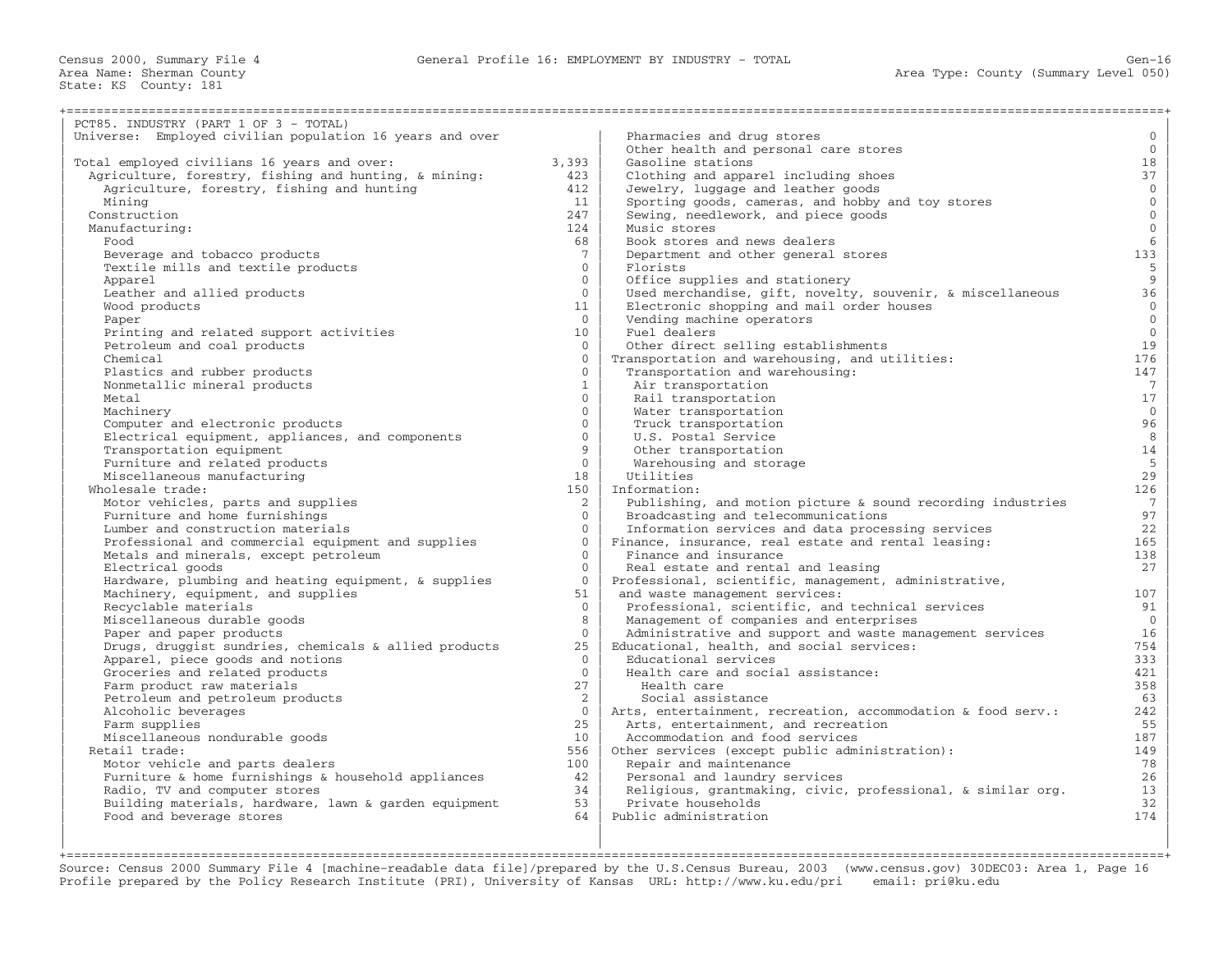| PCT85. INDUSTRY BY SEX (PART 2 OF 3 - MALES)             |                          |                                                              |                        |
|----------------------------------------------------------|--------------------------|--------------------------------------------------------------|------------------------|
| Universe: Employed civilian population 16 years and over |                          | Pharmacies and drug stores                                   | $\mathbf{0}$           |
|                                                          |                          | Other health and personal care stores                        | $\mathbf{0}$           |
| Males:                                                   | 1,881                    | Gasoline stations                                            | $\overline{4}$         |
| Agriculture, forestry, fishing and hunting, & mining:    | 368                      | Clothing and apparel including shoes                         | $\mathbf{0}$           |
| Agriculture, forestry, fishing and hunting               | 357                      | Jewelry, luggage and leather goods                           | $\mathbf{0}$           |
| Mining                                                   | 11                       | Sporting goods, cameras, and hobby and toy stores            | $\mathbf{0}$           |
| Construction                                             | 230                      | Sewing, needlework, and piece goods                          | $\mathbf 0$            |
| Manufacturing:                                           | 88                       | Music stores                                                 | $\mathbf{0}$           |
| Food                                                     | 44                       | Book stores and news dealers                                 | $\mathbb O$            |
| Beverage and tobacco products                            | $7\phantom{.0}$          | Department and other general stores                          | 46                     |
| Textile mills and textile products                       | $\Omega$                 | Florists                                                     | $\mathbb O$            |
| Apparel                                                  | $\Omega$                 | Office supplies and stationery                               | $\mathsf g$            |
| Leather and allied products                              | $\mathbf{0}$             | Used merchandise, gift, novelty, souvenir, & miscellaneous   | 26                     |
| Wood products                                            | 11                       | Electronic shopping and mail order houses                    | $\mathbf{0}$           |
| Paper                                                    | $\Omega$                 | Vending machine operators                                    | $\overline{0}$         |
|                                                          | 10 <sup>°</sup>          | Fuel dealers                                                 | $\mathbf{0}$           |
| Printing and related support activities                  | $\mathbf{0}$             |                                                              | 10                     |
| Petroleum and coal products                              | $\Omega$                 | Other direct selling establishments                          | 156                    |
| Chemical                                                 | $\Omega$                 | Transportation and warehousing, and utilities:               |                        |
| Plastics and rubber products                             |                          | Transportation and warehousing:                              | 127<br>$7\phantom{.0}$ |
| Nonmetallic mineral products                             | $\mathbf{1}$<br>$\Omega$ | Air transportation                                           |                        |
| Metal                                                    |                          | Rail transportation                                          | 8                      |
| Machinery                                                | $\Omega$                 | Water transportation                                         | $\mathbf{0}$           |
| Computer and electronic products                         | $\Omega$                 | Truck transportation                                         | 87                     |
| Electrical equipment, appliances, and components         | $\Omega$                 | U.S. Postal Service                                          | 8                      |
| Transportation equipment                                 | 9                        | Other transportation                                         | 14                     |
| Furniture and related products                           | $\Omega$                 | Warehousing and storage                                      | $\overline{3}$         |
| Miscellaneous manufacturing                              | 6                        | Utilities                                                    | 29                     |
| Wholesale trade:                                         | 122                      | Information:                                                 | 84                     |
| Motor vehicles, parts and supplies                       | $\overline{2}$           | Publishing, and motion picture & sound recording industries  | $7\overline{ }$        |
| Furniture and home furnishings                           | $\Omega$                 | Broadcasting and telecommunications                          | 77                     |
| Lumber and construction materials                        | $\Omega$                 | Information services and data processing services            | $\mathbf{0}$           |
| Professional and commercial equipment and supplies       | $\Omega$                 | Finance, insurance, real estate and rental leasing:          | 68                     |
| Metals and minerals, except petroleum                    | $\Omega$                 | Finance and insurance                                        | 59                     |
| Electrical goods                                         | $\Omega$                 | Real estate and rental and leasing                           | 9                      |
| Hardware, plumbing and heating equipment, & supplies     | $\Omega$                 | Professional, scientific, management, administrative,        |                        |
| Machinery, equipment, and supplies                       | 43                       | and waste management services:                               | 38                     |
| Recyclable materials                                     | $\Omega$                 | Professional, scientific, and technical services             | 29                     |
| Miscellaneous durable goods                              | $\Omega$                 | Management of companies and enterprises                      | $\mathbf{0}$           |
| Paper and paper products                                 | $\Omega$                 | Administrative and support and waste management services     | 9                      |
| Drugs, druggist sundries, chemicals & allied products    | 25                       | Educational, health, and social services:                    | 155                    |
| Apparel, piece goods and notions                         | $\Omega$                 | Educational services                                         | 96                     |
| Groceries and related products                           | $\Omega$                 | Health care and social assistance:                           | 59                     |
| Farm product raw materials                               | 25                       | Health care                                                  | 51                     |
| Petroleum and petroleum products                         | 2                        | Social assistance                                            | 8                      |
| Alcoholic beverages                                      | $\overline{0}$           | Arts, entertainment, recreation, accommodation & food serv.: | 104                    |
| Farm supplies                                            | 25                       | Arts, entertainment, and recreation                          | 9                      |
| Miscellaneous nondurable goods                           | $\Omega$                 | Accommodation and food services                              | 95                     |
| Retail trade:                                            | 269                      | Other services (except public administration):               | 97                     |
| Motor vehicle and parts dealers                          | 66                       | Repair and maintenance                                       | 78                     |
| Furniture & home furnishings & household appliances      | 16                       | Personal and laundry services                                | 8                      |
| Radio, TV and computer stores                            | 25                       | Religious, grantmaking, civic, professional, & similar org.  | 11                     |
| Building materials, hardware, lawn & garden equipment    | 37                       | Private households                                           | $\Omega$               |
| Food and beverage stores                                 | 30                       | Public administration                                        | 102                    |
|                                                          |                          |                                                              |                        |

| | | +===================================================================================================================================================+ Source: Census 2000 Summary File 4 [machine−readable data file]/prepared by the U.S.Census Bureau, 2003 (www.census.gov) 30DEC03: Area 1, Page 17 Profile prepared by the Policy Research Institute (PRI), University of Kansas URL: http://www.ku.edu/pri email: pri@ku.edu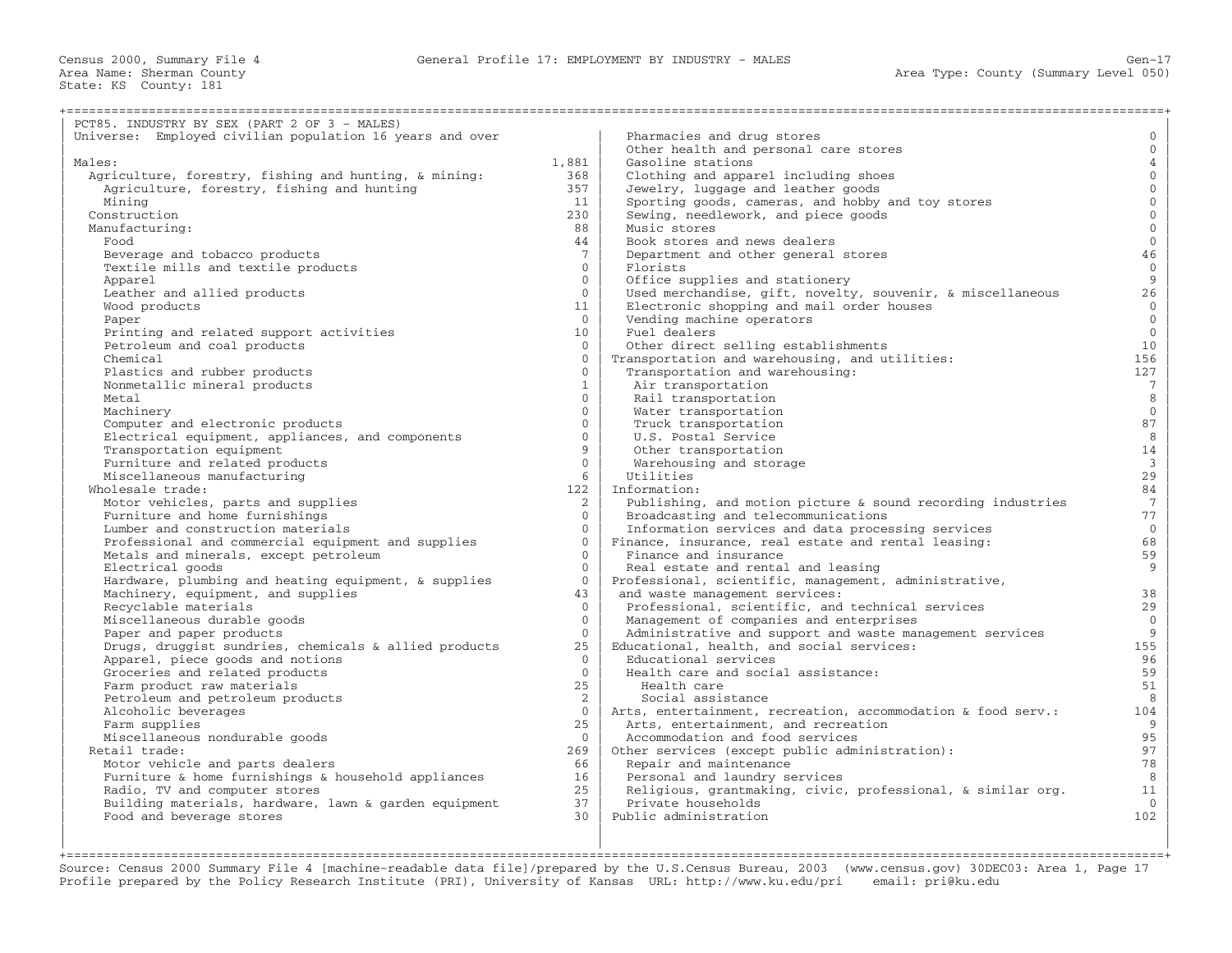| PCT85. INDUSTRY BY SEX (PART 3 OF 3 - FEMALES)           |                      |                                                              |                     |
|----------------------------------------------------------|----------------------|--------------------------------------------------------------|---------------------|
| Universe: Employed civilian population 16 years and over |                      | Pharmacies and drug stores                                   | $\mathbf 0$         |
|                                                          |                      | Other health and personal care stores                        | $\overline{0}$      |
| Females:                                                 | 1,512                | Gasoline stations                                            | 14                  |
| Agriculture, forestry, fishing and hunting, & mining:    | 55                   | Clothing and apparel including shoes                         | 37                  |
| Agriculture, forestry, fishing and hunting               | 55                   | Jewelry, luggage and leather goods                           | $\overline{0}$      |
| Mining                                                   | $\Omega$             | Sporting goods, cameras, and hobby and toy stores            | $\overline{0}$      |
| Construction                                             | 17                   | Sewing, needlework, and piece goods                          | $\mathsf{O}\xspace$ |
| Manufacturing:                                           | 36                   | Music stores                                                 | $\mathsf{O}\xspace$ |
| Food                                                     | 24                   | Book stores and news dealers                                 | $\epsilon$          |
| Beverage and tobacco products                            | $\Omega$             | Department and other general stores                          | 87                  |
| Textile mills and textile products                       | $\mathbf{0}$         | Florists                                                     | $5\phantom{.}$      |
| Apparel                                                  | $\Omega$             | Office supplies and stationery                               | $\mathsf{O}\xspace$ |
| Leather and allied products                              | $\mathbf{0}$         | Used merchandise, gift, novelty, souvenir, & miscellaneous   | 10                  |
| Wood products                                            | $\Omega$             | Electronic shopping and mail order houses                    | $\mathbb O$         |
| Paper                                                    | $\Omega$             | Vending machine operators                                    | $\overline{0}$      |
| Printing and related support activities                  | $\Omega$             | Fuel dealers                                                 | $\mathsf{O}\xspace$ |
| Petroleum and coal products                              | $\Omega$             | Other direct selling establishments                          | $\overline{9}$      |
| Chemical                                                 | $\Omega$             | Transportation and warehousing, and utilities:               | 20                  |
| Plastics and rubber products                             | $\Omega$             | Transportation and warehousing:                              | 20                  |
| Nonmetallic mineral products                             | $\mathbf{0}$         | Air transportation                                           | $\mathsf{O}\xspace$ |
| Metal                                                    | $\Omega$             | Rail transportation                                          |                     |
| Machinery                                                | $\Omega$             | Water transportation                                         | $\frac{9}{0}$       |
| Computer and electronic products                         | $\overline{0}$       | Truck transportation                                         | $\overline{9}$      |
| Electrical equipment, appliances, and components         | $\Omega$             |                                                              | $\mathsf{O}\xspace$ |
| Transportation equipment                                 | $\Omega$             | U.S. Postal Service                                          | $\mathsf{O}\xspace$ |
|                                                          | $\Omega$             | Other transportation                                         |                     |
| Furniture and related products                           |                      | Warehousing and storage                                      | $\frac{2}{0}$       |
| Miscellaneous manufacturing                              | 12<br>28             | Utilities<br>Information:                                    | 42                  |
| Wholesale trade:                                         | $\Omega$             |                                                              | $\mathbf{0}$        |
| Motor vehicles, parts and supplies                       |                      | Publishing, and motion picture & sound recording industries  |                     |
| Furniture and home furnishings                           | $\Omega$             | Broadcasting and telecommunications                          | 20<br>22            |
| Lumber and construction materials                        | $\Omega$<br>$\Omega$ | Information services and data processing services            | 97                  |
| Professional and commercial equipment and supplies       | $\Omega$             | Finance, insurance, real estate and rental leasing:          | 79                  |
| Metals and minerals, except petroleum                    |                      | Finance and insurance                                        |                     |
| Electrical goods                                         | $\Omega$             | Real estate and rental and leasing                           | 18                  |
| Hardware, plumbing and heating equipment, & supplies     | $\Omega$             | Professional, scientific, management, administrative,        |                     |
| Machinery, equipment, and supplies                       | 8                    | and waste management services:                               | 69                  |
| Recyclable materials                                     | $\Omega$             | Professional, scientific, and technical services             | 62                  |
| Miscellaneous durable goods                              | $\mathsf{R}$         | Management of companies and enterprises                      | $\Omega$            |
| Paper and paper products                                 | $\Omega$             | Administrative and support and waste management services     | $7^{\circ}$         |
| Drugs, druggist sundries, chemicals & allied products    | $\Omega$             | Educational, health, and social services:                    | 599                 |
| Apparel, piece goods and notions                         | $\cap$               | Educational services                                         | 237                 |
| Groceries and related products                           | $\Omega$             | Health care and social assistance:                           | 362                 |
| Farm product raw materials                               | $\overline{2}$       | Health care                                                  | 307                 |
| Petroleum and petroleum products                         | $\Omega$             | Social assistance                                            | 55                  |
| Alcoholic beverages                                      | $\Omega$             | Arts, entertainment, recreation, accommodation & food serv.: | 138                 |
| Farm supplies                                            | $\Omega$             | Arts, entertainment, and recreation                          | 46                  |
| Miscellaneous nondurable goods                           | 10                   | Accommodation and food services                              | 92                  |
| Retail trade:                                            | 287                  | Other services (except public administration):               | 52                  |
| Motor vehicle and parts dealers                          | 34                   | Repair and maintenance                                       | $\mathbf{0}$        |
| Furniture & home furnishings & household appliances      | 26                   | Personal and laundry services                                | 18                  |
| Radio, TV and computer stores                            | 9                    | Religious, grantmaking, civic, professional, & similar org.  | $\overline{a}$      |
| Building materials, hardware, lawn & garden equipment    | 16                   | Private households                                           | 32                  |
| Food and beverage stores                                 | 34                   | Public administration                                        | 72                  |
|                                                          |                      |                                                              |                     |

| | | +===================================================================================================================================================+ Source: Census 2000 Summary File 4 [machine−readable data file]/prepared by the U.S.Census Bureau, 2003 (www.census.gov) 30DEC03: Area 1, Page 18 Profile prepared by the Policy Research Institute (PRI), University of Kansas URL: http://www.ku.edu/pri email: pri@ku.edu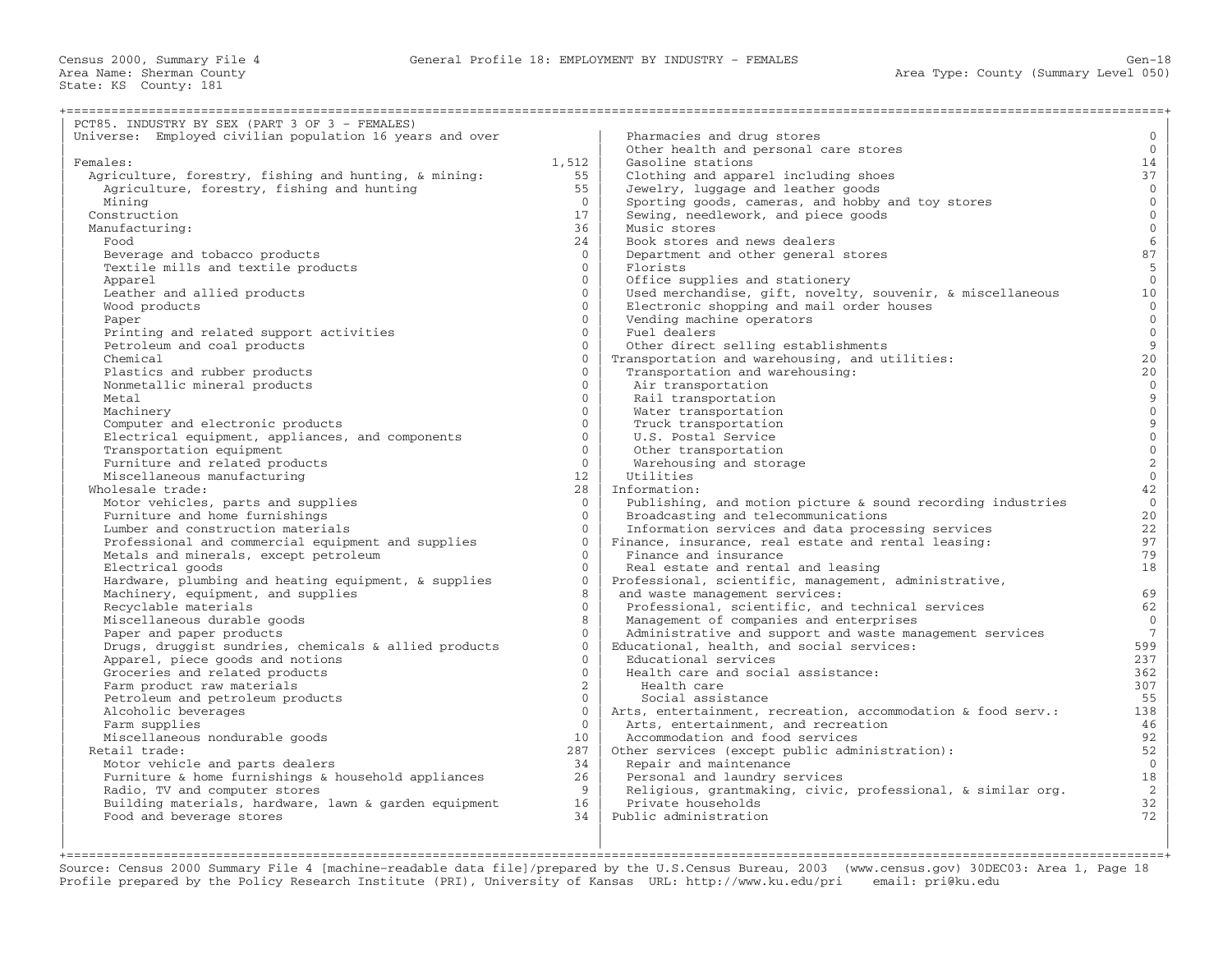Census 2000, Summary File 4 General Profile 19: OCCUPATION BY SEX (PART 1 OF 3) Gen−19

Area Name: Sherman County<br>State: KS County: 181

| PCT86. OCCUPATION BY SEX (PART 1 OF 3)                                  |                |            |                |            |                       |            |
|-------------------------------------------------------------------------|----------------|------------|----------------|------------|-----------------------|------------|
| Universe: Employed civilian population 16 years and over                | Total          | Pct.       | Males          | Pct.       | Females               | Pct.       |
| Total employed civilians 16 years and over:                             | 3,393          | 100.0      | 1,881          | 100.0      | 1,512                 | 100.0      |
|                                                                         |                |            |                |            |                       |            |
| Management, professional, and related occupations:                      | 878            | 25.9       | 531            | 28.2       | 347                   | 22.9       |
| Management, business, and financial operations occupations:             | 451            | 13.3       | 361            | 19.2       | 90                    | 6.0        |
| Management occupations:                                                 | 366            | 10.8       | 310            | 16.5       | 56                    | 3.7        |
| Top executives                                                          | 40             | 1.2        | 40             | 2.1        | $\Omega$              | 0.0        |
| Advertising, marketing, promotions, public relations,                   | 9              | 0.3        | 9              |            | $\Omega$              | 0.0        |
| and sales managers<br>Financial managers                                | 8              | 0.2        | 8              | 0.5<br>0.4 | $\Omega$              | 0.0        |
| Operations specialties managers, except financial managers              | 18             | 0.5        | 18             | 1.0        | $\Omega$              | 0.0        |
| Farmers and farm managers                                               | 207            | 6.1        | 179            | 9.5        | 28                    | 1.9        |
| Other management occupations, except farmers and farm managers          | 84             | 2.5        | 56             | 3.0        | 28                    | 1.9        |
| Business and financial operations occupations:                          | 85             | 2.5        | 51             | 2.7        | 34                    | 2.2        |
| Business operations specialists                                         | 8              | 0.2        | 8 <sup>8</sup> | 0.4        | $\overline{0}$        | 0.0        |
| Financial specialists:                                                  | 77             | 2.3        | 43             | 2.3        | 34                    | 2.2        |
| Accountants and auditors                                                | 26             | 0.8        | 16             | 0.9        | 10                    | 0.7        |
| Other financial specialists                                             | 51             | 1.5        | 2.7            | 1.4        | 24                    | 1.6        |
| Professional and related occupations:                                   | 427            | 12.6       | 170            | 9.0        | 257                   | 17.0       |
| Computer and mathematical occupations:                                  | $\overline{0}$ | 0.0        | $\overline{0}$ | 0.0        | $\cap$                | 0.0        |
| Computer specialists                                                    | $\mathbf{0}$   | 0.0        | $\overline{0}$ | 0.0        | $\Omega$              | 0.0        |
| Mathematical science occupations                                        | $\mathbf{0}$   | 0.0        | $\Omega$       | 0.0        | $\Omega$              | 0.0        |
| Architecture and engineering occupations:                               | 10             | 0.3        | 10             | 0.5        | $\Omega$              | 0.0        |
| Architects, surveyors, and cartographers                                | $\mathbf{0}$   | 0.0        | $\circ$        | 0.0        | $\Omega$              | 0.0        |
| Engineers                                                               | $\Omega$       | 0.0        | $\Omega$       | 0.0        | $\Omega$              | 0.0        |
| Drafters, engineering, and mapping technicians                          | 10             | 0.3        | 10             | 0.5        | $\mathbf{0}$          | 0.0        |
| Life, physical, and social science occupations:                         | 27             | 0.8        | 15             | 0.8        | 12                    | 0.8        |
| Life and physical scientists                                            | 15             | 0.4        | 15             | 0.8        | $\Omega$              | 0.0        |
| Social scientists and related workers                                   | 6              | 0.2        | $\overline{0}$ | 0.0        | 6                     | 0.4        |
| Life, physical, and social science technicians                          | 6              | 0.2        | $\Omega$       | 0.0        | 6                     | 0.4        |
| Community and social services occupations:                              | 59             | 1.7        | 30             | 1.6        | 29                    | 1.9        |
| Counselors, social workers, and other                                   |                |            |                |            |                       |            |
| community and social service specialists                                | 46             | 1.4        | 19             | 1.0        | 27                    | 1.8        |
| Religious workers                                                       | 13             | 0.4        | 11             | 0.6        | 2                     | 0.1        |
| Legal occupations:                                                      | 16             | 0.5        | 16             | 0.9        | $\Omega$              | 0.0        |
| Lawyers                                                                 | 16             | 0.5        | 16             | 0.9        | $\Omega$              | 0.0        |
| Judges, magistrates, and other judicial workers                         | $\Omega$       | 0.0        | $\Omega$       | 0.0        | $\Omega$              | 0.0        |
| Legal support workers                                                   | $\Omega$       | 0.0        | $\Omega$<br>70 | 0.0        | $\Omega$              | 0.0        |
| Education, training, and library occupations:<br>Postsecondary teachers | 214<br>10      | 6.3<br>0.3 | 10             | 3.7<br>0.5 | 144<br>$\overline{0}$ | 9.5<br>0.0 |
| Teachers, primary, secondary, and special education:                    | 124            | 3.7        | 59             | 3.1        | 65                    | 4.3        |
| Teachers, preschool, kindergarten,                                      |                |            |                |            |                       |            |
| elementary, and middle school                                           | 87             | 2.6        | 43             | 2.3        | 44                    | 2.9        |
| Teachers, secondary school                                              | 37             | 1.1        | 16             | 0.9        | 21                    | 1.4        |
| Teachers, special education                                             | $\Omega$       | 0.0        | $\Omega$       | 0.0        | $\bigcirc$            | 0.0        |
| Librarians, curators, and archivists                                    | 31             | 0.9        | $\overline{0}$ | 0.0        | 31                    | 2.1        |
| Other teachers, instructors, education,                                 |                |            |                |            |                       |            |
| training, and library occupations                                       | 49             | 1.4        | $\mathbf{1}$   | 0.1        | 48                    | 3.2        |
| Arts, design, entertainment, sports, and media occupations:             | 11             | 0.3        | 6              | 0.3        | 5                     | 0.3        |
| Art and design workers                                                  | -5             | 0.1        | $\overline{0}$ | 0.0        | 5                     | 0.3        |
| Entertainers and performers, sports, and related workers                | $\Omega$       | 0.0        | $\Omega$       | 0.0        | $\Omega$              | 0.0        |
| Media and communications workers                                        |                | 0.2        | $6^{\circ}$    | 0.3        | $\Omega$              | 0.0        |
|                                                                         |                |            |                |            |                       |            |
|                                                                         |                |            |                |            |                       |            |

Source: Census 2000 Summary File 4 [machine−readable data file]/prepared by the U.S.Census Bureau, 2003 (www.census.gov) 30DEC03: Area 1, Page 19 Profile prepared by the Policy Research Institute (PRI), University of Kansas URL: http://www.ku.edu/pri email: pri@ku.edu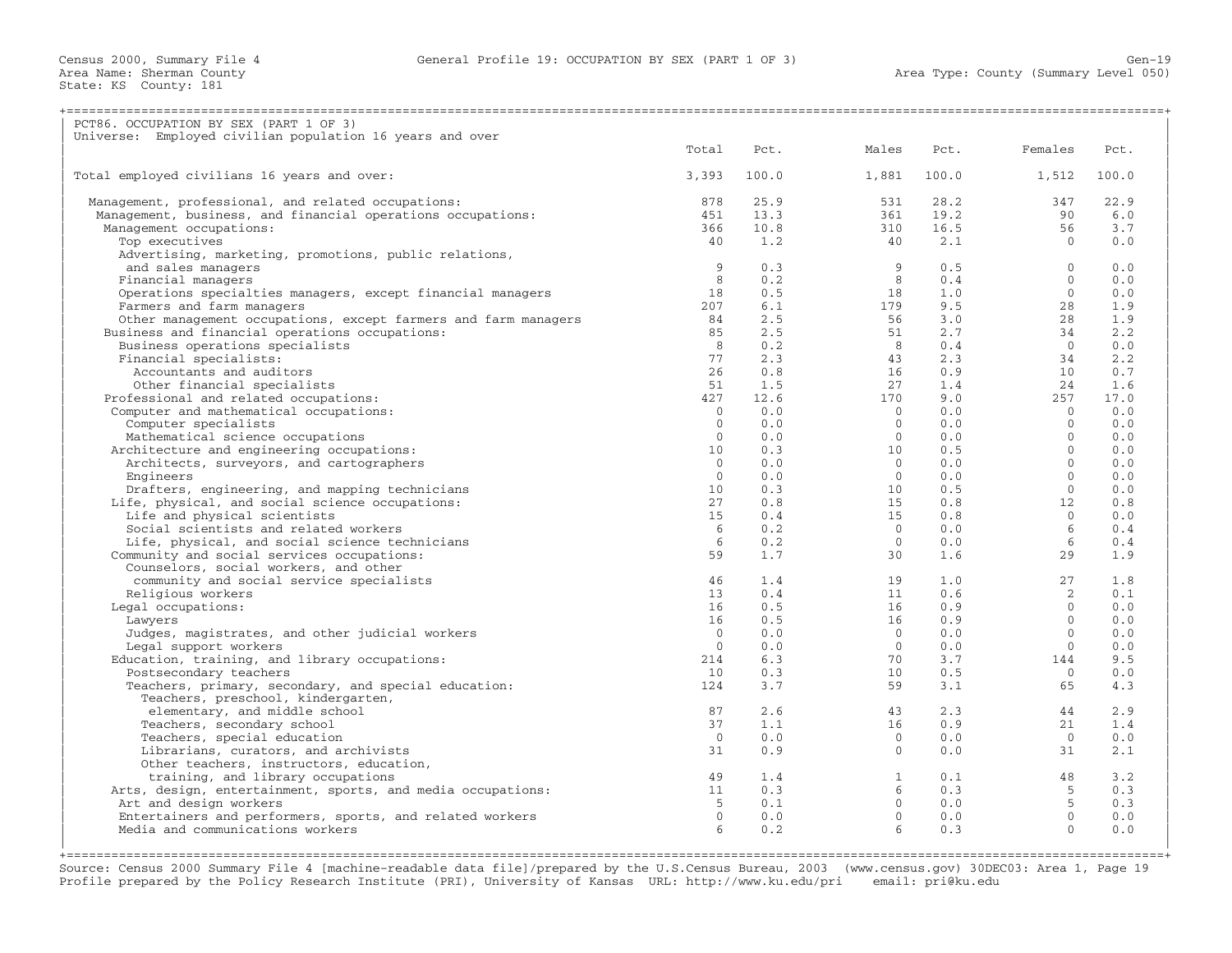| PCT86. OCCUPATION BY SEX (PART 2 OF 3)                      |                |      |                     |      |                |      |
|-------------------------------------------------------------|----------------|------|---------------------|------|----------------|------|
| Universe: Employed civilian population 16 years and over    |                |      |                     |      |                |      |
|                                                             | Total          | Pct. | Males               | Pct. | Females        | Pct. |
|                                                             |                |      |                     |      |                |      |
| Healthcare practitioners and technical occupations:         | 90             | 2.7  | 23                  | 1.2  | 67             | 4.4  |
| Health diagnosing and treating practitioners                |                |      |                     |      |                |      |
| and technical occupations:                                  | 64             | 1.9  | 15                  | 0.8  | 49             | 3.2  |
| Physicians and surgeons                                     | $\overline{0}$ | 0.0  | $\Omega$            | 0.0  | $\Omega$       | 0.0  |
| Registered nurses                                           | 24             | 0.7  | $\overline{0}$      | 0.0  | 24             | 1.6  |
| Therapists                                                  | 23             | 0.7  | 7 <sup>7</sup>      | 0.4  | 16             | 1.1  |
| Other health diagnosing and treating                        |                |      |                     |      |                |      |
| practitioners and technical occupations                     | 17             | 0.5  | 8                   | 0.4  | - 9            | 0.6  |
| Health technologists and technicians                        | 26             | 0.8  | 8                   | 0.4  | 18             | 1.2  |
| Service occupations:                                        | 645            | 19.0 | 240                 | 12.8 | 405            | 26.8 |
| Healthcare support occupations:                             | 121            | 3.6  | 24                  | 1.3  | 97             | 6.4  |
| Nursing, psychiatric, and home health aides                 | 84             | 2.5  | 24                  | 1.3  | 60             | 4.0  |
| Occupational & physical therapist assistants & aides        | 6              | 0.2  | $\bigcirc$          | 0.0  | - 6            | 0.4  |
| Other healthcare support occupations                        | 31             | 0.9  | $\overline{0}$      | 0.0  | 31             | 2.1  |
| Protective service occupations:                             | 52             | 1.5  | 52                  | 2.8  | $\Omega$       | 0.0  |
| Fire fighting and prevention workers, including             |                |      |                     |      |                |      |
| supervisors                                                 | $\Omega$       | 0.0  | $\overline{0}$      | 0.0  | $\mathbf{0}$   | 0.0  |
| Law enforcement workers, including supervisors              | 43             | 1.3  | 43                  | 2.3  | $\Omega$       | 0.0  |
| Other protective service workers, including                 |                |      |                     |      |                |      |
| supervisors                                                 | 9              | 0.3  | 9                   | 0.5  | $\mathbf{0}$   | 0.0  |
|                                                             |                |      |                     |      |                |      |
| Food preparation and serving related occupations:           | 240            | 7.1  | 83                  | 4.4  | 157            | 10.4 |
| Cooks and food preparation workers                          | 125            | 3.7  | 60                  | 3.2  | 65             | 4.3  |
| Waiters and waitresses                                      | 19             | 0.6  | $7^{\circ}$         | 0.4  | 12             | 0.8  |
| Food and beverage serving workers, except                   |                |      |                     |      |                |      |
| waiters and waitresses                                      | 22             | 0.6  | $\overline{2}$      | 0.1  | 20             | 1.3  |
| Other food preparation and serving workers,                 |                |      |                     |      |                |      |
| including supervisors                                       | 74             | 2.2  | 14                  | 0.7  | 60             | 4.0  |
| Building $\&$ grounds cleaning $\&$ maintenance occupations | 137            | 4.0  | 68                  | 3.6  | 69             | 4.6  |
| Personal care and service occupations:                      | 95             | 2.8  | 13                  | 0.7  | 82             | 5.4  |
| Personal appearance workers                                 | 11             | 0.3  | $\Omega$            | 0.0  | 11             | 0.7  |
| Transportation, tourism, and lodging attendants             | $\Omega$       | 0.0  | $\Omega$            | 0.0  | $\Omega$       | 0.0  |
| Child care workers                                          | 34             | 1.0  | $\overline{0}$      | 0.0  | 34             | 2.2  |
| Supervisors and other personal care and service             |                |      |                     |      |                |      |
| workers, except child care workers                          | 50             | 1.5  | 13                  | 0.7  | 37             | 2.4  |
| Sales and office occupations:                               | 916            | 27.0 | 278                 | 14.8 | 638            | 42.2 |
| Sales and related occupations:                              | 467            | 13.8 | 230                 | 12.2 | 237            | 15.7 |
| Cashiers                                                    | 62             | 1.8  | 30                  | 1.6  | 32             | 2.1  |
| Retail sales workers, except cashiers                       | 141            | 4.2  | 61                  | 3.2  | 80             | 5.3  |
| Sales representatives, services, wholesale and              |                |      |                     |      |                |      |
| manufacturing                                               | 76             | 2.2  | 59                  | 3.1  | 17             | 1.1  |
| Other sales and related occupations, including              |                |      |                     |      |                |      |
| supervisors                                                 | 188            | 5.5  | 80                  | 4.3  | 108            | 7.1  |
| Office and administrative support occupations:              | 449            | 13.2 | 48                  | 2.6  | 401            | 26.5 |
| Communications equipment operators                          | $\Omega$       | 0.0  | $\Omega$            | 0.0  | $\overline{0}$ | 0.0  |
| Financial clerks, except bookkeeping,                       |                |      |                     |      |                |      |
|                                                             |                | 1.0  |                     |      |                | 2.3  |
| accounting and auditing clerks                              | 35<br>127      |      | $\circ$<br>$\Omega$ | 0.0  | 35             |      |
| Bookkeeping, accounting, and auditing clerks                |                | 3.7  |                     | 0.0  | 127            | 8.4  |
| Information and record clerks, except customer              |                |      |                     |      |                |      |
| service representatives                                     | 52             | 1.5  | $\Omega$            | 0.0  | 52             | 3.4  |
| Customer service representatives                            | 42             | 1.2  | 16                  | 0.9  | 26             | 1.7  |
|                                                             |                |      |                     |      |                |      |
|                                                             |                |      |                     |      |                |      |

+===================================================================================================================================================+Source: Census 2000 Summary File 4 [machine−readable data file]/prepared by the U.S.Census Bureau, 2003 (www.census.gov) 30DEC03: Area 1, Page 20 Profile prepared by the Policy Research Institute (PRI), University of Kansas URL: http://www.ku.edu/pri email: pri@ku.edu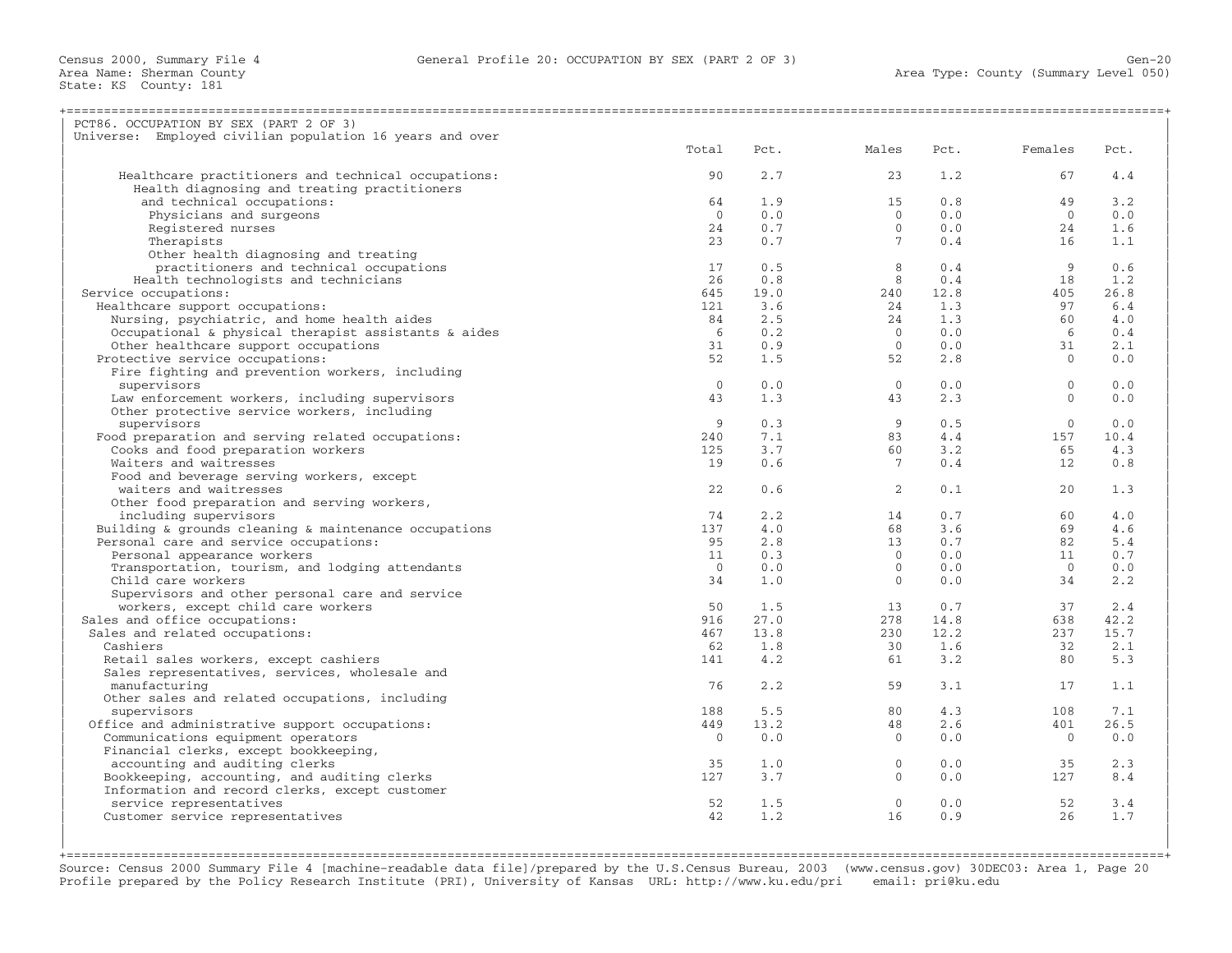| PCT86. OCCUPATION BY SEX (PART 3 OF 3)                       |                |      |                |      |                 |      |
|--------------------------------------------------------------|----------------|------|----------------|------|-----------------|------|
| Universe: Employed civilian population 16 years and over     |                |      |                |      |                 |      |
|                                                              | Total          | Pct. | Males          | Pct. | Females         | Pct. |
|                                                              |                |      |                |      |                 |      |
| Office and administrative support occupations (continued):   |                |      |                |      |                 |      |
| Material recording, scheduling, dispatching,                 |                |      |                |      |                 |      |
| and distributing workers                                     | 25             | 0.7  | 21             | 1.1  | 4               | 0.3  |
| Secretaries and administrative assistants                    | 91             | 2.7  | $\Omega$       | 0.0  | 91              | 6.0  |
| Other office and administrative support workers,             |                |      |                |      |                 |      |
| including supervisors                                        | 77             | 2.3  | 11             | 0.6  | 66              | 4.4  |
| Farming, fishing, and forestry occupations:                  | 132            | 3.9  | 106            | 5.6  | 26              | 1.7  |
| Agricultural workers, including supervisors                  | 132            | 3.9  | 106            | 5.6  | 26              | 1.7  |
| Fishing, hunting, and forestry occupations                   | $\bigcap$      | 0.0  | $\bigcirc$     | 0.0  | $\bigcap$       | 0.0  |
| Construction, extraction, and maintenance occupations:       | 429            | 12.6 | 403            | 21.4 | 26              | 1.7  |
| Construction and extraction occupations:                     | 199            | 5.9  | 175            | 9.3  | 24              | 1.6  |
| Supervisors, construction and extraction workers             | 28             | 0.8  | 20             | 1.1  | 8               | 0.5  |
| Carpenters                                                   | 36             | 1.1  | 35             | 1.9  | $\mathbf{1}$    | 0.1  |
| Construction laborers                                        | 46             | 1.4  | 46             | 2.4  | $\Omega$        | 0.0  |
| Electricians                                                 | 15             | 0.4  | 15             | 0.8  | $\Omega$        | 0.0  |
| Painters and paperhangers                                    | $\overline{0}$ | 0.0  | $\overline{0}$ | 0.0  | $\mathbf{0}$    | 0.0  |
| Pipelayers, plumbers, pipefitters, and steamfitters          | 18             | 0.5  | 18             | 1.0  | $\Omega$        | 0.0  |
| Construction traders workers except carpenters,              |                |      |                |      |                 |      |
| electricians, painters, plumbers, and                        |                |      |                |      |                 |      |
| construction laborers                                        | 23             | 0.7  | 23             | 1.2  | $\mathbf{0}$    | 0.0  |
| Other construction workers and helpers                       | 31             | 0.9  | 16             | 0.9  | 15              | 1.0  |
| Extraction workers                                           | 2              | 0.1  | 2              | 0.1  | $\Omega$        | 0.0  |
| Installation, maintenance, and repair occupations:           | 230            | 6.8  | 228            | 12.1 | 2               | 0.1  |
| Vehicle and mobile equipment mechanics,                      |                |      |                |      |                 |      |
| installers, and repairers                                    | 70             | 2.1  | 70             | 3.7  | $\Omega$        | 0.0  |
| Electrical equipment mechanics and other installation,       |                |      |                |      |                 |      |
| maintenance, and repair workers, including supervisors       | 160            | 4.7  | 158            | 8.4  | 2               | 0.1  |
| Production, transportation, and material moving occupations: | 393            | 11.6 | 323            | 17.2 | 70              | 4.6  |
| Production occupations:                                      | 99             | 2.9  | 45             | 2.4  | 54              | 3.6  |
| Assemblers and fabricators                                   | 2              | 0.1  | 2              | 0.1  | $\Omega$        | 0.0  |
| Food processing workers                                      | $\mathbf{0}$   | 0.0  | $\circ$        | 0.0  | $\Omega$        | 0.0  |
| Metal workers and plastic workers                            | 6              | 0.2  | 6              | 0.3  | $\Omega$        | 0.0  |
| Printing workers                                             | $\Omega$       | 0.0  | $\Omega$       | 0.0  | $\Omega$        | 0.0  |
| Textile, apparel, and furnishings workers                    | 21             | 0.6  | $\Omega$       | 0.0  | 21              | 1.4  |
| Woodworkers                                                  | $\Omega$       | 0.0  | $\Omega$       | 0.0  | $\Omega$        | 0.0  |
| Plant and system operators                                   | $\Omega$       | 0.0  | $\circ$        | 0.0  | $\Omega$        | 0.0  |
| Other production occupations, including supervisors          | 70             | 2.1  | 37             | 2.0  | 33              | 2.2  |
| Transportation and material moving occupations:              | 294            | 8.7  | 278            | 14.8 | 16              | 1.1  |
| Supervisors, transportation, and material                    |                |      |                |      |                 |      |
| moving workers                                               | 11             | 0.3  | 11             | 0.6  | $\mathbf{0}$    | 0.0  |
| Aircraft and traffic control occupations                     | $\Omega$       | 0.0  | $\overline{0}$ | 0.0  | $\Omega$        | 0.0  |
| Rail and water transportation workers                        | $\Omega$       | 0.0  | $\Omega$       | 0.0  | $\Omega$        | 0.0  |
| Bus drivers                                                  | 2.0            | 0.6  | 13             | 0.7  | $7\overline{ }$ | 0.5  |
| Driver/sales workers and truck drivers                       | 188            | 5.5  | 188            | 10.0 | $\Omega$        | 0.0  |
| Motor vehicle operators, except bus and truck drivers        | 9              | 0.3  | $\overline{0}$ | 0.0  | $\overline{9}$  | 0.6  |
| Other transportation occupations                             | $\overline{4}$ | 0.1  | $\overline{4}$ | 0.2  | $\Omega$        | 0.0  |
| Material moving workers:                                     | 62             | 1.8  | 62             | 3.3  | $\Omega$        | 0.0  |
| Laborers and material movers, hand                           | 44             | 1.3  | 44             | 2.3  | $\mathbf{0}$    | 0.0  |
| Other material moving workers, except laborers               | 18             | 0.5  | 18             | 1.0  | $\Omega$        | 0.0  |
|                                                              |                |      |                |      |                 |      |
|                                                              |                |      |                |      |                 |      |

+===================================================================================================================================================+Source: Census 2000 Summary File 4 [machine−readable data file]/prepared by the U.S.Census Bureau, 2003 (www.census.gov) 30DEC03: Area 1, Page 21 Profile prepared by the Policy Research Institute (PRI), University of Kansas URL: http://www.ku.edu/pri email: pri@ku.edu

| |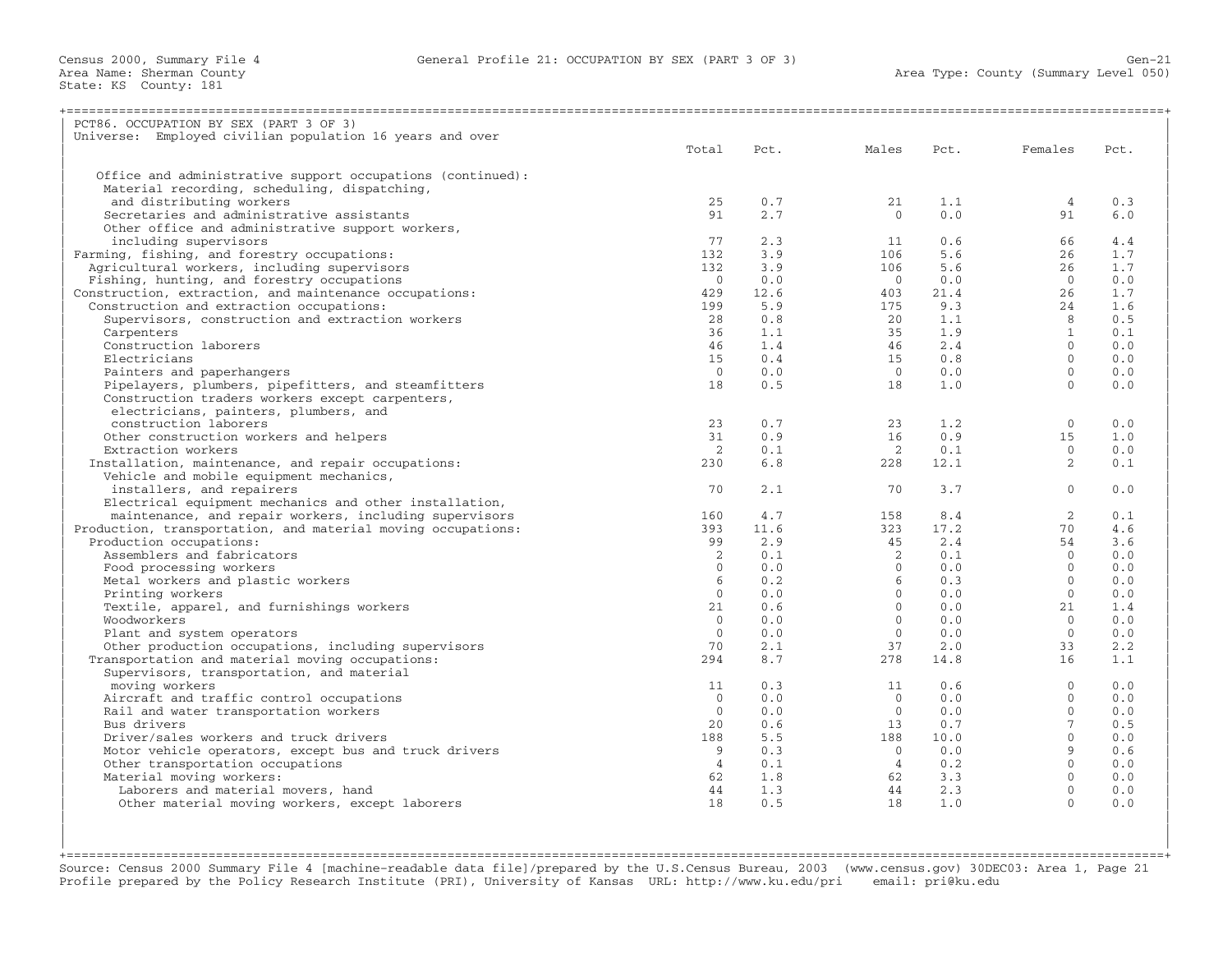| PCT87. CLASS OF WORKER BY SEX BY INDUSTRY<br>Universe: Employed civilian population 16 years and over                        |             |             |                                        |                        |                |              |                 |              |
|------------------------------------------------------------------------------------------------------------------------------|-------------|-------------|----------------------------------------|------------------------|----------------|--------------|-----------------|--------------|
|                                                                                                                              |             |             | Total                                  | Pct.                   | Males          | Pct.         | Females         | Pct.         |
|                                                                                                                              |             |             |                                        |                        |                |              |                 |              |
| Total employed civilians 16 years and over:                                                                                  |             |             |                                        | 3,393 100.0            |                | 1,881 100.0  |                 | 1,512 100.0  |
|                                                                                                                              |             |             |                                        |                        |                |              |                 |              |
| All industries except agriculture, forestry, fishing and hunting, and mining:<br>Private for-profit wage and salary workers: |             |             | 2,970<br>1,919                         | 87.5<br>56.6           | 1,513<br>1,111 | 80.4<br>59.1 | 1,457<br>808    | 96.4<br>53.4 |
| Employee of private company                                                                                                  |             |             | 1,800                                  | 53.1                   | 1,025          | 54.5         | 775             | 51.3         |
| Self-employed in own incorporated business                                                                                   |             |             | 119                                    | 3.5                    | 86             | 4.6          | 33              | 2.2          |
| Private not-for-profit wage and salary workers                                                                               |             |             | 235                                    | 6.9                    | 47             | 2.5          | 188             | 12.4         |
| Local government workers                                                                                                     |             |             | 347                                    | 10.2                   | 119            | 6.3          | 2.2.8           | 15.1         |
| State government workers                                                                                                     |             |             | 129                                    | 3.8                    | 46             | 2.4          | 83              | 5.5          |
| Federal government workers                                                                                                   |             |             | 47                                     | 1.4                    | 40             | 2.1          | 7               | 0.5          |
| Self-employed workers in own not incorporated business                                                                       |             |             | 283                                    | 8.3                    | 150            | 8.0          | 133             | 8.8          |
| Unpaid family workers                                                                                                        |             |             | 10                                     | 0.3                    | $\overline{0}$ | 0.0          | 10              | 0.7          |
| Agriculture, forestry, fishing and hunting, and mining:                                                                      |             |             | 423                                    | 12.5                   | 368            | 19.6         | 55              | 3.6          |
| Agriculture, forestry, fishing and hunting:                                                                                  |             |             | 412                                    | 12.1                   | 357            | 19.0         | 55              | 3.6          |
| Private for-profit wage and salary workers:                                                                                  |             |             | 199                                    | 5.9                    | 187            | 9.9          | 12              | 0.8          |
| Employee of private company                                                                                                  |             |             | 170                                    | 5.0                    | 160            | 8.5          | 10 <sup>°</sup> | 0.7          |
| Self-employed in own incorporated business                                                                                   |             |             |                                        | 0.9<br>2.9             | 27             | 1.4          | $2^{1}$         | 0.1          |
| Private not-for-profit wage and salary workers                                                                               |             |             |                                        | $\Omega$<br>0.0        | $\Omega$       | 0.0          | $\Omega$        | 0.0          |
| Local government workers                                                                                                     |             |             |                                        | $\Omega$<br>0.0        | $\Omega$       | 0.0          | $\Omega$        | 0.0          |
| State government workers                                                                                                     |             |             |                                        | $\Omega$<br>0.0        | $\Omega$       | 0.0          | $\Omega$        | 0.0          |
| Federal government workers                                                                                                   |             |             |                                        | $\mathbf{0}$<br>0.0    | $\circ$        | 0.0          | $\Omega$        | 0.0          |
| Self-employed workers in own not incorporated business                                                                       |             |             | 181                                    | 5.3                    | 147            | 7.8          | 34              | 2.2          |
| Unpaid family workers                                                                                                        |             |             |                                        | 32<br>0.9<br>11<br>0.3 | 23             | 1.2<br>0.6   | Q<br>$\Omega$   | 0.6<br>0.0   |
| Mining:<br>Private for-profit wage and salary workers:                                                                       |             |             |                                        | 11<br>0.3              | 11<br>11       | 0.6          | $\Omega$        | 0.0          |
| Employee of private company                                                                                                  |             |             |                                        | 11<br>0.3              | 11             | 0.6          | $\Omega$        | 0.0          |
| Self-employed in own incorporated business                                                                                   |             |             |                                        | $\Omega$<br>0.0        | $\Omega$       | 0.0          | $\Omega$        | 0.0          |
| Private not-for-profit wage and salary workers                                                                               |             |             |                                        | $\Omega$<br>0.0        | $\Omega$       | 0.0          | $\Omega$        | 0.0          |
| Local government workers                                                                                                     |             |             |                                        | $\Omega$<br>0.0        | $\Omega$       | 0.0          | $\Omega$        | 0.0          |
| State government workers                                                                                                     |             |             |                                        | $\Omega$<br>0.0        | $\Omega$       | 0.0          | $\Omega$        | 0.0          |
| Federal government workers                                                                                                   |             |             |                                        | $\Omega$<br>0.0        | $\circ$        | 0.0          | $\Omega$        | 0.0          |
| Self-employed workers in own not incorporated business                                                                       |             |             |                                        | $\mathbf{0}$<br>0.0    | $\mathbf{0}$   | 0.0          | $\mathbf{0}$    | 0.0          |
| Unpaid family workers                                                                                                        |             |             |                                        | $\Omega$<br>0.0        | $\Omega$       | 0.0          | $\Omega$        | 0.0          |
|                                                                                                                              |             |             |                                        |                        |                |              |                 |              |
| PCT94 THROUGH PCT102. SOURCE OF HOUSEHOLD INCOME IN 1999                                                                     |             |             | PCT130. PER CAPITA INCOME IN 1999      |                        |                |              |                 |              |
| Universe: Households                                                                                                         |             |             | Universe: Total Population             |                        |                |              |                 |              |
|                                                                                                                              | Households  | Mean        | Per capita income                      |                        |                |              | \$16,761        |              |
|                                                                                                                              | With Source | From Source |                                        |                        |                |              |                 |              |
| Earnings                                                                                                                     | 2,215       | \$39,925    |                                        |                        |                |              |                 |              |
| Wage or salary income                                                                                                        | 2,018       | \$38,178    | PCT35/PCT131. MEAN INCOME IN 1999      |                        |                |              |                 |              |
| Self-employment income                                                                                                       | 619         | \$18,400    | Universe: Population 15 years and over |                        |                |              |                 |              |
| Interest, dividends or net rental income                                                                                     | 1,176       | \$5,508     |                                        |                        |                |              |                 |              |
| Social Security income                                                                                                       | 873         | \$11,488    | Mean income                            |                        |                |              | \$20,944        |              |
| Supplemental Security Income (SSI)                                                                                           | 89          | \$5,640     |                                        |                        |                |              |                 |              |
| Public assistance income                                                                                                     | 71          | \$4,270     |                                        |                        |                |              |                 |              |
| Retirement income                                                                                                            | 307         | \$12,554    |                                        |                        |                |              |                 |              |
| Other types of income                                                                                                        | 372         | \$6,656     |                                        |                        |                |              |                 |              |
| ;==============================                                                                                              |             |             |                                        |                        |                |              |                 |              |

Source: Census 2000 Summary File 4 [machine−readable data file]/prepared by the U.S.Census Bureau, 2003 (www.census.gov) 30DEC03: Area 1, Page 22 Profile prepared by the Policy Research Institute (PRI), University of Kansas URL: http://www.ku.edu/pri email: pri@ku.edu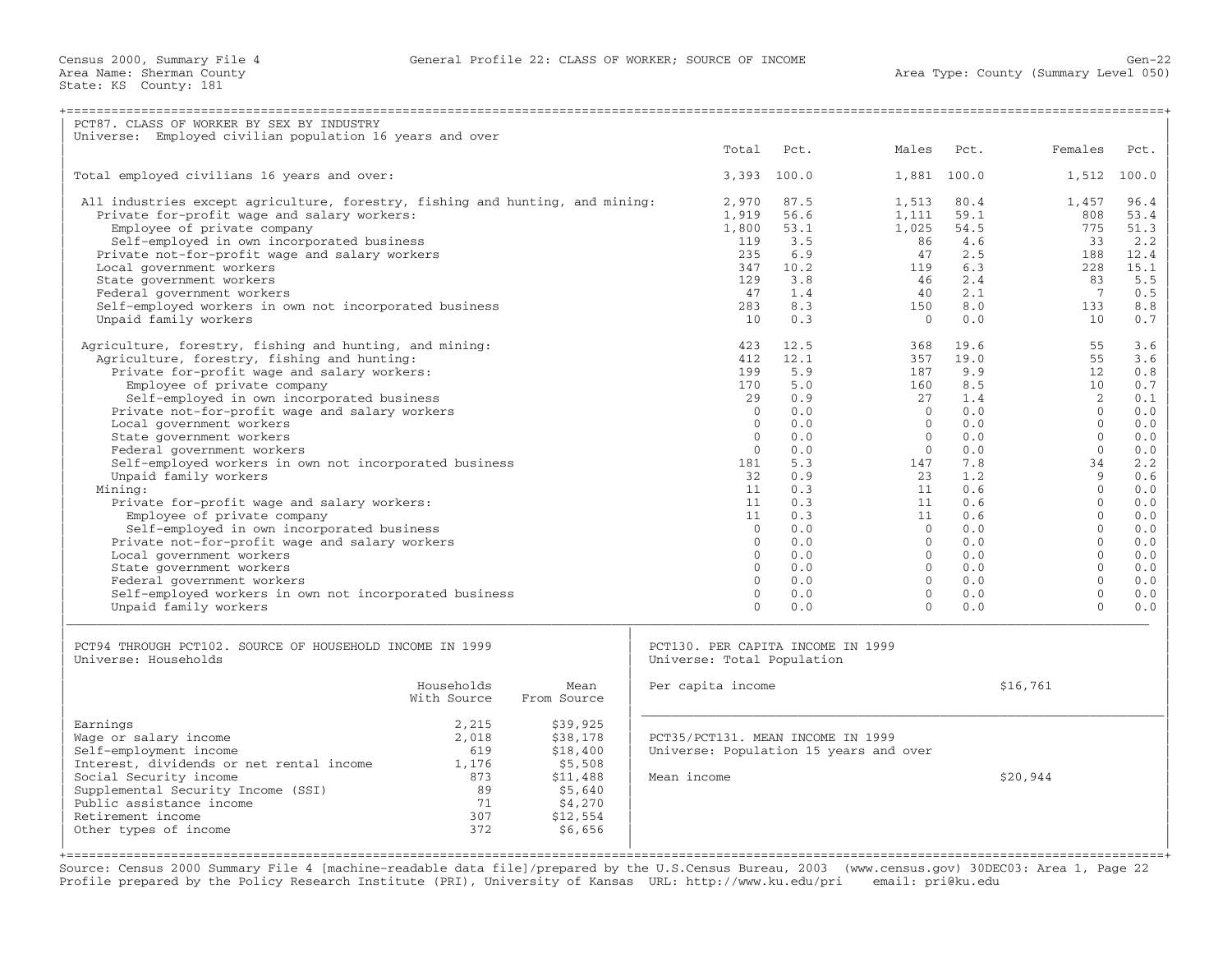Census 2000, Summary File 4 General Profile 23: HOUSEHOLD INCOME BY AGE OF HOUSEHOLDER; FAMILY INCOME BY FAMILY SIZE Gen-23<br>Area Name: Sherman County Level 050) Area Type: County (Summary Level 050) State: KS County: 181

| PCT88/PCT91/PCT92/PCT93. HOUSEHOLD INCOME IN 1999 BY AGE OF HOUSEHOLDER<br>Universe: Households |          |          |          |                      |                    |          |          |           |
|-------------------------------------------------------------------------------------------------|----------|----------|----------|----------------------|--------------------|----------|----------|-----------|
|                                                                                                 |          |          |          | -------------------- | AGE OF HOUSEHOLDER |          |          |           |
|                                                                                                 | All Ages | Under 25 | 25 to 34 | 35 to 44             | 45 to 54           | 55 to 64 | 65 to 74 | 75 & Over |
| Total households:                                                                               | 2,764    | 282      | 326      | 494                  | 502                | 375      | 382      | 403       |
| Less than $$10,000$                                                                             | 260      | 53       | 20       | 39                   | 23                 | 18       | 60       | 47        |
| \$10,000 to \$14,999                                                                            | 230      | 42       | 35       | 24                   | 11                 | 11       | 35       | 72        |
| \$15,000 to \$19,999                                                                            | 249      | 24       | 19       | 31                   | 4                  | 33       | 31       | 107       |
| \$20,000 to \$24,999                                                                            | 248      | 37       | 43       | 46                   | 33                 | 13       | 50       | 26        |
| \$25,000 to \$29,999                                                                            | 233      | 43       | 35       | 31                   | 11                 | 40       | 30       | 43        |
| \$30,000 to \$34,999                                                                            | 288      | 15       | 34       | 43                   | 48                 | 60       | 47       | 41        |
| \$35,000 to \$39,999                                                                            | 186      | 8        | 13       | 63                   | 46                 | 35       | 12       |           |
| \$40,000 to \$44,999                                                                            | 126      | 23       |          | 13                   | 16                 | 29       | 13       | 24        |
| \$45,000 to \$49,999                                                                            | 110      |          | 35       | 29                   | 20                 | 10       |          |           |
| \$50,000 to \$59,999                                                                            | 289      | 16       | 45       | 57                   | 87                 | 51       | 33       |           |
| \$60,000 to \$74,999                                                                            | 227      |          | $\Omega$ | 61                   | 99                 | 29       | 38       |           |
| \$75,000 to \$99,999                                                                            | 215      |          | 32       | 30                   | 91                 |          | 20       | 25        |
| \$100,000 to \$124,999                                                                          | 57       |          |          | 27                   |                    |          |          |           |
| \$125,000 to \$149,999                                                                          | 9        |          |          |                      |                    |          |          |           |
| \$150,000 to \$199,999                                                                          | 22       | 13       |          |                      |                    |          |          |           |
| \$200,000 and more                                                                              | 15       |          |          |                      | 13                 |          |          |           |
| Median                                                                                          | \$32,684 | \$21,897 | \$32,604 | \$36,557             | \$53,824           | \$35,893 | \$28,750 | \$18,962  |
| Mean                                                                                            | \$40,548 | \$30,783 | \$38,056 | \$42,670             | \$58,763           | \$46,614 | \$33,850 | \$24,811  |

| |

## | PCT112/PCT113/PCT114/PCT117/PCT118/PCT125/PCT126/PCT127. FAMILY INCOME IN 1999 BY FAMILY SIZE | Two Universes: Families and nonfamily households

|                                                             |                                               |          |          | FAMILY SIZE |          |          |              |                                  |
|-------------------------------------------------------------|-----------------------------------------------|----------|----------|-------------|----------|----------|--------------|----------------------------------|
|                                                             | Total                                         |          |          |             |          |          | 7-or-more    | Nonfamily                        |
|                                                             | Families                                      | 2-person | 3-person | 4-person    | 5-person | 6-person | person       | Households                       |
| Total:                                                      | 1,786                                         | 899      | 354      | 277         | 182      | 59       | 15           | 978                              |
| Less than $$10,000$                                         | 106                                           | 56       | 27       | 15          |          |          | $\Omega$     | 175                              |
| \$10,000 to \$14,999                                        | 64                                            | 31       | 10       | 14          |          |          | $\mathbf{0}$ | 155                              |
| \$15,000 to \$19,999                                        | 110                                           | 72       | 19       | 17          |          |          | $\mathbf 0$  | 137                              |
| \$20,000 to \$24,999                                        | 135                                           | 61       | $\Omega$ | 16          | 35       | 14       | $\mathbf{Q}$ | 134                              |
| \$25,000 to \$29,999                                        | 147                                           | 111      | 16       | 14          |          | $\Omega$ | $\Omega$     | 86                               |
| \$30,000 to \$34,999                                        | 193                                           | 73       | 67       | 28          |          | 10       | 6            | 103                              |
| \$35,000 to \$39,999                                        | 154                                           | 79       | 33       | 14          |          | 20       | $\mathbf 0$  | 22                               |
| \$40,000 to \$44,999                                        | 99                                            | 77       | 17       |             |          |          | $\Omega$     | 38                               |
| \$45,000 to \$49,999                                        | 106                                           | 20       | 35       | 16          | 35       |          | $\Omega$     | 17                               |
| \$50,000 to \$59,999                                        | 234                                           | 109      | 47       | 46          | 32       |          | $\Omega$     | 36                               |
| \$60,000 to \$74,999                                        | 164                                           | 98       | 31       | 22          | 13       |          | $\mathbf 0$  | 31                               |
| \$75,000 to \$99,999                                        | 190                                           | 86       | 39       | 48          | 17       |          | $\Omega$     | 25                               |
| \$100,000 to \$124,999                                      | 51                                            | 15       |          | 15          |          |          |              | 6                                |
| \$125,000 to \$149,999                                      | 9                                             |          |          |             |          |          |              |                                  |
| \$150,000 to \$199,999                                      |                                               |          |          |             |          |          |              | 13                               |
| \$200,000 and more                                          | 15                                            |          |          |             |          |          | $\Omega$     | $\Omega$                         |
| Median<br>Mean<br>Less than $$200,000$<br>\$200,000 or more | \$38,824<br>\$46,981<br>\$44,847<br>\$298,927 | \$36,835 | \$40,735 | \$49,922    | \$47,679 | \$31,875 | \$24,583     | \$20,655<br>\$26,800<br>\$26,800 |
|                                                             |                                               |          |          |             |          |          |              |                                  |

+===================================================================================================================================================+Source: Census 2000 Summary File 4 [machine−readable data file]/prepared by the U.S.Census Bureau, 2003 (www.census.gov) 30DEC03: Area 1, Page 23 Profile prepared by the Policy Research Institute (PRI), University of Kansas URL: http://www.ku.edu/pri email: pri@ku.edu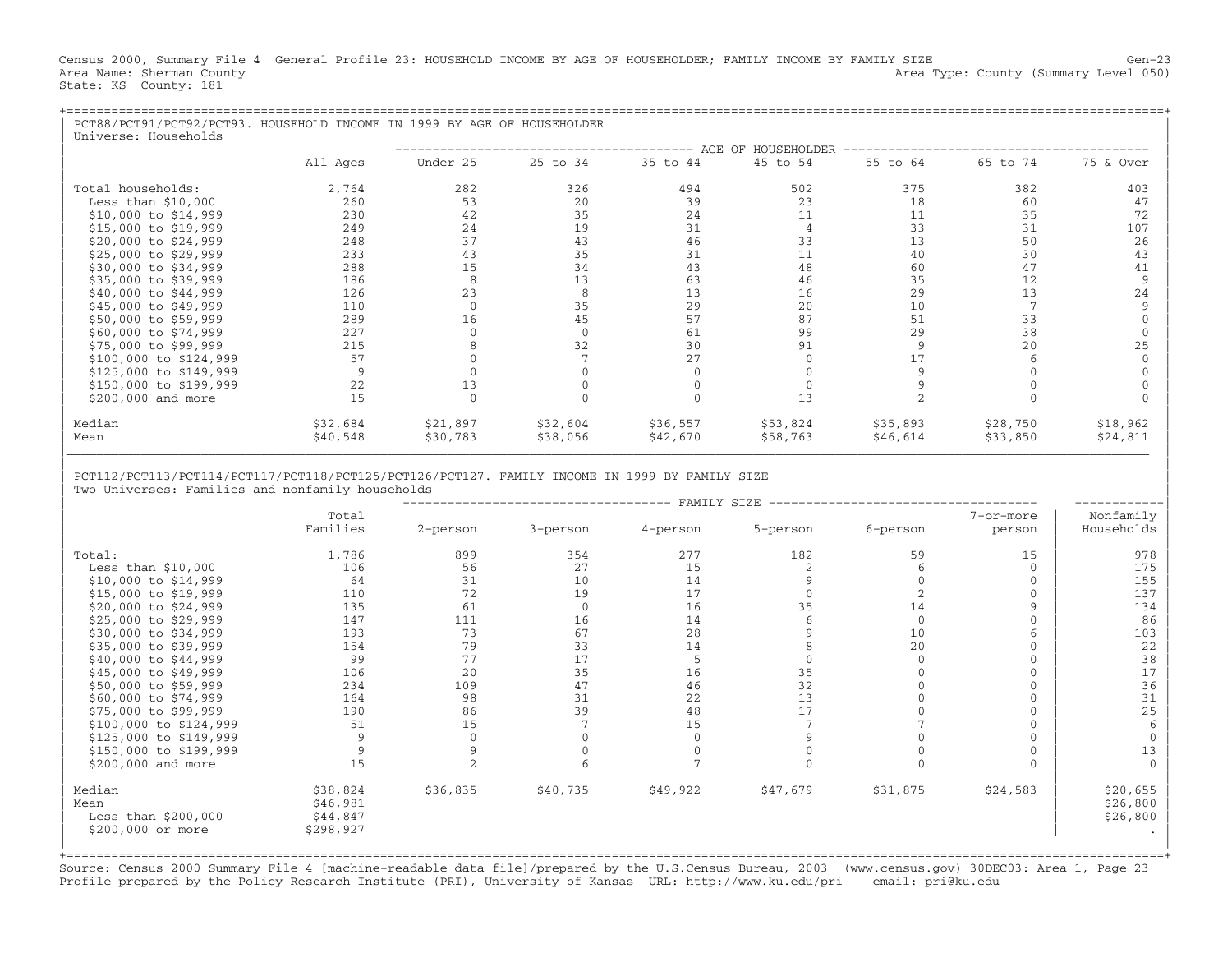| PCT30/PCT119/PCT120. MEDIAN AND MEAN FAMILY INCOME IN 1999 BY FAMILY TYPE BY AGE OF HOUSEHOLDER<br>Families<br>Universe: |                              |          |                         |          |                       |          |                              |          |
|--------------------------------------------------------------------------------------------------------------------------|------------------------------|----------|-------------------------|----------|-----------------------|----------|------------------------------|----------|
|                                                                                                                          |                              |          |                         |          | ------------------    |          | - Other Families ----------- |          |
|                                                                                                                          | $---$ All Family Types $---$ |          | Married-couple Families |          | - Male Householder, - |          | - Female Householder, -      |          |
|                                                                                                                          |                              |          |                         |          | no Wife Present       |          | no Husband Present           |          |
|                                                                                                                          | Median                       | Mean     | Median                  | Mean     | Median                | Mean     | Median                       | Mean     |
| Total families:                                                                                                          | \$38,824                     | \$46,980 | \$44,406                | \$50,081 | \$25,625              | \$31,364 | \$28,042                     | \$28,487 |
| Householder 15 to 24 years                                                                                               |                              | \$19,164 | \$25,156                | \$24,749 | \$3,854               | \$9,333  | \$23,523                     | \$19,392 |
| Householder 25 to 34 years                                                                                               |                              | \$41,963 | \$47,083                | \$46,867 | \$6,250               | \$6,317  | \$20,625                     | \$19,315 |
| Householder 35 to 44 years                                                                                               |                              | \$45,987 | \$46,635                | \$48,235 | \$29,219              | \$43,648 | \$24,539                     | \$31,970 |
| Householder 45 to 54 years                                                                                               |                              | \$60,910 | \$59,348                | \$65,463 | \$0                   |          | \$32,734                     | \$28,239 |
| Householder 55 to 59 years                                                                                               |                              | \$45,294 | \$47,625                | \$46,214 | \$0                   |          | \$28,750                     | \$28,022 |
| Householder 60 to 64 years                                                                                               |                              | \$52,271 | \$32,708                | \$53,651 | \$0                   |          | \$31,250                     | \$30,200 |
| Householder 65 to 74 years                                                                                               |                              | \$40,756 | \$34,830                | \$42,238 | \$0                   |          | \$29,306                     | \$32,961 |
| Householder 75 and over                                                                                                  |                              | \$38,846 | \$29,375                | \$35,131 | \$80,488              | \$80,080 | \$43,750                     | \$43,488 |

|\_\_\_\_\_\_\_\_\_\_\_\_\_\_\_\_\_\_\_\_\_\_\_\_\_\_\_\_\_\_\_\_\_\_\_\_\_\_\_\_\_\_\_\_\_\_\_\_\_\_\_\_\_\_\_\_\_\_\_\_\_\_\_\_\_\_\_\_\_\_\_\_\_\_\_\_\_\_\_\_\_\_\_\_\_\_\_\_\_\_\_\_\_\_\_\_\_\_\_\_\_\_\_\_\_\_\_\_\_\_\_\_\_\_\_\_\_\_\_\_\_\_\_\_\_\_\_\_\_\_\_\_\_\_\_\_\_\_\_\_\_\_\_\_\_ | | |

| |

PCT121/PCT122/PCT123/PCT124. FAMILY INCOME IN 1999 BY FAMILY TYPE BY PRESENCE OF OWN CHILDREN UNDER 18 YEARS<br>Universe: Families | Universe: Families | Northern Communication | Northern Communication | Northern Communication | Northern Communication | Northern Communication | Northern Communication | Northern Communication | Northern Communication |

|                       |                              |          | Other Families          |          |                         |          |                         |          |
|-----------------------|------------------------------|----------|-------------------------|----------|-------------------------|----------|-------------------------|----------|
|                       | $---$ All Family Types $---$ |          | Married-couple Families |          | -- Male Householder, -- |          | - Female Householder, - |          |
|                       |                              |          |                         |          | no Wife Present         |          | no Husband Present      |          |
|                       | With Own                     | No Own   | With Own                | No Own   | With Own                | No Own   | With Own                | No Own   |
|                       | Children                     | Children | Children                | Children | Children                | Children | Children                | Children |
|                       | Under 18                     | Under 18 | Under 18                | Under 18 | Under 18                | Under 18 | Under 18                | Under 18 |
| Total families:       | 822                          | 964      | 655                     | 866      | 54                      | 10       | 113                     | 88       |
| Less than $$10,000$   | 70                           | 36       | 22                      | 36       | 30                      |          | 18                      |          |
| \$10,000 to \$14,999  | 33                           | 31       | 25                      | 31       |                         |          |                         |          |
| \$15,000 to \$19,999  | 34                           | 76       | 27                      | 76       |                         |          |                         |          |
| \$20,000 to \$24,999  | 93                           | 42       | 41                      | 33       |                         |          | 52                      | 9        |
| \$25,000 to \$29,999  | 50                           | 97       | 22                      | 79       | 16                      |          | 12                      | 18       |
| \$30,000 to \$34,999  | 109                          | 84       | 93                      | 75       |                         |          | 16                      | 9        |
| \$35,000 to \$39,999  | 71                           | 83       | 71                      | 83       |                         |          |                         |          |
| \$40,000 to \$44,999  | 5                            | 94       | 5                       | 51       |                         |          |                         | 43       |
| \$45,000 to \$49,999  | 71                           | 35       | 71                      | 35       |                         |          |                         |          |
| \$50,000 to \$59,999  | 104                          | 130      | 104                     | 121      |                         |          |                         |          |
| \$60,000 to \$74,999  | 44                           | 120      | 44                      | 120      |                         |          |                         |          |
| \$75,000 to \$99,999  | 89                           | 101      | 81                      | 91       |                         | 10       |                         |          |
| \$100,000 to \$124,99 | 36                           | 15       | 36                      | 15       |                         |          |                         |          |
| \$125,000 to \$149,99 | $\Omega$                     | 9        |                         |          |                         |          |                         |          |
| \$150,000 to \$199,99 |                              |          |                         |          |                         |          |                         |          |
| \$200,000 and more    | 13                           |          | 13                      |          |                         |          |                         |          |
| Median                | \$35,982                     | \$42,115 | \$46,991                | \$43,063 | \$8,500                 | \$80,488 | \$23,451                | \$40,714 |
| Mean                  | \$46,838                     | \$47,102 | \$53,268                | \$47,671 | \$22,343                | \$80,080 | \$21,270                | \$37,755 |

+===================================================================================================================================================+Source: Census 2000 Summary File 4 [machine−readable data file]/prepared by the U.S.Census Bureau, 2003 (www.census.gov) 30DEC03: Area 1, Page 24 Profile prepared by the Policy Research Institute (PRI), University of Kansas URL: http://www.ku.edu/pri email: pri@ku.edu

| | | | | | | |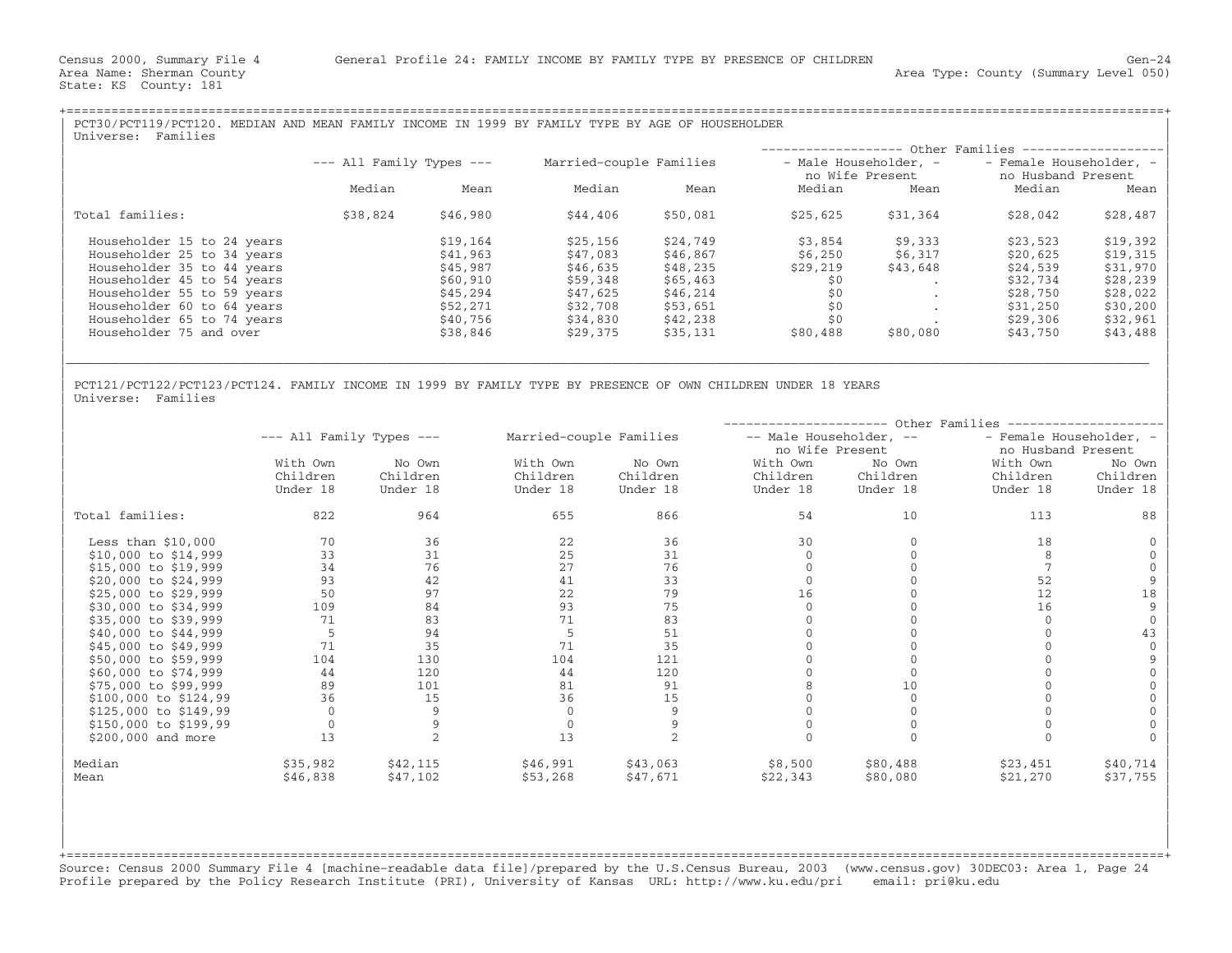Census 2000, Summary File 4 General Profile 25: FAMILY AND NONFAMILY HOUSEHOLD INCOME; EARNINGS BY WORK EXPERIENCE Gen−25 Area Name: Sherman County (Summary Level 050) (Area Type: County (Summary Level 050) State: KS County: 181

| PCT84/PCT115/PCT116. MEAN AND MEDIAN FAMILY INCOME IN 1999 | BY NUMBER OF WORKERS IN FAMILY IN 1999 |          |          | MEDIAN AND MEAN FAMILY INCOME IN 1999 BY FAMILY TYPE<br>PCT27/PCT123/PCT124.<br>Universe: Families |          |          |           |
|------------------------------------------------------------|----------------------------------------|----------|----------|----------------------------------------------------------------------------------------------------|----------|----------|-----------|
| Families<br>Universe:                                      |                                        |          |          |                                                                                                    | Families | Median   | Mean      |
|                                                            | Families                               | Median   | Mean     |                                                                                                    |          |          |           |
|                                                            |                                        |          |          | Total families:                                                                                    | 1,786    | \$38,824 | $$46,981$ |
| Total families:                                            | 1,786                                  | \$38,824 | \$46,981 | Married-couple families                                                                            | 1,521    | \$44,406 | $$50,081$ |
| No workers                                                 | 232                                    | \$21,667 | \$27,984 | Other families:                                                                                    | 265      | \$27,533 | $$29,182$ |
| 1 worker                                                   | 437                                    | \$27,806 | \$36,389 | Male householder, no wife present                                                                  | 64       | \$25,625 | $$31,364$ |
| 2 or more workers,                                         |                                        |          |          | Female householder, no husband present                                                             | 201      | \$28,042 | $$28,487$ |
| husband & wife worked                                      | 983                                    | \$49,911 | \$56,483 |                                                                                                    |          |          |           |
| 2 or more workers, other                                   | 134                                    | \$36,731 | \$44,707 |                                                                                                    |          |          |           |

|\_\_\_\_\_\_\_\_\_\_\_\_\_\_\_\_\_\_\_\_\_\_\_\_\_\_\_\_\_\_\_\_\_\_\_\_\_\_\_\_\_\_\_\_\_\_\_\_\_\_\_\_\_\_\_\_\_\_\_\_\_\_\_\_\_\_\_\_\_\_\_\_\_\_\_\_\_\_\_\_\_\_\_\_\_\_\_\_\_\_\_\_\_\_\_\_\_\_\_\_\_\_\_\_\_\_\_\_\_\_\_\_\_\_\_\_\_\_\_\_\_\_\_\_\_\_\_\_\_\_\_\_\_\_\_\_\_\_\_\_\_\_\_\_\_ |

| PCT31/PCT128/PCT129. MEDIAN AND MEAN NONFAMILY HOUSEHOLD INCOME IN 1999 BY SEX OF HOUSEHOLDER BY AGE OF HOUSEHOLDER | Universe: Nonfamily households

|      |        |                      |          |          |                                                  | ---- Householder ---- |          |  |
|------|--------|----------------------|----------|----------|--------------------------------------------------|-----------------------|----------|--|
| Male | Female | Both                 | Male     | Female   | Both                                             | Male                  | Female   |  |
| 551  | 427    | \$20,655             | \$20,699 | \$20,550 | \$26,800                                         | \$26,386              | \$27,334 |  |
| 413  | 390    |                      | \$15,750 | \$19,360 |                                                  | \$18,032              | \$25,021 |  |
| 268  | 104    |                      | \$21,369 | \$34,167 |                                                  | \$19,321              | \$36,523 |  |
| 145  | 286    |                      | \$13,221 | \$17,228 |                                                  | \$15,650              | \$20,838 |  |
| 138  | 37     |                      | \$29,625 | \$58,661 |                                                  | \$51,388              | \$51,719 |  |
| 130  | 24     |                      | \$29.125 | \$57,857 |                                                  | \$49,081              | \$51,254 |  |
| 8    | 13     |                      | \$85,489 | \$61,023 |                                                  | \$88,888              | \$52,585 |  |
|      |        | Nonfamily Households |          |          | Median --------------<br>$---$ Householder $---$ |                       | $Mean--$ |  |

| PCT135/PCT136/PCT137/PCT138/PCT139/PCT140. EARNINGS IN 1999 BY SEX BY WORK EXPERIENCE |

Universe: Population 16 years and over with earnings

|                          |          |       |          |          |          |       | ----- Worked full-time, year-round in 1999 ----- |              |
|--------------------------|----------|-------|----------|----------|----------|-------|--------------------------------------------------|--------------|
|                          | Total    | Pct.  | Male     | Female   | Total    | Pct.  | Male                                             | Female       |
| Total universe:          | 3,907    | 100.0 | 2,189    | 1,718    | 2,236    | 100.0 | 1,428                                            | 808          |
| $$1$ to $$2,499$ or loss | 245      | 6.3   | 76       | 169      | 23       | 1.0   | 23                                               | 0            |
| \$2,500 to \$4,999       | 248      | 6.3   | 105      | 143      | 15       | 0.7   | 15                                               | $\Omega$     |
| \$5,000 to \$7,499       | 309      | 7.9   | 133      | 176      | 30       | 1.3   | 19                                               | 11           |
| \$7,500 to \$9,999       | 240      | 6.1   | 115      | 125      | 61       | 2.7   | 41                                               | 20           |
| \$10,000 to \$12,499     | 399      | 10.2  | 167      | 232      | 189      | 8.5   | 63                                               | 126          |
| \$12,500 to \$14,999     | 237      | 6.1   | 126      | 111      | 182      | 8.1   | 95                                               | 87           |
| \$15,000 to \$17,499     | 248      | 6.3   | 156      | 92       | 173      | 7.7   | 99                                               | 74           |
| \$17,500 to \$19,999     | 153      | 3.9   | 89       | 64       | 113      | 5.1   | 50                                               | 63           |
| \$20,000 to \$22,499     | 243      | 6.2   | 146      | 97       | 180      | 8.1   | 118                                              | 62           |
| \$22,500 to \$24,999     | 171      | 4.4   | 95       | 76       | 112      | 5.0   | 75                                               | 37           |
| \$25,000 to \$29,999     | 358      | 9.2   | 207      | 151      | 300      | 13.4  | 182                                              | 118          |
| \$30,000 to \$34,999     | 291      | 7.4   | 191      | 100      | 254      | 11.4  | 164                                              | 90           |
| \$35,000 to \$39,999     | 258      | 6.6   | 217      | 41       | 214      | 9.6   | 173                                              | 41           |
| \$40,000 to \$44,999     | 141      | 3.6   | 76       | 65       | 98       | 4.4   | 60                                               | 38           |
| \$45,000 to \$49,999     | 68       | 1.7   | 38       | 30       | 55       | 2.5   | 38                                               | 17           |
| \$50,000 to \$54,999     | 96       | 2.5   | 71       | 25       | 83       | 3.7   | 64                                               | 19           |
| \$55,000 to \$64,999     | 82       | 2.1   | 70       | 12       | 54       | 2.4   | 49                                               | 5            |
| \$65,000 to \$74,999     | 33       | 0.8   | 31       |          | 31       | 1.4   | 31                                               | $\mathbf 0$  |
| \$75,000 to \$99,999     | 38       | 1.0   | 31       |          | 31       | 1.4   | 31                                               | $\mathbf{0}$ |
| $$100,000$ and more      | 49       | 1.3   | 49       |          | 38       | 1.7   | 38                                               | $\Omega$     |
| Median                   | \$17,949 |       | \$22,183 | \$12,815 | \$25,685 |       | \$28,012                                         | \$20,927     |
| Mean                     | \$22,797 |       | \$27,496 | \$16,810 | \$29,308 |       | \$32,949                                         | \$22,874     |
|                          |          |       |          |          |          |       |                                                  |              |

+===================================================================================================================================================+Source: Census 2000 Summary File 4 [machine−readable data file]/prepared by the U.S.Census Bureau, 2003 (www.census.gov) 30DEC03: Area 1, Page 25 Profile prepared by the Policy Research Institute (PRI), University of Kansas URL: http://www.ku.edu/pri email: pri@ku.edu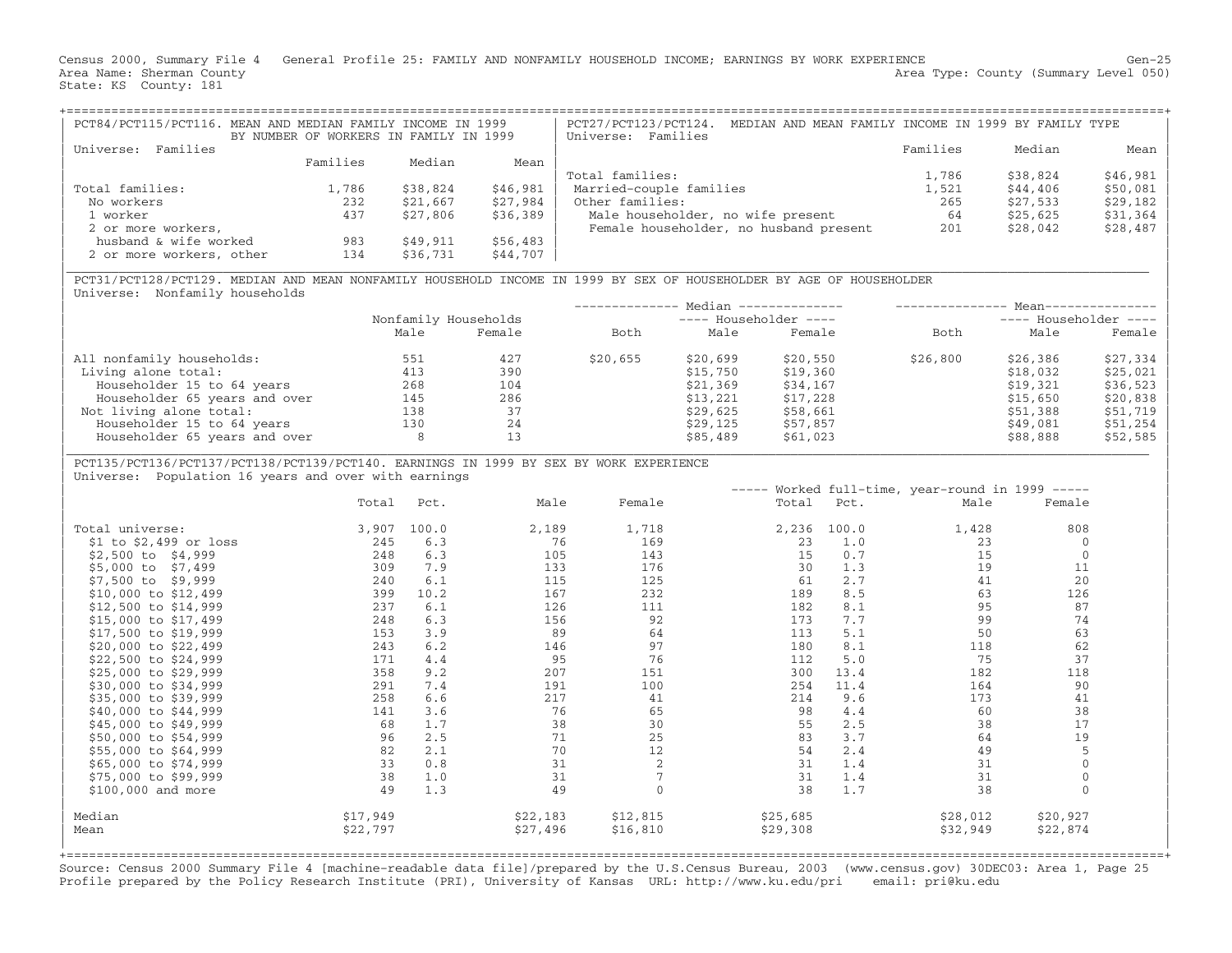State: KS County: 181

Census 2000, Summary File 4 General Profile 26: POVERTY STATUS BY SEX BY AGE; RATIO OF INCOME TO POVERTY LEVEL Gen−26 Area Name: Sherman County (Summary Level 050) (Area Type: County (Summary Level 050)

| Universe: Population for whom poverty status is determined (*)                                                                     |            |                |                      |                 |                 |                |                 |             |                        |                                                                                                  |                                                                                                                   |
|------------------------------------------------------------------------------------------------------------------------------------|------------|----------------|----------------------|-----------------|-----------------|----------------|-----------------|-------------|------------------------|--------------------------------------------------------------------------------------------------|-------------------------------------------------------------------------------------------------------------------|
|                                                                                                                                    |            |                |                      |                 |                 |                |                 |             |                        | ------ At or Above Poverty Level ------ -------------------- Below Poverty Level --------------- |                                                                                                                   |
|                                                                                                                                    |            |                |                      |                 |                 |                | Pov.            |             | Pov.                   |                                                                                                  | Pov.                                                                                                              |
|                                                                                                                                    | Total      |                | Total                | Male            | Female          | Total          | Rate            | Male        | Rate                   | Female                                                                                           | Rate                                                                                                              |
| Total universe*:                                                                                                                   | 6,690      |                | 5,827                | 2,989           | 2,838           | 863            | 12.9%           |             | 13.5%<br>466           | 397                                                                                              | 12.3%                                                                                                             |
| Under 5 years                                                                                                                      | 414        |                | 318                  | 173             | 145             | 96             | 23.2%           |             | 24.8%<br>57            | 39                                                                                               | 21.2%                                                                                                             |
| 5 years                                                                                                                            | 98         |                | 66                   | 42              | 24              | 32             | 32.7%           |             | 31<br>42.5%            | $\mathbf{1}$                                                                                     | 4.0%                                                                                                              |
| 6 to 11 years                                                                                                                      | 532        |                | 455                  | 259             | 196             | 77             | 14.5%           |             | 11.0%<br>32            | 45                                                                                               | 18.7%                                                                                                             |
| 12 to 14 years                                                                                                                     | 306        |                | 265                  | 136             | 129             | 41             | 13.4%           |             | 8.7%<br>13             | 28                                                                                               | 17.8%                                                                                                             |
| 15 years                                                                                                                           | 82         |                | 59                   | 33              | 26              | 23             | 28.0%           |             | 8<br>19.5%             | 15                                                                                               | 36.6%                                                                                                             |
|                                                                                                                                    |            |                |                      | 110             | 98              |                |                 |             | 0.0%<br>$\mathbf{0}$   |                                                                                                  |                                                                                                                   |
| 16 and 17 years                                                                                                                    | 223        |                | 208                  |                 |                 | 15             | 6.7%            |             |                        | 15                                                                                               | 13.3%                                                                                                             |
| 18 to 24 years                                                                                                                     | 774        |                | 530                  | 346             | 184             | 244            | 31.5%           |             | 31.1%<br>156           | 88                                                                                               | 32.4%                                                                                                             |
| 25 to 34 years                                                                                                                     | 713        |                | 629                  | 330             | 299             | 84             | 11.8%           |             | 11.8%<br>44            | 40                                                                                               | 11.8%                                                                                                             |
| 35 to 44 years                                                                                                                     | 902        |                | 828                  | 407             | 421             | 74             | 8.2%            |             | 10.4%<br>47            | 27                                                                                               | 6.0%                                                                                                              |
| 45 to 54 years                                                                                                                     | 878        |                | 844                  | 438             | 406             | 34             | 3.9%            |             | 8<br>1.8%              | 26                                                                                               | 6.0%                                                                                                              |
| 55 to 64 years                                                                                                                     | 679        |                | 615                  | 295             | 320             | 64             | 9.4%            |             | 9.0%<br>29             | 35                                                                                               | 9.9%                                                                                                              |
| 65 to 74 years                                                                                                                     | 576        |                | 520                  | 201             | 319             | 56             | 9.7%            |             | 37<br>15.5%            | 19                                                                                               | 5.6%                                                                                                              |
| 75 years and over                                                                                                                  | 513        |                | 490                  | 219             | 271             | 23             | 4.5%            |             | 1.8%<br>$\overline{4}$ | 19                                                                                               | 6.6%                                                                                                              |
|                                                                                                                                    |            |                |                      |                 |                 |                |                 |             |                        |                                                                                                  |                                                                                                                   |
|                                                                                                                                    |            | Under          | 0.50<br>to           | 0.75<br>to      | 1.00<br>to      | 1.25<br>to     | 1.30<br>to      | 1.50<br>to  | 1.75<br>to             | 1.85<br>to                                                                                       |                                                                                                                   |
| PCT141/PCT144. AGE BY RATIO OF INCOME IN 1999 TO POVERTY LEVEL<br>Universe: Population for whom poverty status is determined $(*)$ | Total      | 0.50           | 0.74                 | 0.99            | 1.24            | 1.29           | 1.49            | 1.74        | 1.84                   | 1.99                                                                                             |                                                                                                                   |
| Total universe*:                                                                                                                   | 6,690      | 355            | 307                  | 201             | 387             | 55             | 373             | 354         | 122                    | 238                                                                                              |                                                                                                                   |
|                                                                                                                                    | 100.0%     | 5.3%           | 9.9%                 | 12.9%           | 18.7%           | 19.5%          | 25.1%           | 30.4%       | 32.2%                  | 35.8%                                                                                            |                                                                                                                   |
| Under 5 years                                                                                                                      | 414        | 38             | 51                   | $7\phantom{.0}$ | 38              | 8              | 24              | 19          | $\mathbf{0}$           | 25                                                                                               |                                                                                                                   |
| 5 years                                                                                                                            | 98         | 16             | 8                    | 8               | 10              | $7\phantom{.}$ | 6               | $\circ$     | $\Omega$               | $\Omega$                                                                                         |                                                                                                                   |
| Cumulative percent:<br>6 to 11 years                                                                                               | 532        | 23             | 25                   | 29              | 54              | $\mathbf{0}$   | 32              | 42          | 20                     | 28                                                                                               |                                                                                                                   |
| 12 to 14 years                                                                                                                     | 306        | 15             | 13                   | 13              | 39              | $\Omega$       | 31              | 35          | 11                     | 10                                                                                               |                                                                                                                   |
| 15 years                                                                                                                           | 82         | 6              | 17                   | $\mathbf{0}$    | 10              | $\mathbf{0}$   | $\mathbf{0}$    | $\circ$     | $\overline{0}$         | $\mathbf{1}$                                                                                     |                                                                                                                   |
| 16 and 17 years                                                                                                                    | 223        | $\overline{0}$ | 15                   | $\mathbf{0}$    | $7\phantom{.0}$ | $\Omega$       | $7\phantom{.0}$ | 20          | 2                      | $\mathbf{0}$                                                                                     |                                                                                                                   |
| 18 to 24 years                                                                                                                     | 774        | 121            | 61                   | 62              | 66              | $\Omega$       | 76              | 53          | 32                     | 42                                                                                               |                                                                                                                   |
| 25 to 34 years                                                                                                                     | 713        | 28             | 44                   | 12              | 36              | 11             | 61              | 47          | $\overline{0}$         | 27                                                                                               |                                                                                                                   |
| 35 to 44 years                                                                                                                     | 902        | 34             | 8                    | 32              | 41              | $\Omega$       | 38              | 30          | 18                     | 31                                                                                               |                                                                                                                   |
| 45 to 54 years                                                                                                                     | 878        | 16             | 17                   | $\overline{1}$  | 46              | 21             | $\overline{4}$  | 35          | $\overline{3}$         | 10                                                                                               |                                                                                                                   |
|                                                                                                                                    | 679        | 36             | 9                    | 19              | $\overline{0}$  | $\Omega$       | 25              | 19          | $\mathbf{0}$           | 9                                                                                                | 2.00<br>and<br>over<br>4,298<br>100.0%<br>204<br>43<br>279<br>139<br>48<br>172<br>261<br>447<br>670<br>725<br>562 |
| 55 to 64 years                                                                                                                     |            |                |                      |                 |                 | $\Omega$       |                 |             |                        |                                                                                                  |                                                                                                                   |
| 65 to 74 years<br>75 years and over                                                                                                | 576<br>513 | 11<br>11       | 35<br>$\overline{4}$ | 10<br>8         | 12<br>28        | 8              | 38<br>31        | 9<br>45     | 17<br>19               | 19<br>36                                                                                         |                                                                                                                   |
|                                                                                                                                    |            | 98             | 129                  | 57              | 158             |                | 100             | 116         | 33                     | 64                                                                                               | 425<br>323<br>885                                                                                                 |
| Number under 18:                                                                                                                   | 1,655      |                |                      |                 |                 | 15             |                 |             |                        |                                                                                                  |                                                                                                                   |
| Cumulative percent under 18:<br>Number 65 & over:                                                                                  | 1,089      | 5.9%<br>22     | 13.7%<br>39          | 17.2%<br>18     | 26.7%<br>40     | 27.6%<br>8     | 33.7%<br>69     | 40.7%<br>54 | 42.7%<br>36            | 46.5%<br>55                                                                                      | 100.0%<br>748                                                                                                     |

| \* Poverty universe includes all people EXCEPT (1) those in institutions, military group quarters, and college dormitories and (2) unrelated | individuals under 15 years old (children who are not related family members).

+===================================================================================================================================================+Source: Census 2000 Summary File 4 [machine−readable data file]/prepared by the U.S.Census Bureau, 2003 (www.census.gov) 30DEC03: Area 1, Page 26 Profile prepared by the Policy Research Institute (PRI), University of Kansas URL: http://www.ku.edu/pri email: pri@ku.edu

|\_\_\_\_\_\_\_\_\_\_\_\_\_\_\_\_\_\_\_\_\_\_\_\_\_\_\_\_\_\_\_\_\_\_\_\_\_\_\_\_\_\_\_\_\_\_\_\_\_\_\_\_\_\_\_\_\_\_\_\_\_\_\_\_\_\_\_\_\_\_\_\_\_\_\_\_\_\_\_\_\_\_\_\_\_\_\_\_\_\_\_\_\_\_\_\_\_\_\_\_\_\_\_\_\_\_\_\_\_\_\_\_\_\_\_\_\_\_\_\_\_\_\_\_\_\_\_\_\_\_\_\_\_\_\_\_\_\_\_\_\_\_\_\_\_\_\_| | |

| |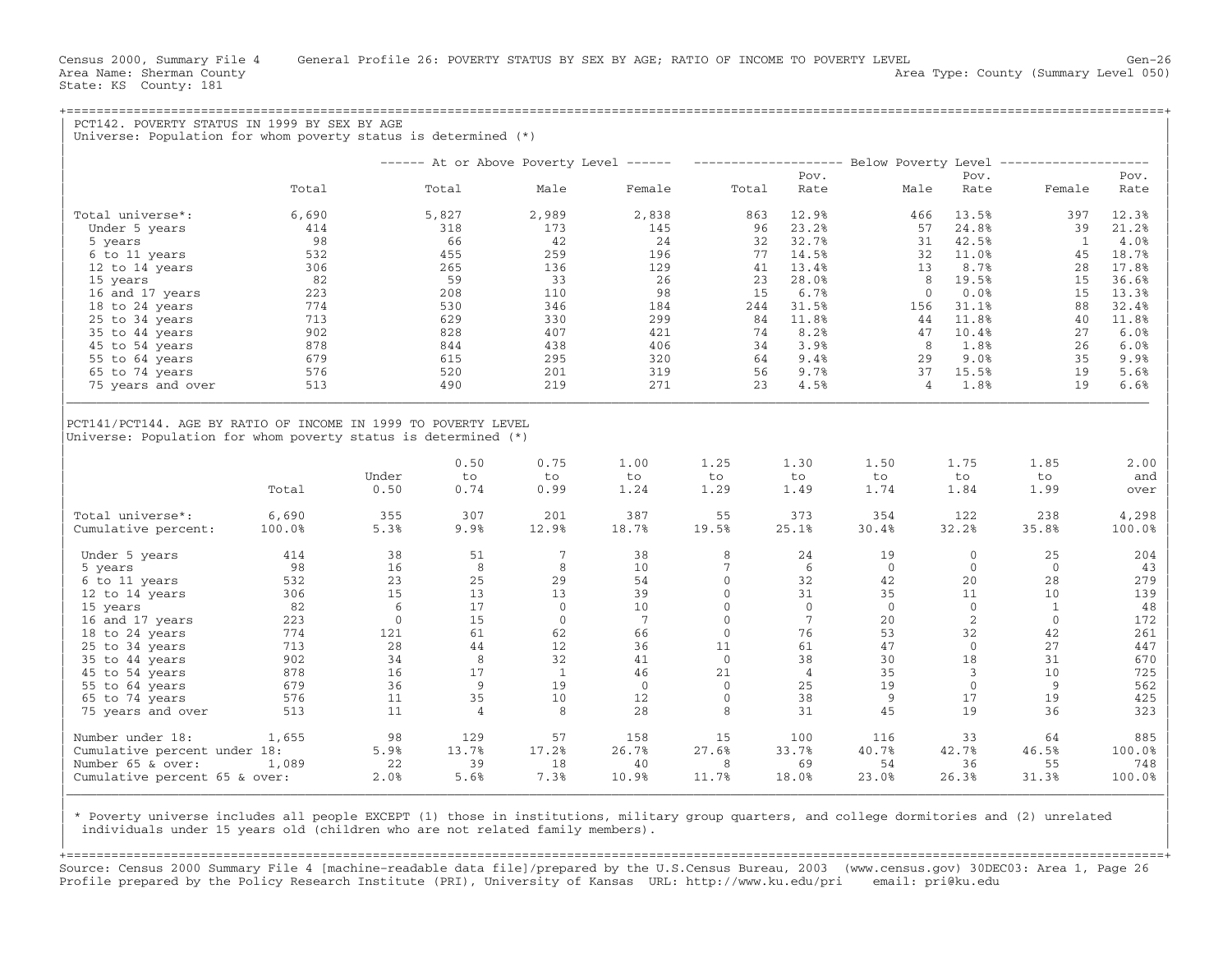Census 2000, Summary File 4 General Profile 27: ALTERNATIVE POVERTY LEVELS BY ED. ATTAINMENT/TYPE OF PUBLIC ASSISTANCE Gen−27 Area Type: County (Summary Level 050) Area Name: Sherman County<br>State: KS County: 181

| PCT145. RATIO OF INCOME IN 1999 TO POVERTY LEVEL BY AGE BY EDUCATIONAL ATTAINMENT<br>Universe: Population 18 years and over for whom poverty status is determined |                            |                |                              |                                                                               |                |       |              |              |
|-------------------------------------------------------------------------------------------------------------------------------------------------------------------|----------------------------|----------------|------------------------------|-------------------------------------------------------------------------------|----------------|-------|--------------|--------------|
|                                                                                                                                                                   |                            |                |                              | 1.00                                                                          | 1.25           |       | 1.85         | 2.00         |
|                                                                                                                                                                   |                            | Under          | Pov.                         | to                                                                            | to             |       | to           | and          |
|                                                                                                                                                                   | Total                      | 1.00           | Rate                         | 1.24                                                                          | 1.84           |       | 1.99         | Over         |
|                                                                                                                                                                   |                            |                |                              |                                                                               |                |       |              |              |
| Total universe:                                                                                                                                                   | 5,035                      | 579            | 11.5%                        | 229                                                                           | 640            |       | 174          | 3,413        |
| 18 to 24 years:                                                                                                                                                   | 774                        | 244            | 31.5%                        | 66                                                                            | 161            |       | 42           | 261          |
| Less than 9th grade                                                                                                                                               | 4                          | $\overline{3}$ | 75.0%                        | $\Omega$                                                                      | $\mathbf{0}$   |       | $\mathbf{0}$ | $\mathbf{1}$ |
| 9th to 12th grade, no diploma                                                                                                                                     | 137                        | 26             | 19.0%                        | 33                                                                            | 18             |       | $\mathbf{0}$ | 60           |
| High school graduate                                                                                                                                              |                            |                |                              |                                                                               |                |       |              |              |
| (includes equivalency)                                                                                                                                            | 207                        | 65             | 31.4%                        | 2                                                                             | 65             |       | 18           | 57           |
| Some college, no degree                                                                                                                                           | 284                        | 85             | 29.9%                        | 17                                                                            | 67             |       | 8            | 107          |
| Associate degree                                                                                                                                                  | 107                        | 57             | 53.3%                        | 14                                                                            | 11             |       | 8            | 17           |
| Bachelor's degree or higher                                                                                                                                       | 35                         | 8              | 22.9%                        | $\overline{0}$                                                                | $\overline{0}$ |       | 8            | 19           |
| 25 to 64 years:                                                                                                                                                   | 3,172                      | 256            | 8.1%                         | 123                                                                           | 312            |       | 77           | 2,404        |
| Less than 9th grade                                                                                                                                               | 128                        | 29             | 22.7%                        | 18                                                                            | 20             |       | 14           | 47           |
| 9th to 12th grade, no diploma                                                                                                                                     | 151                        | 38             | 25.2%                        | -6                                                                            | 10             |       | 2            | 95           |
| High school graduate                                                                                                                                              |                            |                |                              |                                                                               |                |       |              |              |
| (includes equivalency)                                                                                                                                            | 978                        | 103            | 10.5%                        | 43                                                                            | 147            |       | 8            | 677          |
| Some college, no degree                                                                                                                                           | 1,118                      | 55             | 4.9%                         | 42                                                                            | 80             |       | 53           | 888          |
| Associate degree                                                                                                                                                  | 237                        | 23             | 9.7%                         | $\Omega$                                                                      | 18             |       | $\mathbf{0}$ | 196          |
| Bachelor's degree or higher                                                                                                                                       | 560                        | 8              | 1.4%                         | 14                                                                            | 37             |       | $\Omega$     | 501          |
| 65 years and over:                                                                                                                                                | 1,089                      | 79             | 7.3%                         | 40                                                                            | 167            |       | 55           | 748          |
| Less than 9th grade                                                                                                                                               | 132                        | 2              | 1.5%                         | $\overline{0}$                                                                | 21             |       | 8            | 101          |
| 9th to 12th grade, no diploma                                                                                                                                     | 167                        | 8              | 4.8%                         | 10                                                                            | 52             |       | 2            | 95           |
| High school graduate                                                                                                                                              |                            |                |                              |                                                                               |                |       |              |              |
| (includes equivalency)                                                                                                                                            | 544                        | 44             | 8.1%                         | 21                                                                            | 68             |       | 19           | 392          |
| Some college, no degree                                                                                                                                           | 156                        | 2.5            | 16.0%                        | 9                                                                             | 18             |       | 18           | 86           |
| Associate degree                                                                                                                                                  | 2                          | $\Omega$       | 0.0%                         | $\Omega$                                                                      | $\Omega$       |       | $\Omega$     | 2            |
| Bachelor's degree or higher                                                                                                                                       | 88                         | $\Omega$       | 0.0%                         | $\Omega$                                                                      | 8              |       | 8            | 72           |
|                                                                                                                                                                   |                            |                |                              |                                                                               |                |       |              |              |
|                                                                                                                                                                   |                            |                |                              |                                                                               |                |       |              |              |
|                                                                                                                                                                   |                            |                |                              |                                                                               |                |       |              |              |
|                                                                                                                                                                   |                            |                |                              |                                                                               |                |       |              |              |
| PCT147. POVERTY STATUS IN 1999 BY PLACE OF BIRTH BY CITIZENSHIP<br><b>STATUS</b>                                                                                  |                            |                | INCOME IN 1999               | PCT146. RATIO OF INCOME IN 1999 TO POVERTY LEVEL BY TYPE OF PUBLIC ASSISTANCE |                |       |              |              |
|                                                                                                                                                                   |                            |                |                              |                                                                               |                |       |              |              |
| Universe: Population for whom poverty status is determined                                                                                                        |                            |                |                              | Universe: Population for whom poverty status is determined                    |                |       | 1.00         | 1.85         |
|                                                                                                                                                                   | $---$ Tncome in 1999 $---$ |                |                              |                                                                               |                | Under | $t_{\Omega}$ | and          |
|                                                                                                                                                                   | Below At or Above          |                |                              |                                                                               | Total          | 1.00  | 1.84         | Over         |
| Total                                                                                                                                                             | Povety Level Povety Level  |                |                              |                                                                               |                |       |              |              |
|                                                                                                                                                                   |                            |                | Total universe:              |                                                                               | 6,690          | 863   | 1,291        | 4,536        |
| Total universe:<br>6,690                                                                                                                                          | 863                        | 5,827          | Supplemental Security Income |                                                                               | 63             | 3     | 6            | 54           |
| 6,571<br>Native:                                                                                                                                                  | 835                        | 5,736          |                              | Other public assistance income                                                | 54             | 18    | 26           | 10           |
| Born in the U.S.<br>6,533                                                                                                                                         | 835                        | 5,698          | Both Supplemental Security   |                                                                               |                |       |              |              |
| Born outside the U.S.<br>38                                                                                                                                       | $\overline{0}$             | 38             | income and other public      |                                                                               |                |       |              |              |
| $\mathbf{0}$<br>In Puerto Rico                                                                                                                                    | $\mathbf{0}$               | $\mathbf{0}$   | assistance income            |                                                                               | 26             | 8     | 7            | 11           |
| In U.S. Island Areas<br>$\mathbf{0}$                                                                                                                              | $\Omega$                   | $\Omega$       | No public assistance income  |                                                                               | 6,547          | 834   | 1,252        | 4,461        |
| Abroad of American                                                                                                                                                |                            |                |                              |                                                                               |                |       |              |              |
| 38<br>parent (s)                                                                                                                                                  | $\mathbf{0}$               | 38             |                              |                                                                               |                |       |              |              |
| 119<br>Foreign born:                                                                                                                                              | 28                         | 91             |                              |                                                                               |                |       |              |              |
| 69<br>Naturalized citizen                                                                                                                                         | 16                         | 53             |                              |                                                                               |                |       |              |              |
| 50<br>Not a citizen                                                                                                                                               | 12.                        | 38             |                              |                                                                               |                |       |              |              |

+===================================================================================================================================================+Source: Census 2000 Summary File 4 [machine−readable data file]/prepared by the U.S.Census Bureau, 2003 (www.census.gov) 30DEC03: Area 1, Page 27 Profile prepared by the Policy Research Institute (PRI), University of Kansas URL: http://www.ku.edu/pri email: pri@ku.edu

| |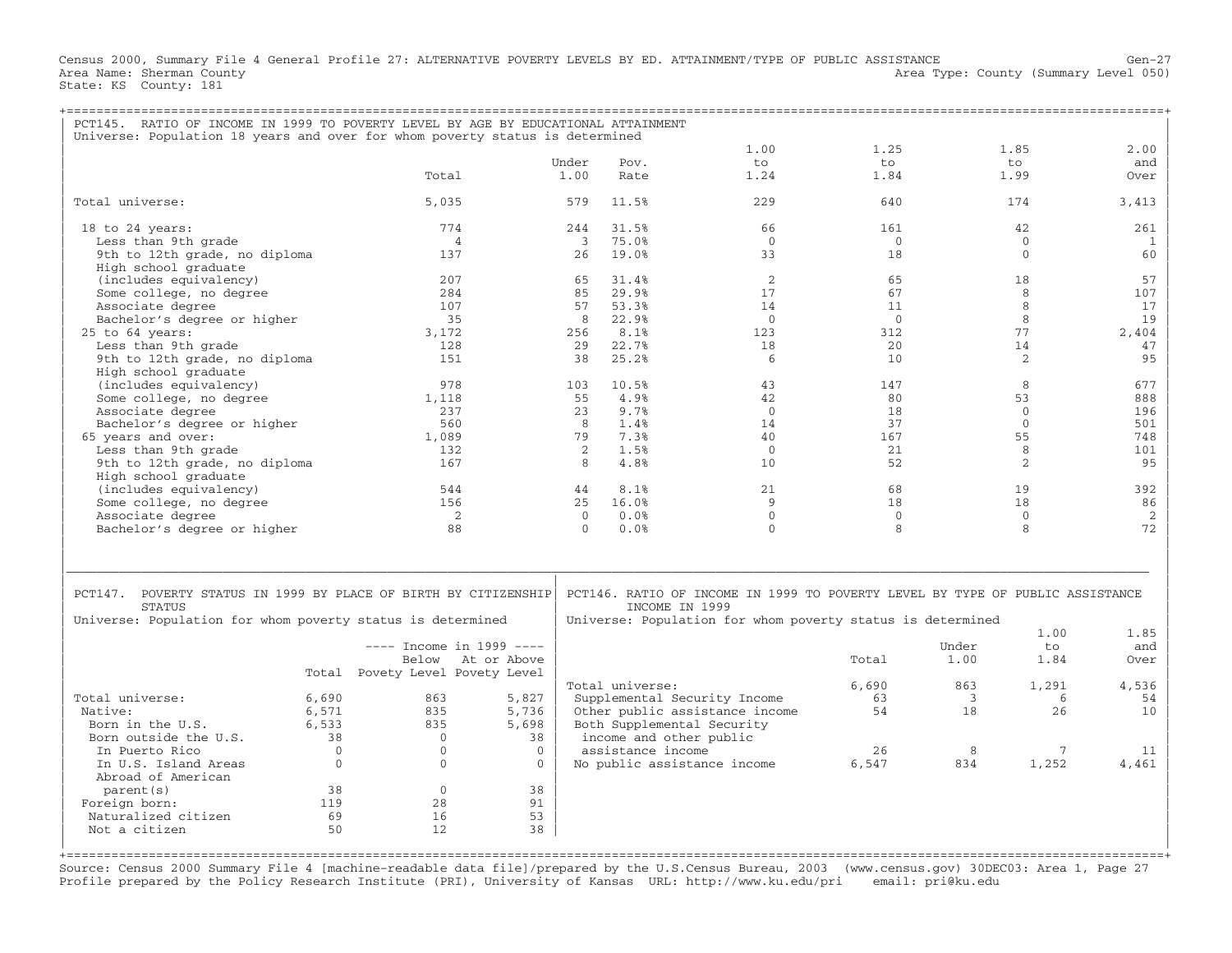Census 2000, Summary File 4 General Profile 28: POVERTY STATUS BY CITIZENSHIP STATUS, FAMILY TYPE & HOUSEHOLDER STATUS Gen−28 Area Name: Sherman County (Summary Level 050) (Area Type: County (Summary Level 050) State: KS County: 181

| PCT149. POVERTY STATUS IN 1999 BY CITIZENSHIP STATUS BY YEAR OF<br>ENTRY      |       |                               | PCT150. POVERTY STATUS IN 1999 OF RELATED CHILDREN UNDER 18 YEARS BY FAMILY<br>TYPE BY AGE |       |                     |                               |
|-------------------------------------------------------------------------------|-------|-------------------------------|--------------------------------------------------------------------------------------------|-------|---------------------|-------------------------------|
| Foreign-born population for whom poverty status is<br>Universe:<br>determined |       |                               | Universe: Related children under 18 years                                                  |       |                     | $-----$ Income in 1999 ------ |
|                                                                               |       | $-----$ Income in 1999 $----$ |                                                                                            |       | Below               | At or Above                   |
|                                                                               | Below | At or Above                   |                                                                                            |       | Total Poverty Level | Poverty Level                 |
|                                                                               |       | Poverty Level Poverty Level   |                                                                                            |       |                     |                               |
|                                                                               |       |                               | Total universe:                                                                            | 1,649 | 278                 | 1,371                         |
| Total universe:                                                               | 28    | 91                            | In married-couple families:                                                                | 1,303 | 139                 | 1,164                         |
| Naturalized citizen:                                                          | 16    | 53                            | Under 5 years                                                                              | 306   | 44                  | 262                           |
| Year of entry 1995 to March 2000                                              |       |                               | 5 years                                                                                    | 56    | 16                  | 40                            |
| Year of entry 1990 to 1994                                                    | 16    | 27                            | 6 to 17 years                                                                              | 941   | 79                  | 862                           |
| Year of entry 1985 to 1989                                                    |       | 15                            | In other families:                                                                         | 346   | 139                 | 207                           |
| Year of entry 1980 to 1984                                                    |       |                               | Male householder, no wife present                                                          | 86    | 53                  | 33                            |
| Year of entry before 1980                                                     |       |                               | Under 5 years                                                                              | 56    | 31                  | 25                            |
| Not a citizen:                                                                |       | 38                            | 5 years                                                                                    | 16    | 16                  |                               |
| Year of entry 1995 to March 2000                                              |       | 18                            | 6 to 17 years                                                                              | 14    |                     |                               |
| Year of entry 1990 to 1994                                                    |       |                               | Female householder, no husband                                                             | 260   | 86                  | 174                           |
| Year of entry 1985 to 1989                                                    |       |                               | Under 5 years                                                                              | 52    | 21                  |                               |
| Year of entry 1980 to 1984                                                    |       |                               | 5 years                                                                                    | 26    |                     | 26                            |
| Year of entry before 1980                                                     |       |                               | 6 to 17 years                                                                              | 182   | 65                  |                               |
|                                                                               |       |                               |                                                                                            |       |                     |                               |

| PCT153. POVERTY STATUS IN 1999 OF UNRELATED INDIVIDUALS BY SEX BY AGE BY HOUSEHOLDER STATUS (INCLUDING LIVING ALONE) | Universe: Unrelated individuals for whom poverty status is determined

|                             | $\qquad \qquad - - - -$ | Total Unrelated Individuals | $\frac{1}{2}$ |                | Males          |          |       | Females        |          |
|-----------------------------|-------------------------|-----------------------------|---------------|----------------|----------------|----------|-------|----------------|----------|
|                             |                         | Below                       | At/Above      |                | Below          | At/Above |       | Below          | At/Above |
|                             | Total                   | Poverty                     | Poverty       | Total          | Poverty        | Poverty  | Total | Poverty        | Poverty  |
| Total universe:             | 1,404                   | 280                         | 1,124         | 808            | 187            | 621      | 596   | 93             | 503      |
| Under 25 years:             | 496                     | 201                         | 295           | 346            | 136            | 210      | 150   | 65             | 85       |
| Nonfamily householder:      | 195                     | 77                          | 118           | 177            | 77             | 100      | 18    | $\cap$         | 18       |
| Living alone                | 80                      | 31                          | 49            | 80             | 31             | 49       |       |                | $\Omega$ |
| Not living alone            | 115                     | 46                          | 69            | 97             | 46             | 51       | 18    |                | 18       |
| Other unrelated individuals | 301                     | 124                         | 177           | 169            | 59             | 110      | 132   | 65             | 67       |
| $25$ to $59$ years:         | 427                     | 20                          | 407           | 289            | 20             | 269      | 138   |                | 138      |
| Nonfamily householder:      | 304                     | 20                          | 284           | 203            | 20             | 183      | 101   |                | 101      |
| Living alone                | 265                     | 20                          | 245           | 170            | 20             | 150      | 95    |                | 95       |
| Not living alone            | 39                      | $\Omega$                    | 39            | 33             | $\Omega$       | 33       | 6     |                | 6        |
| Other unrelated individuals | 123                     |                             | 123           | 86             |                | 86       | 37    |                | 37       |
| $60$ to $64$ years:         | 27                      |                             | 27            | 18             |                | 18       |       |                | 9        |
| Nonfamily householder:      | 27                      |                             | 27            | 18             |                | 18       |       |                | 9        |
| Living alone                | 27                      |                             | 27            | 18             |                | 18       |       |                | 9        |
| Not living alone            |                         |                             | $\mathbf{0}$  |                |                | $\Omega$ |       |                |          |
| Other unrelated individuals |                         |                             | $\Omega$      |                | $\Omega$       | $\Omega$ |       |                |          |
| $65$ to $74$ years:         | 188                     | 40                          | 148           | 70             | 29             | 41       | 118   | 11             | 107      |
| Nonfamily householder:      | 188                     | 40                          | 148           | 70             | 29             | 41       | 118   | 11             | 107      |
| Living alone                | 169                     | 40                          | 129           | 62             | 29             | 33       | 107   | 11             | 96       |
| Not living alone            | 19                      | $\Omega$                    | 19            |                |                | 8        | 11    | $\Omega$       | 11       |
| Other unrelated individuals | $\Omega$                | $\Omega$                    | $\Omega$      | $\Omega$       |                | $\Omega$ |       | $\Omega$       | $\Omega$ |
| 75 years and over:          | 266                     | 19                          | 247           | 85             |                | 83       | 181   | 17             | 164      |
| Nonfamily householder:      | 264                     | 17                          | 247           | 83             |                | 83       | 181   | 17             | 164      |
| Living alone                | 262                     | 15                          | 247           | 83             |                | 83       | 179   | 15             | 164      |
| Not living alone            | 2                       | $\overline{2}$              | $\Omega$      |                |                | $\Omega$ |       | $\overline{2}$ | $\Omega$ |
| Other unrelated individuals | $\overline{a}$          | $\mathfrak{D}$              | $\Omega$      | $\mathfrak{D}$ | $\overline{2}$ | $\cap$   |       | $\Omega$       |          |
|                             |                         |                             |               |                |                |          |       |                |          |

+===================================================================================================================================================+ Source: Census 2000 Summary File 4 [machine−readable data file]/prepared by the U.S.Census Bureau, 2003 (www.census.gov) 30DEC03: Area 1, Page 28 Profile prepared by the Policy Research Institute (PRI), University of Kansas URL: http://www.ku.edu/pri email: pri@ku.edu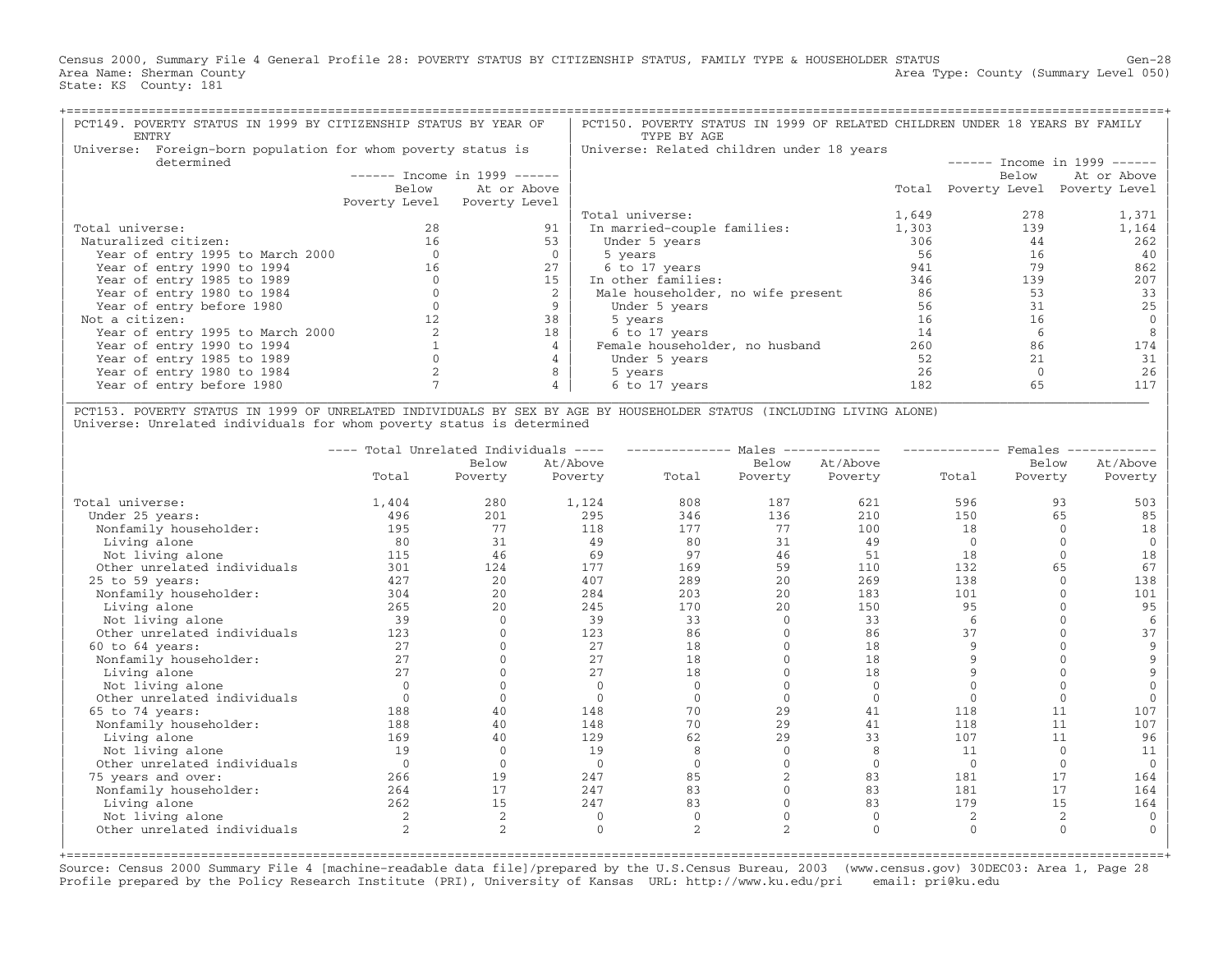Census 2000, Summary File 4 General Profile 29: POVERTY STATUS BY FAMILY TYPE BY DISABILITY STATUS AND INCOME SOURCES Gen−29 Area Type: County (Summary Level 050) Area Name: Sherman County<br>State: KS County: 181

| PCT157. POVERTY STATUS IN 1999 OF FAMILIES BY FAMILY TYPE BY PRESENCE AND AGE<br>OF RELATED CHILDREN UNDER 18 YEARS<br>Universe: Families |                |                | PCT143/PCT151/PCT152/PCT157/PCT158. INCOME DEFICIT IN 1999<br>FOR FAMILIES BY FAMILY TYPE AND UNRELATED INDIVIDUALS<br>Universes: Families and Unrelated Individuals with income<br>in 1999 below the poverty level |                                  |                                                                                                                                         |                                   |                         |
|-------------------------------------------------------------------------------------------------------------------------------------------|----------------|----------------|---------------------------------------------------------------------------------------------------------------------------------------------------------------------------------------------------------------------|----------------------------------|-----------------------------------------------------------------------------------------------------------------------------------------|-----------------------------------|-------------------------|
|                                                                                                                                           |                |                |                                                                                                                                                                                                                     | - Families with Income in 1999 - |                                                                                                                                         |                                   |                         |
|                                                                                                                                           |                |                |                                                                                                                                                                                                                     | Below Poverty At or Above        |                                                                                                                                         |                                   | - Mean Income Deficit - |
|                                                                                                                                           | All Families   | Number         | Pct.                                                                                                                                                                                                                | Poverty                          |                                                                                                                                         |                                   | Per Person              |
|                                                                                                                                           |                |                |                                                                                                                                                                                                                     |                                  |                                                                                                                                         |                                   | Per Family in Families  |
| Total families:                                                                                                                           | 1,786          | 174            | 9.7%                                                                                                                                                                                                                | 1,612                            |                                                                                                                                         |                                   |                         |
|                                                                                                                                           |                |                |                                                                                                                                                                                                                     |                                  | Total families:                                                                                                                         | \$7,732                           | \$2,276                 |
| Married-couple families:                                                                                                                  | 1,521          | 109            | 7.2%                                                                                                                                                                                                                | 1,412                            | Married-couple families                                                                                                                 | \$7,726                           | \$2,352                 |
| With related children under 18:                                                                                                           | 664            | 64             | 9.6%                                                                                                                                                                                                                | 600                              | Other families:                                                                                                                         | \$7,742                           | \$2,160                 |
| Under 5 years only                                                                                                                        | 112            | 8              | 7.1%                                                                                                                                                                                                                | 104                              | Male householder, no wife                                                                                                               | \$9,673                           | \$3,224                 |
| Under 5 years and 5 to 17 years                                                                                                           | 183            | 38             | 20.8%                                                                                                                                                                                                               | 145                              | Female householder, no husband                                                                                                          | \$6,086                           | \$1,490                 |
| 5 to 17 years only                                                                                                                        | 369            | 18             | 4.9%                                                                                                                                                                                                                | 351                              |                                                                                                                                         |                                   |                         |
| No related children under 18                                                                                                              | 857            | 45             | 5.3%                                                                                                                                                                                                                | 812                              | Total unrelated individuals:                                                                                                            |                                   | \$4,402                 |
|                                                                                                                                           |                |                |                                                                                                                                                                                                                     |                                  | Males                                                                                                                                   |                                   |                         |
| Other families:                                                                                                                           |                |                |                                                                                                                                                                                                                     |                                  | Females                                                                                                                                 |                                   | \$3,809                 |
|                                                                                                                                           | 265            | 65             | 24.5%                                                                                                                                                                                                               | 200                              |                                                                                                                                         |                                   | \$5,596                 |
| Male householder, no wife:                                                                                                                | 64             | 30             | 46.9%                                                                                                                                                                                                               | 34                               |                                                                                                                                         |                                   |                         |
| With related children under 18:                                                                                                           | 54             |                | 30 55.6%                                                                                                                                                                                                            | 24                               |                                                                                                                                         |                                   |                         |
| Under 5 years only                                                                                                                        | 33             |                | 17 51.5%                                                                                                                                                                                                            | 16                               | PCT159. POVERTY STATUS IN 1999 OF FAMILIES BY DISABILITY                                                                                |                                   |                         |
| Under 5 years and 5 to 17 years                                                                                                           | 7              |                | 7 100.0%                                                                                                                                                                                                            | $\mathbf{0}$                     | STATUS OF HOUSEHOLDER                                                                                                                   |                                   |                         |
| 5 to 17 years only                                                                                                                        | 14             | 6              | 42.9%                                                                                                                                                                                                               | 8                                | Universe: Families                                                                                                                      |                                   |                         |
| No related children under 18                                                                                                              | 10             | $\Omega$       | 0.0%                                                                                                                                                                                                                | 10                               |                                                                                                                                         |                                   |                         |
| Female householder, no husband:                                                                                                           | 201            | 35             | 17.4%                                                                                                                                                                                                               | 166                              | Total families:                                                                                                                         |                                   | 1,786                   |
| With related children under 18:                                                                                                           | 130            | 35             | 26.9%                                                                                                                                                                                                               | 95                               | Income in 1999 below poverty level                                                                                                      |                                   | 174                     |
| Under 5 years only                                                                                                                        | $\overline{0}$ | $\overline{0}$ | $\ddot{\phantom{1}}$                                                                                                                                                                                                | $\Omega$                         | Householder with a disability                                                                                                           |                                   | 57                      |
| Under 5 years and 5 to 17 years                                                                                                           | 49             | 19             | 38.8%                                                                                                                                                                                                               | 30                               | Householder with no disability                                                                                                          |                                   | 117                     |
| 5 to 17 years only                                                                                                                        | 81             |                | 16 19.8%                                                                                                                                                                                                            | 65                               | Income in 1999 at or above poverty level                                                                                                |                                   | 1,612                   |
| No related children under 18                                                                                                              | 71             | $\Omega$       | 0.0%                                                                                                                                                                                                                | 71                               | Householder with a disability                                                                                                           |                                   | 373                     |
|                                                                                                                                           |                |                |                                                                                                                                                                                                                     |                                  | Householder with no disability                                                                                                          |                                   | 1,239                   |
|                                                                                                                                           |                |                |                                                                                                                                                                                                                     |                                  |                                                                                                                                         |                                   |                         |
| ASSISTANCE INCOME                                                                                                                         |                |                |                                                                                                                                                                                                                     |                                  | PCT160. POVERTY STATUS IN 1999 OF FAMILIES BY FAMILY TYPE BY SOCIAL SECURITY INCOME BY SUPPLEMENTAL SECURITY INCOME (SSI) AND/OR PUBLIC |                                   |                         |
| Universe: Families                                                                                                                        |                |                |                                                                                                                                                                                                                     |                                  | Families with Income in 1999                                                                                                            | Families with Income in 1999      |                         |
|                                                                                                                                           |                |                |                                                                                                                                                                                                                     |                                  | ----- Below Poverty Level -----                                                                                                         | --- At or Above Poverty Level --- |                         |
|                                                                                                                                           |                |                |                                                                                                                                                                                                                     |                                  | With Social   Without Social<br>With Social                                                                                             |                                   | Without Social          |
|                                                                                                                                           |                |                |                                                                                                                                                                                                                     | Security Income                  | Security Income<br>Security Income                                                                                                      |                                   | Security Income         |
|                                                                                                                                           |                |                | Total                                                                                                                                                                                                               |                                  | in 1999<br>in 1999                                                                                                                      | in 1999                           | in 1999                 |
|                                                                                                                                           |                |                |                                                                                                                                                                                                                     |                                  |                                                                                                                                         |                                   |                         |

|                                     |    |          | in 1999                     | in 1999      |
|-------------------------------------|----|----------|-----------------------------|--------------|
| 1,786                               | 22 | 152      | 427                         | 1,185        |
| 1,521<br>1,470                      |    | 99       | 366<br>366                  | 1,046<br>999 |
| 265<br>64<br>64<br>201<br>39<br>162 |    | 24<br>29 | h I                         | 139          |
|                                     |    |          | in 1999<br>in 1999<br>Total |              |

+===================================================================================================================================================+Source: Census 2000 Summary File 4 [machine−readable data file]/prepared by the U.S.Census Bureau, 2003 (www.census.gov) 30DEC03: Area 1, Page 29 Profile prepared by the Policy Research Institute (PRI), University of Kansas URL: http://www.ku.edu/pri email: pri@ku.edu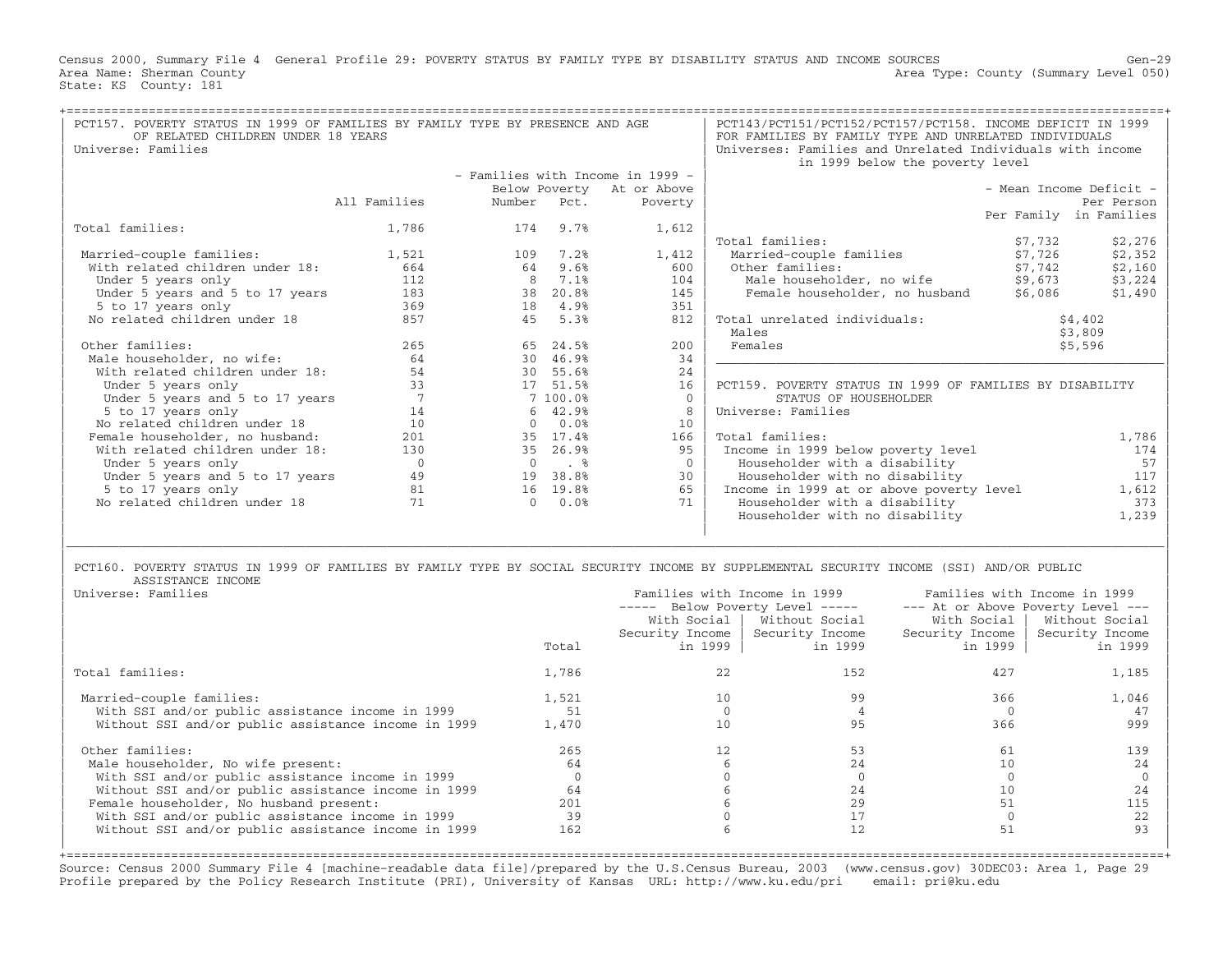Census 2000, Summary File 4 General Profile 30: POV. STATUS BY WORK EXPERIENCE BY FAMILY TYPE & PRESENCE OF CHILDREN Gen−30 Area Name: Sherman County (Summary Level 050) (Area Type: County (Summary Level 050) State: KS County: 181

| PCT161. POVERTY STATUS IN 1999 OF FAMILIES BY FAMILY TYPE BY WORK EXPERIENCE OF HOUSEHOLDER AND SPOUSE                                                           |
|------------------------------------------------------------------------------------------------------------------------------------------------------------------|
| - Householder Worked Full-Time, - : - Householder Worked less than - : --- Householder Did Not Work ---<br>: Full-Time, Year-Round in 1999 :<br>in 1999          |
| Below Poverty At or Above : Below Poverty At or Above :<br>Below Poverty At or Above<br>Number Pct. Poverty : Number Pct.<br>Poverty :<br>Number Pct.<br>Poverty |
| 85 22.5%<br>319 :<br>293                                                                                                                                         |
| 51 16.8%<br>277 :<br>252                                                                                                                                         |
| 60 :<br>$0.0$ %<br>54                                                                                                                                            |
| 133 :<br>15 31.3%<br>33                                                                                                                                          |
| 84 :<br>36 17.9%<br>165                                                                                                                                          |
| 42 :<br>34 45.3%<br>41<br>0:<br>10<br>13 56.5%<br>42 :<br>40.4%<br>31<br>21                                                                                      |
|                                                                                                                                                                  |

| | | PCT157/PCT162. RATIO OF INCOME IN 1999 TO POVERTY LEVEL OF FAMILIES BY FAMILY TYPE BY PRESENCE AND AGE OF RELATED CHILDREN UNDER 18 YEARS OF AGE | Universe: Families

|\_\_\_\_\_\_\_\_\_\_\_\_\_\_\_\_\_\_\_\_\_\_\_\_\_\_\_\_\_\_\_\_\_\_\_\_\_\_\_\_\_\_\_\_\_\_\_\_\_\_\_\_\_\_\_\_\_\_\_\_\_\_\_\_\_\_\_\_\_\_\_\_\_\_\_\_\_\_\_\_\_\_\_\_\_\_\_\_\_\_\_\_\_\_\_\_\_\_\_\_\_\_\_\_\_\_\_\_\_\_\_\_\_\_\_\_\_\_\_\_\_\_\_\_\_\_\_\_\_\_\_\_\_\_\_\_\_\_\_\_\_\_\_\_\_\_\_|

|                                         |          |          | 1.00        | 1.30 | 1.50    | 1.85:   | Cumulative  | Cumulative |
|-----------------------------------------|----------|----------|-------------|------|---------|---------|-------------|------------|
|                                         |          | Under    | to          | to   | to      | and $:$ | Total       | Total      |
|                                         | Total    | 1.00     | 1.29        | 1.49 | 1.84    | Above : | Under 1.50  | Under 1.85 |
|                                         |          |          |             |      |         |         |             |            |
| Total families:                         | 1,786    | 174      | 85          | 69   | 83      | 1,375:  | 328         | 411        |
|                                         |          |          |             |      |         |         |             |            |
| Married-couple families:                | 1,521    | 109      | 54          | 69   | 77      | 1,212:  | 232         | 309        |
| With related children under 18 yrs:     | 664      | 64       | 41          | 33   | 46      | 480 :   | 138         | 184        |
| Under 5 years only                      | 112      | 8        |             | 8    | $\circ$ | 94:     | 18          | 18         |
| Under 5 years and 5 to 17 years         | 183      | 38       | 16          | 11   | 16      | 102:    | 65          | 81         |
| 5 to 17 years only                      | 369      | 18       | 23          | 14   | 30      | 284:    | 55          | 85         |
| No related children under 18 years      | 857      | 45       | 13          | 36   | 31      | 732 :   | 94          | 125        |
|                                         |          |          |             |      |         |         |             |            |
| Other families:                         | 265      | 65       | 31          |      | 6       | 163:    | 96          | 102        |
|                                         |          |          |             |      |         |         |             |            |
| Male householder, no wife present:      | 64       | 30       |             |      |         | 34:     | 30          | 30         |
| With related children under 18 yrs:     | 54       | 30       |             |      |         | 24:     | 30          | 30         |
| Under 5 years only                      | 33       | 17       |             |      |         | 16:     | 17          |            |
| Under 5 years and 5 to 17 years         |          |          |             |      |         | 0:      |             |            |
| 5 to 17 years only                      | 14       |          |             |      |         | 8:      |             |            |
| No related children under 18 years      | 10       |          |             |      |         | 10:     |             |            |
|                                         |          |          |             |      |         |         |             |            |
| Female householder, no husband present: | 201      | 35       | 31          |      |         | 129:    | 66          | 72         |
| With related children under 18 yrs:     | 130      | 35       | 31          |      |         | 58:     | 66          | 72         |
| Under 5 years only                      | $\Omega$ | $\Omega$ | $\mathbf 0$ |      |         | 0:      | $\mathbf 0$ |            |
| Under 5 years and 5 to 17 years         | 49       | 19       | 24          |      |         | 0:      | 43          | 49         |
| 5 to 17 years only                      | 81       | 16       |             |      |         | 58:     | 23          | 2.3        |
| No related children under 18 years      | 71       | $\Omega$ | $\Omega$    |      |         | 71:     | $\Omega$    |            |
|                                         |          |          |             |      |         |         |             |            |
|                                         |          |          |             |      |         |         |             |            |

Source: Census 2000 Summary File 4 [machine−readable data file]/prepared by the U.S.Census Bureau, 2003 (www.census.gov) 30DEC03: Area 1, Page 30 Profile prepared by the Policy Research Institute (PRI), University of Kansas URL: http://www.ku.edu/pri email: pri@ku.edu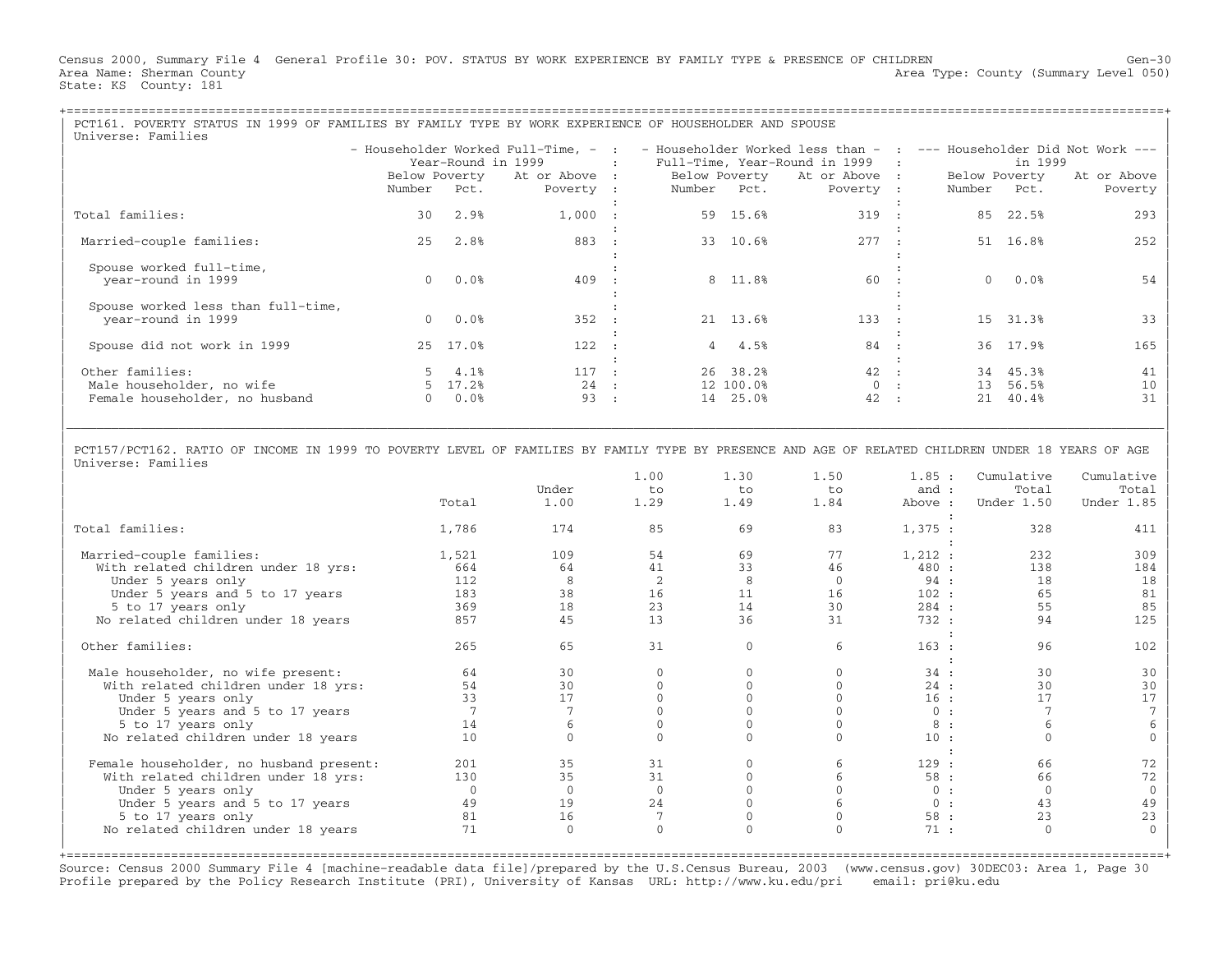|                                                                                                       |            |                                |                | -------------- Households With Income in 1999 Below Poverty Level -------------- |              |              |            |
|-------------------------------------------------------------------------------------------------------|------------|--------------------------------|----------------|----------------------------------------------------------------------------------|--------------|--------------|------------|
|                                                                                                       | Total      | $---$ All Ages $---$<br>Number | Pct.           | Under 25                                                                         | 25 to 44     | 45 to 64     | 65 & Over  |
| Total households:                                                                                     | 2,764      | 328                            | 11.9           | 114                                                                              | 93           | 54           | 67         |
| Family households:                                                                                    | 1,786      | 174                            | 9.7            | 37                                                                               | 73           | 54           | 10         |
| Married-couple families                                                                               | 1,521      | 109                            | 7.2            | 16                                                                               | 46           | 37           | 10         |
| Other families:                                                                                       | 265        | 65                             | 24.5           | 21                                                                               | 2.7          | 17           |            |
| Male householder, no wife present                                                                     | 64         | 30                             | 46.9           | 19                                                                               | 11           | $\Omega$     |            |
| Female householder, no husband present                                                                | 201        | 35                             | 17.4           | 2                                                                                | 16           | 17           |            |
| Nonfamily households:                                                                                 | 978        | 154                            | 15.7           | 77                                                                               | 20           | $\Omega$     |            |
| Male householder                                                                                      | 551        | 126                            | 22.9           | 77                                                                               | 20           | $\Omega$     |            |
| Female householder                                                                                    | 427        | 28                             | 6.6            | $\Omega$                                                                         | $\Omega$     | $\Omega$     |            |
|                                                                                                       |            |                                |                | ----------- Households With Income in 1999 At or Above Poverty Level ----------- |              |              |            |
|                                                                                                       |            | All Ages                       |                | Under 25                                                                         | $25$ to $44$ | $45$ to $64$ | 65 & Over  |
| Total households:                                                                                     |            | 2,436                          |                | 168                                                                              | 727          | 823          | 718<br>323 |
| Family households:                                                                                    |            | 1,612                          |                | 50                                                                               | 545          | 694          |            |
| Married-couple families                                                                               |            | 1,412                          |                | 31                                                                               | 465          | 642          |            |
| Other families:                                                                                       |            | 200                            |                | 19                                                                               | 80           | 52           |            |
| Male householder, no wife present                                                                     |            | 34                             |                | 8                                                                                | 16           | $\Omega$     |            |
| Female householder, no husband present                                                                |            | 166                            |                | 11                                                                               | 64           | 52           |            |
| Nonfamily households:                                                                                 |            | 824                            |                | 118                                                                              | 182          | 129          | 395        |
| Male householder<br>Female householder                                                                |            | 425<br>399                     |                | 100<br>18                                                                        | 143<br>39    | 58<br>71     | 124<br>271 |
|                                                                                                       |            |                                |                |                                                                                  |              |              |            |
| PCT163/PCT164. RATIO OF INCOME IN 1999 TO POVERTY LEVEL BY HOUSEHOLD TYPE<br>Universe: Households (*) |            |                                |                |                                                                                  |              |              |            |
|                                                                                                       |            |                                |                | 1.00                                                                             | 1.50         |              |            |
|                                                                                                       |            |                                | Under Poverty  | to                                                                               | and          |              |            |
|                                                                                                       | Total      | 1.00                           | Rate           | 1.49                                                                             | Over         |              |            |
|                                                                                                       |            |                                |                |                                                                                  |              |              |            |
| Total households:                                                                                     | 2,764      | 328                            | 11.9%          | 305                                                                              | 2,131        |              |            |
| Family households:                                                                                    | 1,786      | 174                            | 9.7%           | 154                                                                              | 1,458        |              |            |
| Married-couple families                                                                               | 1,521      | 109                            | 7.2%           | 123                                                                              | 1,289        |              |            |
| Other families:                                                                                       | 265        | 65                             | 24.5%          | 31                                                                               | 169          |              |            |
| Male householder, no wife present                                                                     | 64         | 30                             | 46.9%          | $\overline{0}$<br>31                                                             | 34           |              |            |
| Female householder, no husband present                                                                | 201<br>978 | 35                             | 17.4%          |                                                                                  | 135<br>673   |              |            |
| Nonfamily households:<br>Male householder                                                             | 551        | 154<br>126                     | 15.7%<br>22.9% | 151<br>83                                                                        | 342          |              |            |
| Female householder                                                                                    | 427        | 2.8                            | 6.6%           | 68                                                                               | 331          |              |            |
|                                                                                                       |            |                                |                |                                                                                  |              |              |            |
|                                                                                                       |            |                                |                |                                                                                  |              |              |            |

+===================================================================================================================================================+Source: Census 2000 Summary File 4 [machine−readable data file]/prepared by the U.S.Census Bureau, 2003 (www.census.gov) 30DEC03: Area 1, Page 31 Profile prepared by the Policy Research Institute (PRI), University of Kansas URL: http://www.ku.edu/pri email: pri@ku.edu

| |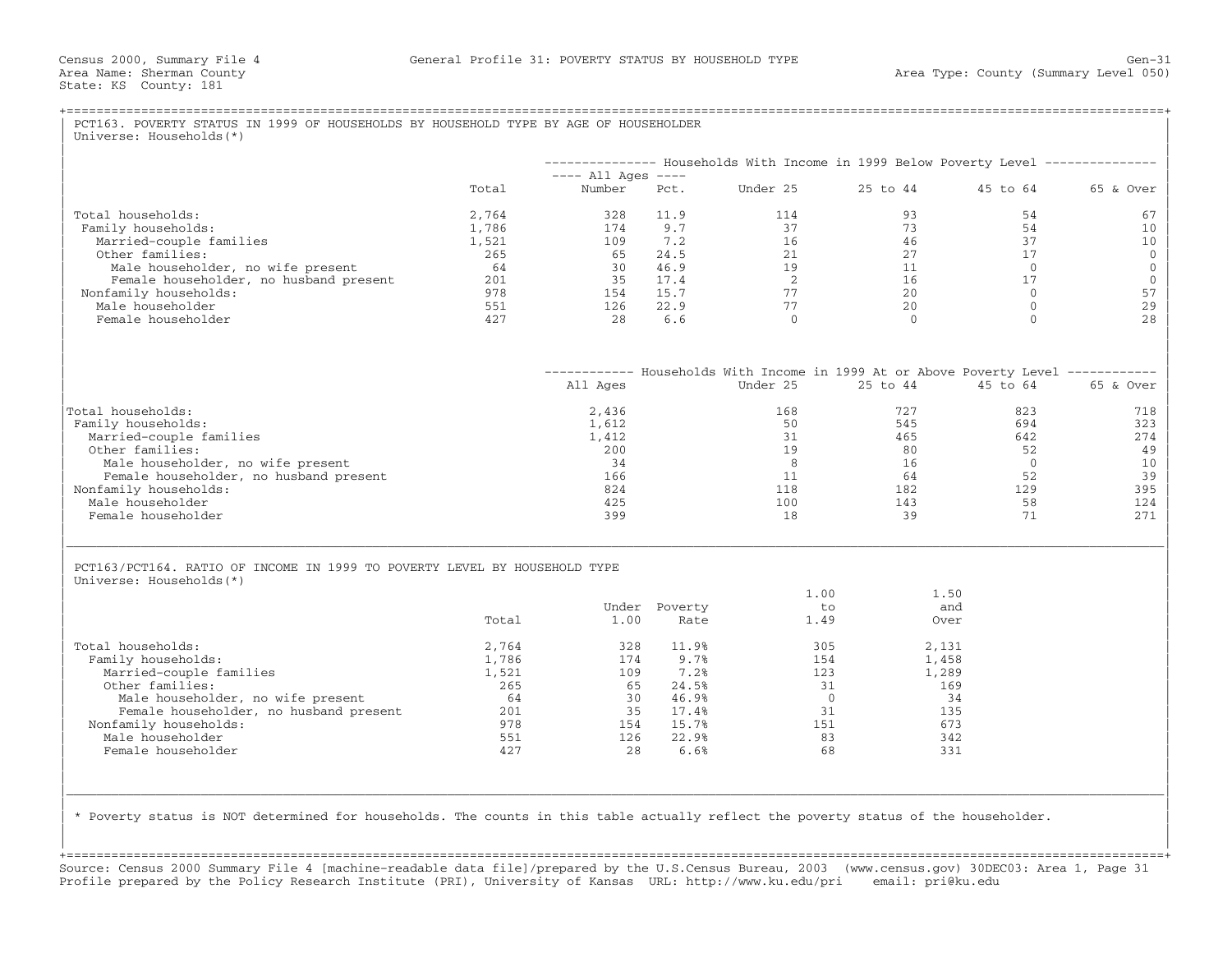| HCT1. URBAN AND RURAL<br>Universe: Occupied housing units  |              |               |                   |             | HCT2/HCT4/HCT7. OCCUPIED HOUSING UNITS AND HOUSEHOLD POPULATION BY TENURE<br>Two universes: Occupied housing units and population |                |             |                              |                   |
|------------------------------------------------------------|--------------|---------------|-------------------|-------------|-----------------------------------------------------------------------------------------------------------------------------------|----------------|-------------|------------------------------|-------------------|
|                                                            |              |               | Number            | Pct.        |                                                                                                                                   |                |             | Population                   | Average           |
| Occupied housing units:                                    |              |               | 2,758             | 100.0       |                                                                                                                                   | Total<br>Units | Pct.        | in Occupied<br>Housing Units | Household<br>Size |
| Urban:<br>Inside urbanized areas                           |              |               | 2,064<br>$\Omega$ | 74.8<br>0.0 | Occupied housing units:                                                                                                           | 2,758          | 100.0       | 6,625                        | 2.40              |
| Inside urban clusters                                      |              |               | 2,064             | 74.8        |                                                                                                                                   |                |             |                              |                   |
| Rural:                                                     |              |               | 694               | 25.2        | Owner occupied                                                                                                                    | 1,900          | 68.9        | 4,786                        | 2.52              |
| Farm                                                       |              |               | 191               | 6.9         | Renter occupied                                                                                                                   | 858            | 31.1        | 1,839                        | 2.14              |
| Nonfarm                                                    |              |               | 503               | 18.2        |                                                                                                                                   |                |             |                              |                   |
| HCT3/HCT10. HOUSEHOLD SIZE BY AGE OF HOUSEHOLDER BY TENURE |              |               |                   |             | HCT5/HCT6. HOUSEHOLD SIZE BY TENURE                                                                                               |                |             |                              |                   |
| Universe: Occupied housing units                           |              |               |                   |             | Universe: Occupied housing units                                                                                                  |                |             |                              |                   |
| Age of                                                     |              |               | Owner             | Renter      |                                                                                                                                   |                |             | Owner                        | Renter            |
| Householder                                                | Total        | Pct.          | Occupied          | Occupied    |                                                                                                                                   | Total          | Pct.        | Occupied                     | Occupied          |
| All households:<br>15 to 24                                | 2,758<br>300 | 100.0<br>10.9 | 1,900<br>40       | 858<br>260  | All household sizes:                                                                                                              | 2,758          | 100.0       | 1,900                        | 858               |
| 25 to 34                                                   | 358          | 13.0          | 165               | 193         | 1-person household                                                                                                                | 810            | 29.4        | 499                          | 311               |
| 35 to 44                                                   | 502          | 18.2          | 347               | 155         | 2-person household                                                                                                                | 993            | 36.0        | 791                          | 202               |
| 45 to 54                                                   | 485          | 17.6          | 411               | 74          | 3-person household                                                                                                                | 377            | 13.7        | 231                          | 146               |
| 55 to 59<br>60 to 64                                       | 176<br>167   | 6.4<br>6.1    | 156<br>157        | 20<br>10    | 4-person household<br>5-person household                                                                                          | 321<br>178     | 11.6<br>6.5 | 190<br>139                   | 131<br>39         |
| 65 to 74                                                   | 358          | 13.0          | 299               | 59          | 6-person household                                                                                                                | 70             | 2.5         | 44                           | 26                |
| 75 to 84                                                   | 323          | 11.7          | 266               | 57          | 7-or-more person                                                                                                                  |                |             |                              |                   |
| 85 and over                                                | 89           | 3.2           | 59                | 30          | household                                                                                                                         | 9              | 0.3         | 6                            | 3                 |
| 1-person                                                   |              |               |                   |             |                                                                                                                                   |                |             |                              |                   |
| household:                                                 | 810          | 29.4          | 499               | 311         |                                                                                                                                   |                |             |                              |                   |
| 15 to 24                                                   | 91           | 3.3           | 24                | 67          | HCT14. ROOMS BY TENURE                                                                                                            |                |             |                              |                   |
| 25 to 34                                                   | 83           | 3.0           | 22                | 61          | Universe: Occupied housing units                                                                                                  |                |             |                              |                   |
| 35 to 44                                                   | 110          | 4.0           | 82                | 28          |                                                                                                                                   |                |             |                              |                   |
| 45 to 54                                                   | 67           | 2.4           | 50                | 17          |                                                                                                                                   |                |             | Owner                        | Renter            |
| 55 to 64                                                   | 32           | 1.2           | 30                | 2           |                                                                                                                                   | Total          | Pct.        | Occupied                     | Occupied          |
| 65 to 74<br>75 and over                                    | 155<br>272   | 5.6<br>9.9    | 106<br>185        | 49<br>87    | Total occupied units:                                                                                                             | 2,758          | 100.0       | 1,900                        | 858               |
|                                                            |              |               |                   |             |                                                                                                                                   |                |             |                              |                   |
| 2-or-more                                                  |              |               |                   |             | 1 room                                                                                                                            | $\Omega$       | 0.0         | $\mathbf{0}$                 | $\mathbf{0}$      |
| person                                                     |              | 70.6          | 1,401             | 547         | 2 rooms<br>3 rooms                                                                                                                | 75<br>199      | 2.7<br>7.2  | 25<br>51                     | 50<br>148         |
| household:<br>15 to 24                                     | 1,948<br>209 | 7.6           | 16                | 193         | 4 rooms                                                                                                                           | 298            | 10.8        | 154                          | 144               |
| 25 to 34                                                   | 275          | 10.0          | 143               | 132         | 5 rooms                                                                                                                           | 604            | 21.9        | 414                          | 190               |
| 35 to 44                                                   | 392          | 14.2          | 265               | 127         | 6 rooms                                                                                                                           | 512            | 18.6        | 372                          | 140               |
| 45 to 54                                                   | 418          | 15.2          | 361               | 57          | 7 rooms                                                                                                                           | 385            | 14.0        | 306                          | 79                |
| 55 to 64                                                   | 311          | 11.3          | 283               | 2.8         | 8 rooms                                                                                                                           | 293            | 10.6        | 249                          | 44                |
| 65 to 74                                                   | 203          | 7.4           | 193               | 10          | 9 or more rooms                                                                                                                   | 392            | 14.2        | 329                          | 63                |
| 75 and over                                                | 140          | 5.1           | 140               | $\Omega$    |                                                                                                                                   |                |             |                              |                   |
|                                                            |              |               |                   |             |                                                                                                                                   |                |             |                              |                   |
|                                                            |              |               |                   |             |                                                                                                                                   |                |             |                              |                   |
|                                                            |              |               |                   |             |                                                                                                                                   |                |             |                              |                   |
|                                                            |              |               |                   |             |                                                                                                                                   |                |             |                              |                   |

Source: Census 2000 Summary File 4 [machine−readable data file]/prepared by the U.S.Census Bureau, 2003 (www.census.gov) 30DEC03: Area 1, Page 32 Profile prepared by the Policy Research Institute (PRI), University of Kansas URL: http://www.ku.edu/pri email: pri@ku.edu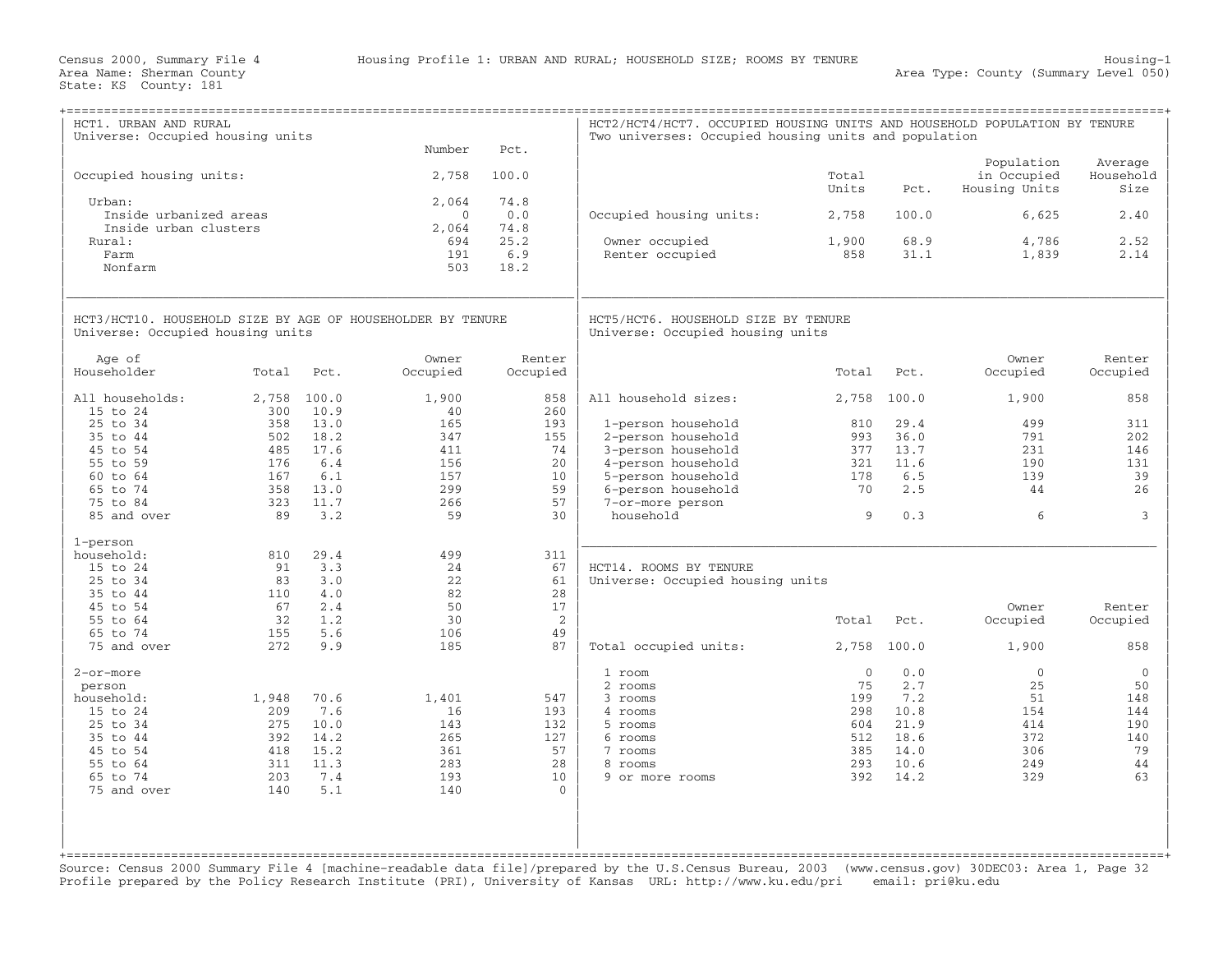## +===================================================================================================================================================+HCT9. HOUSEHOLD TYPE (INCLUDING LIVING ALONE) BY AGE OF HOUSEHOLDER BY TENURE Universe: Occupied housing units

|                                |          |                | ----------------------------------- Age of Householder ------------------------------- | Total          |                                   |                |                 |                |
|--------------------------------|----------|----------------|----------------------------------------------------------------------------------------|----------------|-----------------------------------|----------------|-----------------|----------------|
|                                | All Ages | 15 to 24       | 25 to 34                                                                               | 35 to 44       | 45 to 54                          | 55 to 64       | 65 to 74        | 75 & over      |
|                                |          |                |                                                                                        |                |                                   |                |                 |                |
| Total occupied units:          | 2,758    | 300            | 358                                                                                    | 502            | 485                               | 343            | 358             | 412            |
| Family households:             | 1,768    | 89             | 257                                                                                    | 392            | 399                               | 305            | 188             | 138            |
| Married-couple families        | 1,498    | 48             | 207                                                                                    | 322            | 355                               | 288            | 158             | 120            |
| Other families:                | 270      | 41             | 50                                                                                     | 70             | 44                                | 17             | 30              | 18             |
| Male householder, no wife      | 67       | 27             | -6                                                                                     | 25             | $\Omega$                          | $\bigcirc$     | $\Omega$        | 9              |
| Female householder, no husband | 203      | 14             | 44                                                                                     | 45             | 44                                | 17             | 30              | 9              |
| Nonfamily households:          | 990      | 211            | 101                                                                                    | 110            | 86<br>45                          | 38             | 170             | 274            |
| Male householder:              | 572      | 192            | 83                                                                                     | 86             |                                   | 15             | 67              | 84             |
| Living alone                   | 427      | 91             | 65                                                                                     | 86             | 26                                | 15             | 60              | 84             |
| Not living alone               | 145      | 101            | 18                                                                                     | $\bigcirc$     | 19                                | $\overline{0}$ | 7               | $\overline{0}$ |
| Female householder:            | 418      | 19             | 18                                                                                     | 24             | 41                                | 23             | 103             | 190            |
| Living alone                   | 383      | $\overline{0}$ | 18                                                                                     | 24             | 41                                | 17             | 95              | 188            |
| Not living alone               | 35       | 19             | $\Omega$                                                                               | $\Omega$       | $\Omega$                          | 6              | 8               | $\mathfrak{D}$ |
|                                |          |                |                                                                                        |                |                                   |                |                 |                |
|                                | All Ages | 15 to 24       | 25 to 34                                                                               | 35 to 44       | 45 to 54                          | 55 to 64       | 65 to 74        | 75 & over      |
| Owner occupied units:          | 1,900    | 40             | 165                                                                                    | 347            | 411                               | 313            | 299             | 325            |
| Family households:             | 1,359    | 16             | 143                                                                                    | 265            | 342                               | 277            | 178             | 138            |
| Married-couple families        | 1,235    | 16             | 120                                                                                    | 259            | 312                               | 260            | 148             | 120            |
| Other families:                | 124      | $\Omega$       | 23                                                                                     | 6              | 30                                | 17             | 30              | 18             |
| Male householder, no wife      | 15       | $\circ$        | 6                                                                                      | $\overline{0}$ | $\overline{0}$                    | $\overline{0}$ | $\overline{0}$  | 9              |
| Female householder, no husband | 109      | $\Omega$       | 17                                                                                     | 6              | 30                                | 17             | 30              | 9              |
| Nonfamily households:          | 541      | 24             | 22                                                                                     | 82             | 69                                | 36             | 121             | 187            |
| Male householder:              | 246      | 24             | 22                                                                                     | 58             | 36                                | 15             | 36              | 55             |
| Living alone                   | 220      | 24             | 22                                                                                     | 58             | 17                                | 15             | 29              | 55             |
| Not living alone               | 26       | $\overline{0}$ | $\overline{0}$                                                                         | $\overline{0}$ | 19                                | $\overline{0}$ | $7\phantom{.0}$ | $\mathbf{0}$   |
| Female householder:            | 295      | $\overline{0}$ | $\Omega$                                                                               | 24             | 33                                | 21             | 85              | 132            |
| Living alone                   | 279      | $\circ$        | $\Omega$                                                                               | 24             | 33                                | 1.5            | 77              | 130            |
| Not living alone               | 16       | $\Omega$       | $\Omega$                                                                               | $\Omega$       | $\Omega$                          | 6              | 8               | 2              |
|                                |          |                |                                                                                        |                | ----- Renter Occupied ----------- |                |                 |                |
|                                | All Ages | 15 to 24       | 25 to 34                                                                               | 35 to 44       | 45 to 54                          | 55 to 64       | 65 to 74        | 75 & over      |
| Renter occupied units:         | 858      | 260            | 193                                                                                    | 155            | 74                                | 30             | 59              | 87             |
| Family households:             | 409      | 73             | 114                                                                                    | 127            | 57                                | 28             | 10              | $\Omega$       |
| Married-couple families        | 2.63     | 32             | 87                                                                                     | 63             | 43                                | 28             | 10              | $\Omega$       |
| Other families:                | 146      | 41             | 27                                                                                     | 64             | 14                                | $\Omega$       | $\mathbf{0}$    | $\mathbf{0}$   |
| Male householder, no wife      | 52       | 27             | $\Omega$                                                                               | 25             | $\Omega$                          | $\Omega$       | $\Omega$        | $\mathbf{0}$   |
| Female householder, no husband | 94       | 14             | 27                                                                                     | 39             | 14                                | $\mathbf{0}$   | $\mathbf{0}$    | $\mathbf 0$    |
| Nonfamily households:          | 449      | 187            | 79                                                                                     | 28             | 17                                | $\overline{2}$ | 49              | 87             |
| Male householder:              | 326      | 168            | 61                                                                                     | 28             | 9                                 | $\mathbf{0}$   | 31              | 29             |
| Living alone                   | 207      | 67             | 43                                                                                     | 28             | 9                                 | $\Omega$       | 31              | 29             |
| Not living alone               | 119      | 101            | 18                                                                                     | $\overline{0}$ | $\mathbf{0}$                      | $\Omega$       | $\overline{0}$  | $\mathbf{0}$   |
| Female householder:            | 123      | 19             | 18                                                                                     | $\overline{0}$ | 8                                 | 2              | 18              | 58             |
| Living alone                   | 104      | $\overline{0}$ | 18                                                                                     | $\mathbf{0}$   | 8                                 | $\overline{2}$ | 18              | 58             |
| Not living alone               | 19       | 19             | $\mathbf{0}$                                                                           | $\Omega$       | $\Omega$                          | $\Omega$       | $\Omega$        | $\Omega$       |
|                                |          |                |                                                                                        |                |                                   |                |                 |                |

Source: Census 2000 Summary File 4 [machine−readable data file]/prepared by the U.S.Census Bureau, 2003 (www.census.gov) 30DEC03: Area 1, Page 33 Profile prepared by the Policy Research Institute (PRI), University of Kansas URL: http://www.ku.edu/pri email: pri@ku.edu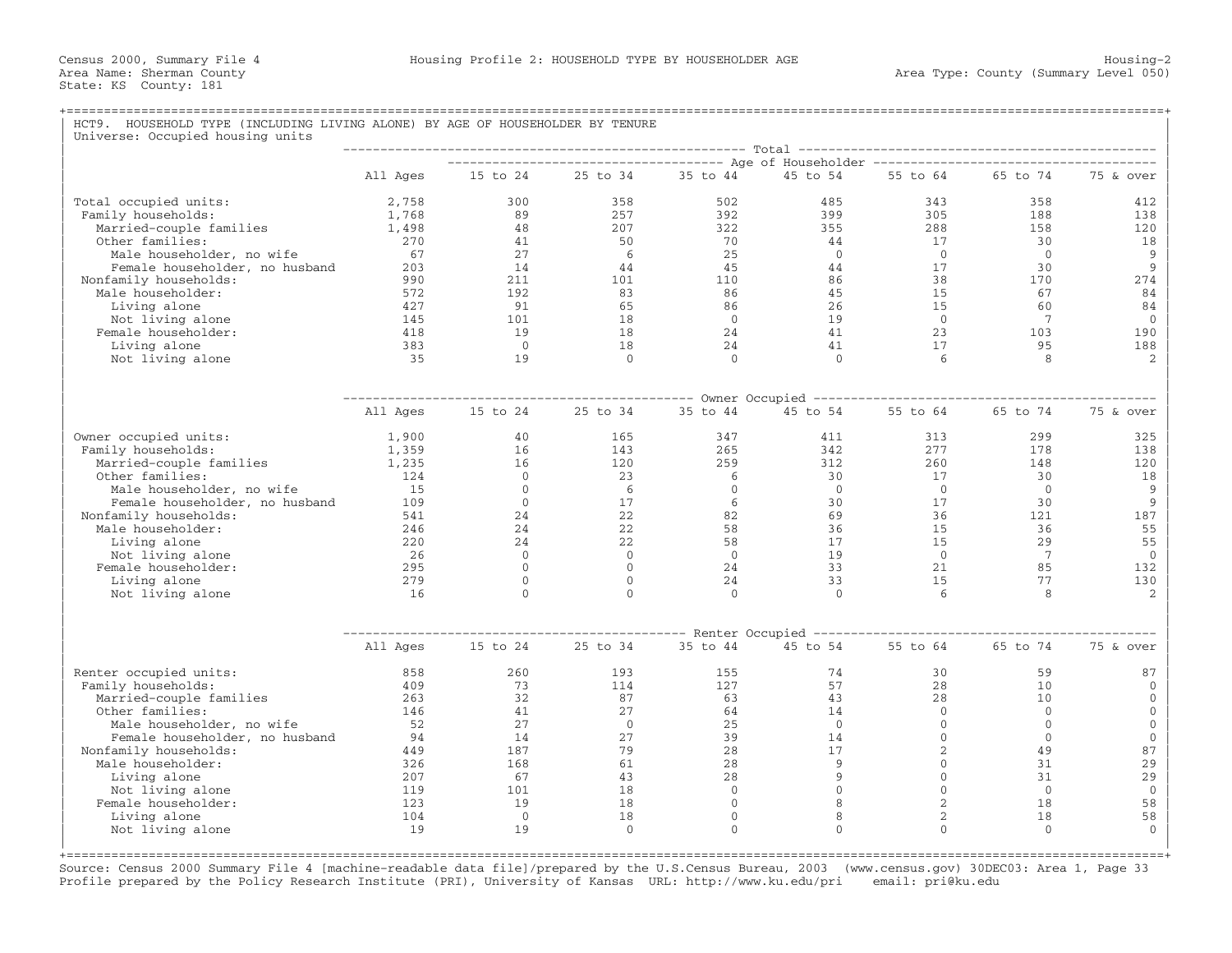| HCT8. HOUSEHOLD TYPE AND PRESENCE AND AGE OF OWN CHILDREN BY TENURE |       |       | HCT11. OCCUPANTS PER ROOM BY TENURE<br>Universe: Occupied housing units |                |                                  |        |             |          |          |
|---------------------------------------------------------------------|-------|-------|-------------------------------------------------------------------------|----------------|----------------------------------|--------|-------------|----------|----------|
| Universe: Occupied housing units                                    |       |       |                                                                         |                |                                  |        |             |          |          |
|                                                                     |       |       | Owner                                                                   | Renter         |                                  |        |             |          |          |
|                                                                     | Total | Pct.  | Occupied                                                                | Occupied       |                                  |        |             | Owner    | Renter   |
|                                                                     |       |       |                                                                         |                |                                  | Total  | Pct.        | Occupied | Occupied |
| All occupied housing units:                                         | 2,758 | 100.0 | 1,900                                                                   | 858            |                                  |        |             |          |          |
|                                                                     |       |       |                                                                         |                | Total units:                     | 2,758  | 100.0       | 1,900    | 858      |
| Family households:                                                  | 1,768 | 64.1  | 1,359                                                                   | 409            |                                  |        |             |          |          |
| Married-couple families:                                            | 1,498 | 54.3  | 1,235                                                                   | 263            | $0.50$ or less                   | 2,151  | 78.0        | 1,562    | 589      |
| With own children under 18:                                         | 636   | 23.1  | 471                                                                     | 165            | $0.51$ to $1.00$                 | 524    | 19.0        | 296      | 228      |
| Under 6 years only                                                  | 120   | 4.4   | 67                                                                      | 53             | $1.01$ to $1.50$                 | 73     | 2.6         | 40       | 33       |
| Under 6 and 6 to 17 years                                           | 177   | 6.4   | 141                                                                     | 36             | $1.51$ to $2.00$                 | 10     | 0.4         |          |          |
| 6 to 17 years only                                                  | 339   | 12.3  | 263                                                                     | 76             | $2.01$ or more                   | $\cap$ | 0.0         | $\cap$   |          |
| No own children under 18                                            | 862   | 31.3  | 764                                                                     | 98             |                                  |        |             |          |          |
|                                                                     |       |       |                                                                         |                |                                  |        |             |          |          |
| Other families (No spouse present):                                 | 270   | 9.8   | 124                                                                     | 146            |                                  |        |             |          |          |
| Male householder, no wife:                                          | 67    | 2.4   | 15                                                                      | 52             | HCT30. BEDROOMS BY TENURE        |        |             |          |          |
| With own children under 18:                                         | 58    | 2.1   | 6                                                                       | 52             | Universe: Occupied housing units |        |             |          |          |
| Under 6 years only                                                  | 42    | 1.5   | $\Omega$                                                                | 42             |                                  |        |             |          |          |
| Under 6 and 6 to 17 years                                           | 6     | 0.2   | 6                                                                       | $\overline{0}$ |                                  |        |             | Owner    | Renter   |
| 6 to 17 years only                                                  | 10    | 0.4   | $\Omega$                                                                | 10             |                                  | Total  | Pct.        | Occupied | Occupied |
| No own children under 18                                            | 9     | 0.3   | 9                                                                       | $\overline{0}$ |                                  |        |             |          |          |
| Female householder, no husband:                                     | 203   | 7.4   | 109                                                                     | 94             | Total units:                     |        | 2,758 100.0 | 1,900    | 858      |
| With own children under 18:                                         | 116   | 4.2   | 53                                                                      | 63             |                                  |        |             |          |          |
| Under 6 years only                                                  | 17    | 0.6   | 8                                                                       | 9              | No bedroom                       | 10     | 0.4         | 10       | $\Omega$ |
| Under 6 and 6 to 17 years                                           | 41    | 1.5   | 9                                                                       | 32             | 1 bedroom                        | 206    | 7.5         | 43       | 163      |
| 6 to 17 years only                                                  | 58    | 2.1   | 36                                                                      | 22             | 2 bedrooms                       | 798    | 28.9        | 442      | 356      |
| No own children under 18                                            | 87    | 3.2   | 56                                                                      | 31             | 3 bedrooms                       | 1,075  | 39.0        | 840      | 235      |
|                                                                     |       |       |                                                                         |                | 4 bedrooms                       | 463    | 16.8        | 396      | 67       |
| Nonfamily households:                                               | 990   | 35.9  | 541                                                                     | 449            | 5 or more                        |        |             |          |          |
| Householder living alone:                                           | 810   | 29.4  | 499                                                                     | 311            | bedrooms                         | 206    | 7.5         | 169      | 37       |
| Male householder                                                    | 427   | 15.5  | 220                                                                     | 207            |                                  |        |             |          |          |
| Female householder                                                  | 383   | 13.9  | 279                                                                     | 104            |                                  |        |             |          |          |
| Householder not living alone                                        | 180   | 6.5   | 42                                                                      | 138            |                                  |        |             |          |          |
|                                                                     |       |       |                                                                         |                |                                  |        |             |          |          |

HCT17/HCT18. OCCUPIED HOUSING UNITS AND POPULATION BY UNITS IN STRUCTURE BY TENURE Two universes: Occupied housing units and population

|                     |          |       | ---------- Occupied Housing Units ---------- |              | ---- Population in Occupied Housing Units ---- |       |          | - Persons per Household - |           |                      |        |
|---------------------|----------|-------|----------------------------------------------|--------------|------------------------------------------------|-------|----------|---------------------------|-----------|----------------------|--------|
|                     | Total    | Pct.  | Owner                                        | Renter       | Total                                          | Pct.  | Owner    | Renter                    | Total     | Owner                | Renter |
| Total units:        | 2,758    | 100.0 | 1,900                                        | 858          | 6,625                                          | 100.0 | 4,786    | 1,839                     | 2.40      | 2.52                 | 2.14   |
| 1, detached         | 2,243    | 81.3  | 1,691                                        | 552          | 5,633                                          | 85.0  | 4,250    | 1,383                     | 2.51      | 2.51                 | 2.51   |
| 1, attached         |          | 0.4   |                                              |              | 31                                             | 0.5   | 10       | 21                        | 2.82      | 5.00                 | 2.33   |
|                     | 64       | 2.3   |                                              | 64           | 104                                            | 1.6   |          | 104                       | 1.63      |                      | 1.63   |
| $3$ or $4$          | 87       | 3.2   | 23                                           | 64           | 122                                            | 1.8   | 61       | 61                        | 1.40      | 2.65                 | 0.95   |
| $5$ to $9$          | 36       | 1.3   |                                              | 36           | 38                                             | 0.6   |          | 38                        | 1.06      | $\cdot$              | 1.06   |
| 10 to 19            | 28       | 1.0   |                                              | 28           | 58                                             | 0.9   |          | 58                        | 2.07      | $\ddot{\phantom{0}}$ | 2.07   |
| 20 to 49            | 57       | 2.1   |                                              | 57           | 56                                             | 0.8   |          | 56                        | 0.98      | $\cdot$              | 0.98   |
| 50 or more          |          | 0.0   |                                              |              |                                                | 0.0   |          |                           | $\bullet$ |                      |        |
| Mobile home         | 232      | 8.4   | 184                                          | 48           | 583                                            | 8.8   | 465      | 118                       | 2.51      | 2.53                 | 2.46   |
| Boat, RV, van, etc. | $\Omega$ | 0.0   | $\Omega$                                     | $\mathbf{0}$ | $\Omega$                                       | 0.0   | $\Omega$ |                           | $\cdot$   | $\ddot{\phantom{1}}$ |        |

|\_\_\_\_\_\_\_\_\_\_\_\_\_\_\_\_\_\_\_\_\_\_\_\_\_\_\_\_\_\_\_\_\_\_\_\_\_\_\_\_\_\_\_\_\_\_\_\_\_\_\_\_\_\_\_\_\_\_\_\_\_\_\_\_\_\_\_\_\_\_\_\_\_\_\_\_\_\_\_\_\_\_\_\_\_\_\_\_\_\_\_\_\_\_\_\_\_\_\_\_\_\_\_\_\_\_\_\_\_\_\_\_\_\_\_\_\_\_\_\_\_\_\_\_\_\_\_\_\_\_\_\_\_\_\_\_\_\_\_\_\_\_\_\_\_\_\_| | |

+===================================================================================================================================================+ Source: Census 2000 Summary File 4 [machine−readable data file]/prepared by the U.S.Census Bureau, 2003 (www.census.gov) 30DEC03: Area 1, Page 34 Profile prepared by the Policy Research Institute (PRI), University of Kansas URL: http://www.ku.edu/pri email: pri@ku.edu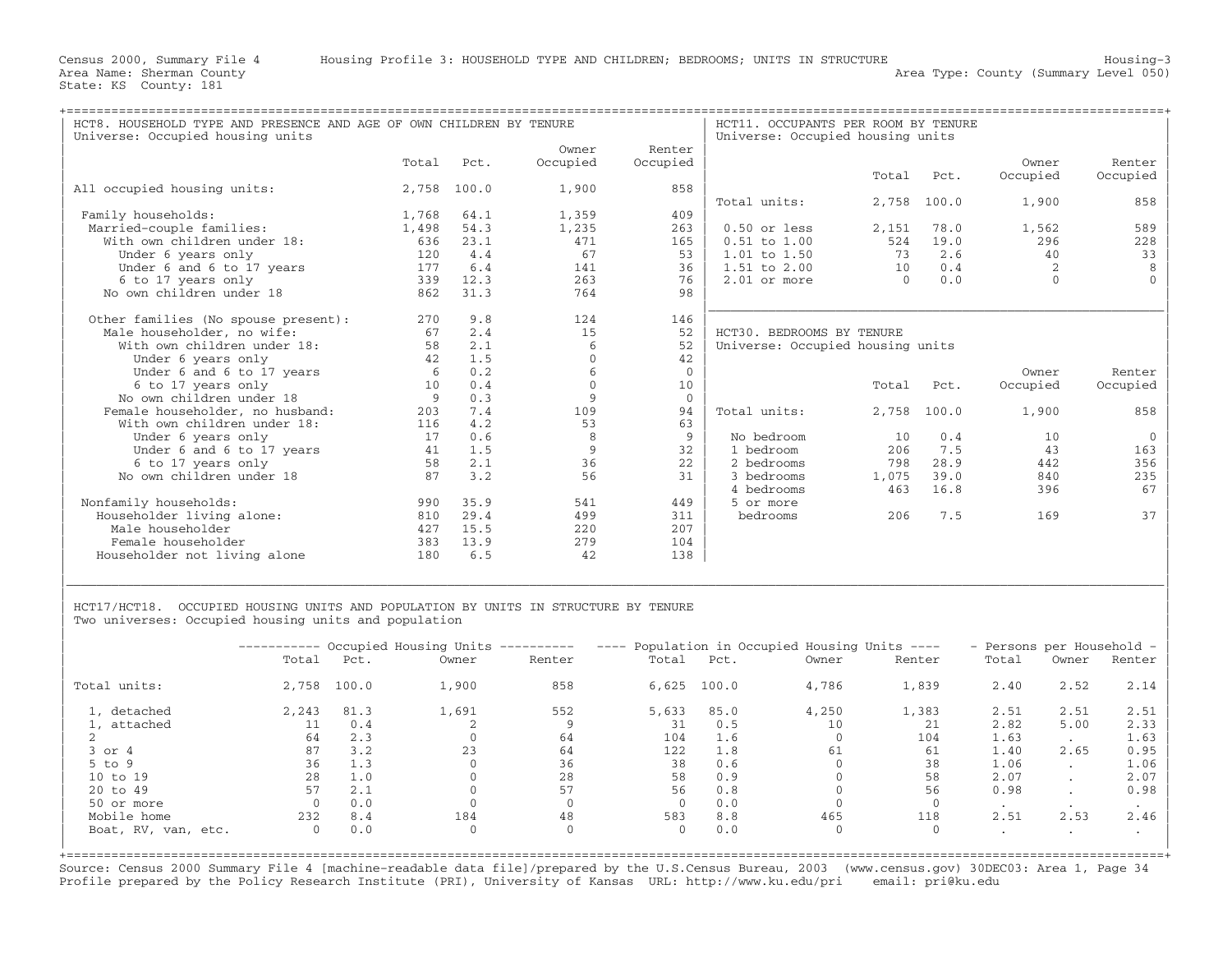| HCT21/HCT22. YEAR STRUCTURE BUILT BY TENURE                                                            |            |             |               |                | HCT29. HOUSE HEATING FUEL BY TENURE                                           |                                   |             |                                               |                     |
|--------------------------------------------------------------------------------------------------------|------------|-------------|---------------|----------------|-------------------------------------------------------------------------------|-----------------------------------|-------------|-----------------------------------------------|---------------------|
| Universe: Occupied housing units                                                                       |            |             | Owner         | Renter         | Universe: Occupied housing units                                              |                                   |             | Owner                                         | Renter              |
| Year Built                                                                                             | Total      | Pct.        | Occupied      | Occupied       |                                                                               | Total                             | Pct.        | Occupied                                      | Occupied            |
| Total occupied units:                                                                                  |            | 2,758 100.0 | 1,900         | 858            | Total occupied units:                                                         |                                   | 2,758 100.0 | 1,900                                         | 858                 |
| Built 1999 to March 2000                                                                               | 12         | 0.4         | 12            | $\overline{0}$ | Utility gas                                                                   | 2,357                             | 85.5        | 1,649                                         | 708                 |
| Built 1995 to 1998                                                                                     | 120        | 4.4         | 66            | 54             | Bottled, tank, LP gas                                                         | 214                               | 7.8         | 153                                           | 61                  |
| Built 1990 to 1994                                                                                     | 69         | 2.5<br>8.6  | 35            | 34<br>99       | Electricity                                                                   | 165<br>$\overline{\phantom{0}}$ 2 | 6.0<br>0.1  | 76<br>2                                       | 89<br>$\mathbf{0}$  |
| Built 1980 to 1989<br>Built 1970 to 1979                                                               | 237<br>617 | 22.4        | 138<br>435    | 182            | Fuel oil, kerosene, etc.<br>Coal or coke                                      | $\Omega$                          | 0.0         | $\Omega$                                      | $\mathbf 0$         |
| Built 1960 to 1969                                                                                     | 395        | 14.3        | 299           | 96             | Wood                                                                          | $7\overline{ }$                   | 0.3         | 7                                             | $\mathbf 0$         |
| Built 1950 to 1959                                                                                     | 276        | 10.0        | 117           | 159            | Solar energy                                                                  | $\overline{0}$                    | 0.0         | $\Omega$                                      | $\mathsf{O}\xspace$ |
| Built 1940 to 1949                                                                                     | 317        | 11.5        | 217           | 100            | Other fuel                                                                    | 13                                | 0.5         | 13                                            | $\mathbf 0$         |
| Built 1939 or earlier                                                                                  | 715        | 25.9        | 581           | 134            | No fuel used                                                                  | $\bigcap$                         | 0.0         | $\Omega$                                      |                     |
| Median year structure built                                                                            | 1962       |             | 1961          | 1964           |                                                                               |                                   |             |                                               |                     |
| HCT24/HCT25. YEAR HOUSEHOLDER MOVED INTO UNIT BY TENURE<br>Universe: Occupied housing units            |            |             |               |                | HCT32/HCT34. VEHICLES AVAILABLE BY TENURE<br>Universe: Occupied housing units |                                   |             |                                               |                     |
|                                                                                                        |            |             | Owner         | Renter         |                                                                               |                                   |             | Owner                                         | Renter              |
| Year Moved Into Unit                                                                                   | Total      | Pct.        | Occupied      | Occupied       |                                                                               | Total                             | Pct.        | Occupied                                      | Occupied            |
| Total occupied units:                                                                                  |            | 2,758 100.0 | 1,900         | 858            | Total occupied units:                                                         |                                   | 2,758 100.0 | 1,900                                         | 858                 |
| Moved in 1999 to March 2000                                                                            | 597        | 21.6        | 137           | 460            | No vehicle available                                                          | 102                               | 3.7         | 33                                            | 69                  |
| Moved in 1995 to 1998                                                                                  | 647        | 23.5        | 426           | 221            | 1 vehicle available                                                           | 827                               | 30.0        | 448                                           | 379                 |
| Moved in 1990 to 1994                                                                                  | 352        | 12.8        | 253           | 99             | 2 vehicles available                                                          | 1,019                             | 36.9        | 780                                           | 239                 |
| Moved in 1980 to 1989                                                                                  | 336        | 12.2        | 304           | 32             | 3 vehicles available                                                          | 474                               | 17.2        | 342                                           | 132                 |
| Moved in 1970 to 1979                                                                                  | 408        | 14.8        | 380           | 28             | 4 vehicles available                                                          | 222                               | 8.0         | 213                                           | 9                   |
| Moved in 1969 or earlier                                                                               | 418        | 15.2        | 400           | 18             | 5 or more vehicles                                                            |                                   |             | 84                                            |                     |
| Median year householder                                                                                |            |             |               |                | available                                                                     | 114                               | 4.1         |                                               | 30                  |
| moved into unit                                                                                        | 1993       |             | 1986          | 1999           | Mean vehicles available                                                       | 2.13                              |             | 2.31                                          | 1.75                |
| HCT31. TELEPHONE SERVICE AVAILABLE BY AGE OF HOUSEHOLDER BY TENURE<br>Universe: Occupied housing units |            |             |               |                | ------ With Telephone Service Available -------                               |                                   |             | ------ No Telephone Service Available ------- |                     |
| Age of                                                                                                 |            |             |               | Owner          | Renter                                                                        |                                   |             | Owner                                         | Renter              |
| Householder                                                                                            | Total      | Total       | Pct.          | Occupied       | Occupied                                                                      | Pct.<br>Total                     |             | Occupied                                      | Occupied            |
| All ages:                                                                                              | 2,758      |             | 2,674<br>97.0 | 1,875          | 799                                                                           | 84                                | 3.0         | 2.5                                           | 59                  |
| 15 to 24                                                                                               | 300        |             | 254<br>9.2    | 40             | 214                                                                           | 46                                | 1.7         | $\mathbf{0}$                                  | 46                  |
| 25 to 34                                                                                               | 358        |             | 358 13.0      | 165            | 193                                                                           | $\Omega$                          | 0.0         | $\Omega$                                      | $\Omega$            |
| 35 to 44                                                                                               | 502        |             | 17.8<br>490   | 345            | 145                                                                           | 12                                | 0.4         | 2                                             | 10                  |
| 45 to 54                                                                                               | 485        |             | 474<br>17.2   | 403            | 71                                                                            | 11                                | 0.4         | 8                                             | $\overline{3}$      |
| 55 to 64                                                                                               | 343        |             | 339<br>12.3   | 309            | 30                                                                            | $\overline{4}$                    | 0.1         | $\overline{4}$                                | $\mathbb O$         |
| 65 to 74                                                                                               | 358        |             | 353<br>12.8   | 294            | 59                                                                            | $\overline{5}$                    | 0.2         | 5                                             | $\mathbf{0}$        |
| 75 and over                                                                                            | 412        |             | 406<br>14.7   | 319            | 87                                                                            | 6                                 | 0.2         | 6                                             | $\Omega$            |
|                                                                                                        |            |             |               |                |                                                                               |                                   |             |                                               |                     |

Source: Census 2000 Summary File 4 [machine−readable data file]/prepared by the U.S.Census Bureau, 2003 (www.census.gov) 30DEC03: Area 1, Page 35 Profile prepared by the Policy Research Institute (PRI), University of Kansas URL: http://www.ku.edu/pri email: pri@ku.edu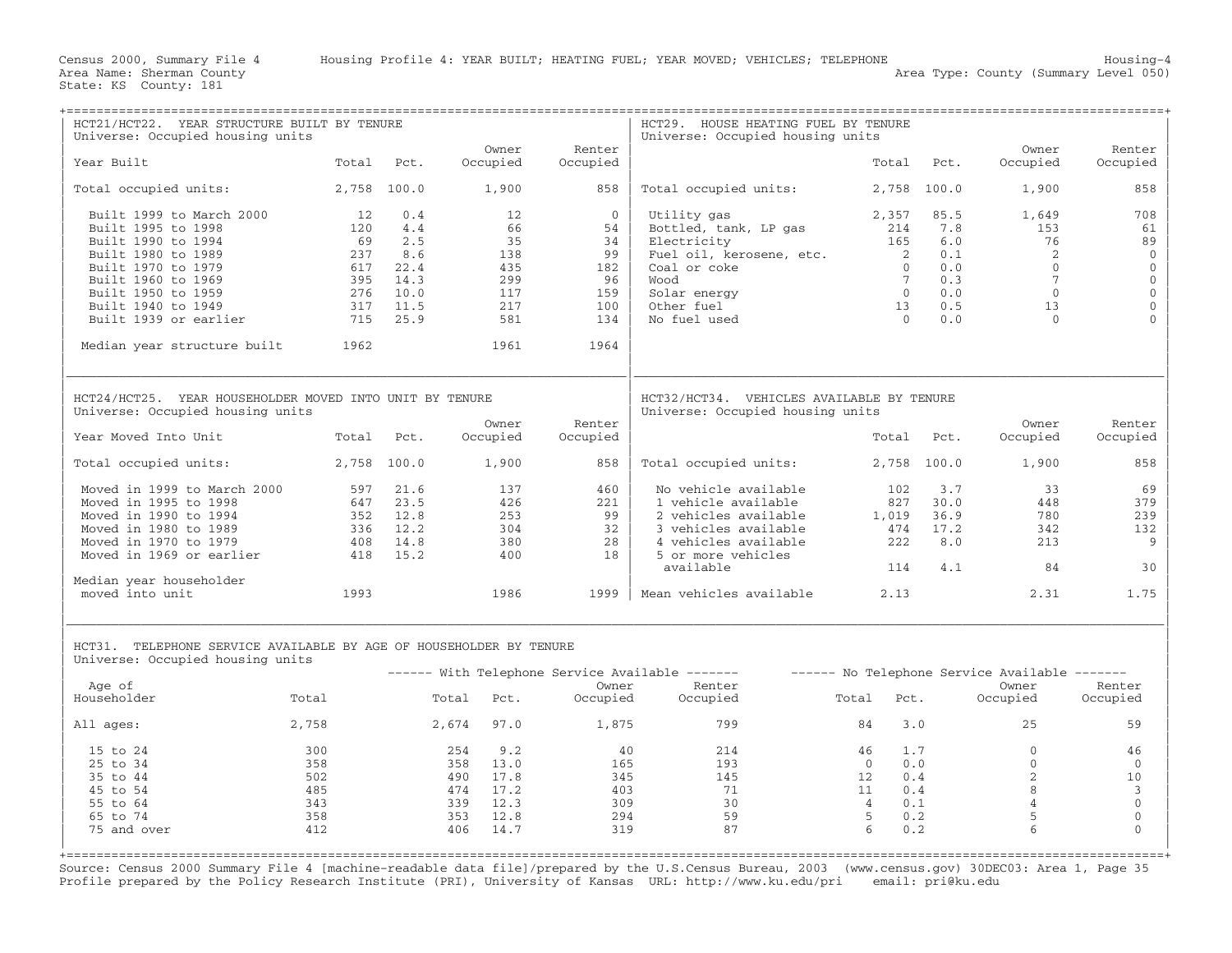| $HCT35/HCT36$ .<br>HOUSEHOLD INCOME IN 1999 BY TENURE<br>Universe: Occupied housing units |          |       |          |             | HCT41.<br>PLUMBING FACILITIES BY TENURE<br>Universe: Occupied housing units |       |       |          |          |  |
|-------------------------------------------------------------------------------------------|----------|-------|----------|-------------|-----------------------------------------------------------------------------|-------|-------|----------|----------|--|
|                                                                                           |          |       |          |             |                                                                             |       |       | Owner    | Renter   |  |
|                                                                                           |          |       | Owner    | Renter      |                                                                             | Total | Pct.  | Occupied | Occupied |  |
|                                                                                           | Total    | Pct.  | Occupied | Occupied    |                                                                             |       |       |          |          |  |
|                                                                                           |          |       |          |             | Total occupied units:                                                       | 2,758 | 100.0 | 1,900    | 858      |  |
| Total occupied units:                                                                     | 2,758    | 100.0 | 1,900    | 858         | Complete plumbing                                                           |       |       |          |          |  |
| Less than $$5,000$                                                                        | 100      | 3.6   | 58       | 42          | facilities                                                                  | 2,752 | 99.8  | 1,894    | 858      |  |
| $$5,000$ to $$9,999$                                                                      | 176      | 6.4   | 32       | 144         | Lacking complete                                                            |       |       |          |          |  |
| \$10,000 to \$14,999                                                                      | 236      | 8.6   | 135      | 101         | plumbing facilities                                                         | б.    | 0.2   | 6        |          |  |
| \$15,000 to \$19,999                                                                      | 251      | 9.1   | 166      | 85          |                                                                             |       |       |          |          |  |
| \$20,000 to \$24,999                                                                      | 247      | 9.0   | 142      | 105         |                                                                             |       |       |          |          |  |
| \$25,000 to \$34,999                                                                      | 505      | 18.3  | 372      | 133         | HCT43.<br>KITCHEN FACILITIES BY TENURE                                      |       |       |          |          |  |
| \$35,000 to \$49,999                                                                      | 427      | 15.5  | 320      | 107         | Universe: Occupied housing units                                            |       |       |          |          |  |
| \$50,000 to \$74,999                                                                      | 497      | 18.0  | 395      | 102         |                                                                             |       |       | Owner    | Renter   |  |
| \$75,000 to \$99,999                                                                      | 217      | 7.9   | 188      | 29          |                                                                             | Total | Pct.  | Occupied | Occupied |  |
| \$100,000 to \$149,999                                                                    | 69       | 2.5   | 69       | $\mathbf 0$ |                                                                             |       |       |          |          |  |
| \$150,000 or More                                                                         | 33       | 1.2   | 23       | 10          | Total occupied units:                                                       | 2,758 | 100.0 | 1,900    | 858      |  |
|                                                                                           |          |       |          |             | Complete kitchen                                                            |       |       |          |          |  |
| Median household income                                                                   | \$32,359 |       | \$36,125 | \$22,647    | facilities                                                                  | 2,746 | 99.6  | 1,888    | 858      |  |
| Mean household income                                                                     | \$40,082 |       | \$45,201 | \$28,745    | Lacking complete                                                            |       |       |          |          |  |
|                                                                                           |          |       |          |             | kitchen facilities                                                          | 12    | 0.4   | 12       |          |  |

| | HCT89. POVERTY STATUS IN 1999 BY AGE OF HOUSEHOLDER BY TENURE Universe: Occupied housing units

| Age of      | $--$ All Occupied $--$<br>Housing Units |       | $----Total----$ |      | Income in 1999 Below Poverty Level<br>-Owner Occupied- |      | ______________<br>-Renter Occupied- |      | Income in 1999 At or Above Poverty Level | Owner    | Renter   |
|-------------|-----------------------------------------|-------|-----------------|------|--------------------------------------------------------|------|-------------------------------------|------|------------------------------------------|----------|----------|
| Householder | Number                                  | Pct.  | Number          | Pct. | Number                                                 | Pct. | Number                              | Pct. | Total                                    | Occupied | Occupied |
| All ages:   | 2,758                                   | 100.0 | 340             | 12.3 | 106                                                    | 3.8  | 234                                 | 8.5  | 2,418                                    | 1,794    | 624      |
| 15 to 24    | 300                                     | 10.9  | 125             | 4.5  |                                                        | 0.0  | 125                                 | 4.5  | 175                                      | 40       | 135      |
| 25 to 34    | 358                                     | 13.0  | 45              | 1.6  | 8                                                      | 0.3  | 37                                  | 1.3  | 313                                      | 157      | 156      |
| 35 to 44    | 502                                     | 18.2  | 55              | 2.0  | 44                                                     | 1.6  |                                     | 0.4  | 447                                      | 303      | 144      |
| 45 to 54    | 485                                     | 17.6  | 19              | 0.7  | 16                                                     | 0.6  |                                     | 0.1  | 466                                      | 395      |          |
| 55 to 59    | 176                                     | 6.4   | 20              | 0.7  |                                                        | 0.3  |                                     | 0.4  | 156                                      | 147      | 9        |
| 60 to 64    | 167                                     | 6.1   | 8               | 0.3  | 8                                                      | 0.3  |                                     | 0.0  | 159                                      | 149      | 10       |
| 65 to 74    | 358                                     | 13.0  | 48              | 1.7  | 10                                                     | 0.4  | 38                                  | 1.4  | 310                                      | 289      | 21       |
| 75 to 84    | 323                                     | 11.7  |                 | 0.4  |                                                        | 0.1  |                                     | 0.3  | 312                                      | 264      | 48       |
| 85 and over | 89                                      | 3.2   | <sup>Q</sup>    | 0.3  | 9                                                      | 0.3  | 0                                   | 0.0  | 80                                       | 50       | 30       |

| HCT90/HCT91. POVERTY STATUS IN 1999 BY RECEIPT OF PUBLIC ASSISTANCE INCOME & SOCIAL SECURITY INCOME IN 1999 | Universe: Occupied housing units

|                                                          |                         | $--$ All Occupied $--$<br>$---$ Income in 1999 Below Poverty Level $---$ |                             |            |                   |                    |              | Income in 1999 At/Above Poverty Level |                    |  |  |
|----------------------------------------------------------|-------------------------|--------------------------------------------------------------------------|-----------------------------|------------|-------------------|--------------------|--------------|---------------------------------------|--------------------|--|--|
|                                                          | Housing Units<br>Number | Pct.                                                                     | $---$ Total $---$<br>Number | Pct.       | Owner<br>Occupied | Renter<br>Occupied | Total        | Owner<br>Occupied                     | Renter<br>Occupied |  |  |
| Total occupied units:                                    |                         | 2,758 100.0                                                              | 340                         | 12.3       | 106               | 234                | 2,418        | 1,794                                 | 624                |  |  |
| With public assistance income                            | 69                      | 2.5                                                                      |                             | 0.4        |                   |                    | 58           |                                       | 49                 |  |  |
| No public assistance income                              | 2,689                   | 97.5                                                                     | 329                         | 11.9       | 98                | 231                | 2,360        | 1,785                                 | 575                |  |  |
| With social security income<br>No social security income | 860<br>1,898            | 31.2<br>68.8                                                             | 74<br>266                   | 2.7<br>9.6 | 89                | 57<br>177          | 786<br>1,632 | 672<br>1,122                          | 114<br>510         |  |  |

| |

Source: Census 2000 Summary File 4 [machine−readable data file]/prepared by the U.S.Census Bureau, 2003 (www.census.gov) 30DEC03: Area 1, Page 36 Profile prepared by the Policy Research Institute (PRI), University of Kansas URL: http://www.ku.edu/pri email: pri@ku.edu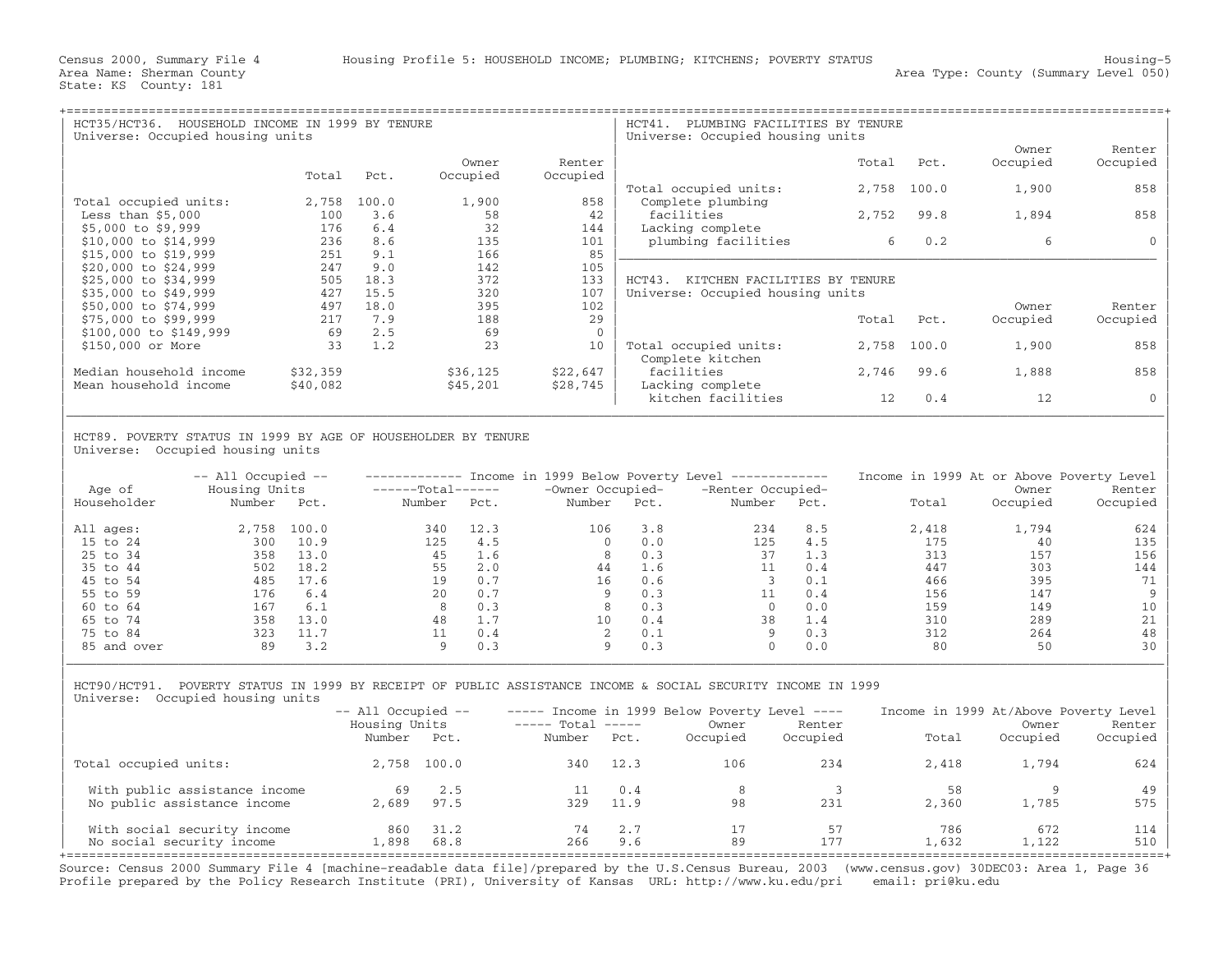+===================================================================================================================================================+

HCT46/HCT48/HCT50/HCT51/HCT52/HCT53. CONTRACT RENT; GROSS RENT | HCT44. KITCHEN FACILITIES BY MEALS INCLUDED IN RENT<br>| Universe: Specified renter-occupied housing units | Universe: Specified renter-occupied housing units p

Universe: Specified renter−occupied housing units paying cash rent

|                   | - Contract Rent - |       | $---$ Gross Rent $---$ |       | Number                                                             |                                                          |       |                    |                 | Pct.              |         |
|-------------------|-------------------|-------|------------------------|-------|--------------------------------------------------------------------|----------------------------------------------------------|-------|--------------------|-----------------|-------------------|---------|
|                   | Number            | Pct.  | Number                 | Pct.  |                                                                    |                                                          |       |                    |                 |                   |         |
|                   |                   |       |                        |       |                                                                    | Specified renter-occupied units:                         |       |                    |                 | 100.0<br>728      |         |
| Specified units:  | 840               | 100.0 | 840                    | 100.0 |                                                                    | Complete kitchen facilities:                             |       |                    |                 | 728<br>100.0      |         |
|                   |                   |       |                        |       |                                                                    | Meals included in rent                                   |       |                    | 0.0<br>$\Omega$ |                   |         |
| With cash rent:   | 728               | 86.7  | 728                    | 86.7  |                                                                    | No meals included in rent                                |       |                    |                 | 728<br>100.0      |         |
| Less than \$100   | $\Omega$          | 0.0   | $\circ$                | 0.0   |                                                                    | Lacking complete kitchen facilities:                     |       |                    |                 | 0.0<br>$\Omega$   |         |
| $$100 - $149$     | 35                | 4.2   | 18                     | 2.1   |                                                                    | Meals included in rent                                   |       |                    |                 | 0.0<br>$\Omega$   |         |
| $$150 - $199$     | 62                | 7.4   | 28                     | 3.3   |                                                                    | No meals included in rent                                |       |                    |                 | 0.0<br>$\Omega$   |         |
| $$200 - $249$     | 41                | 4.9   | 11                     | 1.3   |                                                                    |                                                          |       |                    |                 |                   |         |
| $$250 - $299$     | 223               | 26.5  | 89                     | 10.6  |                                                                    |                                                          |       |                    |                 |                   |         |
| $$300 - $349$     | 58                | 6.9   | 78                     | 9.3   | НСТ45.                                                             | AGE OF HOUSEHOLDER BY MEALS INCLUDED IN RENT             |       |                    |                 |                   |         |
| $$350 - $399$     | 135               | 16.1  | 116                    | 13.8  | Universe:                                                          | Specified renter-occupied housing units paying cash rent |       |                    |                 |                   |         |
| $$400 - $449$     | 58                | 6.9   | 87                     | 10.4  |                                                                    |                                                          |       |                    |                 |                   |         |
| $$450 - $499$     | 58                | 6.9   | 72                     | 8.6   |                                                                    |                                                          |       | - Meals Included - |                 | No Meals Included |         |
| $$500 - $549$     | 13                | 1.5   | 96                     | 11.4  | in Rent<br>Age of                                                  |                                                          |       |                    |                 |                   | in Rent |
| $$550 - $599$     | 27                | 3.2   | 30                     | 3.6   | Householder                                                        | Total                                                    | Pct.  | Number             | Pct.            | Number            | Pct.    |
| $$600 - $649$     | 18                | 2.1   | 54                     | 6.4   |                                                                    |                                                          |       |                    |                 |                   |         |
| $$650 - $699$     | $\mathbf 0$       | 0.0   | 22                     | 2.6   | All ages:                                                          | 728                                                      | 100.0 |                    | 0.0             | 728               | 100.0   |
| $$700 - $749$     | $\Omega$          | 0.0   | 2.7                    | 3.2   | 15 to 54                                                           | 586                                                      | 80.5  |                    | 0.0             | 586               | 80.5    |
| \$750-\$799       | $\Omega$          | 0.0   | $\Omega$               | 0.0   | 55 to 64                                                           | 11                                                       | 1.5   |                    | 0.0             | 11                | 1.5     |
| \$800-\$899       | $\Omega$          | 0.0   |                        | 0.0   | 65 to 74                                                           | 56                                                       | 7.7   | $\Omega$           | 0.0             | 56                | 7.7     |
| \$900-\$999       |                   | 0.0   | $\cap$                 | 0.0   | 75 and over                                                        | 75                                                       | 10.3  | $\cap$             | 0.0             | 75                | 10.3    |
| $$1,000-S1,249$   |                   | 0.0   | $\Omega$               | 0.0   |                                                                    |                                                          |       |                    |                 |                   |         |
| $$1,250-51,499$   | $\cap$            | 0.0   | $\Omega$               | 0.0   |                                                                    |                                                          |       |                    |                 |                   |         |
| $$1,500 - $1,999$ | $\Omega$          | 0.0   | $\Omega$               | 0.0   |                                                                    | HCT45/HCT54. MEAN GROSS RENT BY MEALS INCLUDED IN RENT   |       |                    |                 |                   |         |
| \$2,000 or more   | $\Omega$          | 0.0   |                        | 0.0   | Universe: Specified renter-occupied housing units paying cash rent |                                                          |       |                    |                 |                   |         |
| No cash rent      | 112               | 13.3  | 112                    | 13.3  |                                                                    |                                                          |       |                    |                 |                   |         |
|                   |                   |       |                        |       | Specified renter-occupied units:<br>\$421                          |                                                          |       |                    |                 |                   |         |
| Median rent       | \$303             |       | \$414                  |       |                                                                    | Meals included in rent                                   |       |                    |                 |                   |         |
| Mean rent         | \$317             |       | \$421                  |       |                                                                    | No meals included in rent                                |       |                    |                 | \$421             |         |

|                      | - Contract Rent -   |           | <b>Contract Contract</b> | $---$ Gross Rent $---$ |           |                                      | Number | Pct.  |
|----------------------|---------------------|-----------|--------------------------|------------------------|-----------|--------------------------------------|--------|-------|
|                      | Number              | Pct.      |                          | Number                 | Pct.      |                                      |        |       |
|                      |                     |           |                          |                        |           | Specified renter-occupied units:     | 728    | 100.0 |
| Specified units:     |                     | 840 100.0 |                          |                        | 840 100.0 | Complete kitchen facilities:         | 728    | 100.0 |
|                      |                     |           |                          |                        |           | Meals included in rent               |        | 0.0   |
| With cash rent:      | 728                 | 86.7      |                          | 728                    | 86.7      | No meals included in rent            | 728    | 100.0 |
| Less than \$100      |                     | 0.0       |                          |                        | 0.0       | Lacking complete kitchen facilities: |        | 0.0   |
| \$100-\$149          |                     | 4.2       |                          | 18                     | 2.1       | Meals included in rent               |        | 0.0   |
| \$150-\$199          | 62.                 | 7.4       |                          | 2.8                    | 3.3       | No meals included in rent            |        | 0.0   |
| $A \cap \cap \cap A$ | $\Lambda$ $\Lambda$ | $\sim$    |                          |                        |           |                                      |        |       |

LDER BY MEALS INCLUDED IN RENT enter-occupied housing units paying cash rent

| Age of                                                       |                              |                                     | - Meals Included -<br>in Rent |                                 | No Meals Included<br>in Rent |                                     |  |  |
|--------------------------------------------------------------|------------------------------|-------------------------------------|-------------------------------|---------------------------------|------------------------------|-------------------------------------|--|--|
| Householder                                                  | Total                        | Pct.                                | Number                        | Pot.                            | Number                       | Pct.                                |  |  |
| All ages:<br>15 to 54<br>55 to 64<br>65 to 74<br>75 and over | 728<br>586<br>11<br>56<br>75 | 100.0<br>80.5<br>1.5<br>7.7<br>10.3 | 0<br>0<br>0<br>0              | 0.0<br>0.0<br>0.0<br>0.0<br>0.0 | 728<br>586<br>11<br>56<br>75 | 100.0<br>80.5<br>1.5<br>7.7<br>10.3 |  |  |

|             |      |       | Specified renter-occupied units: | \$421 |
|-------------|------|-------|----------------------------------|-------|
| Median rent | 3303 | \$414 | Meals included in rent           |       |
| Mean rent   |      | \$421 | No meals included in rent        | \$421 |
|             |      |       |                                  |       |

HCT57. GROSS RENT BY BEDROOMS

Universe: Specified renter-occupied housing units

|                  | $---$ Total | $\qquad \qquad - - - - -$ | $---$ None | $\qquad \qquad - - - - -$ |        | ________ | $------ 2$   |      | $---$ 3 or More $---$ |      |
|------------------|-------------|---------------------------|------------|---------------------------|--------|----------|--------------|------|-----------------------|------|
|                  | Number      | Pct.                      | Number     | Pct.                      | Number | Pct.     | Number       | Pct. | Number                | Pct. |
| Specified units: | 840         | 100.0                     | $\circ$    | 0.0                       | 163    | 19.4     | 347          | 41.3 | 330                   | 39.3 |
| With cash rent:  | 728         | 86.7                      | $\Omega$   | 0.0                       | 151    | 18.0     | 306          | 36.4 | 271                   | 32.3 |
| Less than \$200  | 46          | 5.5                       | $\Omega$   | 0.0                       | 28     | 3.3      | 16           | 1.9  |                       | 0.2  |
| \$200 to \$299   | 100         | 11.9                      | $\Omega$   | 0.0                       | 46     | 5.5      | 11           | 1.3  | 43                    | 5.1  |
| \$300 to \$499   | 353         | 42.0                      | $\Omega$   | 0.0                       | 66     | 7.9      | 174          | 20.7 | 113                   | 13.5 |
| \$500 to \$749   | 229         | 27.3                      | $\Omega$   | 0.0                       | 11     | 1.3      | 105          | 12.5 | 113                   | 13.5 |
| \$750 to \$999   |             | 0.0                       | $\Omega$   | 0.0                       |        | 0.0      | $\Omega$     | 0.0  | $\Omega$              | 0.0  |
| $$1,000$ or More |             | 0.0                       | $\Omega$   | 0.0                       |        | 0.0      | $\mathbf{0}$ | 0.0  | $\mathbf{0}$          | 0.0  |
| No cash rent     | 112         | 13.3                      | 0          | 0.0                       | 12     | 1.4      | 41           | 4.9  | 59                    | 7.0  |

|\_\_\_\_\_\_\_\_\_\_\_\_\_\_\_\_\_\_\_\_\_\_\_\_\_\_\_\_\_\_\_\_\_\_\_\_\_\_\_\_\_\_\_\_\_\_\_\_\_\_\_\_\_\_\_\_\_\_\_\_\_\_\_\_\_\_\_\_\_\_\_\_\_\_\_\_\_\_\_\_\_\_\_\_\_\_\_\_\_\_\_\_\_\_\_\_\_\_\_\_\_\_\_\_\_\_\_\_\_\_\_\_\_\_\_\_\_\_\_\_\_\_\_\_\_\_\_\_\_\_\_\_\_\_\_\_\_\_\_\_\_\_\_\_\_\_\_| | |

+===================================================================================================================================================+Source: Census 2000 Summary File 4 [machine−readable data file]/prepared by the U.S.Census Bureau, 2003 (www.census.gov) 30DEC03: Area 1, Page 37 Profile prepared by the Policy Research Institute (PRI), University of Kansas URL: http://www.ku.edu/pri email: pri@ku.edu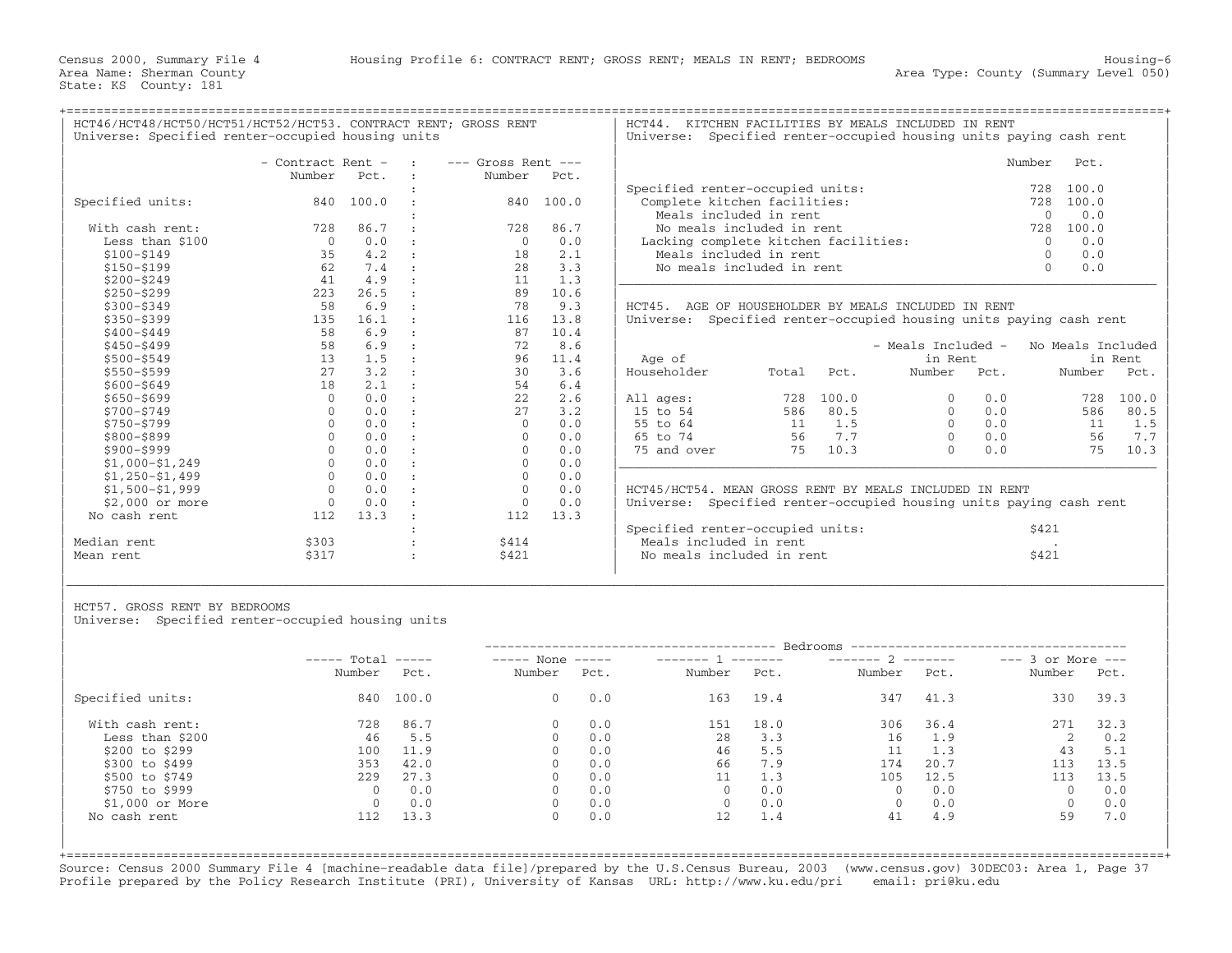State: KS County: 181

## +===================================================================================================================================================+HCT56. GROSS RENT BY HOUSEHOLD INCOME IN 1999 Universe: Specified renter-occupied housing units | | | | | All Specified −−−−−−−−−−−−−−−−−−−−−−−−−−−−−−−−− Household Income in 1999 −−−−−−−−−−−−−−−−−−−−−−−−−−−−−−−−−−− | | Renter−Occupied \$10,000 \$20,000 \$35,000 \$50,000 \$75,000 | | Housing Units Less than to to to to to \$100,000 | | Number Pct. \$10,000 \$19,999 \$34,999 \$49,999 \$74,999 \$99,999 or more | | | | Specified units: 840 100.0 179 181 238 101 102 29 10 | | | | With cash rent: 728 86.7 176 154 199 84 76 29 10 | | Less than \$100 0 0.0 0 0 0 0 0 0 0 | | \$100 to \$199 46 5.5 37 9 0 0 0 0 0 | | \$200 to \$299 100 11.9 38 27 14 10 11 0 0 | | \$300 to \$399 194 23.1 31 48 66 20 29 0 0 | | \$400 to \$499 159 18.9 20 9 92 19 19 0 0 | | \$500 to \$599 126 15.0 13 52 9 13 8 21 10 | | \$600 to \$699 76 9.0 37 9 0 13 9 8 0 | | \$700 to \$799 27 3.2 0 0 18 9 0 0 0 | | \$800 to \$899 0 0.0 0 0 0 0 0 0 0 | | \$900 to \$999 0 0.0 0 0 0 0 0 0 0 | | \$1,000 to \$1,249 0 0.0 0 0 0 0 0 0 0 | | \$1,250 to \$1,499 0 0.0 0 0 0 0 0 0 0 | | \$1,500 to \$1,999 0 0.0 0 0 0 0 0 0 0 | | \$2,000 or more 0 0.0 0 0 0 0 0 0 0 | | No cash rent 112 13.3 3 27 39 17 26 0 0 | | | |\_\_\_\_\_\_\_\_\_\_\_\_\_\_\_\_\_\_\_\_\_\_\_\_\_\_\_\_\_\_\_\_\_\_\_\_\_\_\_\_\_\_\_\_\_\_\_\_\_\_\_\_\_\_\_\_\_\_\_\_\_\_\_\_\_\_\_\_\_\_\_\_\_\_\_\_\_\_\_\_\_\_\_\_\_\_\_\_\_\_\_\_\_\_\_\_\_\_\_\_\_\_\_\_\_\_\_\_\_\_\_\_\_\_\_\_\_\_\_\_\_\_\_\_\_\_\_\_\_\_\_\_\_\_\_\_\_\_\_\_\_\_\_\_\_\_\_| | | | HCT59/HCT60. GROSS RENT AS A PERCENTAGE OF HOUSEHOLD INCOME IN 1999 | HCT55/HCT62. MEAN GROSS RENT BY UNITS IN STRUCTURE<br>Universe: Specified renter-occupied housing units | Universe: Specified renter-occupied housing units Universe: Specified renter-occupied housing units paying cash rent | | | Percentage of | Specified renter-occupied units: \$421 | Specified renter-occupied units: \$421 | Specified renter-occupied units: Number Pct. Specified Iencer occupied units.<br>1. detached or attached 3431  $\vert$  1, detached or attached  $\vert$  31  $\vert$ | Specified renter−occupied units: 840 100.0 | 2 to 4 \$426 |  $\vert$  5 to 19  $\vert$  5 to 19  $\vert$  5 to 19  $\vert$  5 to 19  $\vert$  5 to 19  $\vert$  5 to 19  $\vert$  5 to 19  $\vert$  5 to 19  $\vert$  5 to 19  $\vert$  5 to 19  $\vert$  5 to 19  $\vert$  5 to 19  $\vert$  5 to 19  $\vert$  5 to 19  $\vert$  5 to 19  $\vert$  5 to 19  $\vert$  5 to 19 | Less than 10 percent 109 13.0 | 20 to 49 \$293 | |  $10$  to 14 percent  $99$   $11.8$  |  $50$  or more .  $\qquad \qquad$ | 15 to 19 percent 115 13.7 | Mobile home \$562 | | 20 to 24 percent 89 10.6 | Boat, RV, van, etc. . | | 25 to 29 percent 85 10.1 | | | 30 to 34 percent 13 1.5 |\_\_\_\_\_\_\_\_\_\_\_\_\_\_\_\_\_\_\_\_\_\_\_\_\_\_\_\_\_\_\_\_\_\_\_\_\_\_\_\_\_\_\_\_\_\_\_\_\_\_\_\_\_\_\_\_\_\_\_\_\_\_\_\_\_\_\_\_\_\_\_\_\_\_\_ | | 35 to 39 percent 38 4.5 | |  $\vert$  40 to 49 percent  $\vert$  45  $\vert$  5.4  $\vert$  HCT58. INCLUSION OF UTILITIES IN RENT  $\vert$ | 50 percent or more 117 13.9 | Universe: Specified renter−occupied housing units | | Not computed 130 15.5 | Number Pct. | | | | | Median percentage of 1999 | Specified renter−occupied units: 840 100.0 | household income spent<br>on gross rent  $21.8%$  $|$  on gross rent  $21.8$   $|$  Pay extra for one or more utilities  $574$   $68.3$   $|$  $\vert$  No extra payment for any utilities  $\vert$  266  $\vert$  31.7  $\vert$ | | | | | |

+===================================================================================================================================================+Source: Census 2000 Summary File 4 [machine−readable data file]/prepared by the U.S.Census Bureau, 2003 (www.census.gov) 30DEC03: Area 1, Page 38 Profile prepared by the Policy Research Institute (PRI), University of Kansas URL: http://www.ku.edu/pri email: pri@ku.edu

| |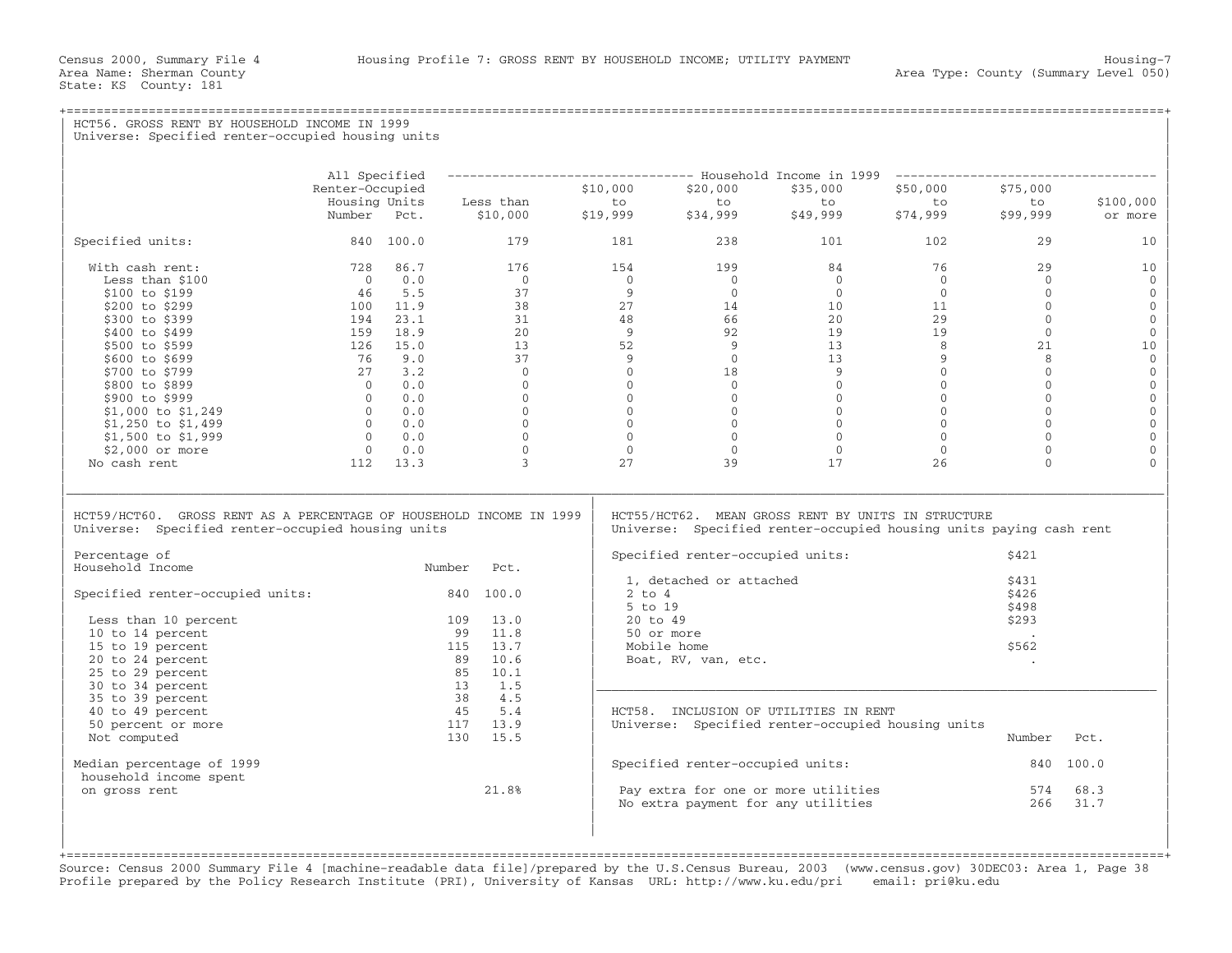| HCT61. GROSS RENT AS A PERCENTAGE OF HOUSEHOLD INCOME IN 1999 BY AGE OF HOUSEHOLDER<br>Universe: Specified renter-occupied housing units |                                     |                            |                                           |                              |                |                         |                |                                                                                                              |              |
|------------------------------------------------------------------------------------------------------------------------------------------|-------------------------------------|----------------------------|-------------------------------------------|------------------------------|----------------|-------------------------|----------------|--------------------------------------------------------------------------------------------------------------|--------------|
|                                                                                                                                          |                                     |                            |                                           |                              |                |                         |                |                                                                                                              |              |
| Percentage of<br>Household Income                                                                                                        | $---$ All Ages $---$<br>Number Pct. |                            |                                           | 15 to 24  25 to 34  35 to 44 |                | 45 to 54                |                | ------------------------------------ Age of Householder -------------------------------<br>55 to 64 65 to 74 | 75 & over    |
| Specified units:                                                                                                                         |                                     | 840 100.0                  | 260                                       | 188                          | 142            | 74                      | 30             | 59                                                                                                           | 87           |
| Less than 20 percent                                                                                                                     | 323 38.5                            |                            | 106                                       | 96                           | 68             | 35                      | $\overline{0}$ | $\circ$                                                                                                      | 18           |
| 20 to 24 percent                                                                                                                         |                                     | 89 10.6                    | 21                                        | $\overline{8}$               | 19             | 13                      | $\Omega$       | $\Omega$                                                                                                     | 28           |
| 25 to 29 percent                                                                                                                         |                                     | 85 10.1                    | 36                                        | 18                           | $\overline{0}$ | $\overline{\mathbf{3}}$ | $\overline{0}$ | 18                                                                                                           | 10           |
| 30 to 34 percent                                                                                                                         |                                     | 13 1.5                     | $\overline{9}$                            | $\sim$ 4                     | $\bigcirc$     | $\Omega$                | $\bigcirc$     | $\Omega$                                                                                                     | $\mathbf{0}$ |
| 35 percent or more                                                                                                                       | 200 23.8                            |                            | 57                                        | 45                           | 21             | 9                       | 11             | 38                                                                                                           | 19           |
| Not computed                                                                                                                             |                                     | 130 15.5                   | 31                                        | 17                           | 34             | 14                      | 19             | 3                                                                                                            | 12           |
| HCT62. GROSS RENT AS A PERCENTAGE OF HOUSEHOLD INCOME IN 1999 BY UNITS IN STRUCTURE<br>Universe: Specified renter-occupied housing units | All Specified                       |                            |                                           |                              |                |                         |                |                                                                                                              |              |
|                                                                                                                                          | Renter-Occupied                     |                            |                                           |                              |                |                         |                | ------------------------------------- Units in Structure --------------------------------                    |              |
| Percentage of<br>Household Income                                                                                                        | Housing Units<br>Number Pct.        |                            | 1, Detached<br>or Attached 2 to 4 5 to 19 |                              |                | 20 to 49                |                | 50 or More Mobile Home                                                                                       | Van, etc.    |
| Specified units:                                                                                                                         |                                     | 840 100.0                  |                                           | 543 and $\sim$<br>128        | 64             | 57                      | $\mathbf{0}$   | 48                                                                                                           | $\Omega$     |
| Less than 20 percent                                                                                                                     | 323 38.5                            |                            | 259                                       | 46                           | $\Omega$       | 9                       | $\Omega$       | 9                                                                                                            | $\Omega$     |
| 20 to 24 percent                                                                                                                         |                                     |                            | $\frac{53}{29}$                           | 18                           | 8 <sup>2</sup> | 10 <sup>1</sup>         | $\mathbf{0}$   | $\overline{0}$                                                                                               | $\Omega$     |
| 25 to 29 percent                                                                                                                         |                                     | $89$ $10.6$<br>$85$ $10.1$ | 29                                        | 27                           | 10             | 19                      | $\mathbf{0}$   | $\Omega$                                                                                                     | $\mathbf{0}$ |
| 30 to 34 percent                                                                                                                         |                                     | 13 1.5                     | $\overline{0}$                            | $\overline{0}$               | $\overline{0}$ | $\overline{0}$          | $\mathbf{0}$   | 13                                                                                                           | $\mathbf{0}$ |
| 35 percent or more                                                                                                                       | $200$ $23.8$                        |                            | 92                                        | 37                           | 29             | 19                      | $\mathbf{0}$   | 23                                                                                                           | $\Omega$     |
| Not computed                                                                                                                             |                                     | 130 15.5                   | 110                                       | $\Omega$                     | 17             | $\Omega$                | $\Omega$       | 3                                                                                                            |              |
| HCT63. GROSS RENT AS A PERCENTAGE OF HOUSEHOLD INCOME IN 1999 BY HOUSEHOLD INCOME<br>Universe: Specified renter-occupied housing units   | All Specified<br>Renter-Occupied    |                            |                                           | \$10,000                     | \$20,000       | \$35,000                | \$50,000       | -------------------------------- Household Income in 1999 -----------------------<br>\$75,000                |              |
| Percentage of                                                                                                                            | Housing Units                       |                            | Less than                                 |                              | to             | to                      | to             | to                                                                                                           | \$100,000    |
| Household Income                                                                                                                         | Number Pct.                         |                            | Less than to<br>\$10,000 \$19,999         |                              | \$34,999       | \$49,999                | \$74,999       | \$99,999                                                                                                     | or more      |
| Specified units:                                                                                                                         |                                     | 840 100.0                  | 179                                       | 181                          | 238            | 101                     | 102            | 29                                                                                                           | 10           |
| Less than 20 percent                                                                                                                     | 323 38.5                            |                            | 9                                         | 19                           | 118            | 62                      | 76             | 29                                                                                                           | 10           |
| 20 to 24 percent                                                                                                                         |                                     | 89 10.6<br>85 10.1         | $\overline{0}$                            | 28                           | 39             | 2.2                     | $\overline{0}$ | $\Omega$                                                                                                     | $\Omega$     |
| 25 to 29 percent                                                                                                                         |                                     |                            | 19                                        | 37                           | 29             | $\overline{0}$          | $\overline{0}$ | $\Omega$                                                                                                     | $\mathbf{0}$ |
| 30 to 34 percent                                                                                                                         |                                     | 13 1.5                     | $\overline{0}$                            | $\overline{0}$               | 13             | $\overline{0}$          | $\overline{0}$ | $\mathbf{0}$                                                                                                 | $\mathbf{0}$ |
| 35 percent or more                                                                                                                       | $200$ $23.8$                        |                            | 130                                       | 70                           | $\overline{0}$ | $\overline{0}$          | $\overline{0}$ | $\mathbf 0$                                                                                                  | $\Omega$     |
| Not computed                                                                                                                             |                                     | 130 15.5                   | 2.1                                       | 27                           | 39             | 17                      | 26             | $\Omega$                                                                                                     |              |

Source: Census 2000 Summary File 4 [machine−readable data file]/prepared by the U.S.Census Bureau, 2003 (www.census.gov) 30DEC03: Area 1, Page 39 Profile prepared by the Policy Research Institute (PRI), University of Kansas URL: http://www.ku.edu/pri email: pri@ku.edu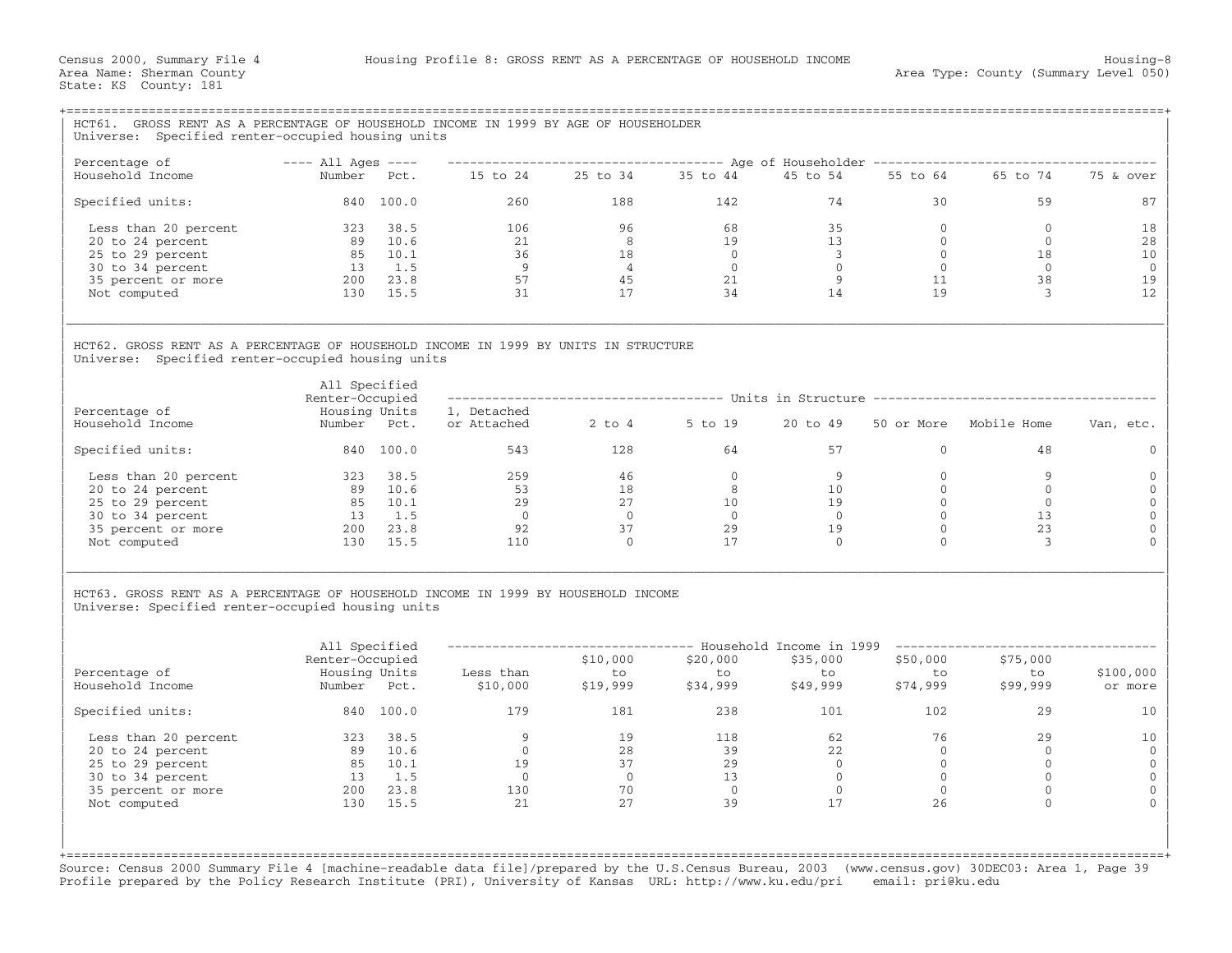| HCT64/HCT65/HCT66/HCT67. VALUE<br>Universe: Specified owner-occupied housing units |                |                | HCT73/HCT75/HCT76/HCT77. MORTGAGE STATUS AND SELECTED MONTHLY OWNER COSTS<br>Universe: Specified owner-occupied housing units |           |            |                                                             |                         |                                                  |                          |
|------------------------------------------------------------------------------------|----------------|----------------|-------------------------------------------------------------------------------------------------------------------------------|-----------|------------|-------------------------------------------------------------|-------------------------|--------------------------------------------------|--------------------------|
| Value                                                                              | Number         | Pct.           |                                                                                                                               |           |            | With a :                                                    |                         |                                                  | Without a                |
|                                                                                    |                |                | Monthly Costs                                                                                                                 |           | Total      | Mortgage :                                                  |                         | Monthly Costs                                    | Mortgage                 |
| Specified units:                                                                   | 1,418          | 100.0          |                                                                                                                               |           |            |                                                             |                         |                                                  |                          |
|                                                                                    |                |                | Specified units:                                                                                                              |           | 1,418      | 805                                                         |                         | Total:                                           | 613                      |
| Less than $$10,000$                                                                | 14             | 1.0            |                                                                                                                               |           |            |                                                             |                         |                                                  |                          |
| $$10,000 - $14,999$                                                                | 32             | 2.3            | Less than \$200                                                                                                               |           | 106        | $\begin{matrix}0&\end{matrix}$ :                            |                         | Less than $$100$                                 | $\overline{4}$           |
| $$15,000 - $19,999$                                                                | 38             | 2.7            | \$200 to \$299                                                                                                                |           | 304        | $25$ :                                                      |                         | \$100 to \$149                                   | $\overline{4}$           |
| $$20,000 - $24,999$                                                                | 24             | 1.7            | \$300 to \$399                                                                                                                |           | 203        | 52 :                                                        |                         | \$150 to \$199                                   | 98                       |
| $$25,000 - $29,999$                                                                | 53             | 3.7            | \$400 to \$499                                                                                                                |           | 114        | 75 :                                                        |                         | \$200 to \$249                                   | 141                      |
| $$30,000 - $34,999$                                                                | 62             | 4.4            | \$500 to \$599                                                                                                                |           | 161        | 155 :                                                       |                         | \$250 to \$299                                   | 138                      |
| $$35,000 - $39,999$                                                                | 63             | 4.4            | \$600 to \$699                                                                                                                |           | 119        | $119$ :                                                     |                         | \$300 to \$349                                   | 77                       |
| $$40,000 - $49,999$                                                                | 115            | 8.1            | \$700 to \$799                                                                                                                |           | 158        | 134 :                                                       |                         | \$350 to \$399                                   | 74                       |
| $$50,000 - $59,999$                                                                | 243            | 17.1           | \$800 to \$899                                                                                                                |           | 67         | 59 :                                                        |                         | \$400 to \$499                                   | 39                       |
| $$60,000 - $69,999$                                                                | 165            | 11.6           | \$900 to \$999                                                                                                                |           | 42         | 42 :                                                        |                         | \$500 to \$599                                   | 6                        |
| $$70,000 - $79,999$                                                                | 155            | 10.9           | $$1,000$ or more:                                                                                                             |           | 144        | 144 :                                                       |                         | \$600 to \$699                                   | $\mathbf{0}$             |
| $$80,000 - $89,999$                                                                | 154            | 10.9           | \$1,000 to \$1,249                                                                                                            |           | N/A        | 38 :                                                        |                         | \$700 to \$799                                   | 24                       |
| \$90,000-\$99,999                                                                  | 39             | 2.8            | \$1,250 to \$1,499                                                                                                            |           | N/A        | 58 :                                                        |                         | \$800 to \$899                                   | 8                        |
| $$100,000 - $124,999$                                                              | 92             | 6.5            | \$1,500 to \$1,999                                                                                                            |           | N/A        | 48 :                                                        |                         | \$900 to \$999                                   | $\mathbf{0}$<br>$\Omega$ |
| \$125,000-\$149,999                                                                | 43             | 3.0            | \$2,000 to \$2,499                                                                                                            |           | N/A        | $\begin{array}{ccc} & 0 & \cdots \end{array}$<br>$\bigcirc$ |                         | $$1,000$ or more                                 |                          |
| $$150,000 - $174,999$                                                              | 57<br>29       | 4.0<br>2.0     | \$2,500 to \$2,999<br>\$3,000 or more                                                                                         |           | N/A<br>N/A | $\overline{0}$                                              | $\sim$ 100<br>$\cdot$ : |                                                  |                          |
| $$175,000 - $199,999$<br>$$200,000 - $249,999$                                     | 13             | 0.9            |                                                                                                                               |           |            |                                                             |                         |                                                  |                          |
| $$250,000 - $299,999$                                                              | 27             | 1.9            | Median monthly costs                                                                                                          |           | N/A        | \$680 :                                                     |                         |                                                  | \$272                    |
| \$300,000-\$399,999                                                                | $\Omega$       | 0.0            | Mean monthly costs                                                                                                            |           | \$562      | $$761$ :                                                    |                         |                                                  | \$301                    |
| $$400,000 - $499,999$                                                              | $\Omega$       | 0.0            |                                                                                                                               |           |            |                                                             |                         |                                                  |                          |
| \$500,000-\$749,999                                                                | $\Omega$       | 0.0            |                                                                                                                               |           |            |                                                             |                         |                                                  |                          |
| $$750,000 - $999,999$                                                              | $\overline{0}$ | 0.0            |                                                                                                                               |           |            |                                                             |                         |                                                  |                          |
| \$1,000,000 or more                                                                | $\Omega$       | 0.0            |                                                                                                                               |           |            |                                                             |                         |                                                  |                          |
|                                                                                    |                |                | Mean value for                                                                                                                |           |            |                                                             |                         |                                                  |                          |
| Lower value quartile                                                               | \$46,000       |                | specified owner-occupied                                                                                                      |           |            |                                                             |                         |                                                  |                          |
| Median value                                                                       | \$63,900       |                | housing units                                                                                                                 |           | \$75,111   | \$76,388                                                    |                         |                                                  | \$73,434                 |
| Upper value quartile                                                               | \$86,500       |                |                                                                                                                               |           |            |                                                             |                         |                                                  |                          |
| HCT69/HCT81. MEAN VALUE BY AGE OF<br>HOUSEHOLDER                                   |                |                | HCT70/HCT17. MEAN VALUE BY UNITS<br>IN STRUCTURE                                                                              |           |            | HCT72. MORTGAGE STATUS                                      |                         | Universe: Specified owner-occupied housing units |                          |
| Universe: Specified owner-occupied                                                 |                |                | Universe: Owner-occupied housing units                                                                                        |           |            |                                                             |                         |                                                  |                          |
| housing units                                                                      |                |                |                                                                                                                               |           |            | Specified units:                                            |                         |                                                  | 1,418                    |
| All Ages:                                                                          | \$75,111       | Total units:   |                                                                                                                               | \$78,845  |            |                                                             |                         | Housing units with a mortgage, contract          |                          |
|                                                                                    |                |                | 1, detached                                                                                                                   | \$82,530  |            | to purchase, or similar debt:                               |                         |                                                  | 805                      |
| Householder 15 to 24                                                               | \$70,000       |                | 1, attached                                                                                                                   | \$37,500  |            |                                                             |                         | With either a second mortgage or home            |                          |
| Householder 25 to 34                                                               | \$80,055       | $\overline{2}$ |                                                                                                                               |           |            | equity loan, but not both:                                  |                         |                                                  | 161                      |
| Householder 35 to 44                                                               | \$76,439       | $3$ or $4$     |                                                                                                                               | \$205,435 |            | Second mortgage only                                        |                         |                                                  | 93                       |
| Householder 45 to 54                                                               | \$71,978       | 5 or more      |                                                                                                                               |           |            | Home equity loan only                                       |                         |                                                  | 68                       |
| Householder 55 to 64                                                               | \$77,641       |                | Mobile home                                                                                                                   | \$29,606  |            |                                                             |                         | Both second mortgage and home equity loan        | $\overline{0}$           |
| Householder 65 to 74                                                               | \$83,767       |                | Boat, RV, van, etc.                                                                                                           |           |            |                                                             |                         | No second mortgage and no home equity loan       | 644                      |
| Householder 75 and over                                                            | \$65,962       |                |                                                                                                                               |           |            |                                                             |                         |                                                  |                          |
|                                                                                    |                |                |                                                                                                                               |           |            | Housing units without a mortgage                            |                         |                                                  | 613                      |
|                                                                                    |                |                |                                                                                                                               |           |            |                                                             |                         |                                                  |                          |
|                                                                                    |                |                |                                                                                                                               |           |            |                                                             |                         |                                                  |                          |
|                                                                                    |                |                |                                                                                                                               |           |            |                                                             |                         |                                                  |                          |

Source: Census 2000 Summary File 4 [machine−readable data file]/prepared by the U.S.Census Bureau, 2003 (www.census.gov) 30DEC03: Area 1, Page 40 Profile prepared by the Policy Research Institute (PRI), University of Kansas URL: http://www.ku.edu/pri email: pri@ku.edu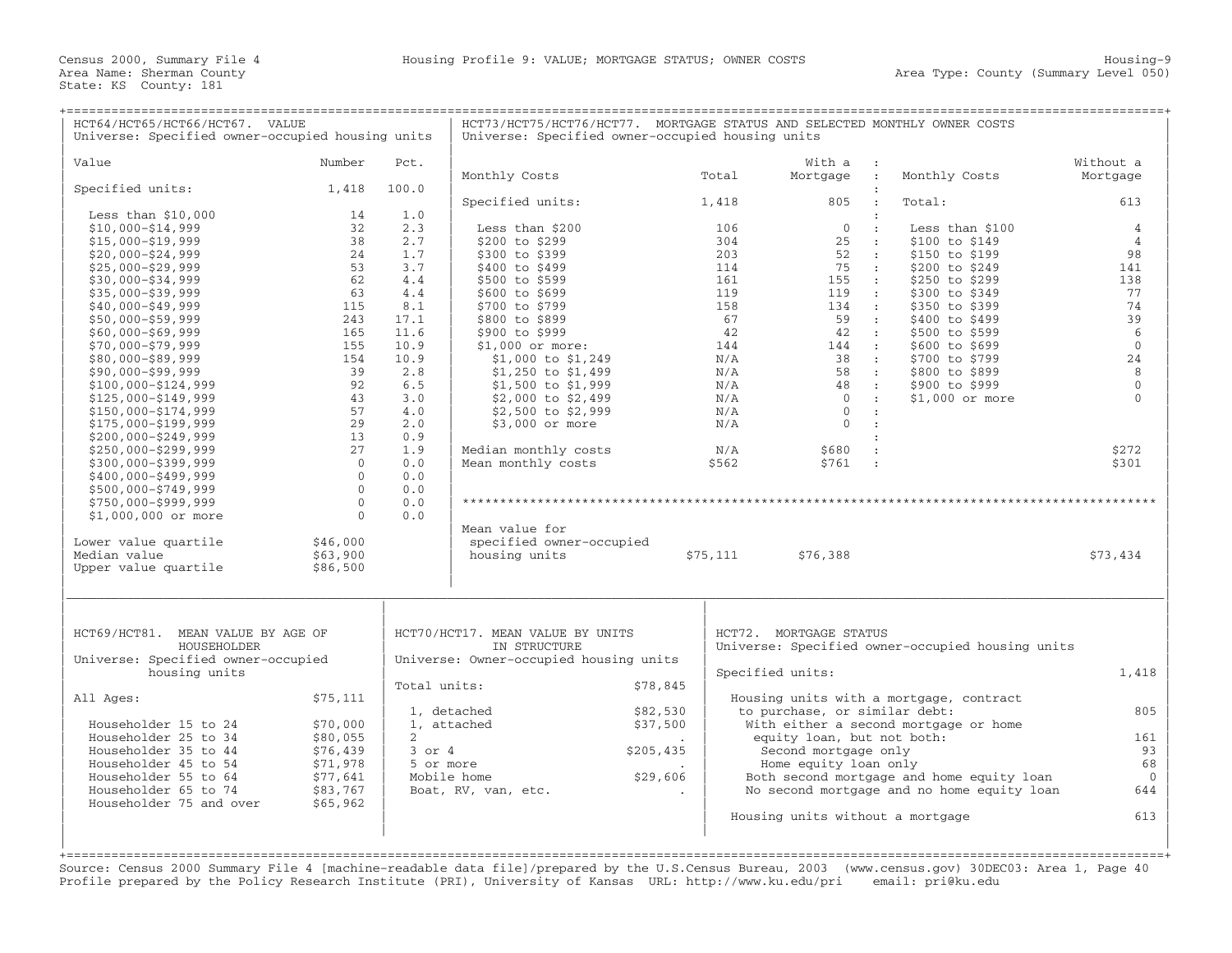| HCT71. VALUE BY HOUSEHOLD INCOME IN 1999<br>Universe: Specified owner-occupied housing units                                                                                     |                                                                                                                       |                                                                                                            |                                                                                   |                |                                   |                |                      |                      |
|----------------------------------------------------------------------------------------------------------------------------------------------------------------------------------|-----------------------------------------------------------------------------------------------------------------------|------------------------------------------------------------------------------------------------------------|-----------------------------------------------------------------------------------|----------------|-----------------------------------|----------------|----------------------|----------------------|
|                                                                                                                                                                                  | All Specified                                                                                                         |                                                                                                            | -------------------------------- Household Income in 1999 ----------------------- |                |                                   |                |                      |                      |
|                                                                                                                                                                                  | Owner-Occupied                                                                                                        |                                                                                                            | \$10,000                                                                          | \$20,000       | \$35,000                          | \$50,000       | \$75,000             |                      |
|                                                                                                                                                                                  | Housing Units                                                                                                         | Less than                                                                                                  | to                                                                                | to             | to                                | to             | to                   | \$100,000            |
| Value                                                                                                                                                                            | Number Pct.                                                                                                           | \$10,000                                                                                                   | \$19,999                                                                          | \$34,999       | \$49,999                          | \$74,999       | \$99,999             | or more              |
| Specified units:                                                                                                                                                                 | 1,418 100.0                                                                                                           | 72                                                                                                         | 248                                                                               | 385            | 265                               | 269            | 147                  | 32                   |
| Less than $$10,000$                                                                                                                                                              | 14 1.0                                                                                                                | $2^{\circ}$                                                                                                | $5 -$                                                                             | $\overline{4}$ | $\overline{3}$                    | $\overline{0}$ | $\Omega$             | $\mathbf{0}$         |
| \$10,000 to \$19,999                                                                                                                                                             | 70 4.9                                                                                                                | 8                                                                                                          | 14                                                                                | 28             | 16                                | 2              | $\Omega$             | 2                    |
| \$20,000 to \$29,999                                                                                                                                                             | 77 5.4                                                                                                                | $\overline{0}$                                                                                             | 8                                                                                 | 25             | 22                                | 8              | 6                    | 8                    |
| \$30,000 to \$39,999                                                                                                                                                             | 8.8<br>125                                                                                                            | $8 - 8$                                                                                                    | 55                                                                                | 43             | 13                                | 6              | $\circ$              | $\mathsf{O}\xspace$  |
| \$40,000 to \$49,999                                                                                                                                                             | 115<br>8.1                                                                                                            | $\overline{0}$                                                                                             | 24                                                                                | 30             | 28                                | 33             | $\Omega$             | $\mathsf{O}\xspace$  |
| \$50,000 to \$59,999                                                                                                                                                             | 243 17.1                                                                                                              | 10                                                                                                         | 44                                                                                | 81             | 46                                | 37             | 25                   | $\mathsf{O}\xspace$  |
| \$60,000 to \$69,999                                                                                                                                                             | 165 11.6                                                                                                              | $\overline{7}$                                                                                             | 43                                                                                | 45             | 37                                | 24             | 9                    | $\mathbf 0$          |
| \$70,000 to \$79,999                                                                                                                                                             | 155 10.9                                                                                                              | 5                                                                                                          | 22                                                                                | 56             | $\overline{7}$                    | 47             | 18                   | $\mathbf 0$          |
| \$80,000 to \$89,999                                                                                                                                                             | 154 10.9                                                                                                              | 8                                                                                                          | 9                                                                                 | 18             | 63                                | 33             | 23                   | $\mathbb O$          |
| \$90,000 to \$99,999                                                                                                                                                             | 39 2.8<br>$221$ $15.6$                                                                                                | 14<br>2                                                                                                    | $\overline{0}$                                                                    | 14<br>41       | $0 \qquad \qquad$                 | 11<br>68       | $\overline{0}$<br>42 | $\mathbf 0$          |
| \$100,000 to \$199,999                                                                                                                                                           |                                                                                                                       | 8                                                                                                          | 16<br>8                                                                           | $\overline{0}$ | 30<br>$\overline{0}$              | $\Omega$       |                      | 22<br>$\overline{0}$ |
| \$200,000 to \$299,999<br>\$300,000 to \$499,999                                                                                                                                 | 40 2.8<br>$0 \qquad 0.0$                                                                                              | $\circ$                                                                                                    | $\overline{0}$                                                                    | $\mathbf 0$    | $\overline{0}$                    | $\overline{0}$ | 24<br>$\circ$        | $\mathbf 0$          |
| \$500,000 or more                                                                                                                                                                | $\bigcap$<br>0.0                                                                                                      | $\Omega$                                                                                                   | $\Omega$                                                                          | $\Omega$       | $\Omega$                          | $\Omega$       | $\Omega$             | $\Omega$             |
| HCT79/HCT80. SELECTED MONTHLY OWNER COSTS AS A PERCENTAGE<br>OF HOUSEHOLD INCOME IN 1999 BY MORTGAGE STATUS<br>Universe: Specified owner-occupied housing units<br>Percentage of |                                                                                                                       | HCT84/HCT85/HCT86. REAL ESTATE TAXES<br>Universe: Specified owner-occupied housing units<br>Number<br>Pct. |                                                                                   |                |                                   |                |                      |                      |
| Household Income                                                                                                                                                                 | $---$ Total $---$<br>Number Pct.                                                                                      | With a<br>Mortgage                                                                                         | Without a<br>Mortgage                                                             |                | Specified units:                  |                | 1,418                | 100.0                |
| Specified units:                                                                                                                                                                 | $1,418$ 100.0                                                                                                         | 805                                                                                                        | 613                                                                               |                | Less than \$200<br>\$200 to \$299 |                | 18<br>73             | 1.3<br>5.1           |
| Less than 10 percent                                                                                                                                                             | 301 21.2                                                                                                              | 83                                                                                                         | 218                                                                               |                | \$300 to \$399                    |                | 48                   | 3.4                  |
| 10 to 14 percent                                                                                                                                                                 | $270$ 19.0                                                                                                            | 130                                                                                                        | 140                                                                               |                | \$400 to \$599                    |                | 233                  | 16.4                 |
| 15 to 19 percent                                                                                                                                                                 | 236 16.6                                                                                                              | 186                                                                                                        | 50                                                                                |                | \$600 to \$799                    |                | 203                  | 14.3                 |
| 20 to 24 percent                                                                                                                                                                 | 222 15.7                                                                                                              | 136                                                                                                        | 86                                                                                |                | \$800 to \$999                    |                | 247                  | 17.4                 |
| 25 to 29 percent                                                                                                                                                                 | 7.9<br>112                                                                                                            | 81                                                                                                         | 31                                                                                |                | $$1,000$ to $$1,499$              |                | 362                  | 25.5                 |
| 30 to 34 percent                                                                                                                                                                 | $\begin{array}{ccc} 1 & 3 & 7 \\ 53 & 3 & .7 \\ 54 & 3 & .8 \\ 57 & 4 & .0 \\ 90 & 6 & .3 \\ 23 & 1 & .6 \end{array}$ | 36                                                                                                         | 17                                                                                |                | \$1,500 to \$1,999                |                | 136                  | 9.6                  |
| 35 to 39 percent                                                                                                                                                                 |                                                                                                                       | $\frac{44}{49}$                                                                                            | 10                                                                                |                | $$2,000$ to $$2,999$              |                | 77                   | 5.4                  |
| 40 to 49 percent                                                                                                                                                                 |                                                                                                                       |                                                                                                            | 8 <sup>8</sup>                                                                    |                | \$3,000 to \$3,999                |                | 21                   | 1.5                  |
| 50 percent or more                                                                                                                                                               |                                                                                                                       | 49                                                                                                         | 41                                                                                |                | \$4,000 to \$4,999                |                | $\Omega$             | 0.0                  |
| Not computed                                                                                                                                                                     |                                                                                                                       | 11                                                                                                         | 12                                                                                |                | \$5,000 to \$7,499                |                | $\Omega$<br>$\Omega$ | 0.0                  |
| Median percentage of                                                                                                                                                             |                                                                                                                       |                                                                                                            |                                                                                   |                | \$7,500 to \$9,999                |                | $\overline{0}$       | 0.0<br>0.0           |
| 1999 household income                                                                                                                                                            |                                                                                                                       |                                                                                                            |                                                                                   |                | \$10,000 or more<br>No taxes paid |                | $\Omega$             | 0.0                  |
| spent on home ownership                                                                                                                                                          | 17.7%                                                                                                                 | 19.9%                                                                                                      | 12.9%                                                                             |                |                                   |                |                      |                      |
|                                                                                                                                                                                  |                                                                                                                       |                                                                                                            |                                                                                   |                | Median Real Estate Taxes          |                | \$909                |                      |
|                                                                                                                                                                                  |                                                                                                                       |                                                                                                            |                                                                                   |                | Mean Real Estate Taxes            |                | \$1,001              |                      |
|                                                                                                                                                                                  |                                                                                                                       |                                                                                                            |                                                                                   |                |                                   |                |                      |                      |
|                                                                                                                                                                                  |                                                                                                                       |                                                                                                            |                                                                                   |                |                                   |                |                      |                      |
|                                                                                                                                                                                  |                                                                                                                       |                                                                                                            |                                                                                   |                |                                   |                |                      |                      |

+===================================================================================================================================================+Source: Census 2000 Summary File 4 [machine−readable data file]/prepared by the U.S.Census Bureau, 2003 (www.census.gov) 30DEC03: Area 1, Page 41 Profile prepared by the Policy Research Institute (PRI), University of Kansas URL: http://www.ku.edu/pri email: pri@ku.edu

| |